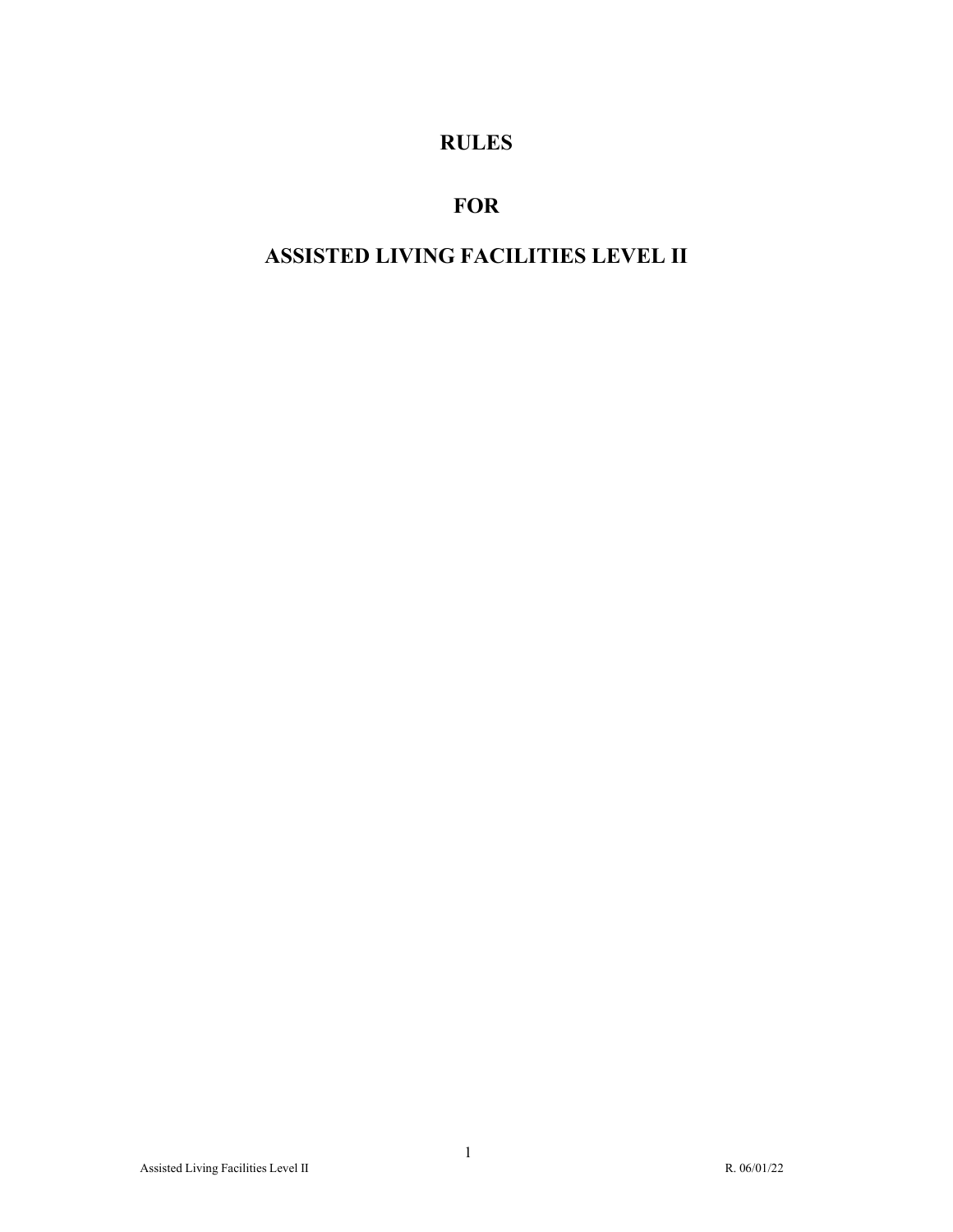| <b>100</b> |                                                            |  |
|------------|------------------------------------------------------------|--|
| 200        |                                                            |  |
| 300        |                                                            |  |
| 400        |                                                            |  |
| 401        |                                                            |  |
| 402        |                                                            |  |
| 403        |                                                            |  |
| 404        |                                                            |  |
| 405        |                                                            |  |
| 406        |                                                            |  |
| 500        |                                                            |  |
| 501        |                                                            |  |
| 502        |                                                            |  |
| 503        |                                                            |  |
| 504        |                                                            |  |
| 505        |                                                            |  |
| 506        |                                                            |  |
| 507        | REPORTING SUSPECTED ABUSE, NEGLECT, OR MISAPPROPRIATION OF |  |
|            |                                                            |  |
| 508        |                                                            |  |
| 600        |                                                            |  |
| 601        |                                                            |  |
| 602        |                                                            |  |
| 603        |                                                            |  |
| 700        |                                                            |  |
| 701        |                                                            |  |
| 702        |                                                            |  |
| 704        |                                                            |  |
| 800        |                                                            |  |
| 801        |                                                            |  |
| 802        |                                                            |  |
| 803        |                                                            |  |
| 804        |                                                            |  |
| 805        |                                                            |  |
|            |                                                            |  |
| 806<br>807 |                                                            |  |
|            |                                                            |  |
| 900        |                                                            |  |
| 901        |                                                            |  |
| 902        |                                                            |  |
| 903        |                                                            |  |
| 904        | REQUIREMENTS FOR RESIDENT GENERAL USE/COMMON AREAS 104     |  |
| 905        |                                                            |  |
| 906        |                                                            |  |
| 907        |                                                            |  |
| 908        |                                                            |  |
| 909        |                                                            |  |
| 910        |                                                            |  |
| 911        |                                                            |  |
| 912        |                                                            |  |
| 913        |                                                            |  |
| 1000       |                                                            |  |
| 1001       |                                                            |  |
| 1002       |                                                            |  |
| 1003       |                                                            |  |
| 1004       |                                                            |  |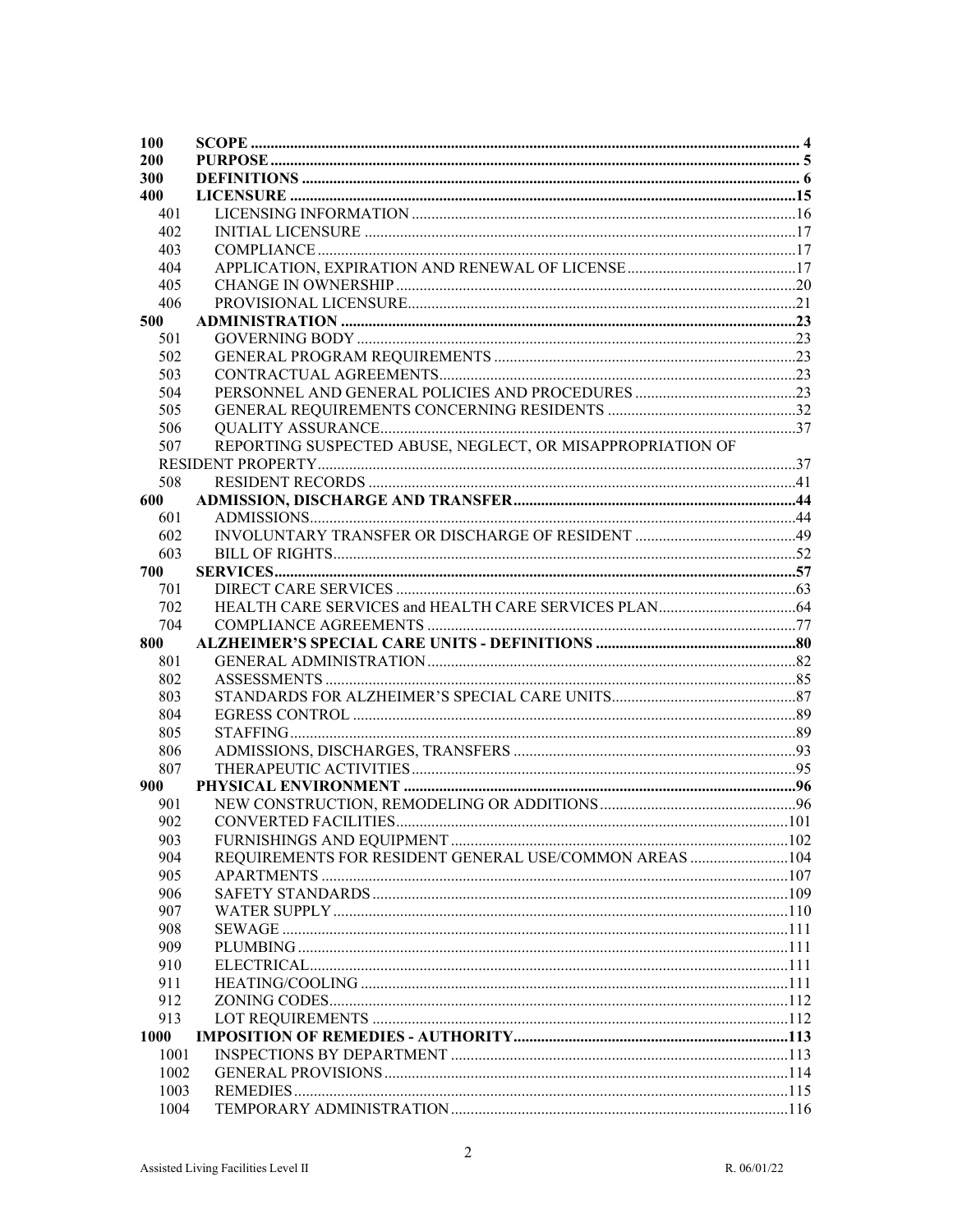| 1005 |                                                                  |  |
|------|------------------------------------------------------------------|--|
| 1006 |                                                                  |  |
| 1007 |                                                                  |  |
| 1008 | TRANSFER OF RESIDENTS OR CLOSURE OF THE FACILITY AND TRANSFER OF |  |
|      |                                                                  |  |
| 1009 |                                                                  |  |
| 1010 |                                                                  |  |
| 1011 |                                                                  |  |
| 1012 |                                                                  |  |
| 1100 |                                                                  |  |
| 1101 |                                                                  |  |
| 1102 |                                                                  |  |
| 1103 |                                                                  |  |
|      |                                                                  |  |
|      |                                                                  |  |
|      |                                                                  |  |
|      |                                                                  |  |
|      |                                                                  |  |
|      |                                                                  |  |
|      |                                                                  |  |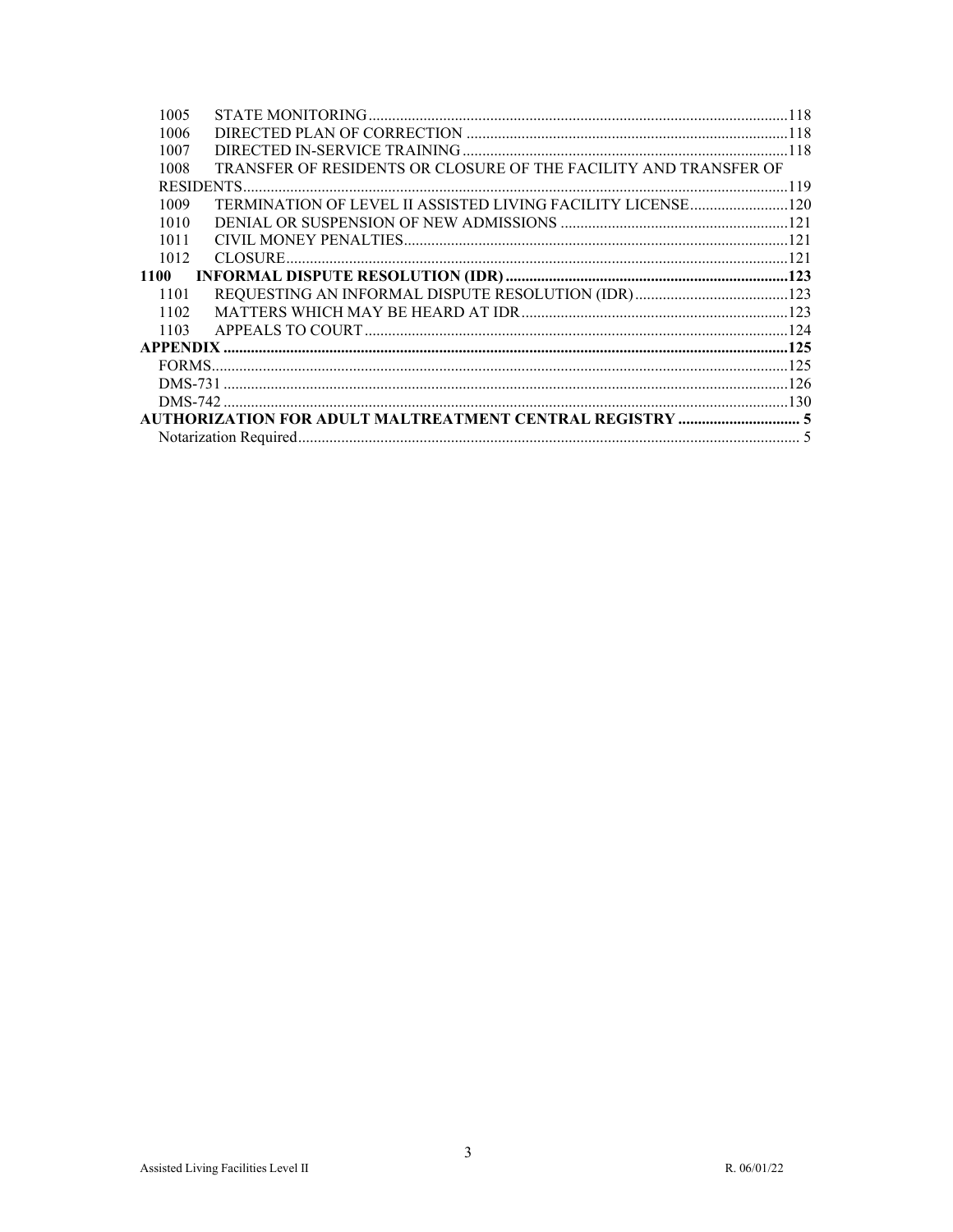## <span id="page-3-0"></span>**100 SCOPE**

These rules and regulations constitute the basis for the licensure of Level II assisted living facilities by the Arkansas Department of Human Services, Division of Medical Services, Office of Long Term Care. The Office of Long Term Care reserves the right, and may at any time, waive any or all of the requirements herein in event of emergency or for good cause shown in the sole determination of the Office of Long Term Care.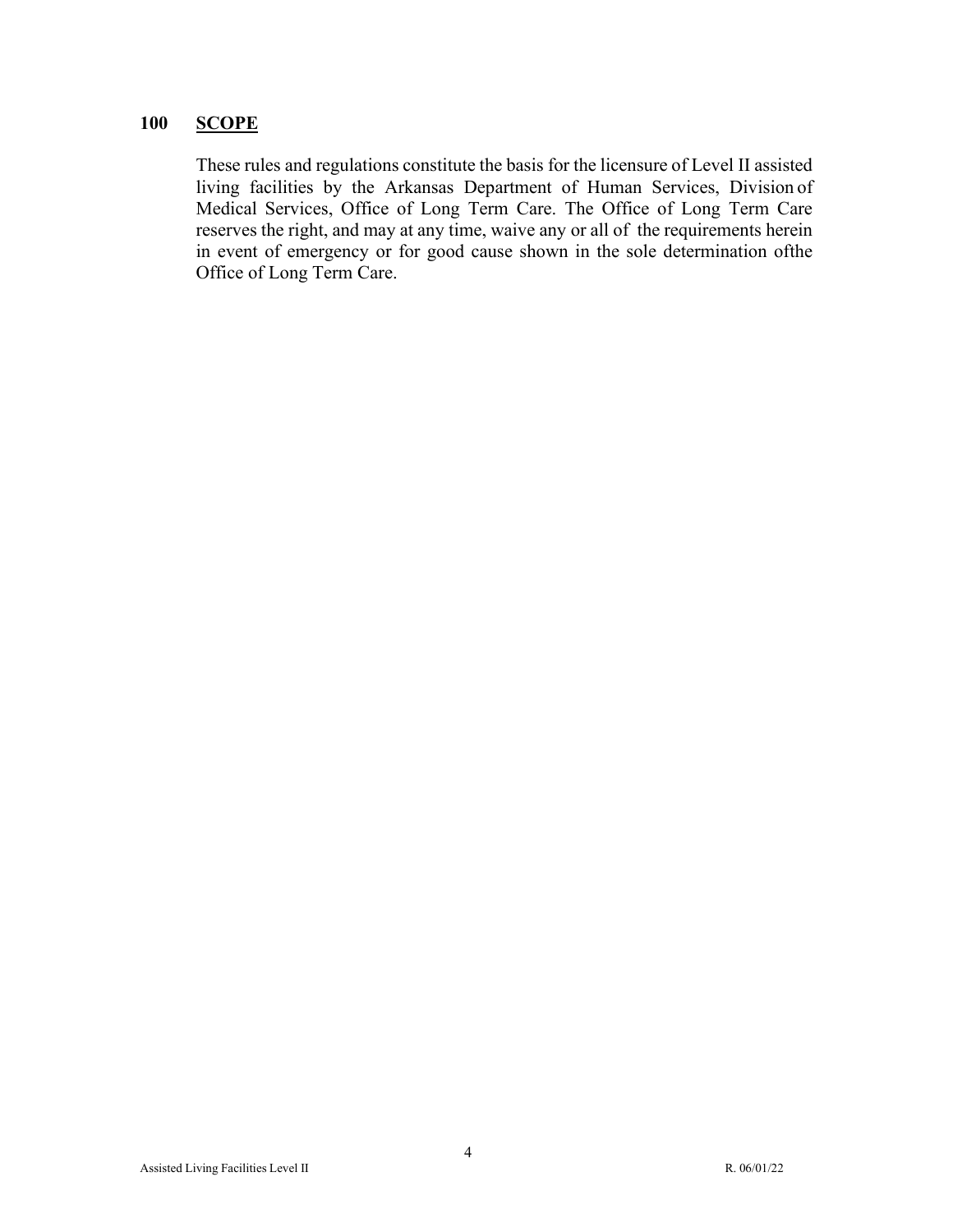#### <span id="page-4-0"></span>**200 PURPOSE**

The purpose of these rules and regulations is to establish standards for Level II assisted living facilities that provide services in a homelike environment forelderly and disabled persons. Level II assisted living facilities ensure that residents receive supportive health and social services as they are needed to enable them to maintain their individuality, privacy, dignity, and independence, in the highest degree possible in an apartment-style living unit. The assisted living environment actively encourages and supports these values through effective methods of service delivery and facility or program operation. The environment promotes resident selfdirection and personal decision-making while protecting resident's health and safety.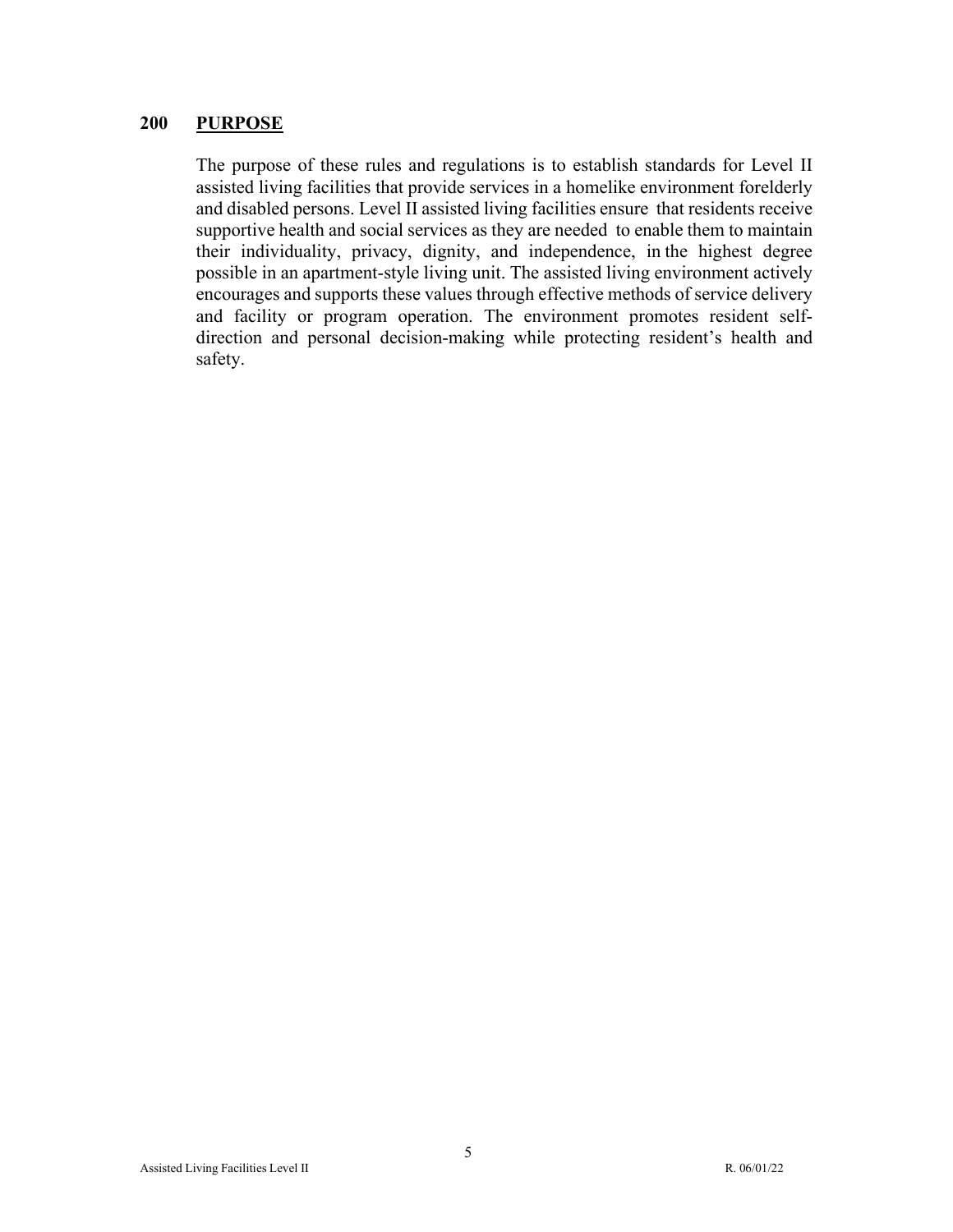#### <span id="page-5-0"></span>**300 DEFINITIONS**

As used in these rules and regulations, the following definitions shall apply unless the context clearly states otherwise. Where these rules and regulations refer to an enactment of the General Assembly, such reference shall include subsequent enactment or amendments by the General Assembly on the same subject matter.

Abuse – Shall have the same meaning as prescribed by Ark. Code Ann.  $\S$  5-28-101 and 42 CFR §488.301. "Abuse" also includes sexual abuse as defined in Ark. Code Ann. § 5-28-101 (12).

Activities of Daily Living – The activities of daily living that are performed either independently, with supervision, with assistance, or by others. Activities of daily living include, but are not limited to, ambulating, transferring, grooming, bathing, dressing, eating and toileting.

ADA – The Americans with Disabilities Act.

Administrator – The person who has successfully completed a course of training or instruction certified by the Office of Long Term Care as an assisted living facility administrator who is in charge of the daily operation of the facility.

Advertise – To make publicly and generally known. For purposes of this definition, *advertise* includes, but is not limited to:

- 1. Signs, billboards, or lettering;
- 2. Electronic publishing or broadcasting, including the use of the Internet or e-mail; and
- 3. Printed material.

Alzheimer's Special Care Unit (ASCU) – A separate and distinct unit within an Assisted Living or other Long Term Care facility that segregates and provides a special program for residents with a diagnosis of probable Alzheimer's disease or related dementia, and that advertises, markets or otherwise promotes the facility as providing specialized Alzheimer's or related dementia care services.

Annual – A twelve month period preceding the last required action. Unless a date certain is specified in the law or regulation requiring the action (e.g., the International Building Code – IBC) the action may be taken any time during the month in which it is due. Actions which are required to be taken every five years may be taken any time during the month in which they are due.

Ancillary Services – A service that is not included in the basic core services of the resident's occupancy agreement and which is provided by the facility or under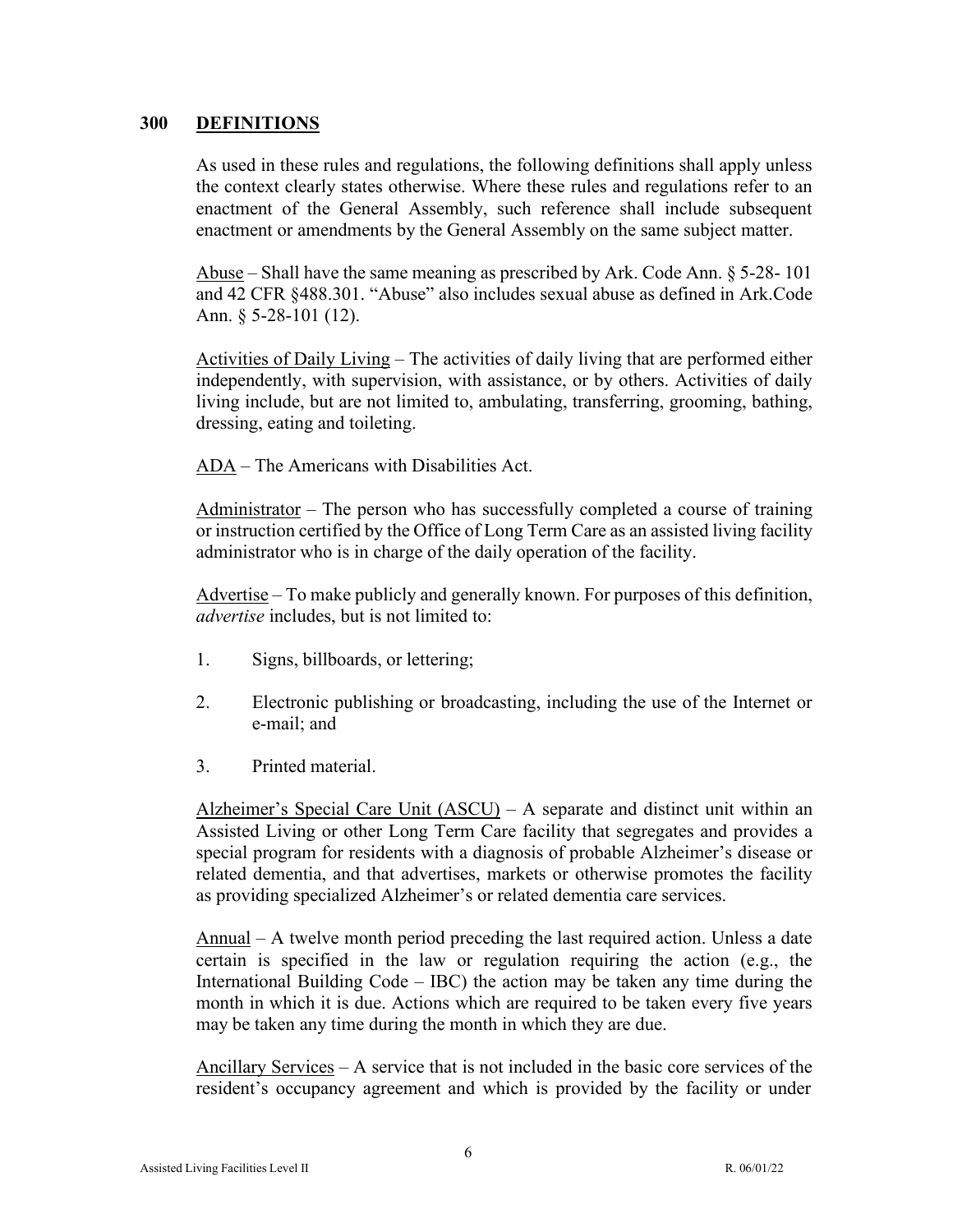arrangement with an outside service provider. The ancillary service may or may not be provided for a charge to the resident.

Assisted Living Facility (ALF) – Any building or buildings, section or distinct part of a building, boarding home, home for the aged or other residential facility whether operated for profit or not that undertakes through its ownership or management to provide assisted living services for a period exceeding twenty- four (24) hours to more than three (3) adult residents of the facility who are not relatives of the owner or administrator. Assisted living facility means facilities in which assisted living services are provided either directly or through contractual arrangements or in which contracting in the name of residents is facilitated.

Assisted Living Program – A program of assisted living services.

Assisted Living Services – Housing, meals, laundry, social activities, assistance with transportation, direct care services, health care services, 24-hour supervision and care, and limited nursing services. For purposes of these regulations, *assistance with transportation* means making arrangements for transportation.

Caregiver – Shall have the same meaning prescribed by Ark. Code Ann.  $\S$  5-28-101.

Choice – Viable options available to a resident that enables the resident to exercise greater control over his or her life. Choice is supported by resident's self-directed care (including methods and scheduling) established through the care planning process, and the provision of sufficient private and common space within the facility to provide opportunities for residents to select when and how tospend time, and when and how to receive personal or assisted living services.

Common Areas (for Alzheimer's Special Care Units) – Portions of the Alzheimer's Special Care Unit, exclusive of residents' rooms and bathrooms. Common areas include any facility grounds accessible to residents of the Alzheimer's Special Care Unit.

Compliance Agreement – If needed, the written formal plan developed in consideration of shared responsibility, choice and assisted living values and negotiated between the resident or his or her responsible party and the assisted living facility to avoid or reduce the risk of adverse outcomes that may occur in an assisted living environment.

Continuous – Available at all times without cessation, break or interruption.

Deficiency – A facility's failure to meet program participation requirements as defined in these and other applicable regulations and laws.

Dementia – A loss or decrease in intellectual ability that is of sufficient severity to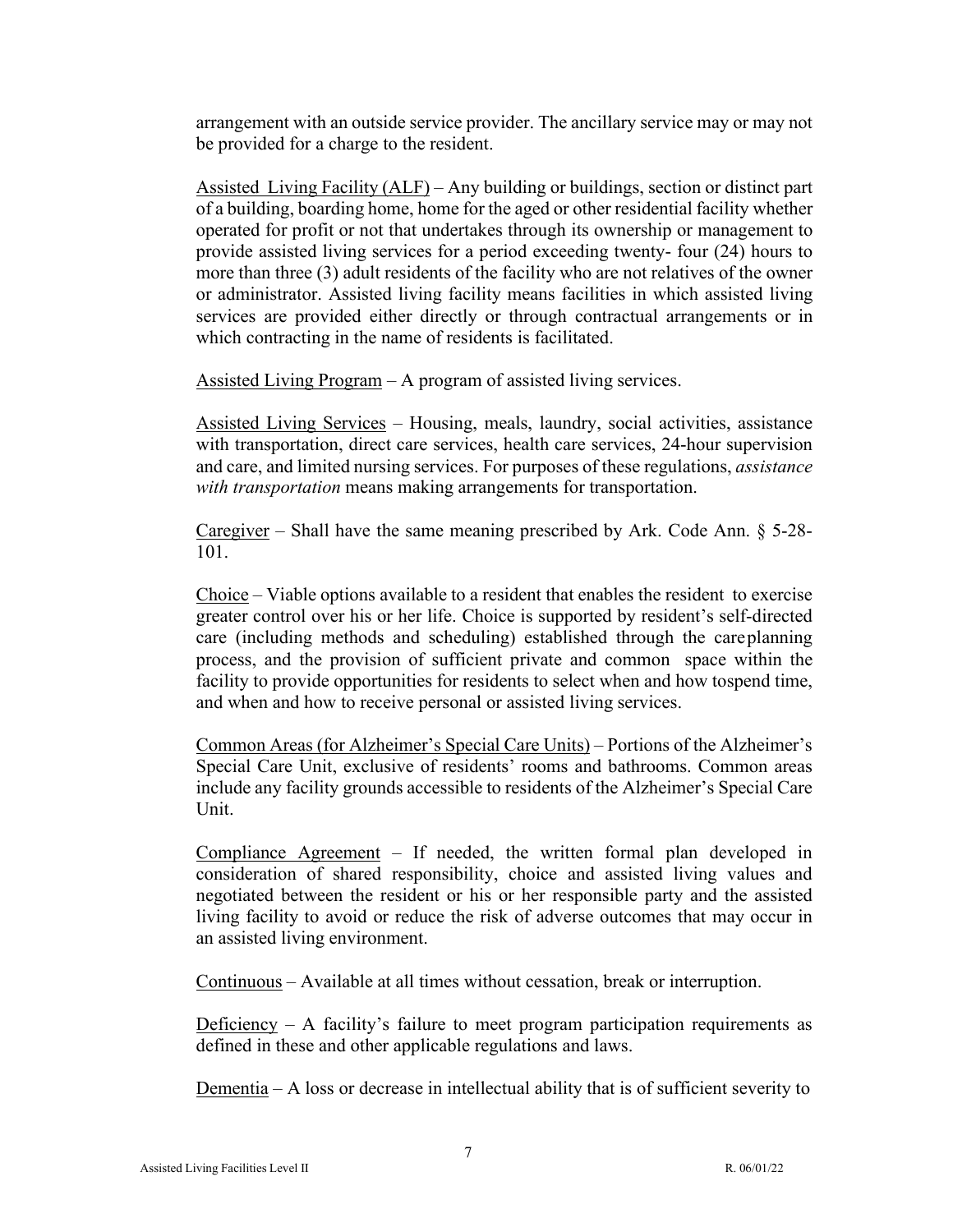interfere with social or occupational functioning; it describes a set of symptoms such as memory loss, personality change, poor reasoning or judgment, and language difficulties.

Department – The Department of Human Services and its divisions and offices.

Direct Care Services – Services that directly help a resident with certain activities of daily living such as assistance with mobility and transfers; assistance to resident to consume a meal, grooming, shaving, trimming or shaping fingernails and toenails, bathing, dressing, personal hygiene, bladder and bowel requirements, including incontinence, or assistance with medication, only to the extent permitted by the state Nurse Practice Act and interpretations thereto by the Arkansas State Board of Nursing.

Direct Care Service Plan – A written plan for direct care services that is developed to meet the needs and preferences of the resident or his or her responsible party through a negotiated process that becomes a part of the resident's occupancy admission agreement.

Direct Care Staff – Any licensed or certified staff acting on behalf of, employed by, or contracted by the facility, to provide services and who provides direct care services or assistance to residents, including activities of daily living and tasks related to medication administration or assistance.

Direct Care Staff (Alzheimer's Special Care Unit) – An individual who is an employee of the facility, or an individual who is an employee of a temporary or employment agency assigned to work in the facility, who has received or will receive, in accordance with these regulations, specialized training regarding Alzheimer's or related dementia, and who is responsible for providing direct, hands-on care or services to residents of the ASCU.

Direct Contact – The ability or opportunity of employees of the facility, or individuals with whom the facility contracts, to physically interact with or be in the presence of residents.

Direct Threat – A significant risk to the health or safety of self or others that cannot be eliminated by reasonable accommodation. This term as used in these rules and regulations is designed to ensure conformity with the Americans with Disabilities Act (ADA) in determining whether a person with a disability poses a "direct (health or safety) threat".

Directed Plan of Correction – A plan developed by the Office of Long Term Care that describes the actions the facility will take to correct deficiencies and specifies the date by which those deficiencies will be corrected.

Discharge – When a resident leaves the facility, and it is not anticipated that the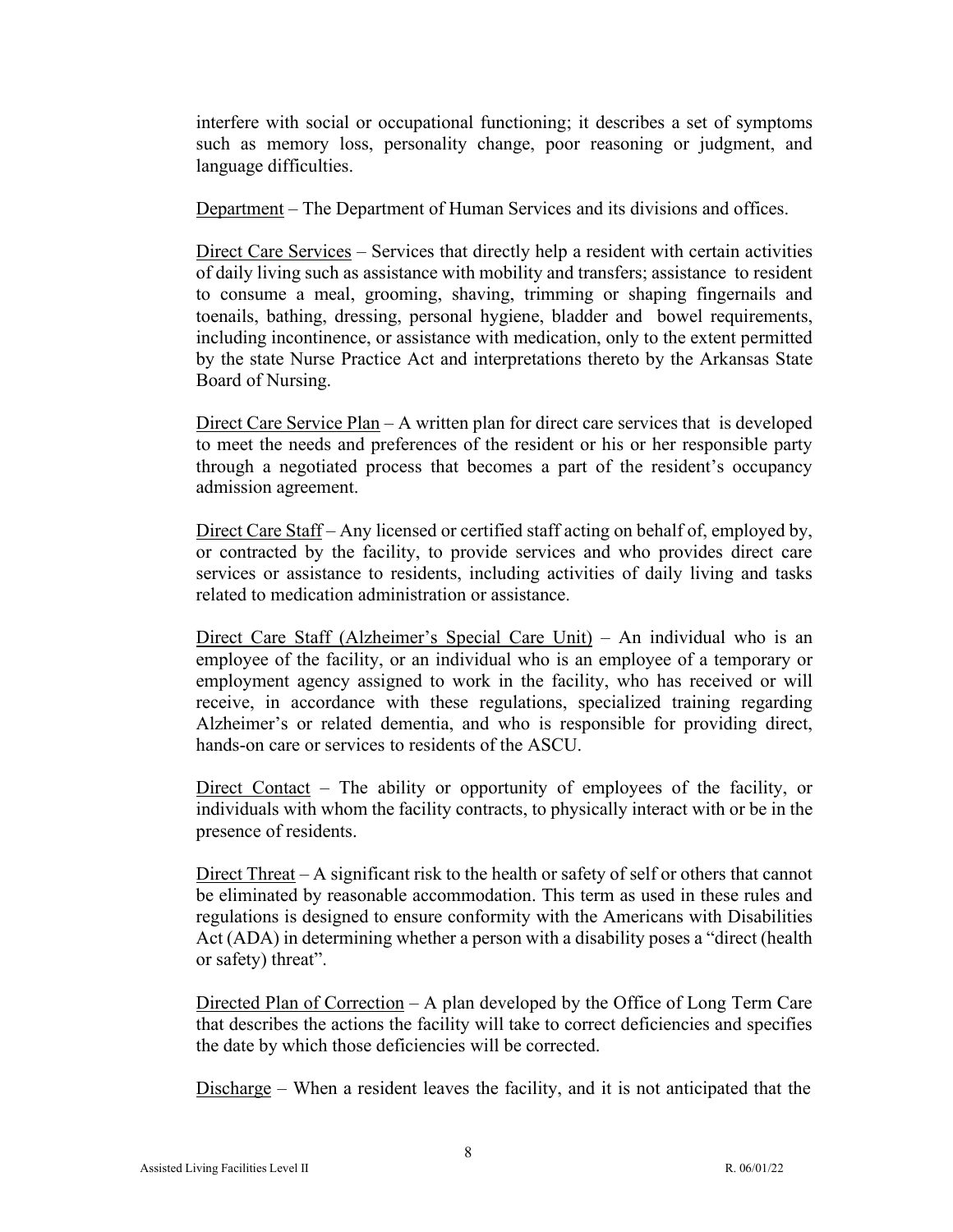resident will return. A discharge occurs when a return to the facility by the resident requires that admission procedures set forth in these regulations be followed.

Disclosure Statement  $- A$  written statement prepared by the facility and provided to individuals or their responsible parties, and to individual's families, upon visiting a facility for consideration of admission, and before admission, describingthe form of care offered, treatment, staffing, the emergency preparedness plan, special services and related costs provided by the facility, and other information as required by Ark. Code Ann. § 20-10-111. The facility disclosure statement is reviewed annually. If it is not changed, then no further action is required, except that the facility shall maintain documentation that the statement was reviewed. If the statement is changed, then the resident or responsible party shall sign the revised statement.

Elopement – Circumstances where a resident, who has been identified as being cognitively impaired, has left a facility without staff knowledge. Facilities must comply with all reporting requirements of any special programs in which they participate.

Emergency Measures – Those measures necessary to respond to a serious situation that threatens the health and safety of residents.

Endangered Adult – Shall have the same meaning as prescribed by Ark. Code Ann. § 12-12-1703 and as amended.

Exploitation – Shall have the same meaning as prescribed by Ark. Code Ann. § 12- 12-1703.

First Aid Measures – Temporary interventions necessary to treat trauma or injury.

Health Care Service Plan – A written plan for health care services that is developed to meet the needs and preferences of the resident or his or her responsible party through a negotiated process that becomes a part of the resident's occupancy admission agreement.

Health Care Services – The provision of services in an assisted living facility that assists the resident in achieving and maintaining well-being (e.g., psychological, social, physical, and spiritual) and functional status. This may include nursing assessments and the monitoring and delegation of nursing tasks by registered nurses pursuant to the Nurse Practice Act and interpretations thereto by the Arkansas State Board of Nursing, care management, records management and coordinating basic health care and social services in such settings.

Home Health Services – Home health aide services, medical supplies suitable for use in the resident's assisted living facility apartment, and nursing services as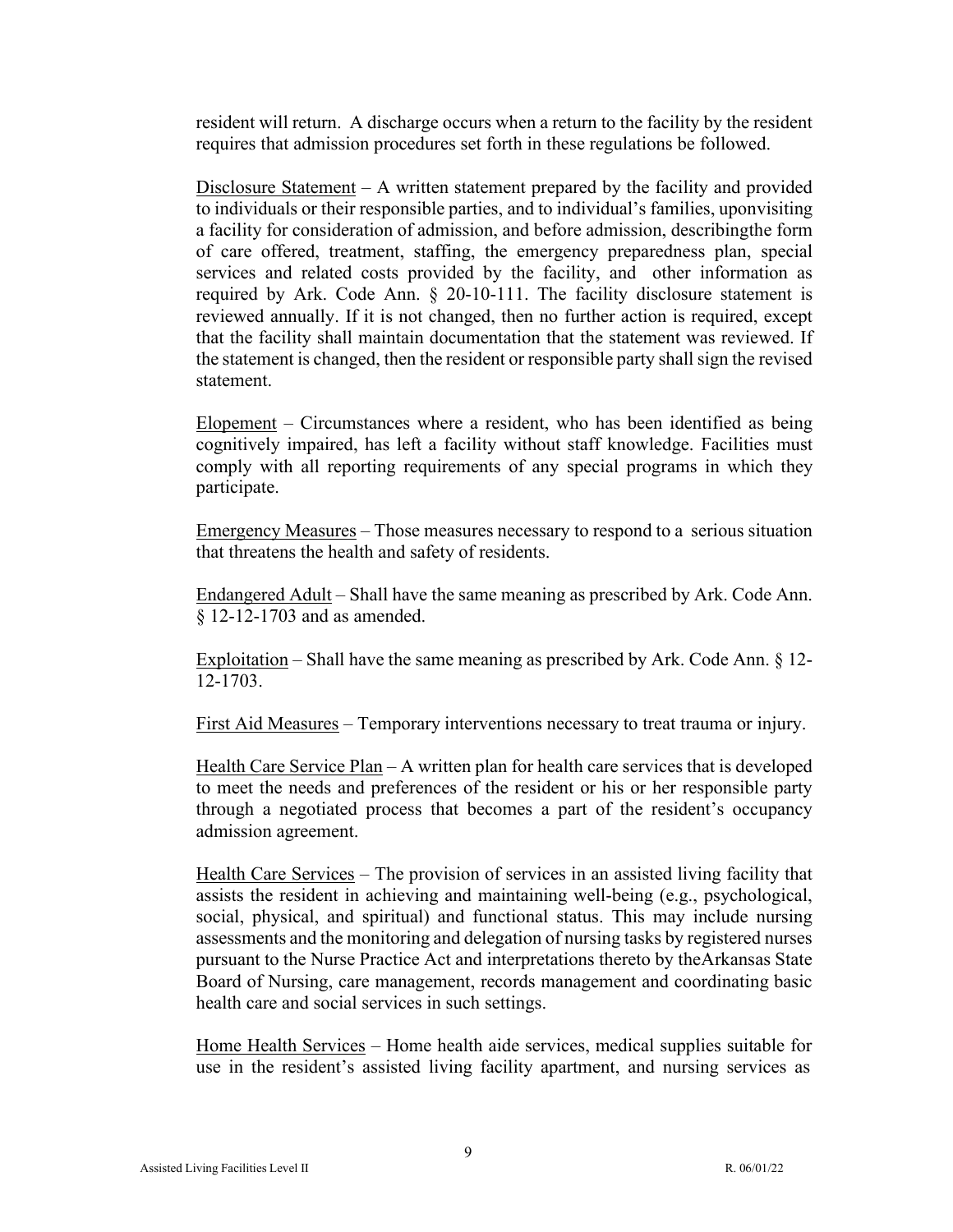defined in the state Nurse Practice Act and interpretations thereto by the Arkansas State Board of Nursing.

 $IDR – The informal dispute resolution process as described in these regulations.$ </u>

Imminent Danger to Health or Safety – Shall have the same meaning as prescribed by Ark. Code Ann. § 12-12-1703.

Impaired Adult – Shall have the same meaning as prescribed by Ark. Code Ann. § 12-12-1703.

Independence – The maintenance and promotions of resident capabilities to enhance the resident's preferences and choices within a barrier-free environment.

Individual Assessment Team  $(IAT) - A$  group of individuals possessing the knowledge and skills to identify the medical, behavioral, and social needs of residents of the Alzheimer's Special Care Unit (ASCU), and to develop services designed to meet those needs.

Individual Support Plan – A written plan developed by an Individual Assessment Team (IAT) that identifies services to a resident of the Alzheimer's Special Care Unit (ASCU).

Limited Nursing Services – Acts that may be performed by licensed personnel while carrying out their professional duties, but limited to those acts that the department specifies by rule. Acts that may be specified by rule as allowable limited nursing services shall be for persons who meet the admission criteria established by the Department for facilities offering assisted living services, shall not be complex enough to require twenty-four (24) hour nursing supervision and may include such services as application and care of routine dressings, and care ofcasts, braces, and splints.

Long Term Care Facility License – A time-limited, non-transferable, permit required by Ark. Code Ann. § 20-10-224 and issued for a maximum period of twelve (12) months to a licensee who complies with Office of Long Term Care rules and regulations. This document must list the maximum number of beds for the facility.

Medication Administration – Service provided only by licensed medical staff, either directly or through contract, and in accordance with the Nurse Practices Act and interpretations of the Arkansas State Board of Nursing.

Medication Assistance and Monitoring – Services provided by the facility, either directly or through contract, in accordance with the Nurse Practices Act and interpretations by the Arkansas State Board of Nursing, designed to ensure that residents receive necessary or prescribed medication, and to prevent wastage of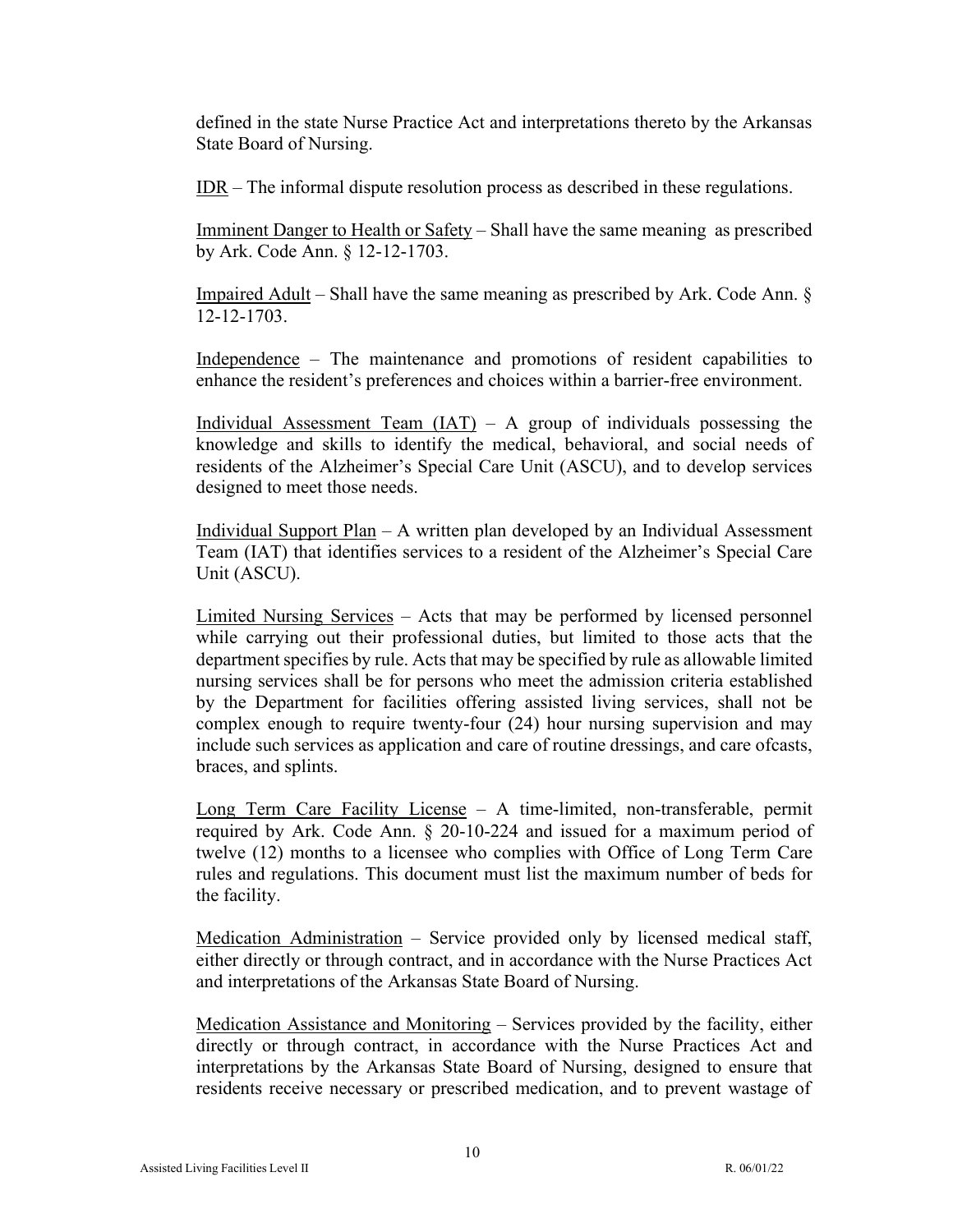medication.

Medication – Self Administer – Resident, without cueing, is capable of storing, managing, and self-administering his or her medications. Using a medication assessment instrument, facility staff has determined that the resident has the ability to store, manage, and self-administer his or her medications.

Mental Abuse – Verbal, written, or gestured communication, to a resident, or to a visitor or staff, about a resident within the resident's presence, or in a public forum, that a reasonable person finds to be a material endangerment to the mental health of a resident.

Neglect – Shall have the same meaning as prescribed by Ark. Code Ann. § 12-12- 1703 and 42 C.F.R. §488.301.

New Admission – An individual who is being admitted to the facility for the first time, or who is returning after a formal discharge.

Non-Compliance – Any violation of these regulations, or of applicable law or regulations.

Nurse Practice Act – As used in these regulations, the term *Nurse Practice Act* refers to Ark. Code Ann. §17-87-101 *et seq.* and interpretations thereto by the Arkansas State Board of Nursing.

Operator – The individual or entity that conducts the business of the facility. The individual or individuals executing the licensure application form shall be deemed an operator.

OLTC – The Office of Long Term Care.

Office of Long Term Care – The Office in the Division of Medical Services of the Department of Human Services that has responsibility for the licensure, certification, and regulation, of long term care facilities, herein referred to as the Office or OLTC.

Person – An individual, partnership, association, corporation, or other entity.

Personnel/Staff/Employee – Any person who, under the direction, control, or supervision of facility administration, provides services as defined in these regulations for compensation, or who provides services voluntarily, and may include the owner, operator, professional, management and persons, firms, or entities providing services pursuant to a contract or agreement.

Plan of Correction  $(P-O-C) - A$  plan developed by the facility and approved by OLTC that describes the actions the facility will take to correct deficiencies, and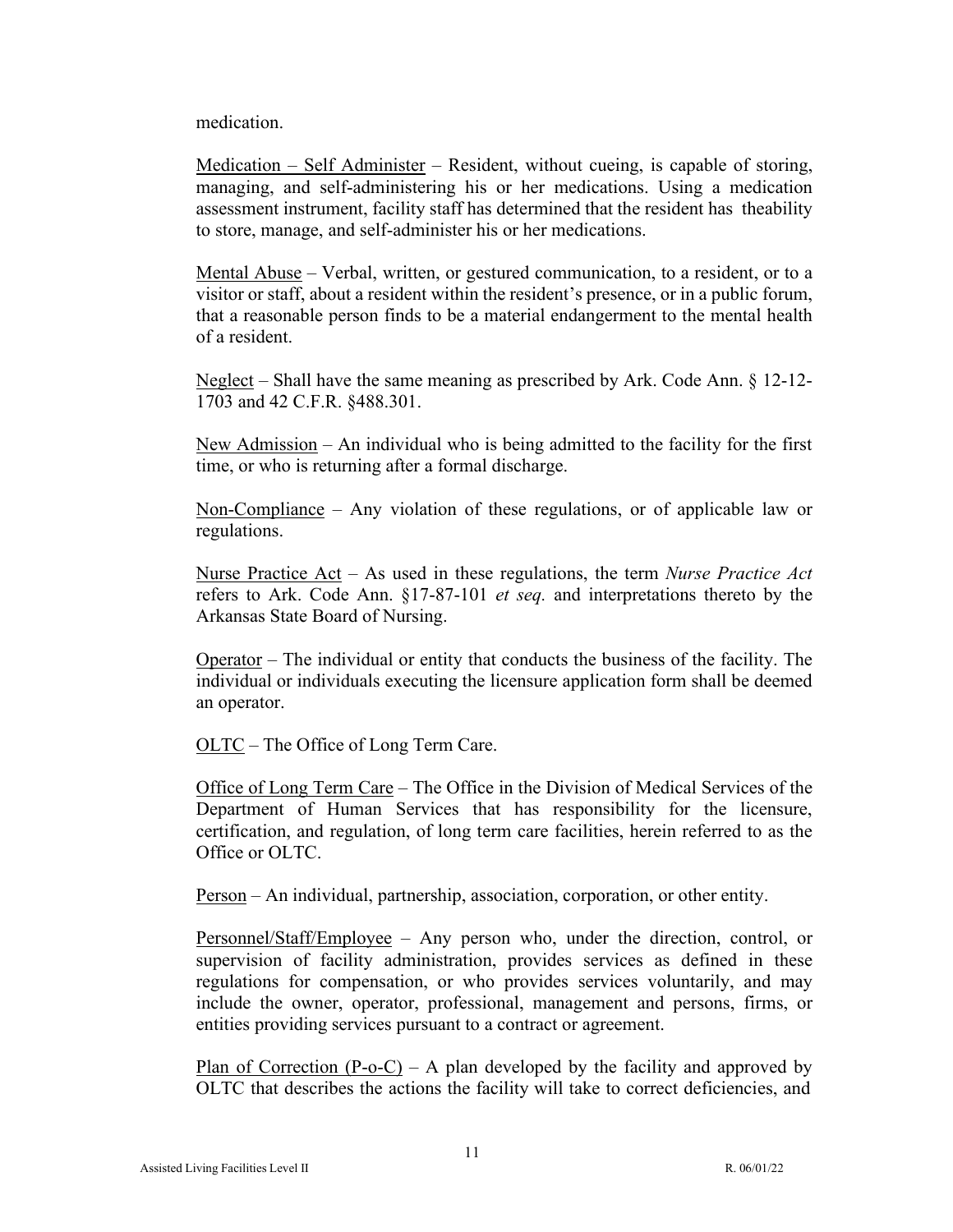which specifies the date by which those deficiencies will be corrected.

PRN – A medication or treatment prescribed by a medical professional to a person, allowing the medication or ointment to be given "as needed".

Program Requirements – The requirements for participation and licensure under these and other applicable regulations and laws as an assisted living facility.

Proprietor/Licensee – Any person, firm, corporation, governmental agency or other legal entity, issued an assisted living facility license, and who is responsible for maintaining approved standards.

Provisional Licensure is a temporary grant of authority to the purchaser to operate an existing long-term care facility upon application for licensure to the Office of Long Term Care.

Provisional Placement – Placement in an assisted living facility made for the purposes of assessment to determine appropriateness of admission or emergency, such as placement by law enforcement or Adult Protective Services. A provisional placement shall be permitted for no longer than thirty (30) days, at which time the resident must either be discharged or admitted to the facility in conformity with theses regulations. A provisional placement shall not be an admission pursuant to these regulations, and any individual in an assisted living facility pursuant to a provisional placement shall not be deemed a resident of the facility.

Quarterly – A measure of time in which a calendar year is divided into four  $(4)$ segments of three (3) months per segment. When, under these or other applicable laws or regulation, an action must be taken quarterly, the required action shall be completed once in each quarter on any day within a calendar quarter. Provided, however, that no more than ninety (90) days may elapse between the required events.

Responsible Party – An individual, who, at the request of the applicant or resident, or by appointment by a court of competent jurisdiction, agrees to act on behalf of a resident or applicant for the purposes of making decisions regarding the needs and welfare of the resident or applicant. These regulations, and this definition, does not grant or permit, and should not be construed as granting or permitting, any individual authority or permission to act for or on behalf of a resident or applicant in excess of any authority or permission granted by law. A competent resident may select a responsible party or may choose not to select a responsible party. In no event may an individual act for, or on behalf of, a resident or applicant when the resident or applicant has a legal guardian, attorney- in-fact, or other legal representative. For purposes of these regulations only, responsible party will also refer to the terms *legal representative, legal guardian, power of attorney* or similar phrase*.*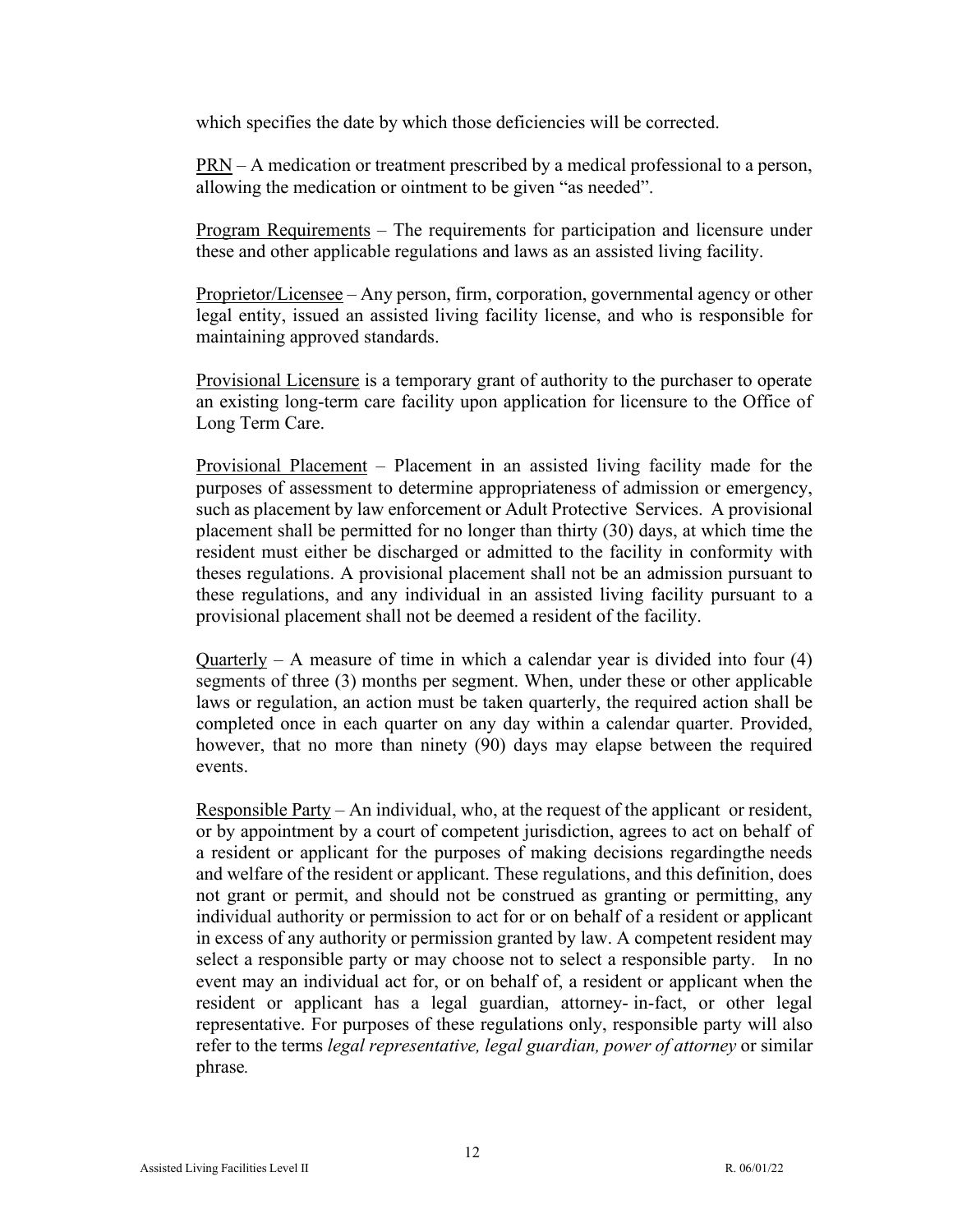Separate Premises – Buildings housing Assisted Living Facility operations that are located on non-contiguous land.

Significant Change – Any improvement or decline in a resident's medical, physiological, psychological, or social condition, in which:

- a. The decline cannot be reasonably expected to resolve itself; or,
- b. The decline may cause a worsening of another or pre-existing medical, physiological, psychological, or social condition.

Substandard Quality of Care – One or more deficiencies related to participation requirements, as set forth in these or other applicable regulations or laws, that constitute either immediate jeopardy to resident health or safety; a pattern of, or widespread actual harm, that is not immediate jeopardy; or a widespread potential for more than minimal harm, but less than immediate jeopardy, with no actual harm.

Survey – The process of inspection, interviews, or record reviews, conducted by the Office of Long Term Care.

Standard Survey - A comprehensive survey conducted by the Office of Long Term Care on an average of every 18 months for each facility.

Therapeutic Diet – A diet ordered by a physician or an advance practice nurse to manage problematic health conditions.

Transfer – The temporary or permanent relocation of a resident from one living unit within the facility to another living unit within the facility, or the temporary relocation of a resident to a location outside the facility.

Twenty-four Hour Staff – Staff present in the facility at all times who are awake and available to respond to resident needs.

Universal Precautions – Set of guidelines, or precautions, designed to prevent transmission of infectious agents, including blood-borne pathogens, when providing health care, and which assume that all human blood and body fluids aretreated as if known to be infectious.

Universal Worker – An employee trained to perform a variety of functional duties to meet the needs of residents, including direct care, and who is counted in the staff to resident staffing ratios.

Visually and Functionally Distinct Area – A space that can be distinguished from other areas within the apartment by sight. A visually and functionally distinct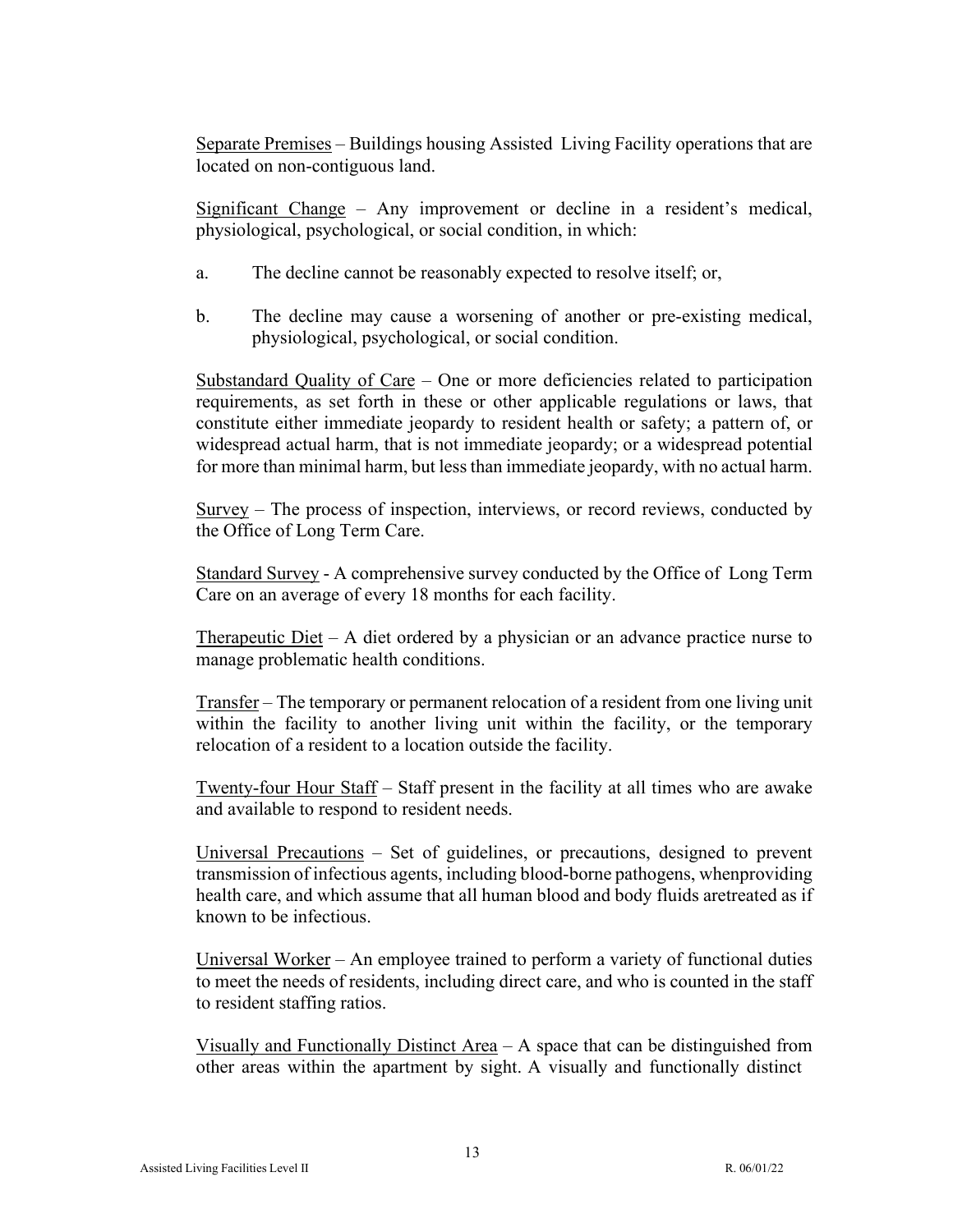area need not be a separate room. To create a visually distinct area, one or more of the following methods must be employed: change in ceiling height, separation by ceiling soffit(s) or wall returns, change in flooring color, partial height partitions or counters, use of alcoves, use of permanent screening devices such as columns or fixed screens. In the case of an "L" shaped studio apartment or unit, kitchenettes and living areas may be combined and bedroom areas may be in a legof an "L" shaped plan and qualify without additional separation methods.

## <span id="page-13-0"></span>**400 LICENSURE**

- **400.1** No Level II assisted living facility may be established, conducted, or maintained in Arkansas without first obtaining a long term care facility license as required by Ark. Code Ann. § 20-10-201, *et seq*., Act 1230 of 2001, and these licensing standards. All licenses issued hereunder, and the beds stated on the license, are nontransferable from one owner or proprietor to another, or from one site or location to another. No Level II assisted living facility may operate with more beds than is stated in the license, and no Level II assisted living facility may accept more residents than the number of beds stated on the license. No license shall be issued without proof of a valid, current Permit of Approval issued by the Health Services Permit Commission or Health Services Permit Agency.
- **400.2** The grant of a license for a facility as a Level II assisted living facility shall also be a grant of licensure as a Level I assisted living facility. However, separate licenses shall be issued for each, and shall reflect the number of beds for each as indicated on the application. Specifically, the issuance of a Level II assisted living facility license shall be a grant of authority to the facility to operate withthe stated bed capacity set out in the Assisted Living Facility II license for the housing or delivery of services to individuals who are medically eligible for nursing home level of care or who receive services through the Medicaid 1915 (c) H&CBS wavier for assisted living. The issuance of a Level I assisted living facility license shall be a grant of authority to the facility to operate with the stated bed capacity set out in the Assisted Living Facility I license for the housing or delivery of services to those individuals who are not medically eligible for nursing home level of care or who do not receive services through the Medicaid 1915 (c) H&CBS Wavier for assisted living. The initial licenses together shall reflect the total number of beds as set forth in the Permit of Approval. Subsequent licenses issued to the same owner will state the number of beds for which the facility has been authorized by the Health Services Permit Commission or the Health Services Permit Agency at the time of the issuance of the subsequent license, and which are designated for the respective Level I and Level II licenses. Licenses issued as a result of a change of ownership shall state the number of beds for which the facility was licensed on the date of sale of the facility or the date of the sale of ownership of the facility.
- **400.3** When a facility is licensed as a Level II assisted living facility, the facility shall maintain physically distinct parts or wings to house individuals that receive or are medically eligible for the nursing home level of care separate and apart from those individuals who do not receive, or are not medically eligible for the nursing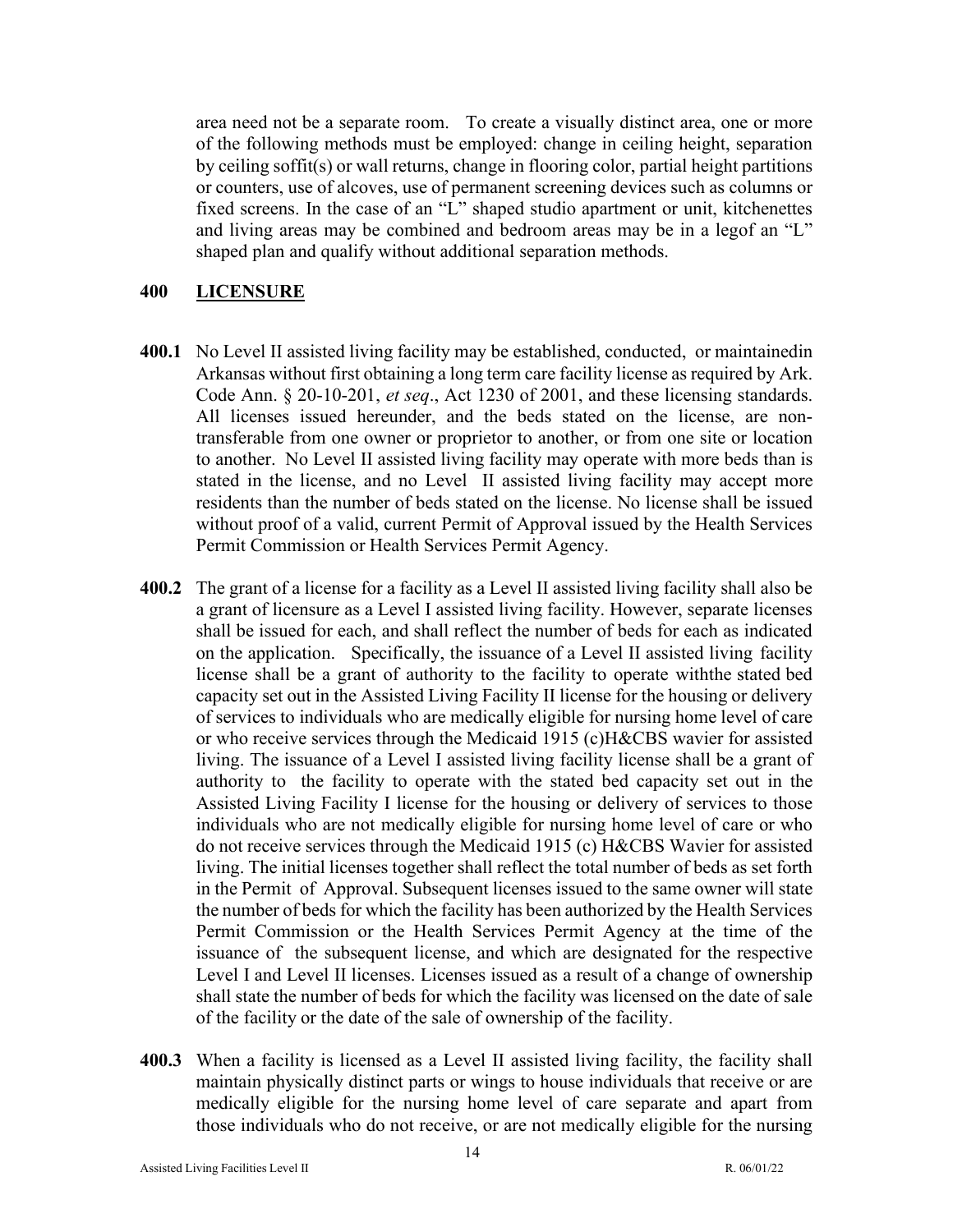home level of care. Common areas must meet all requirements for a Level II facility.

However, Level II units may house Level I-level of care residents under the following conditions:

- a. Any and all individuals residing in a Level II unit shall be counted as a Level II resident for purposes of determining staff for the Level II unit; and,
- b. No individual meeting the criteria for Level II level of care may reside or be housed in a Level I unit or Level I bed.
- c. Common areas must meet all requirements for a Level II facility.

Staffing within the Level II parts or wings of the facility must meet the requirements for Level II assisted living facilities at all times, independent of the staffing requirements for the Level I parts or wings of the facility, and regardless whether the Level II parts or wings house individuals who do not receive, or are not eligible for, nursing home level of care.

## <span id="page-14-0"></span>**401 LICENSING INFORMATION**

- **401.1** Licenses to operate a Level II assisted living facility are issued to be effective without expiration unless the license is revoked, suspended, or terminated by the Department. Fees for new licensure applications will be prorated by dividing the total licensure fee by three hundred sixty five (365) and then multiplying the result by the total number of days from the date the application is approved through June 30th.
- **401.2** Licenses shall be issued only for the premises and persons specified in the application and shall not be transferable.
- **401.3** Licenses shall be posted in a conspicuous place on the licensed premises.
- **401.4** Separate licenses are required for Level II assisted living facilities maintained on separate premises, even though they are operated under the same management. When two or more buildings located on contiguous land house Assisted Living operations, the owner or operator may choose to license each operation in each building separately, or to have all operations in all buildings operate under a single license. Multiple licenses for multiple operations housed in separate buildings on contiguous land will be considered and treated under these regulations as separate Assisted Living Facilities, and each licensed operation must conform to the requirements of these regulations independent of the other licensed operations housed in other buildings on contiguous land.
- **401.5** Every Level II assisted living facility owner shall designate a distinctive name for the facility, which shall be included on the application for a license. The name of the facility shall not be changed without prior written notification to and receipt by the owner of the assisted living facility of approval from the Department.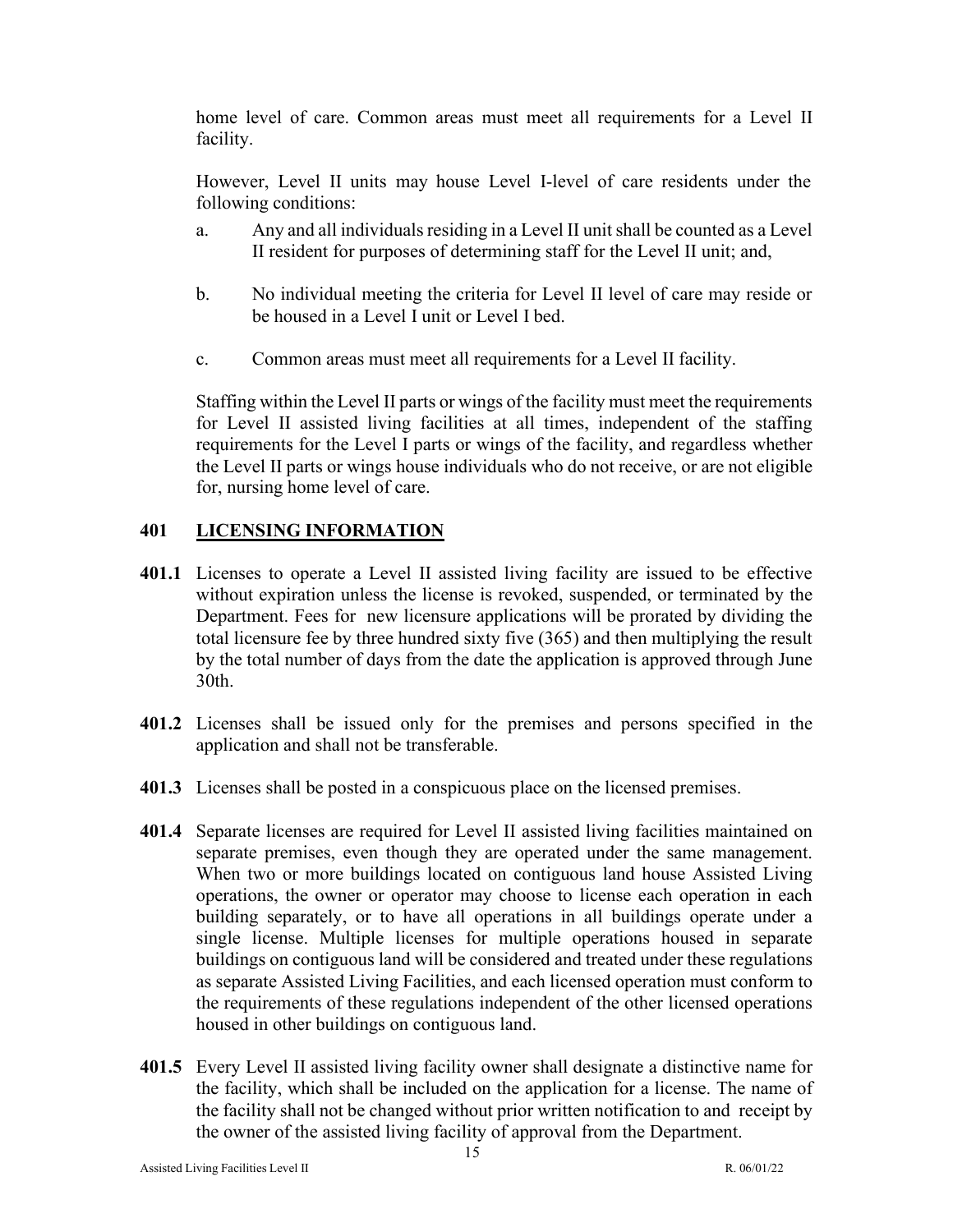## <span id="page-15-0"></span>**402 INITIAL LICENSURE**

- **402.1** Initial licensure requires that the applicant for licensure possess a current, valid Permit of Approval (P-o-A) issued by the Health Services Permit Commission (HSPC) or Health Services Permit Agency (HSPA). Initial licensure shall apply to:
	- a. Newly constructed facilities designed to operate as assisted living facilities;
	- b. Existing structures not already licensed as a Level II assisted living facility on the effective date of these regulations.

Permits of approval held by residential care facilities as of the effective date of Act 1230 of 2001 or held by subsequent purchases of those facilities shall also be considered permits of approval for assisted living without further action. However, residential care facilities that choose to offer Level II assisted living services are not exempt from assisted living licensure requirements except as specifically provided by Act 1230 of 2001.

**402.2** The initial licensure application shall be accompanied by one set of building plans.

## <span id="page-15-1"></span>**403 COMPLIANCE**

An initial license will not be issued until the Department verifies that the facility is in compliance with the licensing standards set forth in these regulations.

An initial license will be effective on the date specified by the Office of Long Term Care once the Office of Long Term Care determines the facility to be in compliance with these licensing standards and applicable laws and regulations. The license will expire on June 30th following the issuance of the license.

### <span id="page-15-2"></span>**404 APPLICATION, EXPIRATION AND RENEWAL OF LICENSE**

- **404.1** Applicants for licensure of Level II assisted living facility licensure shall obtain the necessary forms for initial licensure or to request re- licensure of the facility after a change of ownership (see Section 404.7 andSection 405) from the Department. The issuance of an application form shall not be construed to be a guarantee that the completed application will be acceptable, or that the Department will issue a license.
- **404.2** The facility shall not admit any residents until a license to operate a Level II assisted living facility has been issued, except as provided in Section 404.10(e) of these regulations for purposes of inspection and initial licensure.
- **404.3** Applicants for initial licensure, or re-licensure after a change in ownership shall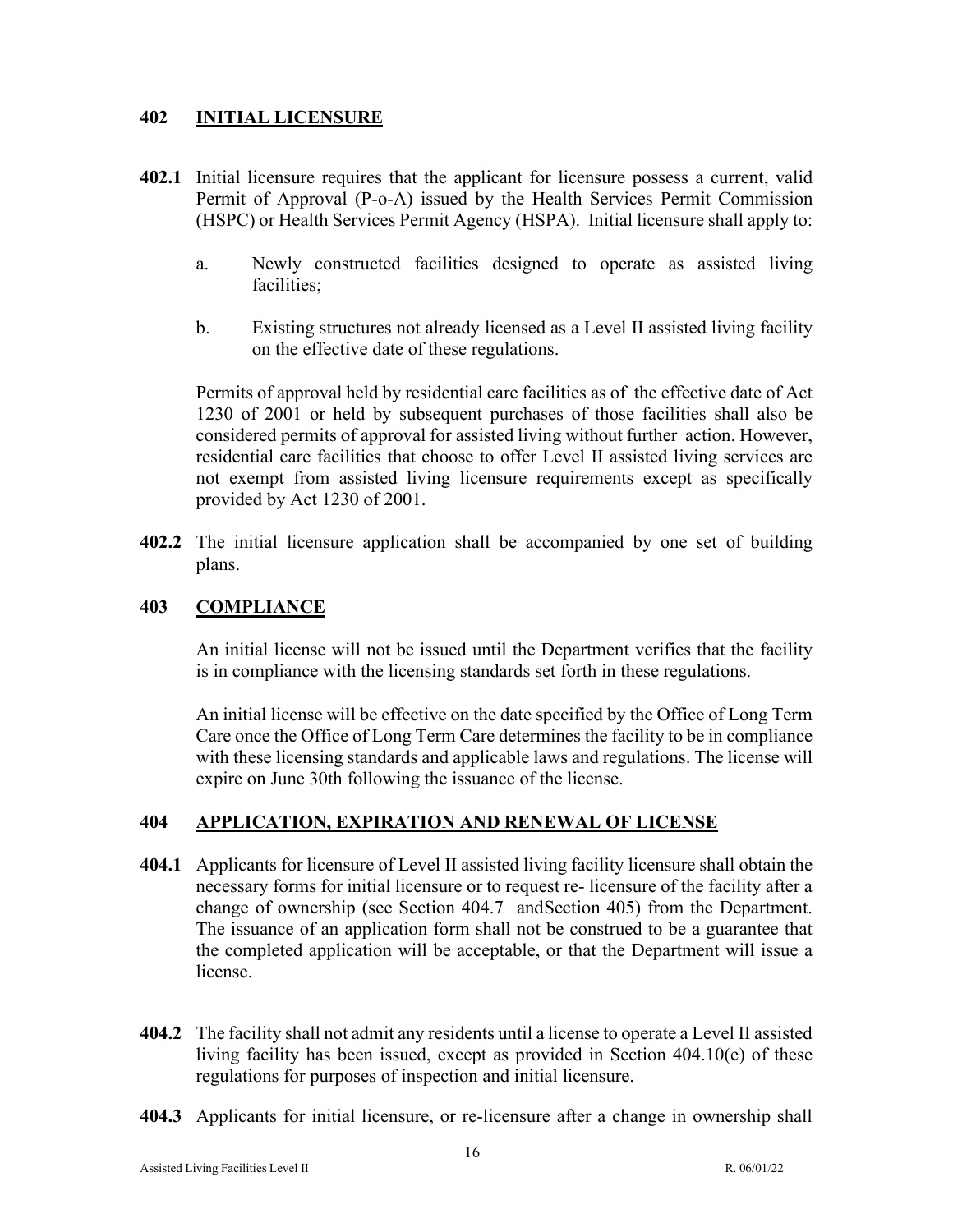pay in advance a license fee of \$10.00 per bed to the Department.Such fee shall be refunded to the applicant in the event a license is not issued. Anapplication fee of \$250.00 shall also accompany every application which shall be non-refundable.

- **404.4** Annual licensure fees shall be tendered with each application for a new long-term care facility license and annually thereafter by the anniversary of the date the department who issued the long-term care facility license. The annual licensure fees consist of a two hundred fifty dollars (\$250) annual fee plus ten dollars (\$10) per bed.
- **404.5** Licenses shall be issued only for the premises and persons named in the application and shall not be transferable.
- **404.7** The operator of the facility shall sign applications and must successfully complete a criminal background check pursuant to Ark. Code Ann. 20-33-213, *et seq*. and in accordance with the Rules for Conducting Criminal Record Checks for Employees of Long Term Care Facilities.
- **404.8** As a part of the application process, and in addition to all other applicable requirements, facility operators:
	- Must provide information on the administrator, directors, management company, operator, or other management agent that the applicant or applicants will use to manage the facility;
	- Must provide information on the owner or owners of the building or other structures that will be used in the operation of the facility;
	- Must provide information on all other facilities owned, operated, or managed by the applicant or applicants;
	- Must provide information on all other facilities owned, operated, or managed by the administrator, directors, management company, operator, or other management agent that the applicant or applicants will use to manage the facility; and
	- Must provide affirmative evidence of ability to comply with standards, and rules, as may be lawfully prescribed.

**404.9** The applicant or licensee must furnish the following information:

- a. The identity of each person having (directly or indirectly) an ownership interest of five percent (5%) or more in the facility;
- b. The complete name and address of the assisted living facility for which license is requested and such additional information as the Department may require including, but not limited to, affirmative evidence of ability to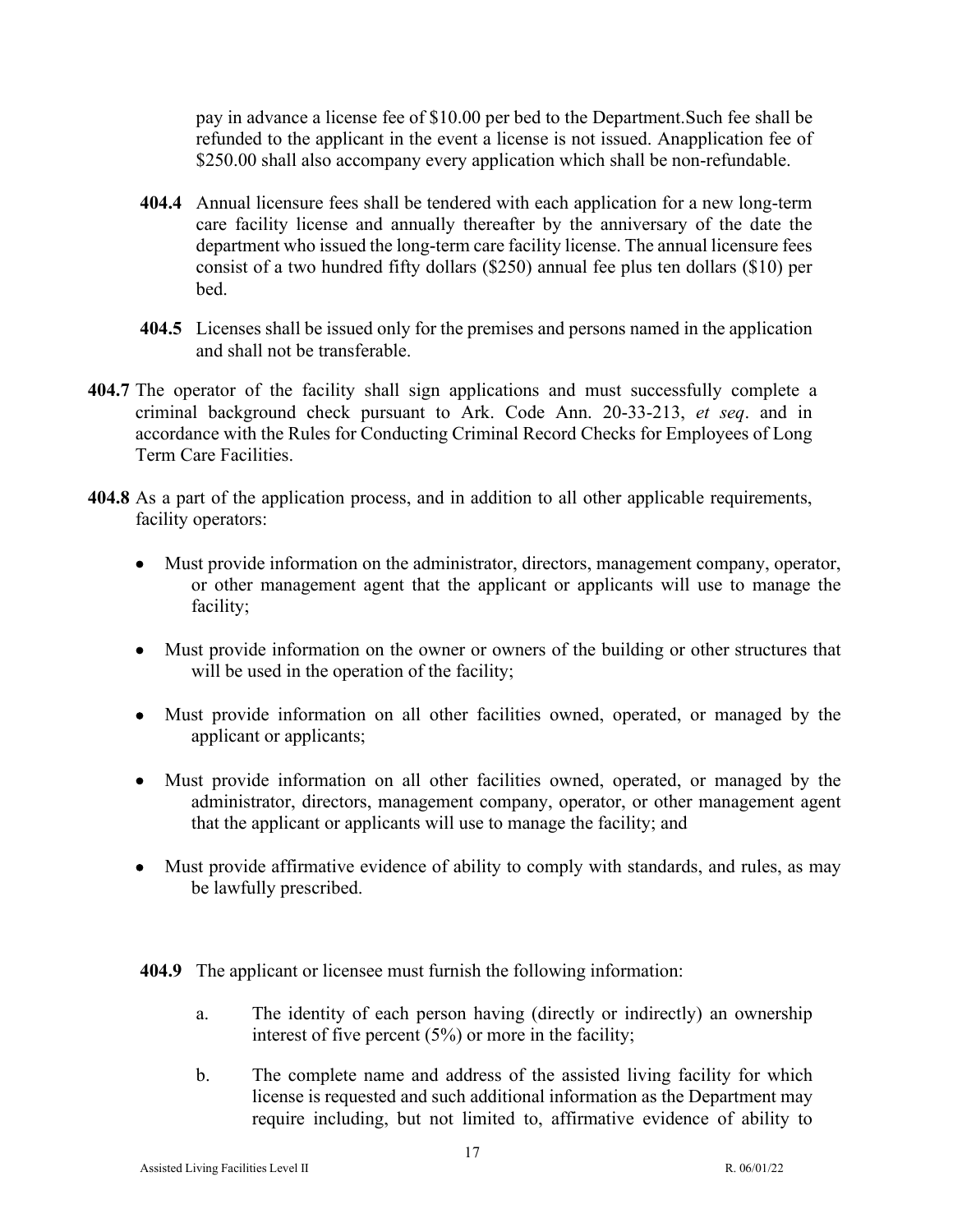comply with standards, rules, and regulations as are lawfully prescribed hereunder;

- c. In case such facility is organized as a corporation, the identity of each officer and director of the corporation, together with a certificate of good standing from the Arkansas Secretary of State;
- d. In case such facility is organized as a partnership, the identity of each partner and a copy of the partnership agreement;
- e. A statement from an authorized representative of the facility acknowledging that the facility is responsible for any funds that are handled for the residents by the facility or its staff, including personal allowance funds, together with an acknowledgement that the failure to make restitution within ten (10) working days for lost or stolen funds, will result in the non-renewal of licensure, or other sanctions;
- f. A copy of any required contract agreement for the provision of services meeting specifications in Section 503 of these regulations; and
- g. A copy of the floor plan of the assisted living facility. If the assisted living facility will be a part of another facility under a different license, the distinct part of the facility that will be used for assisted living shall be identified.
- **404.10** A Level II assisted living facility may apply for and be granted a license to operate as a Level I-only facility. The facility shall, prior to the issuance of the license, provide a written plan to the Department setting forth:
	- a. The means by which alternative placement for individuals who receive, or meet the medical eligibility for, nursing home level of care, will be made; and
	- b. The date of transfer to alternative placement for each resident that receives, or meets the medical eligibility for, nursing home level of care.

The Department shall evaluate all written plans and will grant the license as a Level I-only facility only upon determination, in the sole discretion of the Office, that the proposed plan meets the best interest of residents. The facility shall comply with all requirements of Section 602 regarding transfer of residents. A facility desiring to change its licensure status to a Level I from a Level II shall meet all requirements for and shall make application without additional fee, in accordance with new licensure applications.

- **404.11** Procedure for Licensure. The procedure for obtaining an Assisted Living License shall be:
	- a. The individual or entity seeking licensure shall request or obtain all forms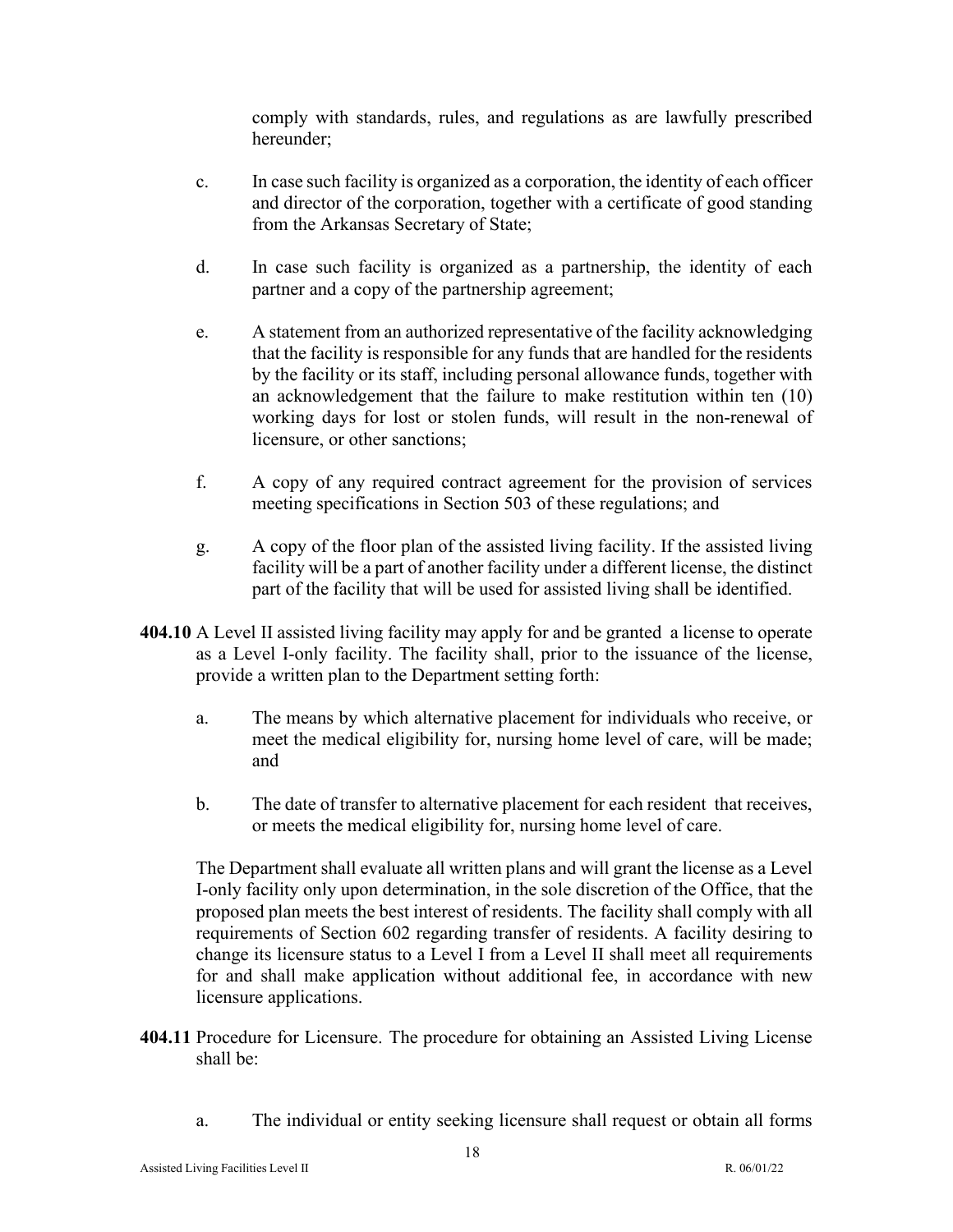for licensure from the Department.

- b. The individual or applicant shall fully complete all forms for licensure and submit the same to the Department, along with all licensure and application fees. As applicable and required by law or regulation, the individual or entity seeking licensure shall submit drawings or plans for the facility to the Department at the time of application.
- c. For a new facility, at the time of application submission to the Department, the applicant shall (in writing) request a life-safety code survey from the Department.
- d. For a new facility, the Department will conduct an unannounced life-safety code survey to determine compliance with applicable building code requirements.
- e. For a new facility, upon being informed that the facility meets all requirements for all applicable building codes the facility may admit residents.
- f. For a new facility, upon admission of residents the facility shall ( in writing) request an initial survey.
- g. For a new facility, the Department will conduct an unannounced initial survey to determine compliance with applicable law and these regulations.
- h. For a new facility, upon successful completion of the initial survey, the facility shall be granted a license to operate as an Assisted Living Facility.
- i. The Department may elect, for any renewal application, to perform a survey prior to issuance of the license, and issuance of the license is contingent upon the facility being found in compliance with all program requirements.

## **404.12** The Department may deny a license if:

- The administrator, directors, management company, operator, or other management agent that the applicant will use to manage the facility has ever been convicted of a felony;
- A facility or facilities owned or operated by the applicant or applicants have been found, after final administrative decision, to have committed a Class A violation;
- A facility or facilities owned or operated by the administrator, directors, management company, operator, or other management agent that the applicant or applicants will use to manage the facility have been found, after final administrative decision, to have committed a Class A violation;
- The applicant or applicants have had a license revoked or suspended;
- The administrator, directors, management company, operator, or other management agent that the applicant or applicants will use to manage the facility have had a license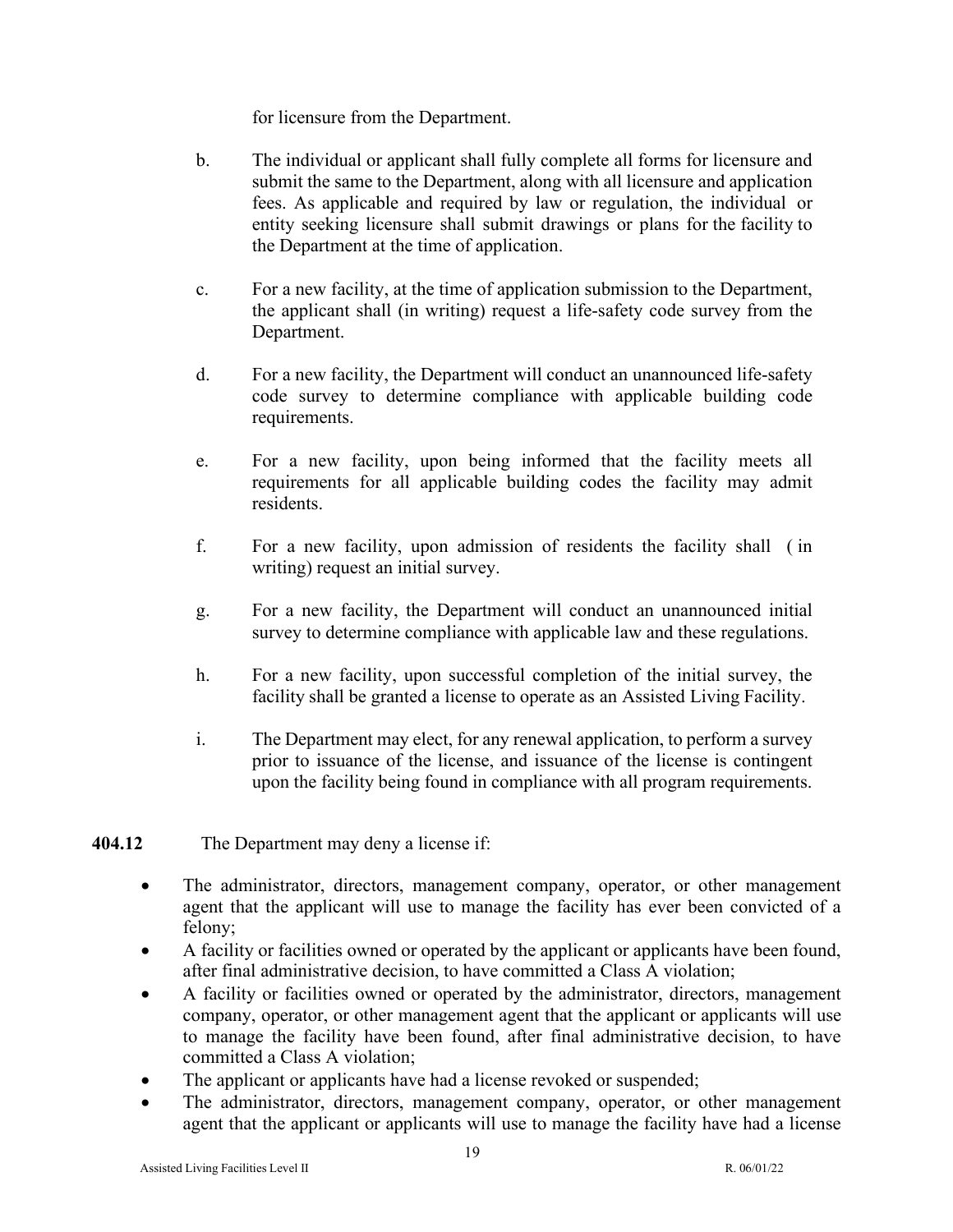revoked;

- The applicant or applicants have not demonstrated to the satisfaction of the Department that any other facility owned, operated, or administered by the applicant or applicants is and has been in substantial compliance with the standards as set by applicable state and federal law; or
- The applicant or applicants have not demonstrated to the satisfaction of the department that any other facility owned, operated, or administered by the administrator, directors, management company, operator, or other management agent that the applicant or applicants will use to manage the facility is and has been in substantial compliance with the standards as set by applicable state and federal law.

The Department may consider the mitigation of compliance issues based on whether an applicant or applicants (including the administrator, directors, management company, operator, or other management agent that the applicant or applicants will use to manage the facility) fall under one (1) of the above denial criteria. This includes any long-term care facility which was not licensed at the time of application or any additional bed capacity of a licensed facility.

**404.13** Before the department may approve the application for licensure of the buyer, the seller or the buyer shall pay all outstanding quality assurance fees and license fees.

## **405 CHANGE IN OWNERSHIP**

If a long-term care facility intends to add, remove, or otherwise change the management company, operator, or other management agent that manages the long-term care facility, the long-term care facility shall notify the Department of the change and request approval at least thirty (30) days before the change occurs. The Department will timely process the application; however, additional requests for information may be necessary and may extend the time it takes to complete this process.

The long-term care facility shall provide the Department with the information required to allow the Department to evaluate whether the new management company, operator, or other management agent that manages the long-term care facility, meets the eligibility criteria set forth in the disqualifying criteria stated in the aforementioned section. The longterm care facility shall receive approval of the change from the Department before the change occurs unless the change is required due to an emergency.

If a change occurs without prior approval from the Department due to an emergency, the long-term care facility shall notify the Department within ten (10) days of the change. The Department may deny a requested change based on the criteria established in section 405.1. If the Department denies a requested change, the long-term care facility may not employ or otherwise use the denied management company, operator, or other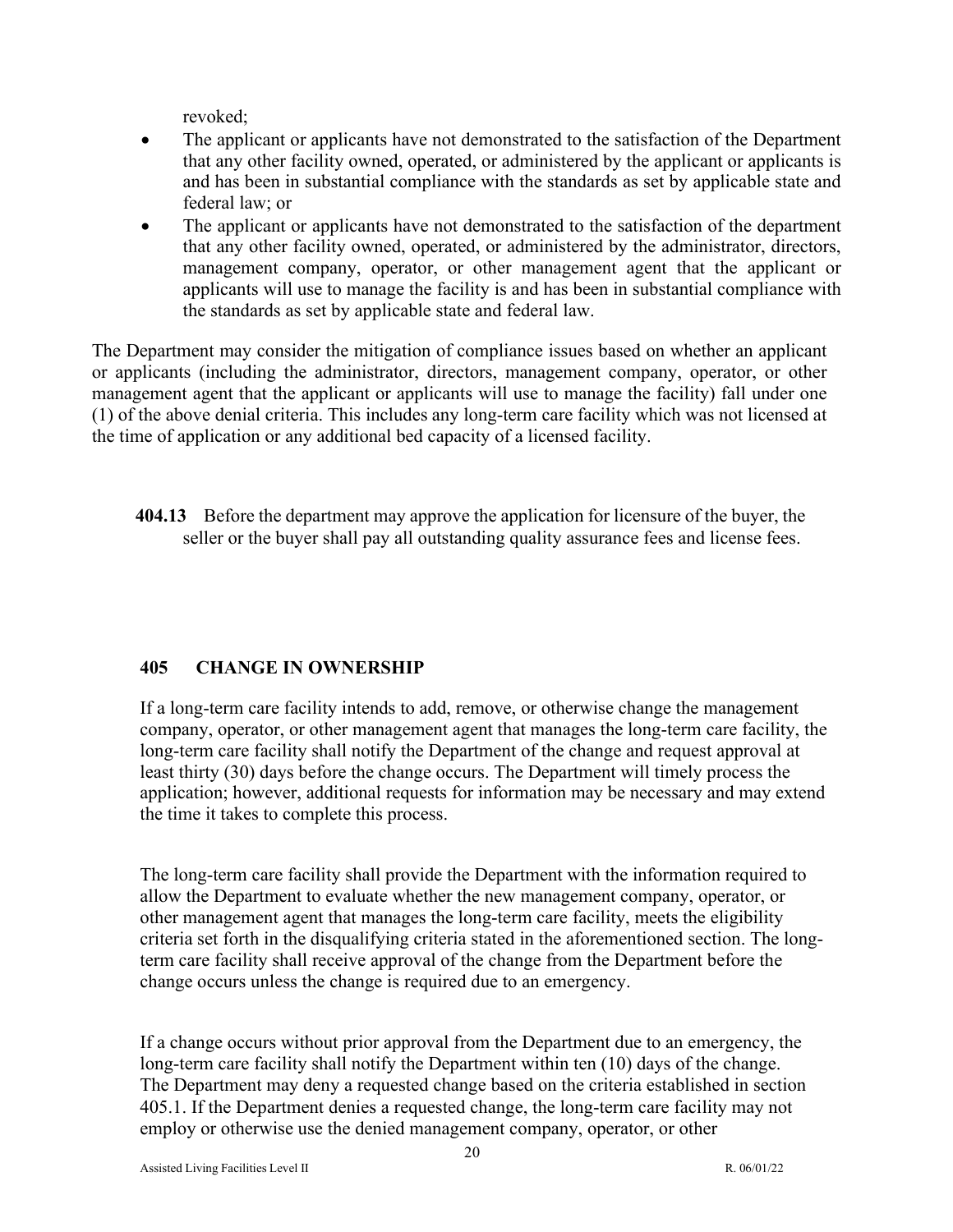management agent. A long-term care facility is not required to notify or receive approval from the Department for a change involving vendors that provide services to the longterm care facility but do not manage the facility.

- **405.1** The Department shall consider and may deny a license based upon any criteria provided for at Ark. Code Ann. § 20-10-224*et seq*. Failure to comply with the provisions of this section will result in the denial of licensure to the new owner.
- **405.2** Transactions constituting a change in ownership include, but are not limited to, the following:
	- a. Sale or donation of the facility's legal title;
	- b. Lease of any portion of facility's real or personal property;
	- c. A sole proprietor becomes a member of a partnership or corporation, succeeding him as the new operator;
	- d. A partnership dissolves;
	- e. One partnership is replaced by another through the removal, addition or substitution of a partner;
	- f. The corporate owner merges with, or is purchased by, another corporation or legal entity; or
	- g. A not-for-profit corporation becomes a general corporation, or a for-profit corporation becomes not-for-profit.
- **405.3** Transactions that do not constitute a change of ownership include, but are not limited to, the following:
	- a. Changes in the membership of a corporate board of directors or board of trustees, or;
	- b. Changes in the membership of a not-for-profit corporation.

## <span id="page-20-0"></span>**406 PROVISIONAL LICENSURE**

Subject to the requirements below, a provisional license shall be issued to the Applicant and new operator of the long-term care facility when the Office of Long Term Care has received the Application for Licensure to Conduct a Long Term Care Facility. A provisional license shall be effective from the date the Office of Long-Term Care provides notice to the Applicant and new operator, until the date the long-term care license is issued. With the exception of Medicaid or Medicare provider status, a provisional license confers upon the holder all the rights and duties of licensure.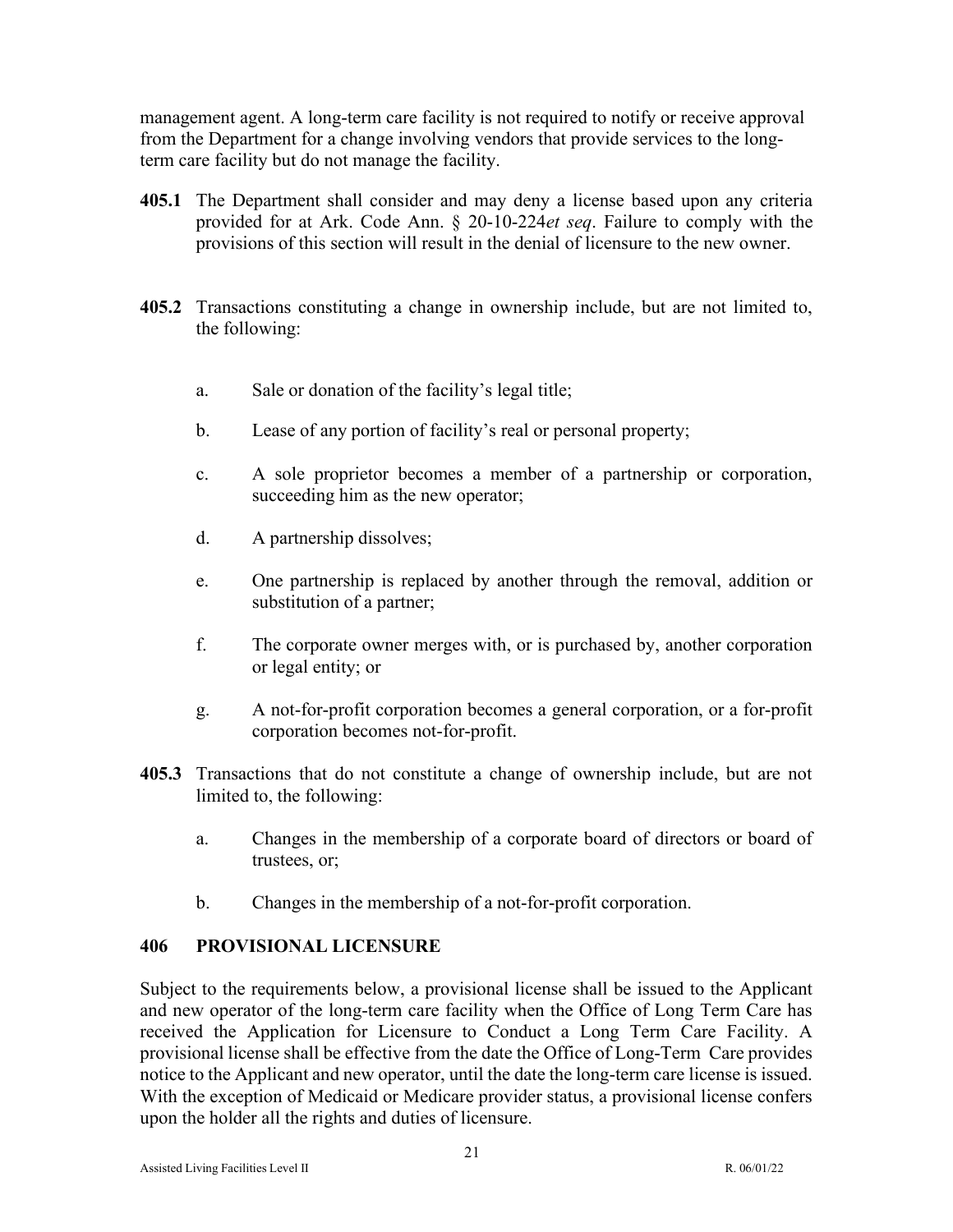Prior to the issuance of a provisional license:

- 1. The purchaser and the seller of the long-term care facility shall provide the Office of Long Term Care with written notice of the change of ownership at least thirty (30) days prior to the effective date of the sale.
- 2. The Applicant and new operator of the long-term care facility shall provide the Office of Long Term Care with the application for licensure, including all applicable fees.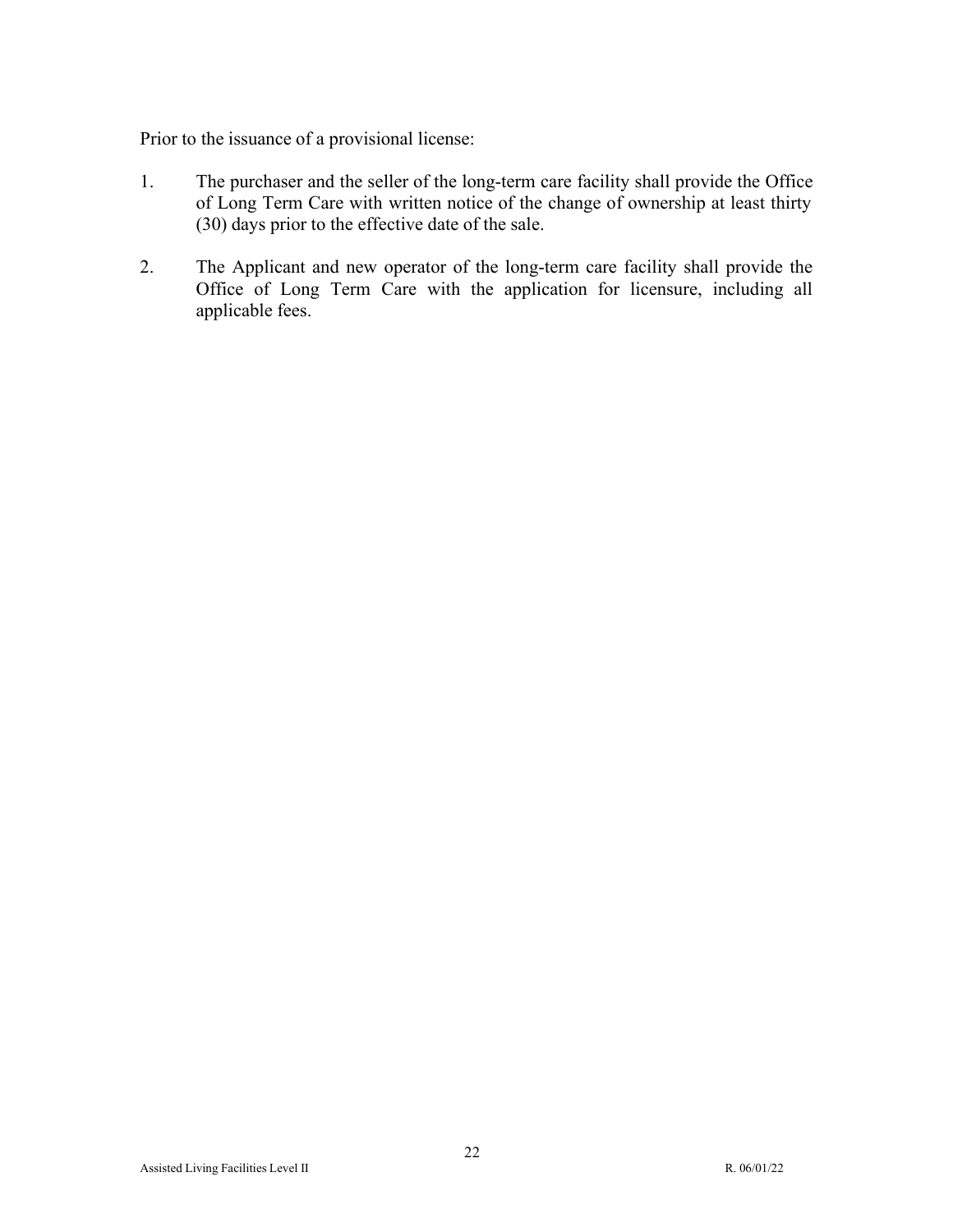3. The Applicant and new operator of the long-term care facility shall provide the Office of Long Term Care with evidence of transfer of operational control signed by all applicable parties.

A provisional license holder may operate the facility under a new name, whether fictitious or otherwise. For purposes of this section, the term *new name* means a name that is different than the name under which the facility was operated by the prior owner, and the term "operate" means that the provisional license holder may hold the facility out to the public using the new name. Examples include, but are not limited to, signage, letterhead, brochures or advertising (regardless of media) that bears the new name.

In the event that the provisional license holder operates the facility under a new name, the facility shall utilize the prior name in all communications with the Office of Long Term Care until such time as the license is issued. Such communications include, but are not limited to, incident reports, notices, Plans of Correction, and MDS submissions. Upon the issuance of the license, the facility shall utilize the new name in all communications with the Office of Long Term Care.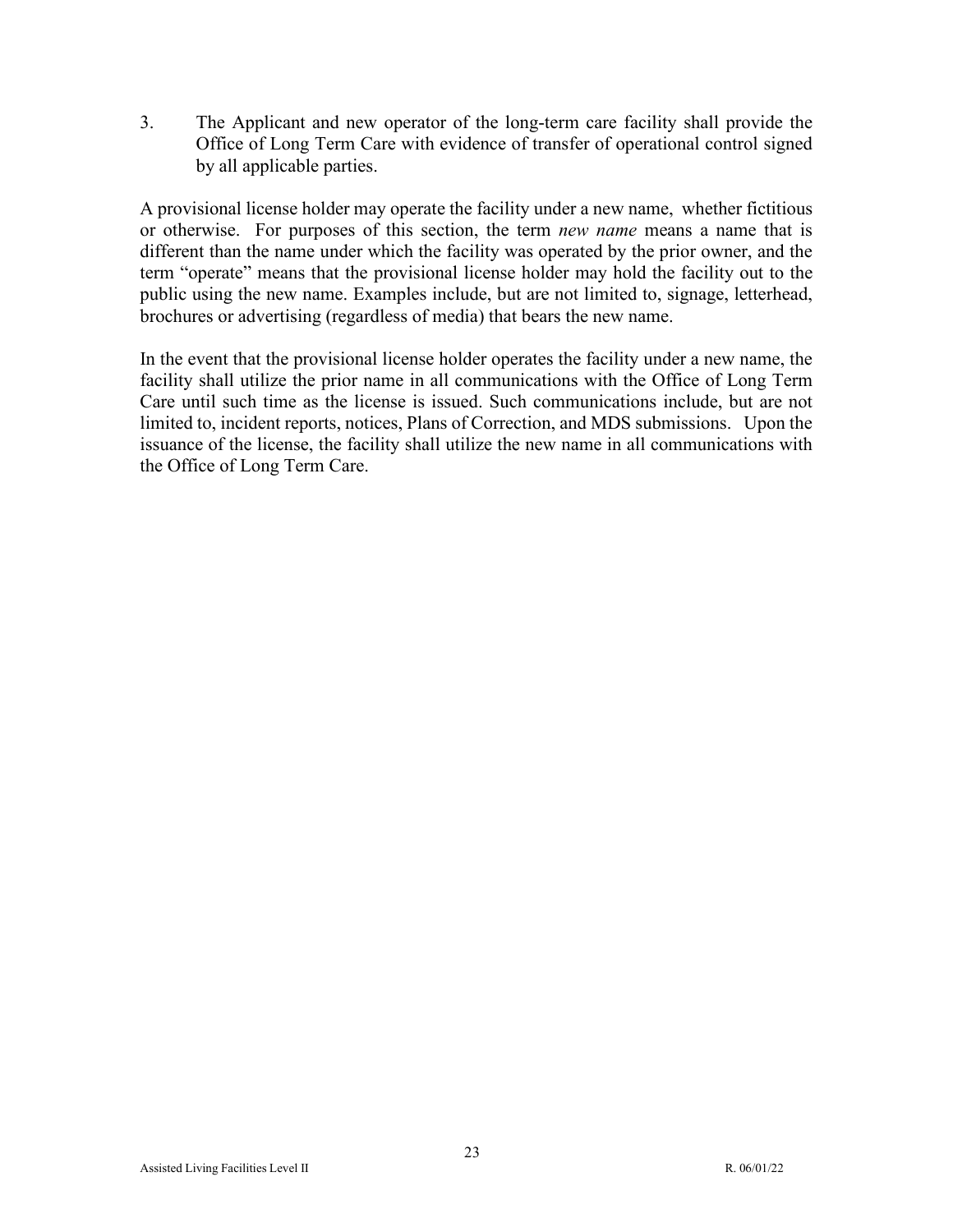#### <span id="page-23-0"></span>**500 ADMINISTRATION**

#### <span id="page-23-1"></span>**501 GOVERNING BODY**

Each Level II assisted living facility must have an owner or governing body that has ultimate authority for:

- a. The overall operation of the facility;
- b. The adequacy and quality of care;
- c. The financial solvency of the facility and the appropriate use of its funds;
- d. The implementation of the standards set forth in these regulations; and
- e. The adoption, implementation and maintenance, in accordance with the requirement of state and federal laws and regulations and these licensing standards, of assisted living policies and administrative policies governing the operation of the facility.

## <span id="page-23-2"></span>**502 GENERAL PROGRAM REQUIREMENTS**

Each person or legal entity issued a license to operate a Level II assisted living facility shall provide continuous twenty-four (24)-hour supervision and services that:

- a. Conform to Office of Long Term Care rules and regulations;
- b. Meet the needs of the residents of the facility;
- c. Provide for the full protection of residents' rights; and
- d. Promote the social, physical, and mental well being of residents.

### <span id="page-23-3"></span>**503 CONTRACTUAL AGREEMENTS**

A Level II assisted living facility shall not admit, or continue to provide care to, individuals whose needs are greater than the facility is licensed to provide. For any service required under these regulations that is not provided directly by the facility, the facility must have a written contractual agreement or contract with an outside program, resource or service to furnish the necessary service.

### <span id="page-23-4"></span>**504 PERSONNEL AND GENERAL POLICIES AND PROCEDURES**

**504.1** Required Policies and Procedures Governing General Administration of the Facility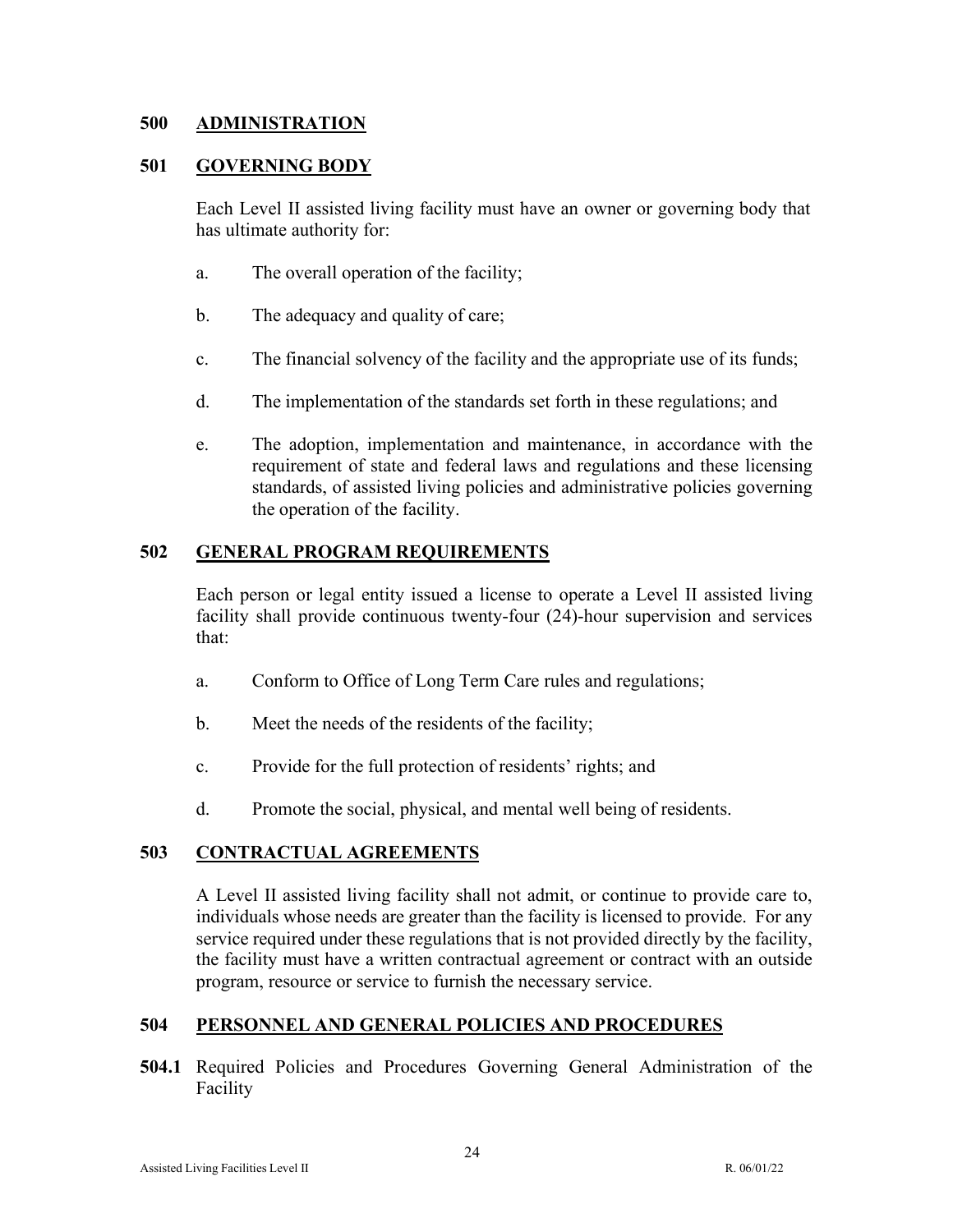The facility must develop, maintain, and make available for public inspection the following policies and procedures.

- a. Resident policies and procedures as set forth in Section 505;
- b. Admission policies as set forth in Section 601;
- c. Discharge and transfer policies as set forth in Section 602;
- d. Incident reporting policies and procedures as set forth in Section 507, including procedures for reporting suspected abuse or neglect.
- e. Policies and procedures for the management of resident personalallowance accounts as set forth in Section 505.1 and Section 603.1(3)(N);
- f. Residents' Rights policies and procedures as set forth in Section 603.1;
- g. Fire safety standards as set forth in Section 504.1.1(i) and Section 906;
- h. Smoking policies for residents and facility personnel as set forth inSection 504.1.1(j) and Section 906;
- i. Policy and procedures regarding visitors, mail and associates as set forth in Section  $603.1(3)(K)$ , (L), and (M);
- j. Policy and procedures regarding emergency treatment plans as set forth in Section 505(1);
- k. Policy and procedures for the relocation of residents in cases of emergencies (e.g., natural disasters, or utility outages)
- l. Failure of a facility to meet the requirements of this subsection shall be a violation pursuant to Ark. Code Ann. § 20-10-205, *et seq*.
- **504.1.1** Each facility must have written employment and personnel policies and procedures. Personnel records shall include, as a minimum, the following:
	- a. Employment applications for each employee.
	- b. Written functional job descriptions for each employee that is signed and dated by the employee. Personnel records for each employee shall be maintained and shall include, as a minimum:
		- 1. description of responsibilities and work to be performed, and which shall be updated as they change;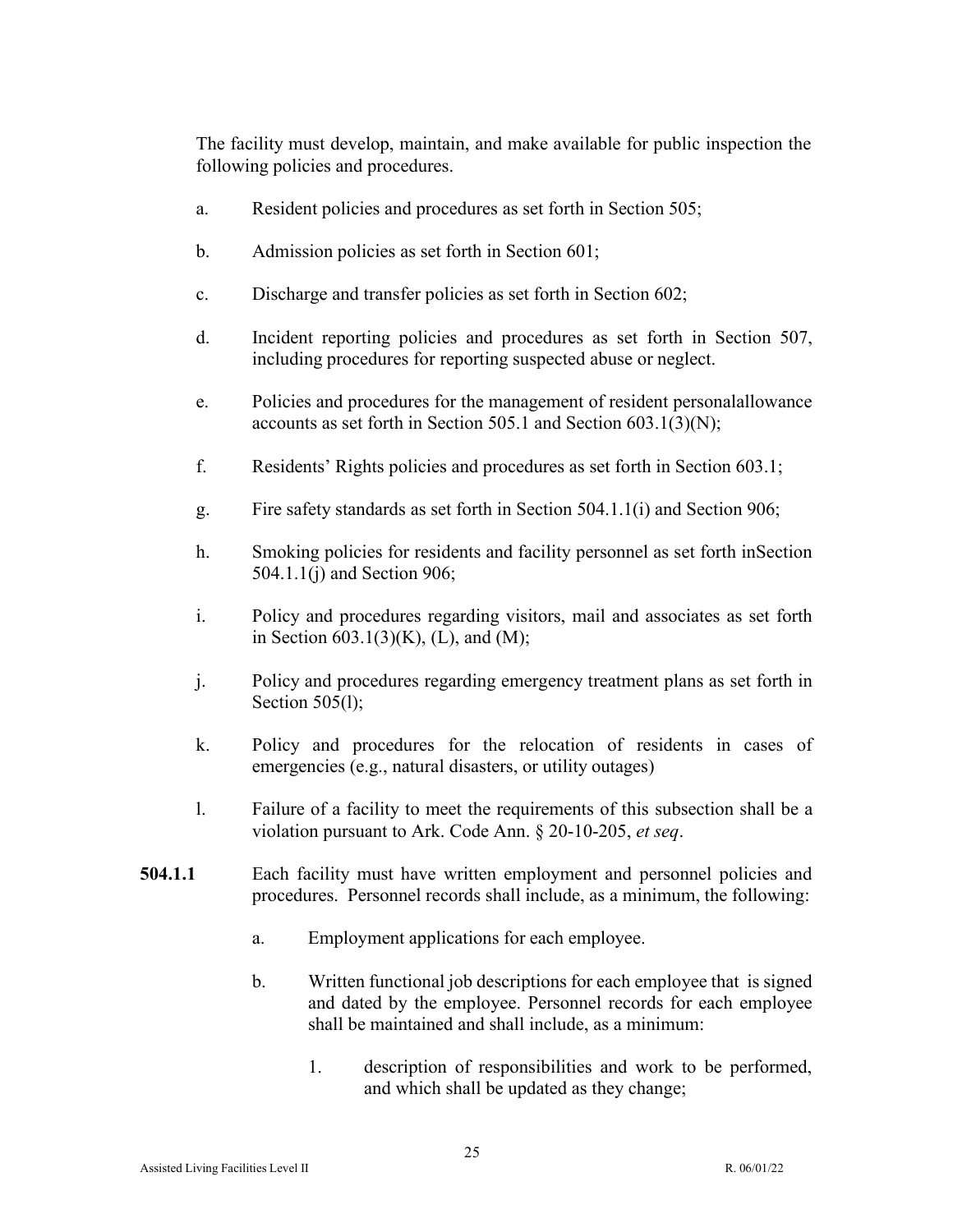- 2. minimal qualifications, to include educational qualifications;
- 3. evidence of credentials, including current professional licensure or certification;
- 4. written statements of reference or documentation of verbal reference check – verbal check documentation must include the name and title of the person giving the reference, the substance of any statements made, the date and time of the call, and the name of the facility employee making the call;
- 5. documentation of education, documentation of continuing training, including orientation training and continuing education units (CEUs) related to administration certification, personal care, food management, etc. CEU documentation must include copies of the documentary evidence of the award of hours by the certifying organization;
- 6. documentation of attendance at in-service or on-the-job training, and orientation as required by the job description;
- 7. employee's signed acknowledgement that he or she has received and read a copy of the Residents' Bill of Rights;
- 8. results of the criminal record check required by law or regulation.
- c. Verification that employee is at least 18 years of age;
- d. Documentation that employees with communicable diseases, orwith infected skin lesions, are prohibited from direct contact with residents or with residents' food, if direct contact will transmit the disease;
- e. Verification that employee has not been convicted or does not have a substantiated report of abusing or neglecting residents or misappropriating resident property. The facility shall, at a minimum, prior to employing any individual or for any individualsworking in the facility through contract with a third party, make inquiry to the Employment Clearance Registry of the Office of Long Term Care and the Adult Abuse Register maintained by the Department of Human Services, Division of Aging and Adult Services, and shall conduct re-checks of all employees every five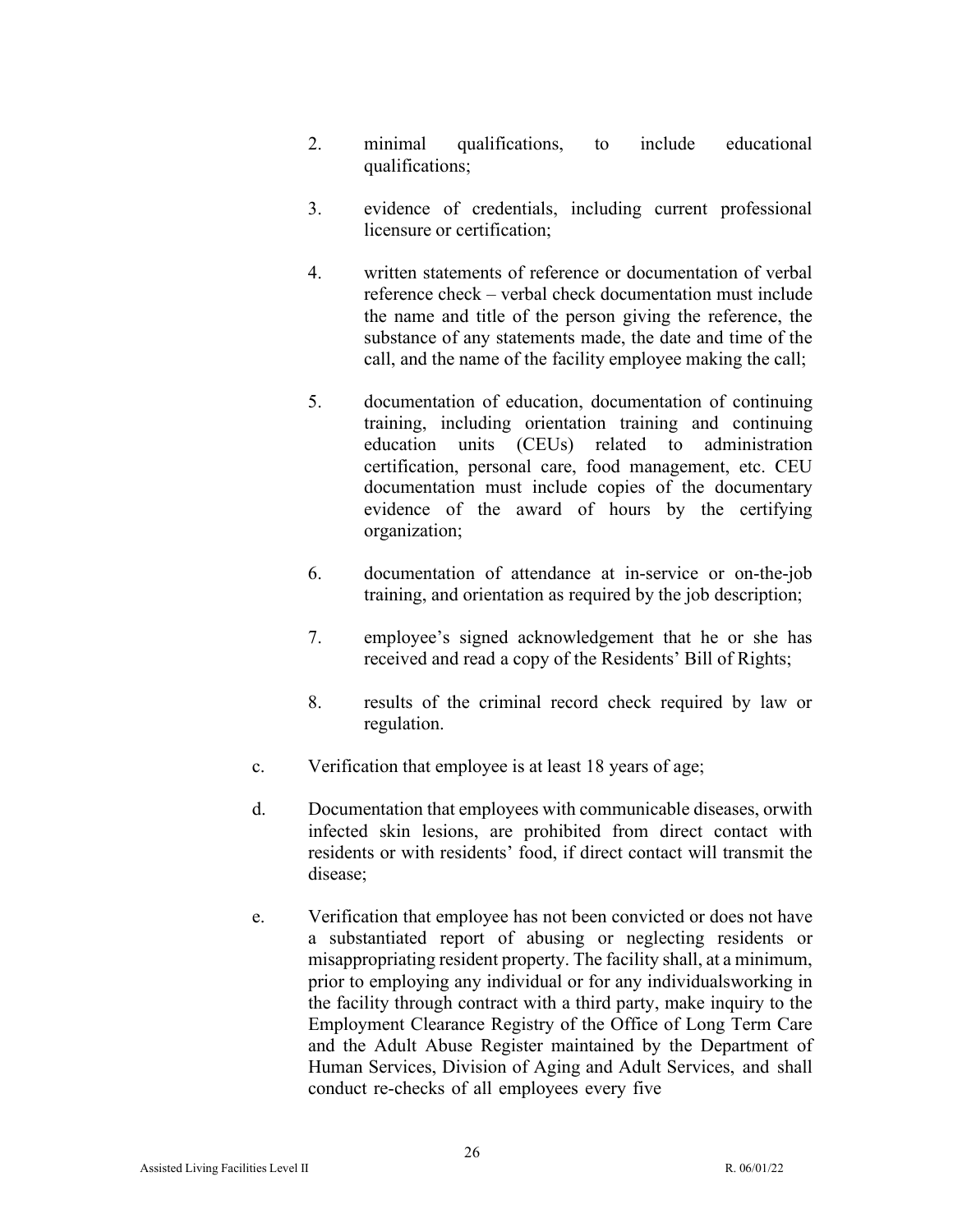(5) years. Inquires to the Adult Abuse Registry shall be made by submitting a Request for Information form found in the Appendix, addressed to Adult Protective Services Central Registry, P. O. Box 1437, Slot S540, Little Rock, AR 72203;

- f. Documentation that all employees and other applicable individuals utilized by the facility as staff have successfully complete a criminal background check pursuant to Ark. Code Ann. § 20-33- 201, *et seq*. and in accordance with the Rules and Regulations for Conducting Criminal Record Checks for Employees of Long Term Care Facilities;
- g. A copy of a current health card issued by the Arkansas Department of Health or other entities as provided by law;
- h. Documentation that the employee has been provided a copy of all personnel policies and procedures. A copy of all personnel policies and procedures must be made available to OLTC personnel or any other Department;
- i. Documentation that policies and procedures developed for personnel about fire safety standards and evacuation of building have been provided to the employee;
- j. Documentation that policies and procedures developed for smoking have been provided to the employee;

Failure to comply with the provisions of this subsection or violation of any policies or procedures developed pursuant to this subsection shall be a violation pursuant to Ark. Code Ann. §20-10-205, and Ark. Code Ann. §206, or may constitute a deficiency finding against the facility.

- **504.1.2** The facility shall meet all regulations issued by the Arkansas Department of Health regarding communicable diseases. Further, the facility must prohibit employees with a communicable disease, or with infected skin lesions, from direct contact with residents or with residents' food, if direct contact will transmit the disease.
- **504.2** Required Staffing
- **504.2.1** Administrator
- **504.2.1.1** Each facility must designate a full-time (40 hours per week) administrator. The administrator must be on the premises during normal business hours. The administrator has responsibility for daily operation of the facility. Correspondence from the Office of Long Term Care to the facility will be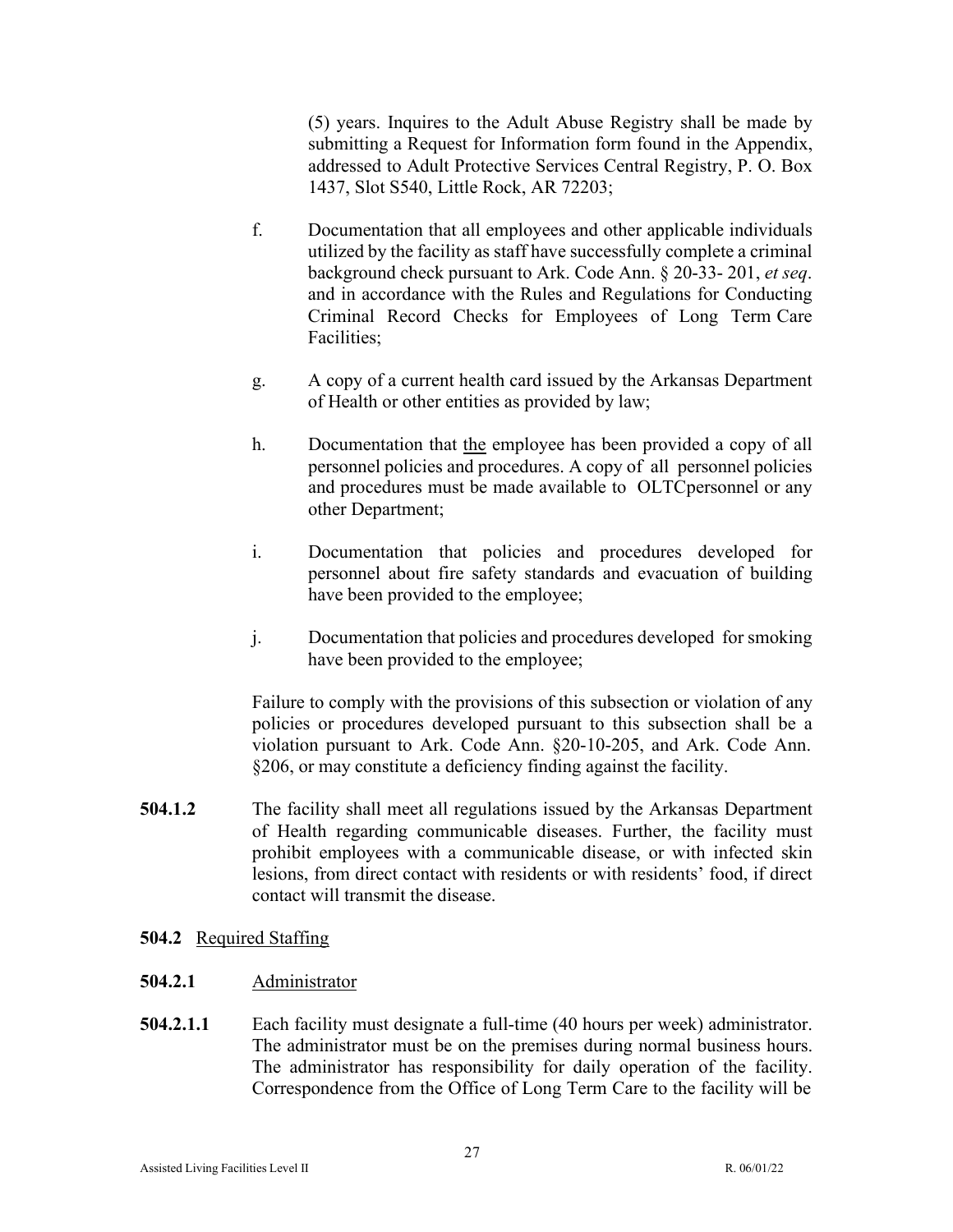through the administrator. Sharing of administrators between assisted living facilities and other types of long-term care facilities is permitted pursuant to Section 504.2.1.4.

- a. The administrator shall not leave the premises housing the assisted living facility during the day tour of duty without first designating an employee who will be responsible for the management of the facility during the administrator's absence.
- b. The facility administrator shall notify the OLTC in writing if the administrator will be absent from the facility for seven (7) or more consecutive calendar days;
- c. Each administrator will provide to the OLTC, on an annual basis, a copy of his or her current administrator certification. This submission must be every time when the facility seeks licensure, renewal of licensure, or upon change of ownership.
- d. The facility may employ an individual to act both as administrator and as the facility's registered nurse under Section 504.2.2. At no time may the duties of administrator take precedence over, interfere with, or diminish the responsibilities and duties associatedwith the registered nurse position. In addition, when an individual is utilized or employed in a dual capacity to meet the requirements of this section and Section 504.2.2:
	- 1. The person employed in the dual capacity must meet all licensing and certification requirements for both positions;
	- 2. The use of a registered nurse as administrator does not remove or negate any requirements for a criminal record check for either position;
	- 3. A registered nurse also employed as an administrator must meet the requirements of this section regarding remaining on the premises of the facility; the provisions for same in Section 504.2.2 do not apply.
- **504.2.1.2** All certifications must be current as required by the certification agency. This submission shall be made each time the facility seeks licensure, renewal of licensure, or upon a change of administrators.
- **504.2.1.3** The administrator must have the following minimum qualifications:
	- a. Must be at least 21 years of age;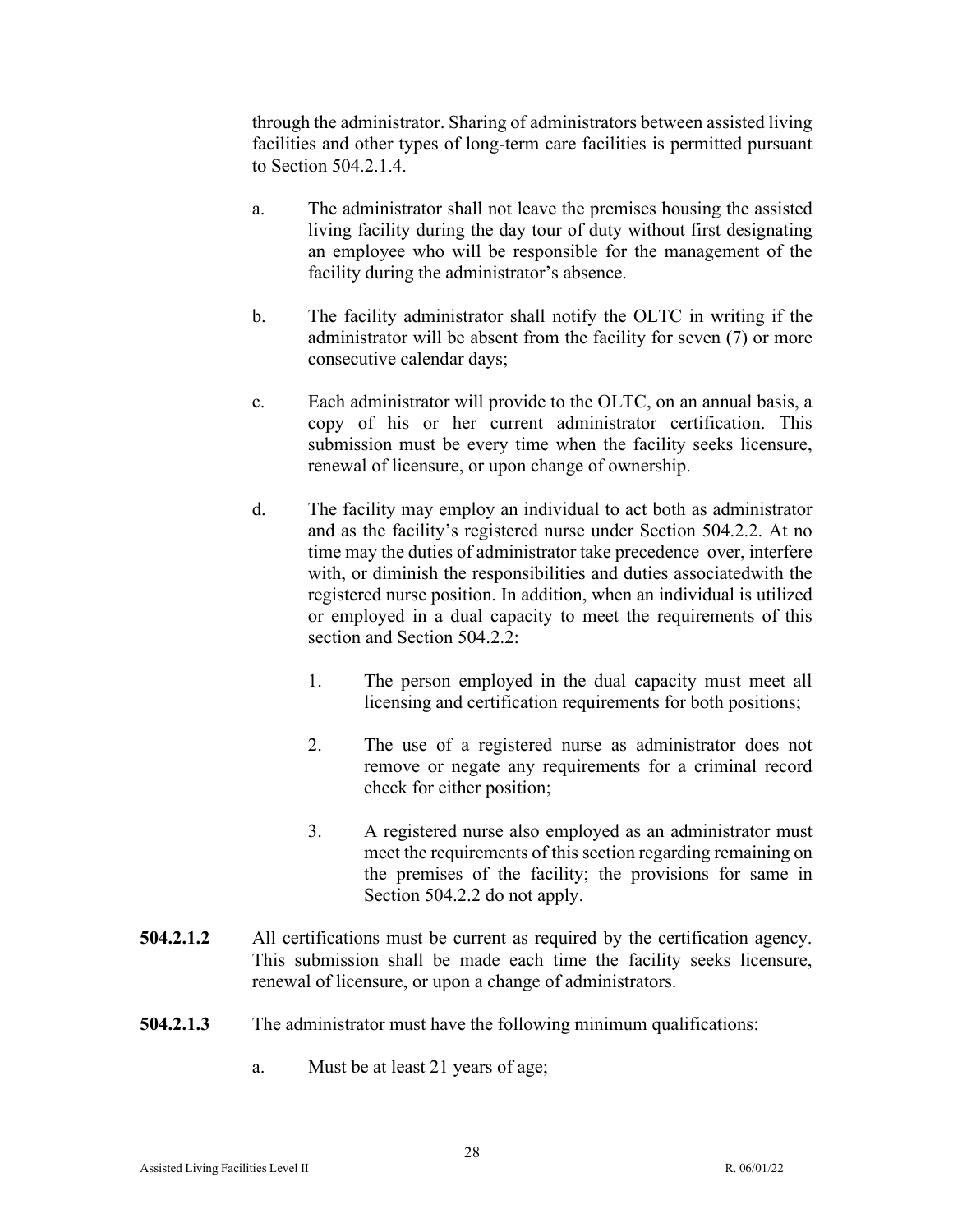- b. Must have a high school diploma or have a GED;
- c. Must have the ability and agree to comply with these regulations;
- d. Must successfully complete a criminal background check pursuant to Ark. Code Ann. § 20-33-201, *et seq*. and in accordance with the Rules and Regulations for Conducting Criminal Record Checks for Employees of Long Term Care Facilities;
- e. Must not have been convicted, or have a substantiated report, of abusing, neglecting, or mistreating persons, or misappropriation of resident property. An inquiry with the Adult Maltreatment Central Registry (form APS 0001), maintained by the Department of Human Services, Division of Aging and Adult Services shall be checked prior to employment;
- f. Must have no prior conviction pursuant to Ark. Code Ann. § 20- 10- 401, or relating to the operation of a long term care;
- g. Must be certified as an Assisted Living Facility Administrator through a certification program approved by the OLTC or must be enrolled in a certification program with an expected completion date within four (4) months of hire. Administrators who are not certified within this time period may no longer work as an AssistedLiving Facility Administrator.
- **504.2.1.4** *Full time* means forty (40) hours per week during normal business hours. *Part time* means twenty (20) hours or more, but less than forty (40) hours, during normal business hours. When a structure or building houses more than one type of long-term care facility, a single administrator may be employed for all the long-term care programs housed within that structure, building or premises, provided:
	- a. The person employed as administrator must meet the qualifications for, and be currently licensed or certified as, an administrator for each type of long-term care facility for which he or she will act as administrator;
	- b. A second administrator shall be employed part-time when:
		- 1. The total number of beds for all long-term care programs within the facility is more than seventy (70), and
		- 2. The number of beds for each long-term care programwithin the facility is more than twenty (20) per program;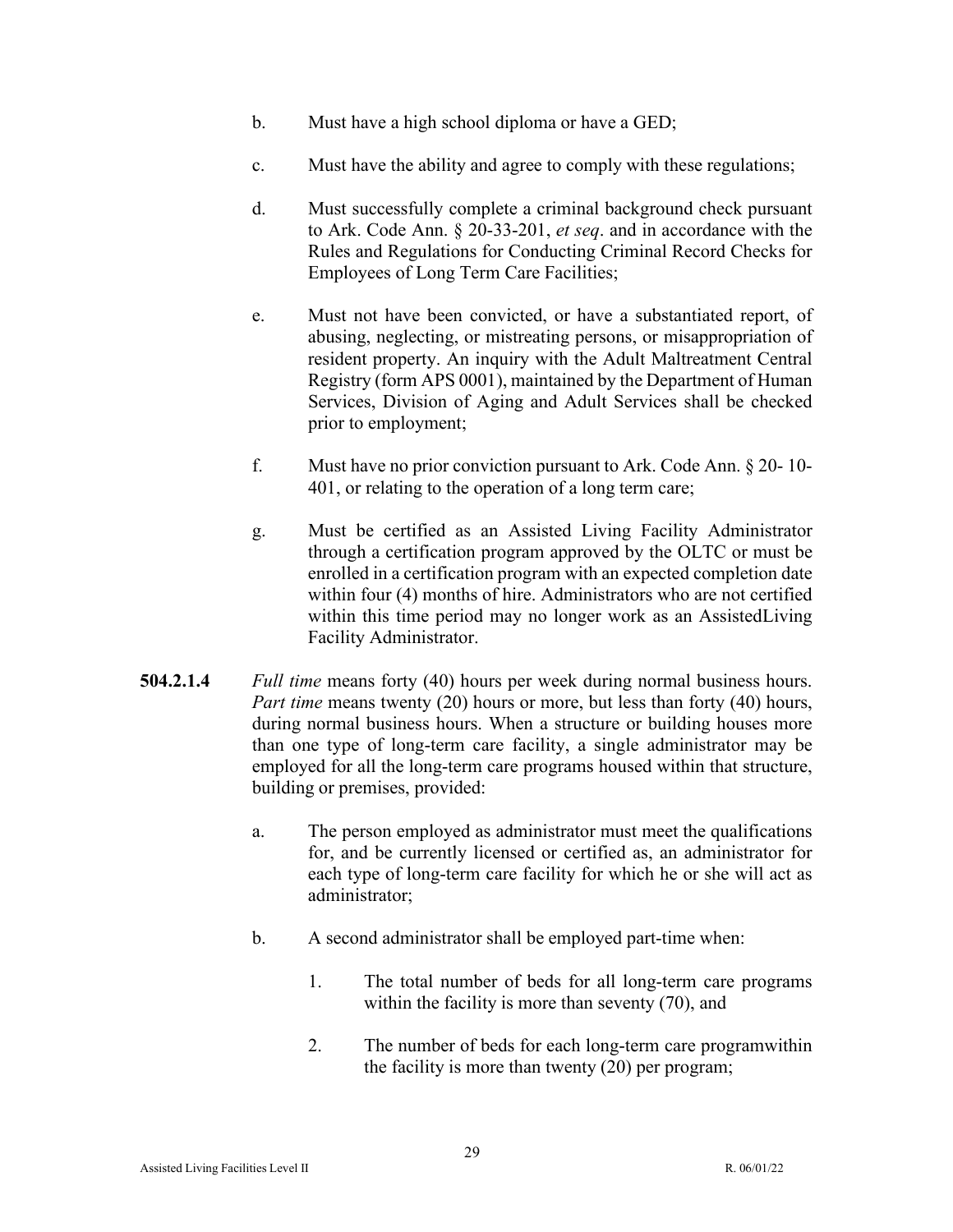- c. A second administrator shall be employed full-time when:
	- 1. The total number of beds for all long-term care programs within the facility is more than seventy (70), and
	- 2. The number of beds for each long-term care program within the facility is more than forty (40) per program.

## **504.2.2** Registered Nurse (RN)

The facility shall employ or contract with at least one (1) RN. The assisted living facility RN need not be physically present at the facility, but must be available to the facility by phone or pager. Except for participants of the Assisted Living 1915 (c) home and community based services Medicaid Waiver, the assisted living facility RN shall be responsible for the preparation, coordination, and implementation of the direct care services plan portion of the resident's occupancy admission agreement. An RN employed by the Division of Aging and Adult Services and who works with the Assisted Living 1915 (c) Home and Community Based Services Medicaid Waiver Program shall be responsible for Medicaid waiver participants' direct care services plan portions of the occupancy admission agreement. The assisted living facility RN, in conjunction with the physician, shall be responsible for the preparation, coordination and implementation of the health care services plan portion of the resident's occupancy admission agreement and shall review and oversee all LPN, CNA and PCA personnel. The assisted living facility RN may perform all job functions andduties of LPNs, CNAs or PCAs. The RN must be licensed by, and in good standing with, the Arkansas State Board of Nursing, and must comply with all requirements, including continuing education requirements, as established by law or regulation.

### **504.2.3** Licensed Practical Nurses (LPN)

The facility shall employ or contract with LPNs to provide nursing or direct care services to residents. LPNs may administer medication and deliver nursing services as provided by Arkansas law or applicable regulation. The LPN can perform all job functions and duties of a CNA or PCA. All LPNs must be licensed by, and in good standing with, the Arkansas State Board of Nursing, and must comply with all requirements, including continuing education, as established by law or regulation.

### **504.2.4** Certified Nursing Assistants (CNA)

The facility shall employ CNAs to provide direct care services to residents.CNAs shall be permitted to perform the nurse aide duties set forth in Part II, Unit VII of the Rules and Regulations governing Long Term Care Facility Nursing Assistant Training Curriculum. These nurse aide duties include taking vital signs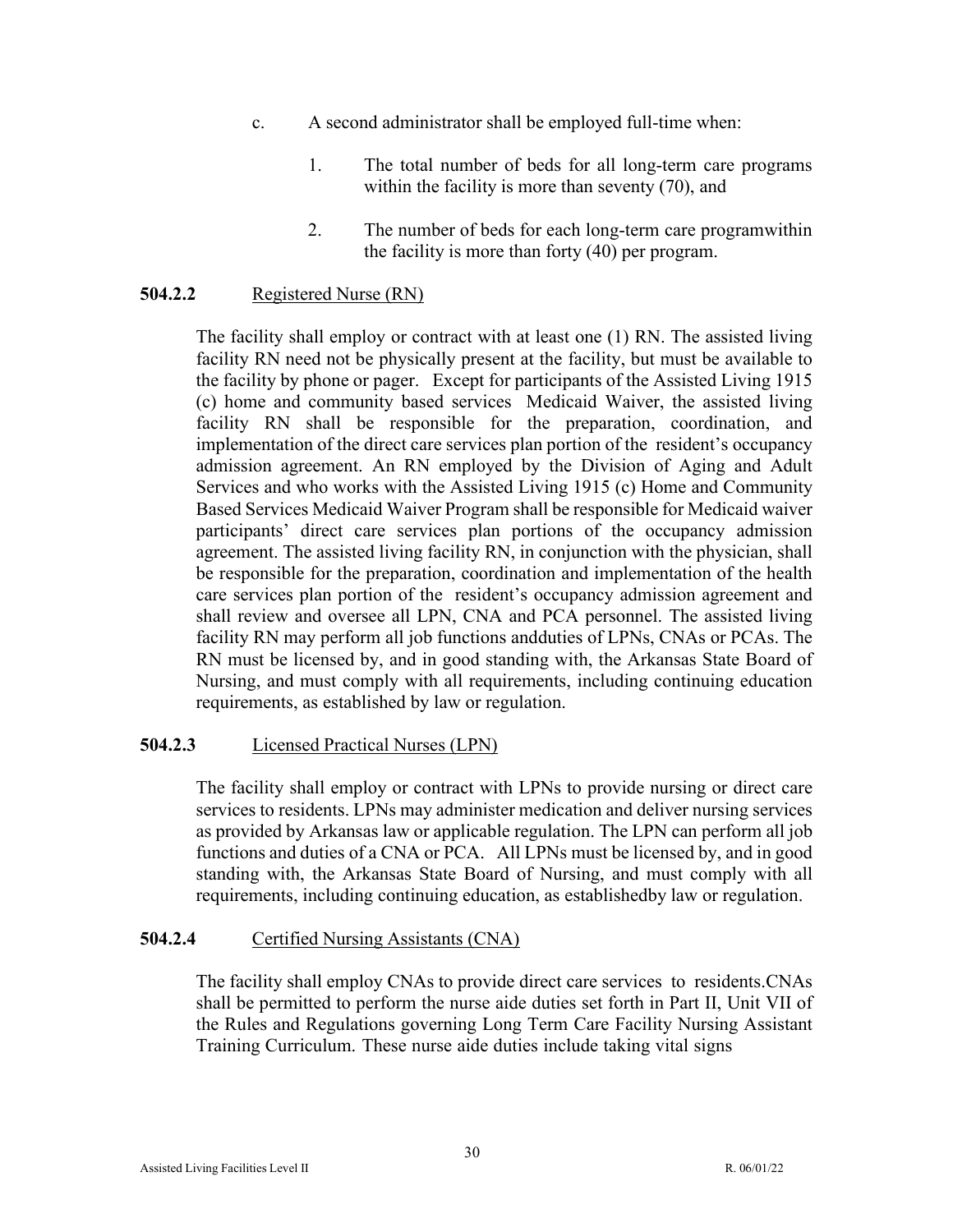(temperature, pulse, respiration, blood pressure, height/weight); recognizing and reporting abnormal changes; death and dying and admission/transfer/discharge. The CNA can perform all job functions and duties of PCAs. All CNAs must be certified by, and in good standing with, the State of Arkansas, and must comply with all requirements, including continuing education, as established by law or regulation. No individual who is uncertified may be employed as a CNA, with the exception of CNA Trainees. CNA Trainees may be employed to perform those CNA duties for which they have completed their CNA training, and have been determined competent by the CNA program instructor. When utilizing CNA trainees, the facility shall have verification on file that demonstrates each trainee's competency to perform assigned duties and shall utilize CNA trainees in the manner and for the time permitted by Long Term Care Facility Nursing Assistant Training Program regulations. For purposes of this section, competency means skills performance approval by the trainee's instructor.

## **504.2.5** Personal Care Aide (PCA)

The facility may employ PCAs. Any PCA employed by the facility to provide direct care services to residents must have:

- a. Attended and successfully completed an established curriculum for personal care aides; or,
- b. Completed an established curriculum for nurse aides but is not State certified.
- **504.3** To effectuate the intent of these regulations, the assisted living facility shall develop a staffing plan to ensure sufficient personnel/staff/employees are available to meet the needs of the residents. A facility shall meet minimum staffing ratios set forth below at all times, and shall utilize sufficient staff to meet each resident's particular direct care needs as agreed to and specified in the resident's direct care services plan portion of the occupancy admission agreement.
	- a. The facility administrator may be counted as direct care staff on shifts on which he or she is not performing or required to perform the duties of an administrator. The administrator must meet all licensing or certification requirements for the duties that the administrator is performing.
	- b. The facility shall have as many personnel/staff/employees awake and on duty at all times as may be needed to properly safeguard the health, safety, or welfare of the residents. For purposes of these regulations, *on duty* means that the individual is on the premises of the facility, is awake, and isable to meet residents' needs. Residents shall not be left unsupervised, as that term is defined in subsection  $601.3(a)(1)$ . A minimum on-site staff- to-resident ratio shall be one (1) staff person per fifteen (15) residentsfrom 7:00 a.m. to 8:00 p.m., and one (1) staff person per twenty-five (25)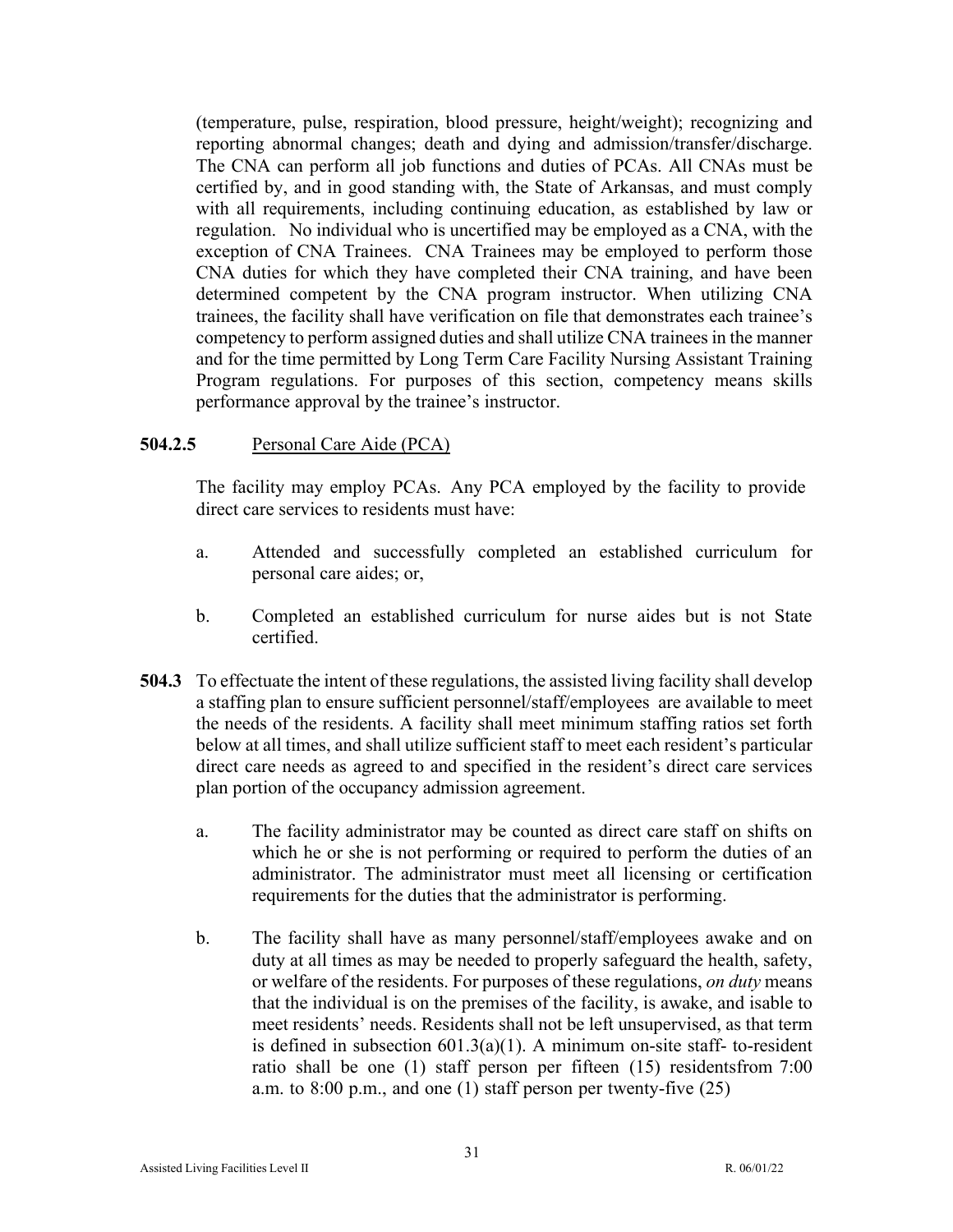residents from 8:00 p.m. to 7:00 a.m., but in no event shall there be fewer than two (2) staff persons on-duty at all times, one of which shall be a CNA. The facility shall designate one staff member as the on-site manager outside normal business hours. In addition to the staff requirements set forth above in this subsection, facilities shall have an administrator on-site during normal business hours, as required in Section

504.2.1.1. Staff persons who live on site but are sleeping shall not be counted for minimum staffing. All needed direct care staff may be PCAs, unless otherwise specified elsewhere in these regulations.

Facilities may employ *flex staffing*. Flex staffing permits facilities to vary the beginning and ending hours for shifts, so that facilities may maximize staff time to the benefit of residents. Facilities can designate that their shifts will begin earlier or later than specified above.

When facilities utilize flex staffing, the shifts must meet the staffing requirements set forth herein for the *entire period of the shift*. As way of example only, if a facility begins a shift at 6:00 a.m., rather than 7:00 a.m. in the example above, the minimum staffing requirement of one (1) staff person per fifteen (15) residents will be required until 7:00 p.m., and those minimums must be maintained throughout the entire period.

The Office of Long Term Care shall be notified in writing when a facility implements a flex-staffing schedule. The written notice shall state the beginning and ending hours of each shift under the flex staffing.

- a. Each staff person on duty may be counted as direct care staff even if they are currently involved in housekeeping, laundry or dietary activities as long as universal precautions are followed.
- **504.4** All staff and contracted providers having direct contact with residents as well as all food service personnel shall receive orientation and training on the following topics within the time frames specified herein, provided, however, that individuals employed and paid by the resident, resident's family, or a representative of the resident are exempt from this requirement:
	- a. Within seven (7) calendar days of hire:
		- 1. Building safety and emergency measures, including safe operation of fire extinguishers and evacuation of residents from the building;
		- 2. Appropriate response to emergencies;
		- 3 Abuse, neglect, and financial exploitation and reporting requirements;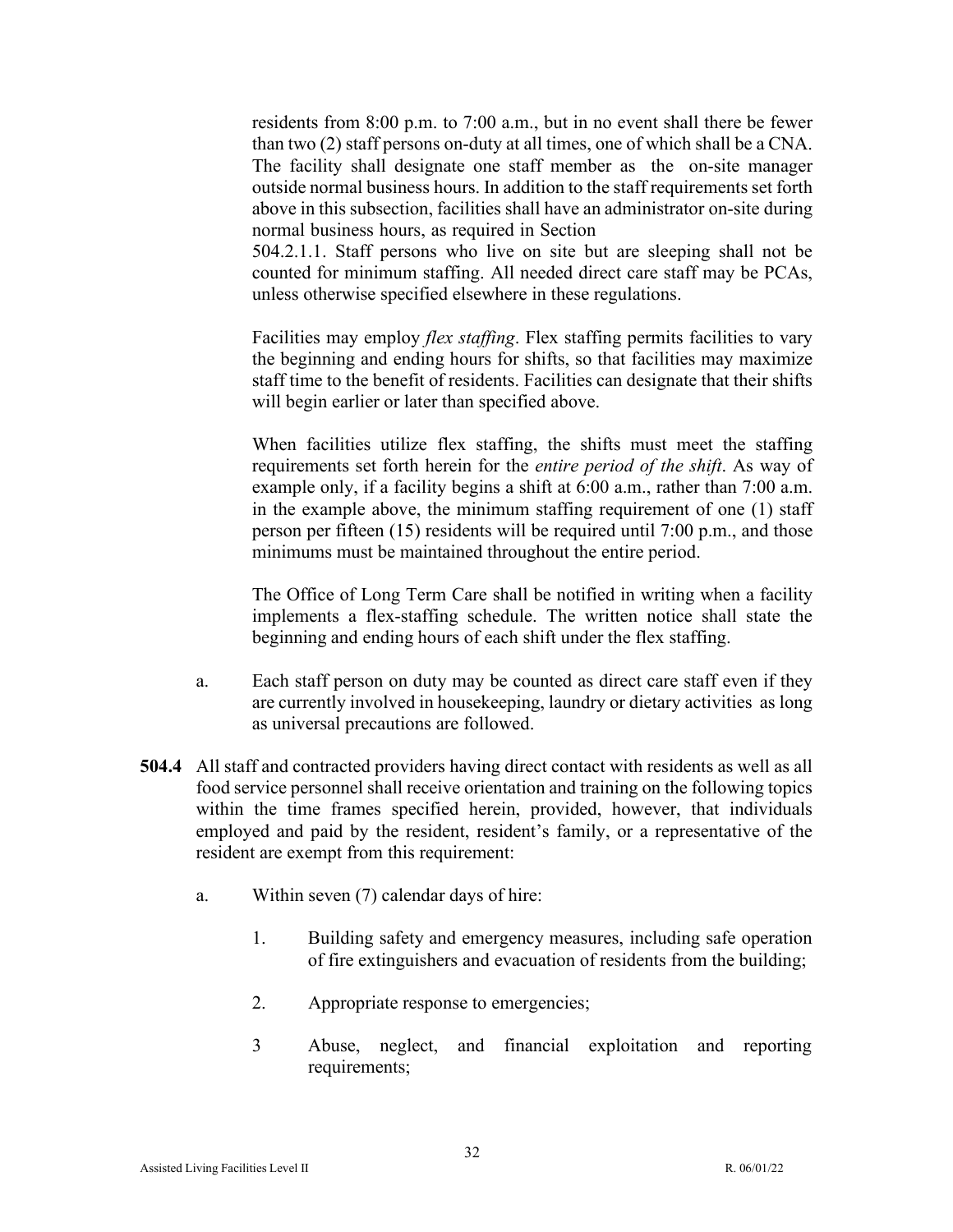- 4. Incident reporting;
- 5. Sanitation and food safety;
- 6. Resident health and related problems;
- 7. Medication assistance or administration;
- 8. Resident safety and fall prevention;
- 9. Resident elopement policies and procedures;
- 10. General overview of the job's specific requirements;
- 11. Philosophy and principles of independent living in an assistedliving residence.
- 12. Residents' Bill of Rights;
- b. Within thirty (30) calendar days of hire:
	- 1. Communicable diseases, including AIDS or HIV and Hepatitis B; infection control in the residence and the principles of universal precautions based on OSHA guidelines;
	- 2. Dementia and cognitive impairment;
- c. Within one hundred eighty (180) calendar days of hire:
	- 1. Communication skills;
	- 2. Review of the aging process and disability sensitivity training.
- **504.4.1** All staff and contracted providers having direct contact with residents and all food service personnel shall receive a minimum of six (6) hours per year of ongoing education and training to include in-service and on-the- job training designed to reinforce the training set forth in Section 504.4(a)(b)(c).
- **504.5** Facility staff, administrators and owners are prohibited from being appointed as, or acting as, guardian of the person or the estate, or both, for residents of the facility.

## <span id="page-32-0"></span>**505 GENERAL REQUIREMENTS CONCERNING RESIDENTS**

The facility shall: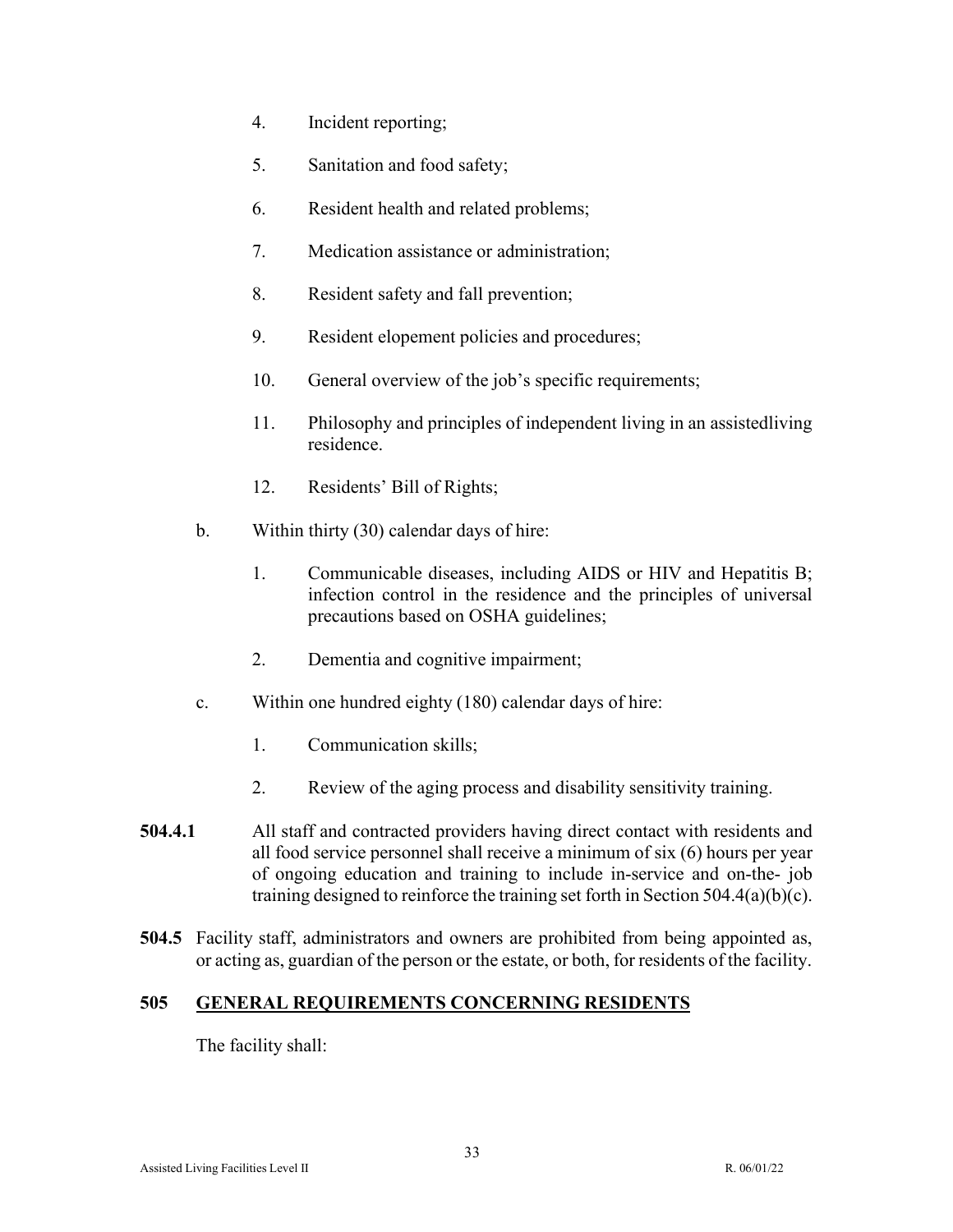- a. Permit unrestricted visiting hours. However, facilities may deny visitation when visitation results, or substantial probability exists that visitation will result, in disruption of service to other residents, or threatens the health, safety, or welfare of the resident or other residents.
- b. Make keys to residences readily available to facility personnel in the event of an emergency need to enter a residence.
- c. With the exception of fish in aquariums and service animals (e.g. guide dogs), live animals shall not be permitted in common dining areas, storage areas, food preparation areas or common serving areas. Pets may be permitted in assisted living facilities if sanitary conditions and appropriate behavior are maintained. If the facility permits pets, the facility shall ensure that the facility is free of pet odors and that pets' waste shall be disposed of regularly and properly. Pets must not present a danger to residents or guests. Current records of inoculations and license, as required by local ordinance, shall be maintained on file in the facility. Forpurposes of these regulations, *pets* mean domesticated mammals (such as dogs and cats), birds or fish, but not wild animals, reptiles, or livestock. Parameters for pets (including behavior and health) must be set and be included in the occupancy admission agreement.
- d. Require that conduct in the common areas shall be appropriate to the community standards as defined by the residents and staff.
- e. Ensure that there shall be only one resident to an apartment or unit except in situations where residents are husband and wife or are two consenting adults who have voluntarily agreed in writing to share an apartment or unit that has been executed by the resident or responsible party as appropriate. A copy of the agreement shall be maintained by the facility in eachresident's record.
- f. Except in cases of spouses, or consenting adults who have agreed otherwise in writing, ensure that male and female residents do not have adjoining rooms that do not have full floor to ceiling partitions and closable solid core doors.
- g. Ensure that residents not perform duties in lieu of direct care staff, but may be employed by the facility in other capacities.
- h. Ensure that residents are not left in charge of the facility.
- i. Ensure that a minimum of one phone jack is available in each resident's apartment or unit for the resident to establish private phone service in his or her name. In addition, there shall be, at a minimum, one dedicated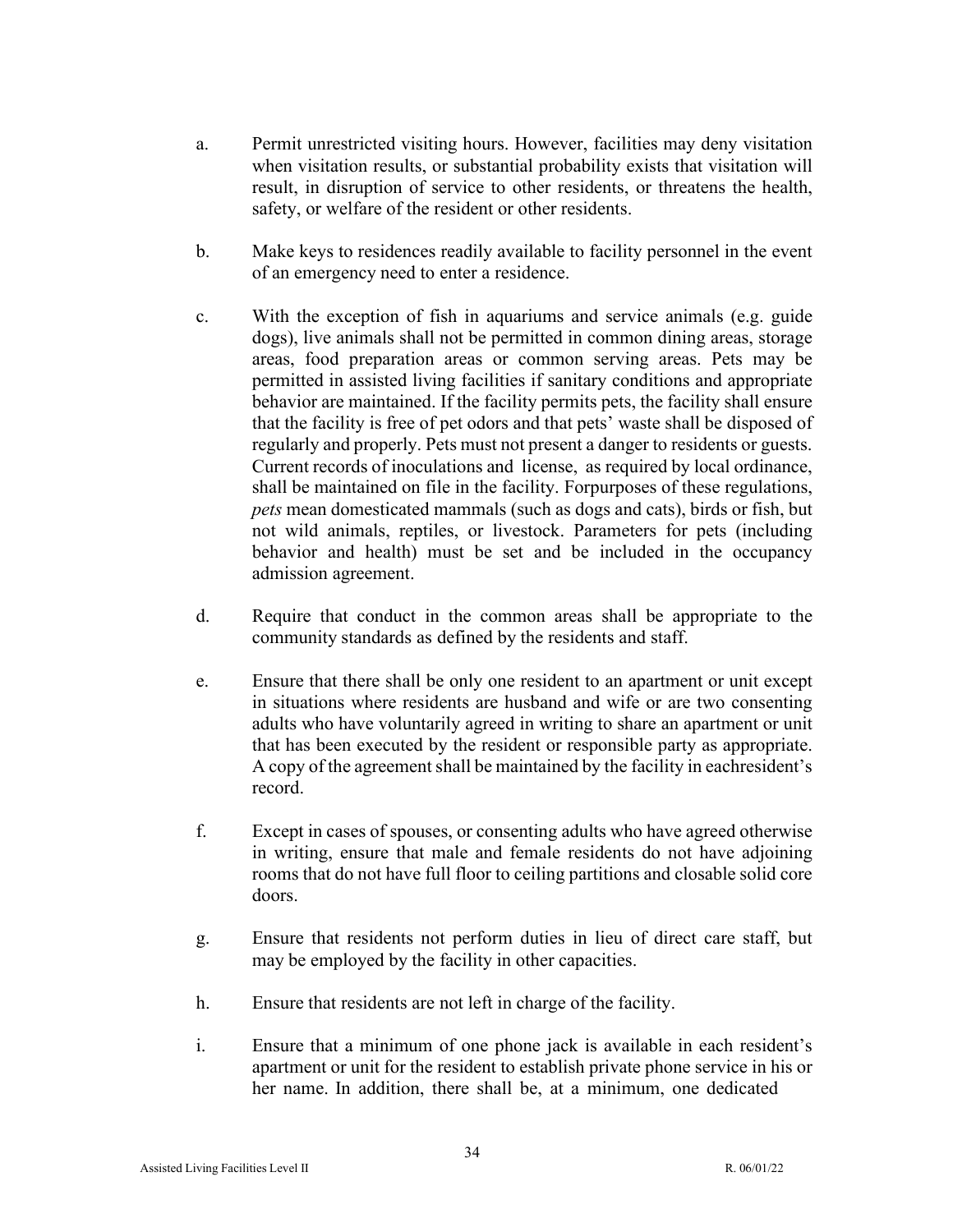facility phone and phone line for every forty (40) residents in common areas. The phone shall allow unlimited local calling without charge. Long distance calling shall be possible at the expense of the resident or responsible party via personal calling card, pre-paid phone card, or similar methods. Residents shall be able to make phone calls in private. "Private" can be defined as placing the phone in an area that is secluded and away from frequently used areas.

- j. Ensure that residents are afforded the opportunity to participate in social, recreational, vocational, and religious activities within the community, and any activities made available within the facility.
- k. Document that each resident has a physician or advance practice nurse of his or her choice who is responsible for the overall management of the resident's health.
- l. In the event of a resident's illness or accident:
	- 1. Notify the resident's responsible party or next of kin and personal physician or advance practice nurse, or in the event such physician or advance practice nurse is not available, a qualified alternate. A competent resident may decline to have someone contacted, if such a request is in writing and is filed in the resident's file;
	- 2. Take immediate and appropriate steps to see that the resident receives necessary medical attention including transfer to an appropriate medical facility;
	- 3. Make a notation of the illness or accident in the resident's records.

### **505.1** Financial Management of Resident Personal Allowance

Each facility must provide for the safekeeping and accountability of resident funds in accordance with this Section and Section 603.1(3)(N). A facility may not require the resident to deposit funds with the facility.

- **505.1.1** The facility must have written policies and procedures for the management of personal funds accounts with an employee designated to be responsible for these accounts. In addition, the facility shall ensure that:
	- a. Each person receiving SSI shall have the opportunity to place personal funds in an account. No fee shall be charged by the facility for maintaining these accounts;
	- b. Persons who receive SSI are entitled to retain an amount from their income for personal needs consistent with federal requirements;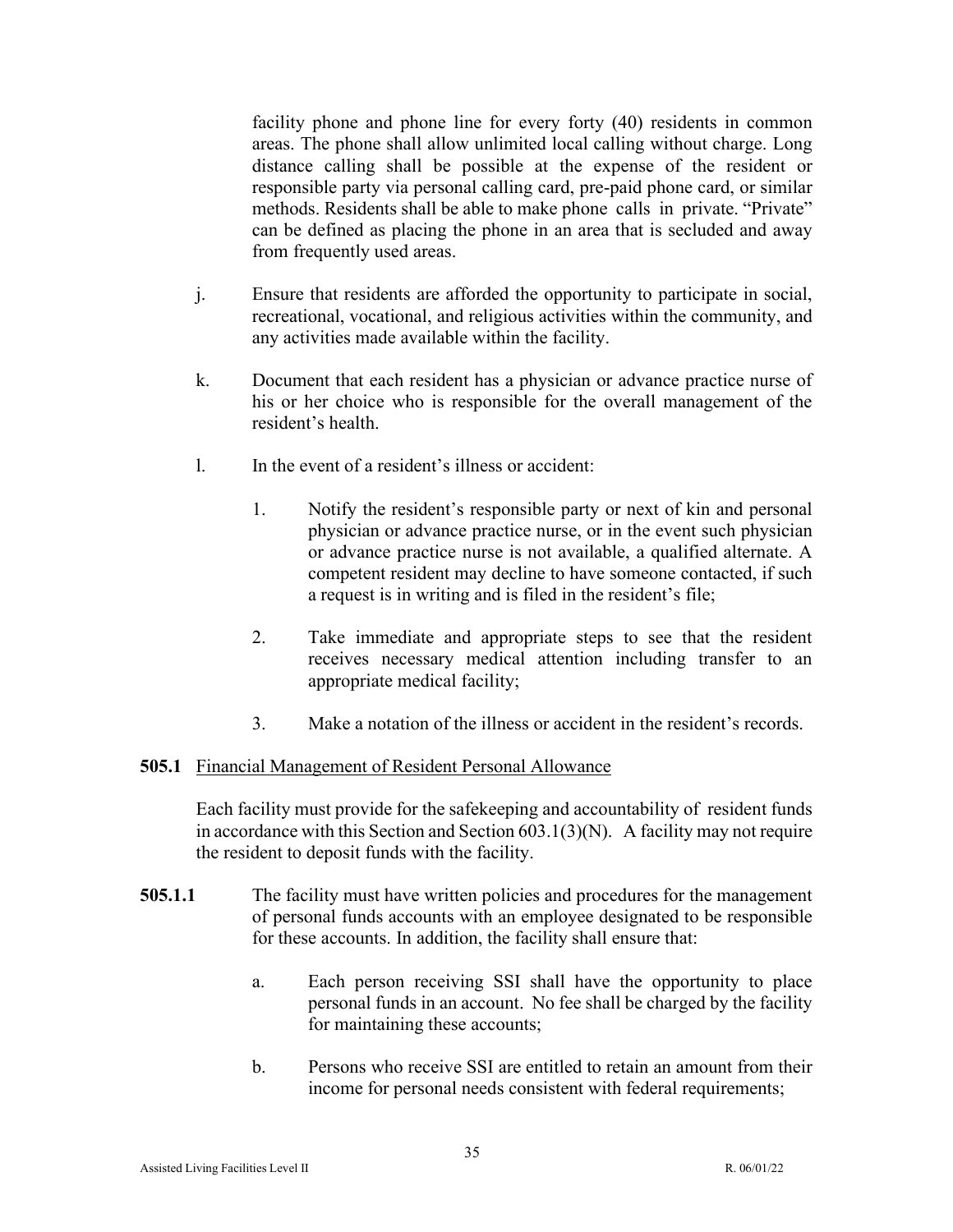- c. The facility shall hold personal funds in trust for the sole use of the residents, and such funds must not be commingled with the funds of the facility or used for any purpose other than for the benefit of the resident;
- d. The personal funds shall be used at the discretion of the resident or responsible party;
- e. The resident may terminate his or her facility-maintained account and receive the current balance within seven (7) calendar days of the termination of the account;
- f. The facility maintains individual records for each resident who has an account that shows all debits and credits to the account, and that maintains a running, current balance;
- g. The facility documents all personal transactions and maintains all paid bills, vouchers, and other appropriate payment and receipt documentation in the manner prescribed by the Department or by law;
- h. If the facility deposits personal allowance funds, they shall be deposited in individual or collective interest bearing, federally insured bank accounts. If these accounts are established, the facility must develop a procedure to insure the equitable distribution of interest to each resident's account;
- i. At least quarterly, the facility supplies each resident or responsible party who has a personal account with a statement showing all deposits, withdrawals and current balance of the resident'spersonal allowance account;
- j. The facility provides the Department access to required resident financial records upon request;
- k. At a minimum, the resident has access to his or her personal allowance account during the hours of 9:00 a.m. to 5:00 p.m. Monday through Friday;
- l. The facility does not charge the resident additional amounts for supplies or services that the facility is by law, regulation, or agreement required to provide under the basic charge;
- m. Services or supplies provided by the facility beyond those that are required to be included in the basic charge are charged to the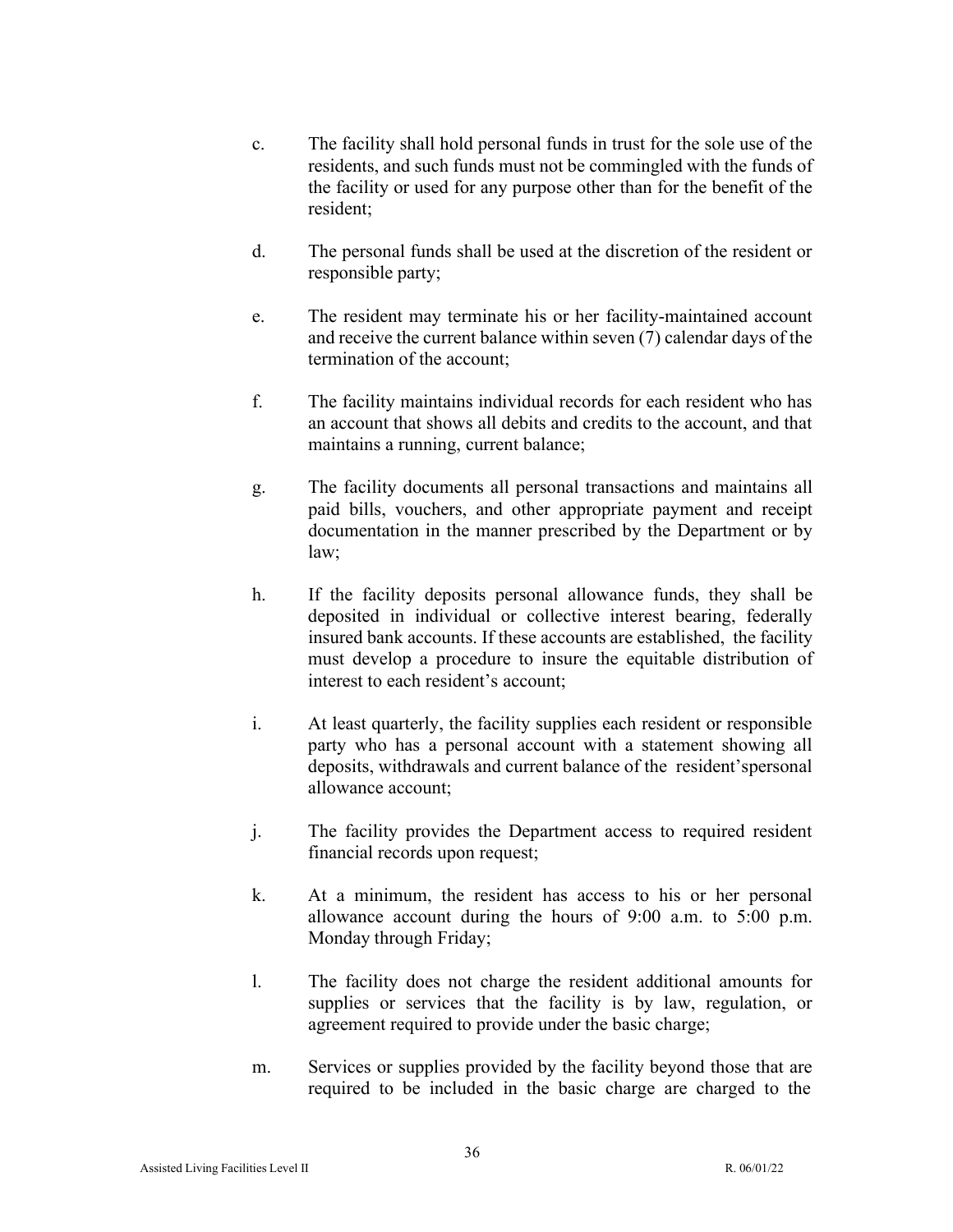person only with the specific written consent of the resident or his or her responsible party;

- n. Whenever a resident authorizes a facility to exercise control over his or her personal allowance, such authorization is in writing and signed by the resident or his or her responsible party, and the administrator of the facility or his or her designee. Any such money shall not be commingled with the funds, or become anasset, of the facility or the person receiving the same, but shall be segregated and recorded on the facility's financial records as independent accounts.
- **505.1.2** Transfer of resident funds must meet the following requirements:
	- a. At the time of discharge from the assisted living facility, the resident or his or her responsible party or agent shall be provided a final accounting of the resident's personal account and issued the outstanding balance within seven (7) calendar days of the date of discharge except as otherwise required by the Social Security Administration for representative payees. If the resident is being transferred to another assisted living facility or health care facility, the resident or responsible party shall be given an opportunity to authorize transfer of the balance to a resident account at the receiving facility except as otherwise required by the Social Security Administration for representative payees;
	- b. Upon death of a resident, a final statement of the account must be made and all remaining funds shall be transferred to the resident's estate, subject to applicable state laws;
	- c. Upon change of ownership, the existing owner must provide the new owner with a written statement of all resident personal funds. This statement shall verify that the balance being transferred in each resident fund account is true and accurate as of the date of transfer;
	- d. At change of ownership, the new owner must assume responsibility for account balances turned over at the change of ownership together with responsibility for all requirements of this Section, including holding of resident's funds in trust.
- **505.1.3** The facility must maintain inventory records and security of all monies, property or things of value that the facility agrees to store for the resident outside of the resident's apartment or unit and that the resident has voluntarily authorized, in writing, the facility to hold in custody or exercise control over at the time of admission or any time thereafter.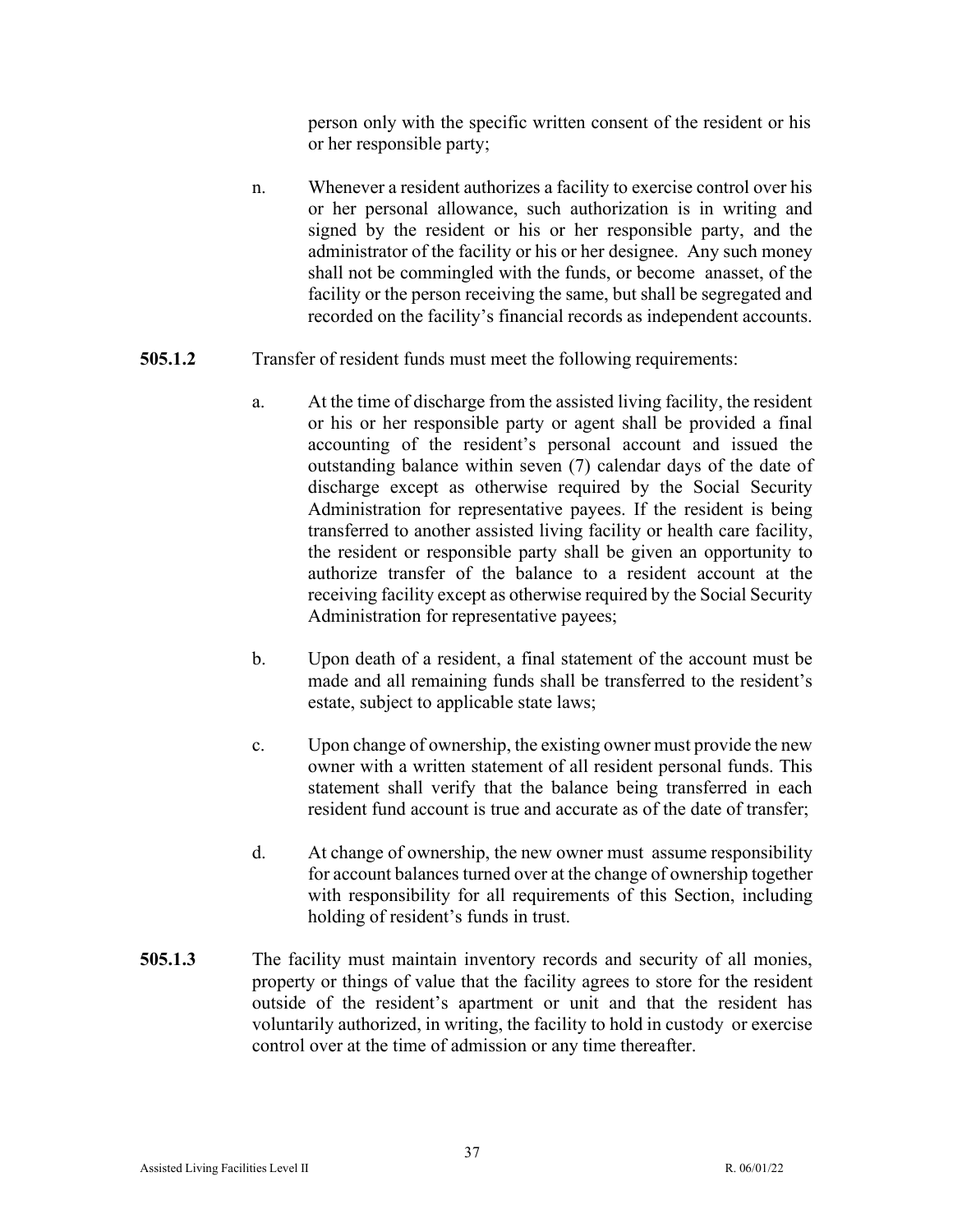**505.1.4** If a responsible party or payee fails to pay an assisted living facility's charges or to provide for the resident's personal needs, the facility shall notify the Department of Human Services, Division of Aging and Adult Services, Adult Protective Services.

### **506 QUALITY ASSURANCE**

The Assisted Living Facility shall develop and maintain a quality assessment unit. The unit shall meet at least quarterly to identify issues with respect to which quality assessment and assurance activities are necessary, and to develop and implement appropriate plans of action to correct identified quality deficiencies

The quality assessment unit shall consist of the individual or individuals identified by the facility as having the ability to recognize and identify issues of quality deficiencies and to implement changes to facility and employee practices designed to eliminate identified issues of quality deficiencies.

Good faith attempts by the unit to identify and correct quality deficiencies will not be used as a basis for sanctions.

# **507 REPORTING SUSPECTED ABUSE, NEGLECT, OR MISAPPROPRIATION OF RESIDENT PROPERTY**

Pursuant to Ark. Code Ann. § 12-12-1701 *et seq*., the facility must develop and implement written policies and procedures to ensure incidents are prohibited, reported, investigated and documented as required by these regulations and by law, including:

- Alleged or suspected abuse or neglect of residents;
- Exploitation of residents or any misappropriation of resident property.

A facility is not required under this regulation to report death by natural causes. However, nothing in this regulation negates, waives, or alters the reporting requirements of a facility under other regulations or statutes.

Facility policies and procedures regarding reporting, as addressed in these regulations, must be included in orientation training for all new personnel/staff/employees and must be addressed at least annually during inservice training for all facility staff.

### **507.1** Next-Business-Day Reporting of Incidents

The following events shall be reported to the Office of Long Term Care by facsimile transmission to telephone number 501-683-5306 of the completed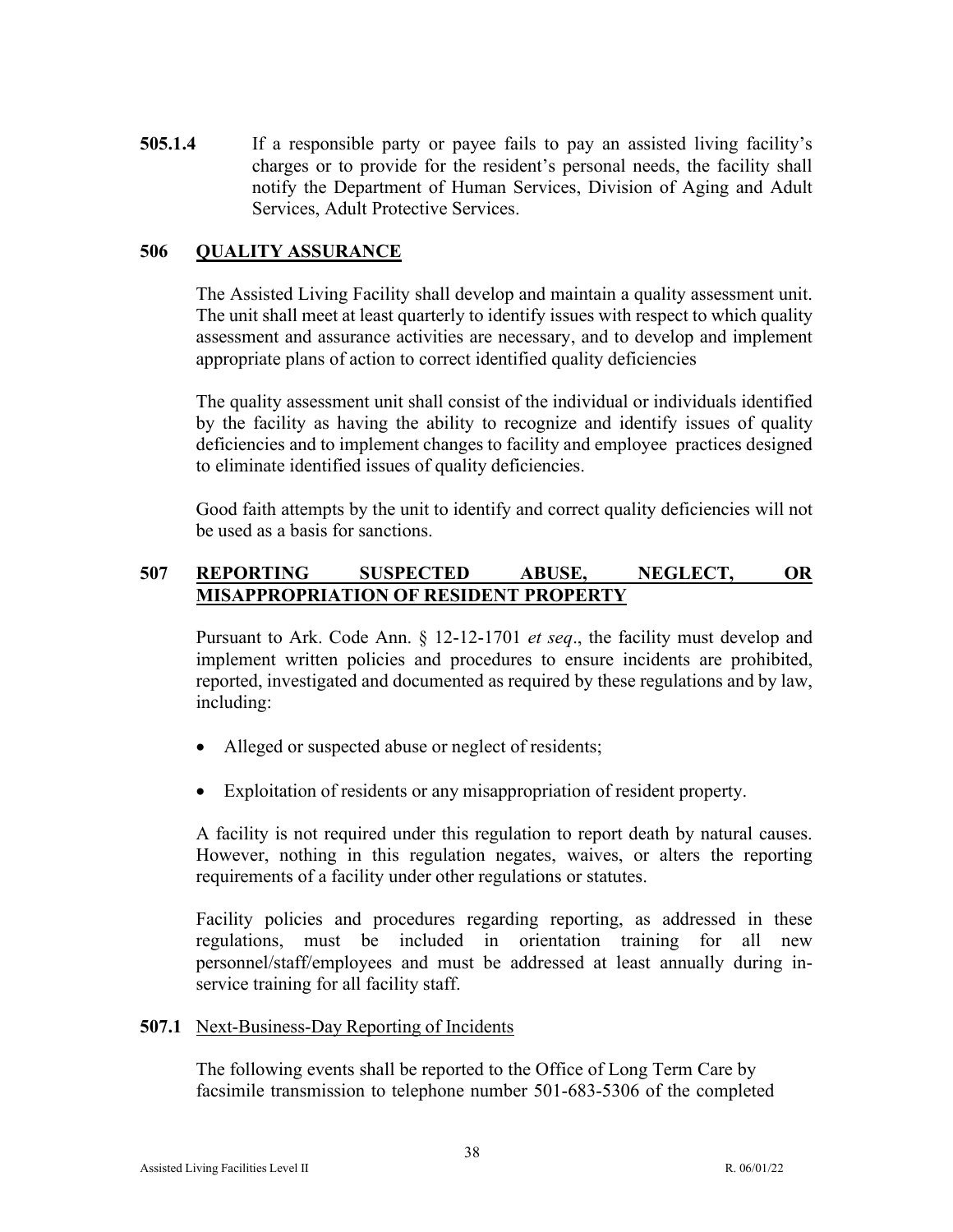Incident & Accident Intake Form (Form DMS-731) no later than 11:00 a.m. on the next business day following discovery by the facility.

- a. Any alleged, suspected, or witnessed occurrences of abuse, including verbal statements or gesturers, or neglect to residents.
- b. Any alleged, suspected, or witnessed occurrence of misappropriation of resident property or exploitation of a resident.
- c. Any alleged, suspected, or witnessed occurrences of sexual abuse to residents by any individual.

In addition to the requirement of a facsimile report by the next business day on Form DMS-731, the facility shall complete a Form DMS-742 in accordance with Section 507.5. Forms DMS-731 and DMS-742 are found in the Appendix.

### **507.2** Incidents or Occurrences that Require Internal Reporting Only – Facsimile Report or Form DMS-742 Not Required

The following incidents or occurrences shall require the facility to prepare an internal report only and does not require a facsimile report or Form DMS-742 to be made to the Office of Long Term Care. The internal report shall include all content specified in Section 507.3, as applicable. Facilities must maintain these incident report files in a manner that allows verification of compliance with this provision.

- a. Incidents where a resident attempts to cause physical injury to another resident without resultant injury. The facility shall maintain written reports on these types of incidents to document "patterns" of behavior for subsequent actions.
- b. All cases of reportable disease as required by the Arkansas Department of Health.
- c. Loss of heating, air conditioning, or fire alarm system for a period of greater than two (2) hours.

### **507.3** Internal-Only Reporting Procedure

Written reports of all incidents and accidents shall be completed within five (5) days after discovery. The written incident and accident reports shall be comprised of all information specified in forms DMS-731 and DMS-742 as applicable.

All written reports will be reviewed, initialed, and dated by the facility administrator or designee within five (5) days after discovery.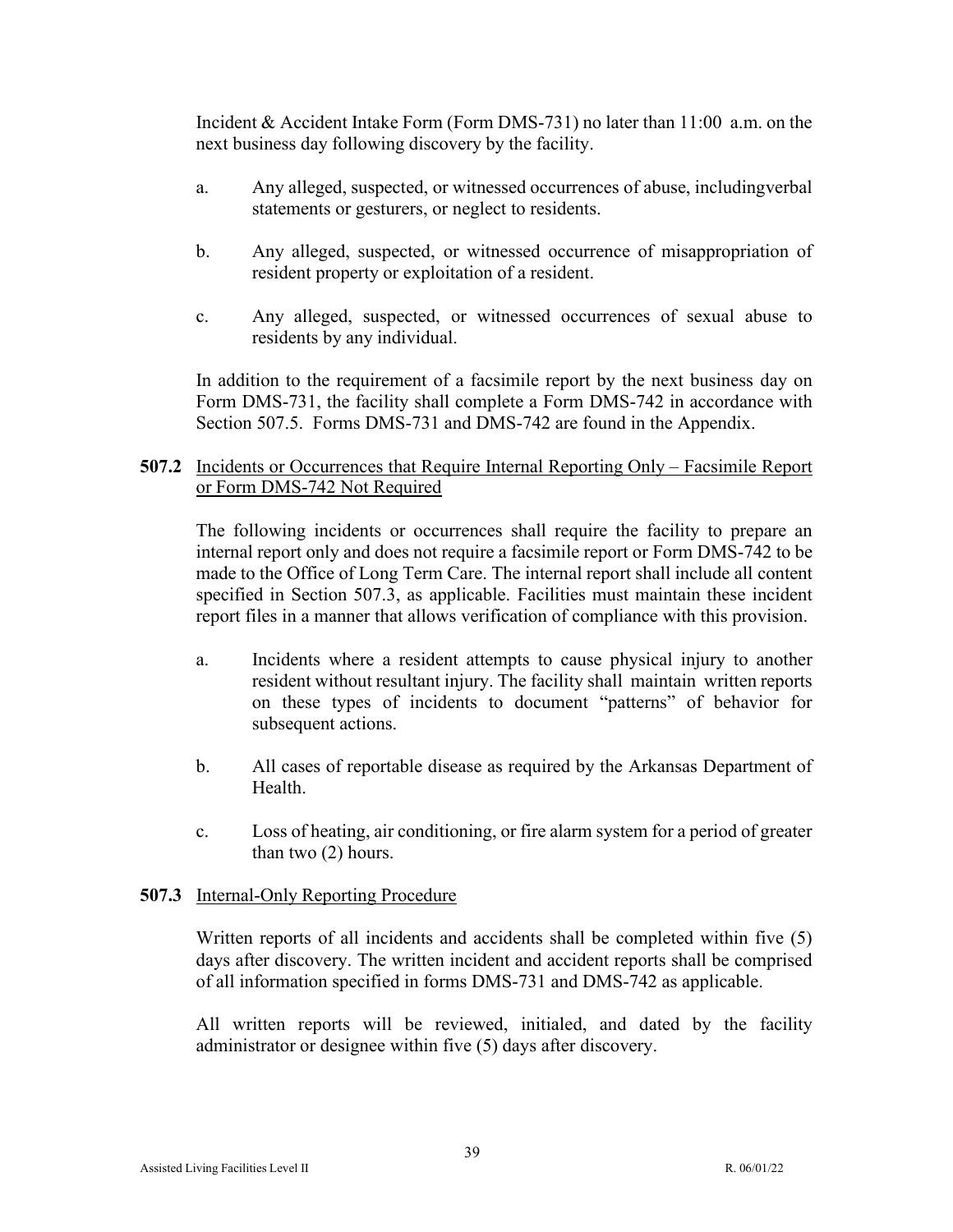- 1. All reports involving accident or injury to residents will also be reviewed, initialed, and dated by the facility registered nurse within five (5) days of the review by the facility administrator.
- 2. The direct care services and health care services plan portions of the occupancy admission agreement shall be reviewed by the registered nurse and:
	- a. Shall be amended upon any change of a resident's condition or need for services;
	- b. Copies of the amended versions of the direct care services and health care plan, or both of them, shall be attached to the written report of the incident or accident.

Reports of incidents specified in Section 507.2 will be maintained in the facility only and are not required to be submitted to the Office of Long Term Care.

All written incident and accident reports shall be maintained on file in the facility for a period of three (3) years from the date of occurrence or report, whichever is later.

## **507.4** Other Reporting Requirements

The facility's administrator or designee is also required to make any other reports as required by state and federal laws and regulations.

### **507.5** Abuse Investigation Report

The facility must ensure that all alleged or suspected incidents involving resident abuse, exploitation, neglect, or misappropriations of resident property are thoroughly investigated. The facility's investigation must be in conformance with the process and documentation requirements specified on the Form DMS-742, and must prevent the occurrence of further incidents while the investigation is in progress.

The results of all investigations must be reported to the facility's administrator or designated representative and to other officials in accordance with state law, including the Office of Long Term Care, within five (5) working days of the facility's knowledge of the incident. If the alleged violation is verified, appropriate corrective action must be taken.

The DMS-742 shall be completed and mailed to the Office of Long Term Care by the end of the  $5<sup>th</sup>$  working day following discovery of the incident by the facility. The DMS-742 may be amended and re-submitted at any time circumstances require.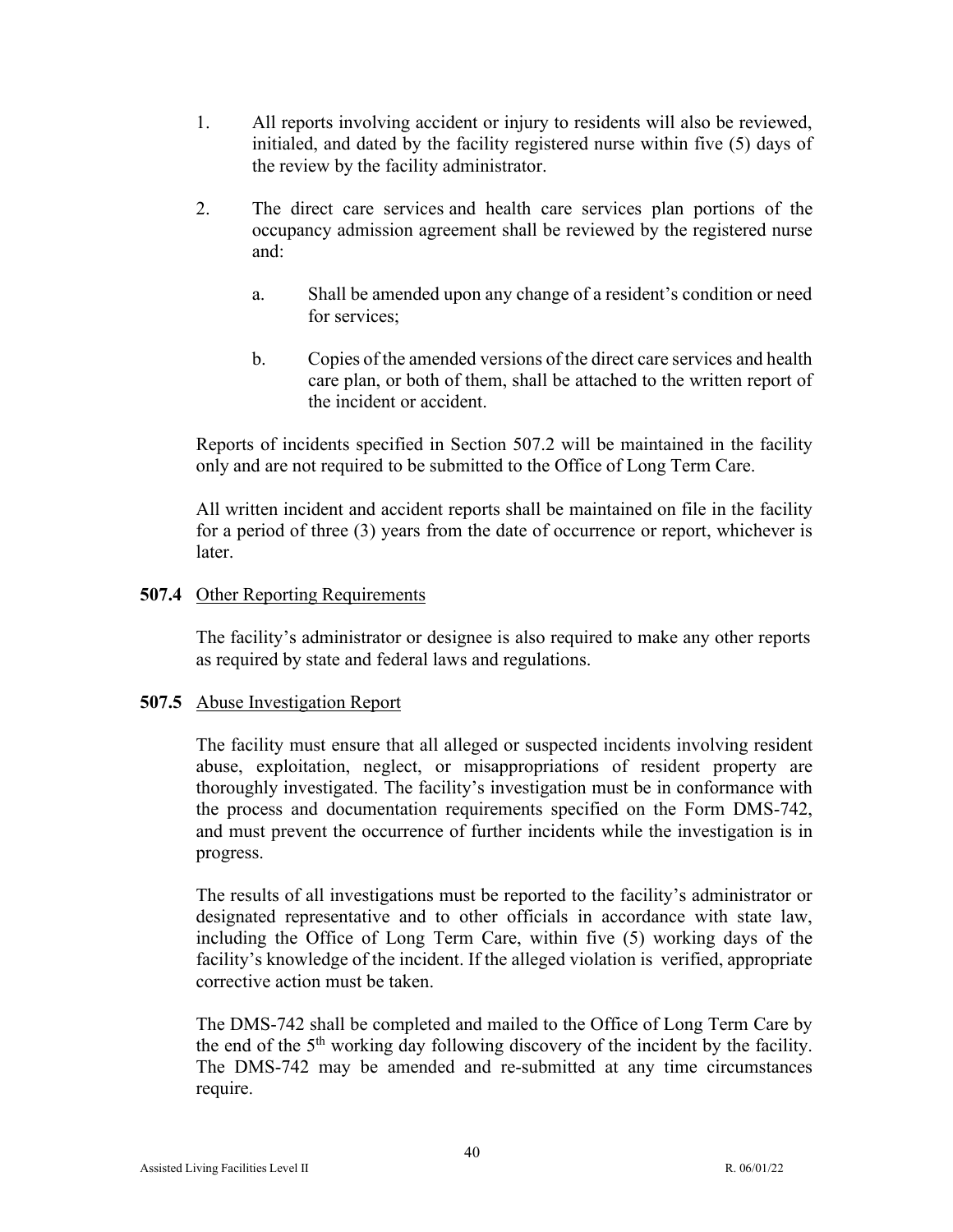### **507.6** Reporting Suspected Abuse or Neglect

The facility's written policies and procedures shall include, at a minimum, requirements specified in this section.

- **507.6.1** The requirement that the facility's administrator or his or her designated agent immediately reports all cases of suspected abuse or neglect of residents of an assisted living facility to the local law enforcement agency in which the facility is located as required by Ark. Code Ann. § 12-12- 1701 *et seq*. and as amended.
- **507.6.2** The requirement that the facility's administrator or his or her designated agent report suspected abuse or neglect to the Office of Long Term Care as specified in this regulation.
- **507.6.3** The requirement that all facility personnel/staff/employees who have reasonable cause to suspect that a resident has been subjected to conditions or circumstances that have resulted in abuse or neglect are required to immediately notify the facility administrator or his or her designated agent (this does not negate that all mandated reporters employed by or contracted with the facility shall report immediately to the local law enforcement agency in which the facility is located as required by Ark. Code Ann. § 12- 12-1701 *et seq*.
- **507.6.4** The requirement that, upon hiring, each facility employee be given a copy of the abuse or neglect reporting and prevention policies and procedures and sign a statement that the policies and procedures have been received and read. The statement shall be filed in the employee's personnel file.
- **507.6.5** The requirement that all facility personnel receive annual, in-service training in identifying, reporting and preventing suspected abuse or neglect, and that the facility develops and maintains policies and procedures for the prevention of abuse and neglect and accidents.
- **507.7** When the Office of Long Term Care makes a finding that a facilityemployee or personnel of the facility committed an act of abuse, neglect or misappropriation of resident property against a resident, the name of that employee or personnel shall be placed in the Employment Clearance Registry of the Office of Long Term Care. If the employee or personnel against whom a finding is made is a CNA, the name of the CNA will be placed in the CNA Registry of the Office of Long Term Care. Further, the Office of Long Term Care shall make report of its finding to the appropriate licensing or enforcement agencies.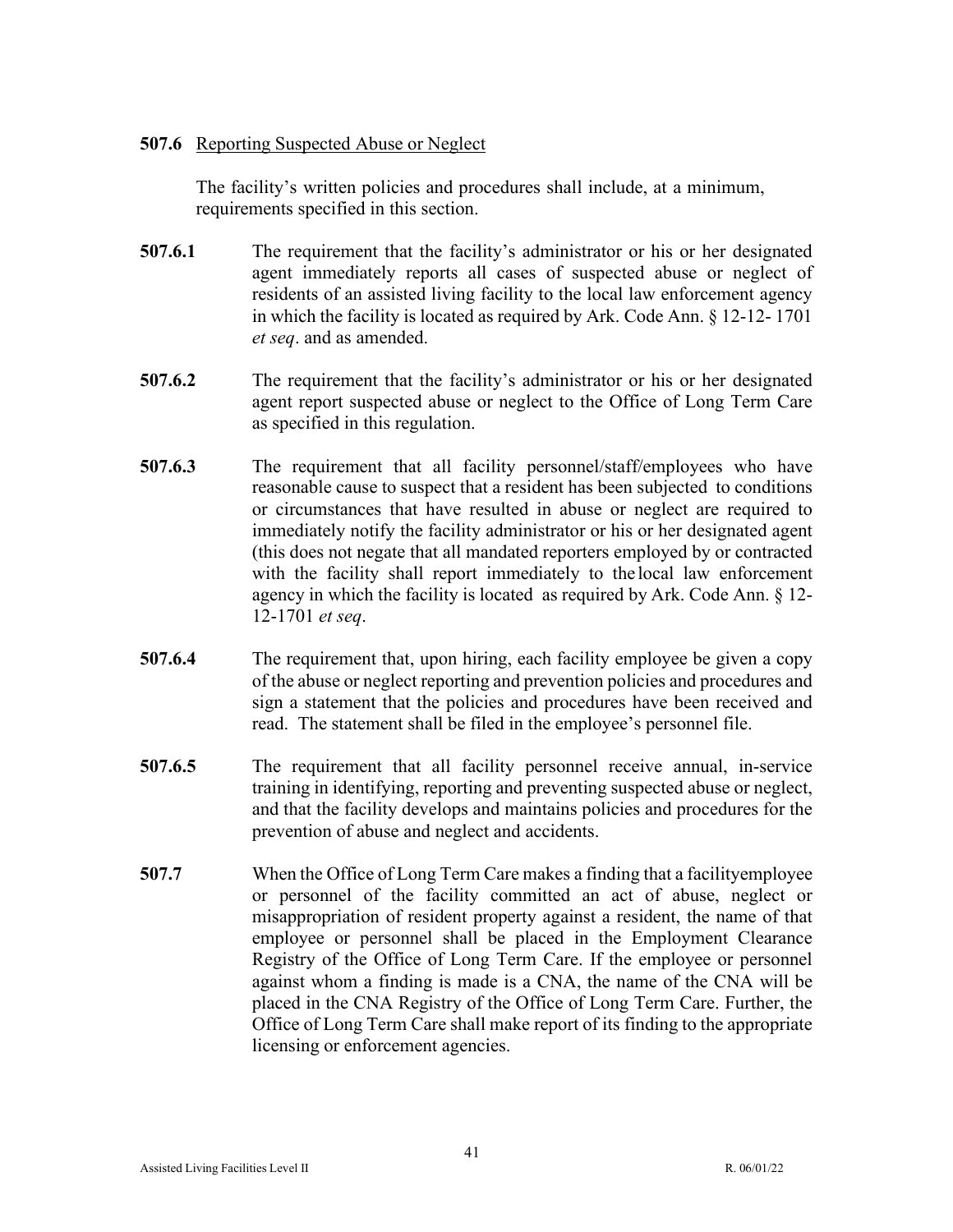#### **508 RESIDENT RECORDS**

- **508.1** The assisted living facility must maintain a separate and distinct record for each resident. The record must contain:
	- a. Resident's name;
	- b. Resident's last address;
	- c. Date the resident began residing at the facility;
	- d. Name, office telephone number, and emergency telephone number of each physician or advance practice nurse who treats the resident;
	- e. Name, address, and telephone number of the responsible party, or if no responsible party, the person who should be contacted in the event of an emergency involving death of the resident;
	- f. All identification numbers such as Medicaid, Medicare or Medipak, Social Security, Veterans Administration and date of birth;
	- g. Any other information that the resident requests the assisted living facility to keep on record;
	- h. A copy of the resident's signed "Residents' Bill of Rights" Statement;
	- i. A copy of the current occupancy admission agreement that includes the resident's direct care services plan, health care services plan updated within the specified time frames and transfer/discharge plan (when applicable);
	- j. On admission, and each time there is a change in services provided the resident, a written acknowledgement that the resident or his or her responsible party has been notified of the charges for the services provided;
	- k. Information about any specific health problem of the resident that might be necessary in a medical emergency. Such records should specify any medication allergies. If none, state "no known allergies";
	- l. A brief medical history;
	- m. A list of all current medications, including strength and dosage, kept by the facility for the resident;
	- n. Name of the resident's or his or her responsible party's preferred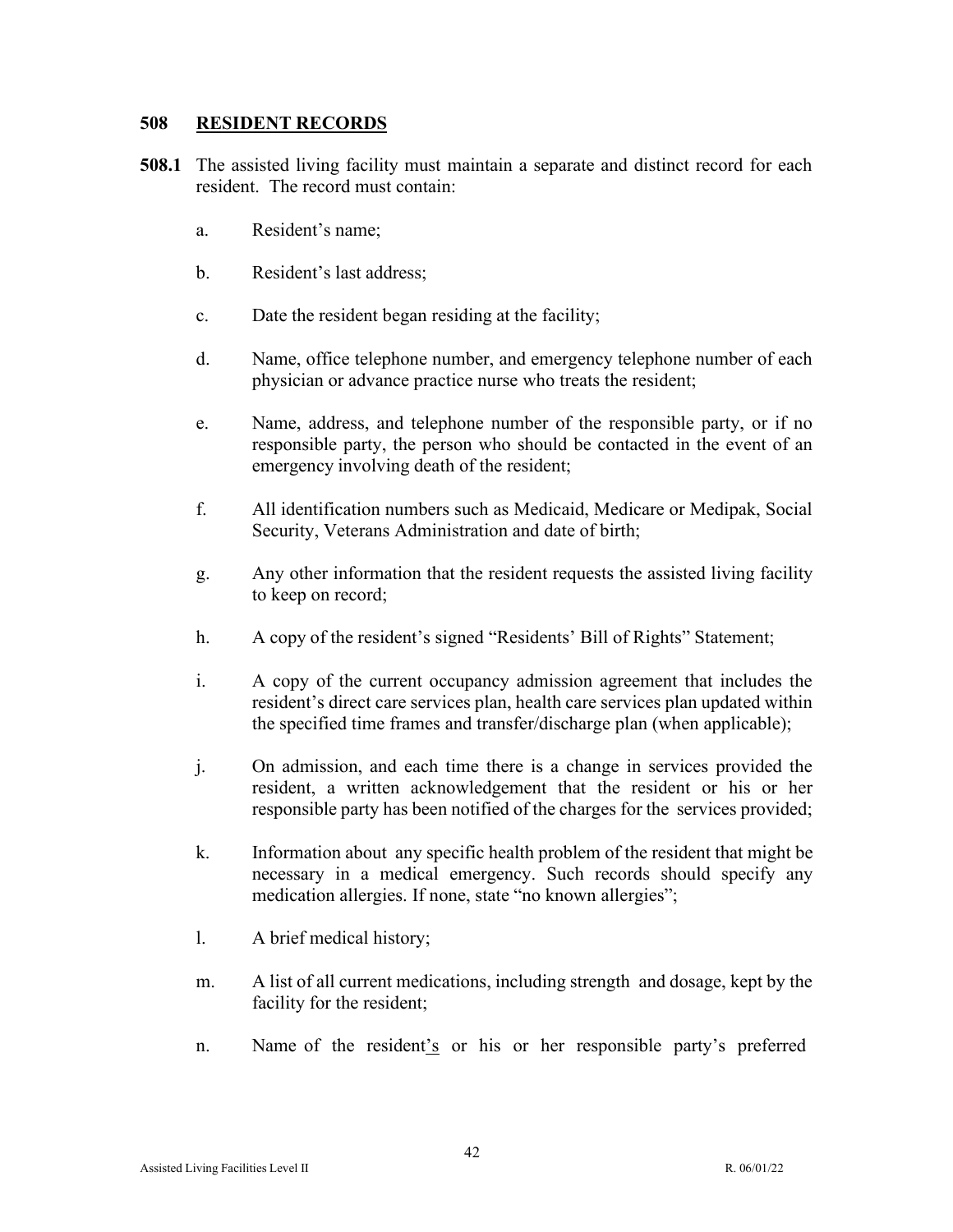pharmacy;

- o. An entry shall be made at any time the resident's status changes or in the event of an unusual occurrence. This documentation shall include:
	- 1. Falls;
	- 2. Illness;
	- 3. Physician or advance practice nurse visits;
	- 4. Problem with staff members or others;
	- 5. Hospitalization;
	- 6. Physical injury sustained;
	- 7. Changes in the resident's mental or physical condition;
- p. Copy of any compliance agreement;
- q. A copy of court orders, letters of guardianship, or power of attorney if applicable;
- r. Copy of advance directive, if applicable;
- s. Discharge date.
- **508.2** The facility must maintain the resident's records in the following manner:
	- a. Each resident shall have the right to inspect his or her records during normal business hours in accordance with state and federal law;
	- b. The facility must not disclose any resident records maintained by the facility to any person or agency other than the facility personnel, the OLTC or the Attorney General's Office except upon expressed written consent of the resident or his or her responsible party unless the disclosureis required by state or federal law or regulation;
	- c. Each facility must provide a locked file cabinet or locked room for keeping resident's medical, social, personal, and financial records;
	- d. The facility must maintain the original records in an accessible manner for a period of five (5) years following the death or discharge of a resident;
	- e. The original resident records shall be kept on the facility premises at all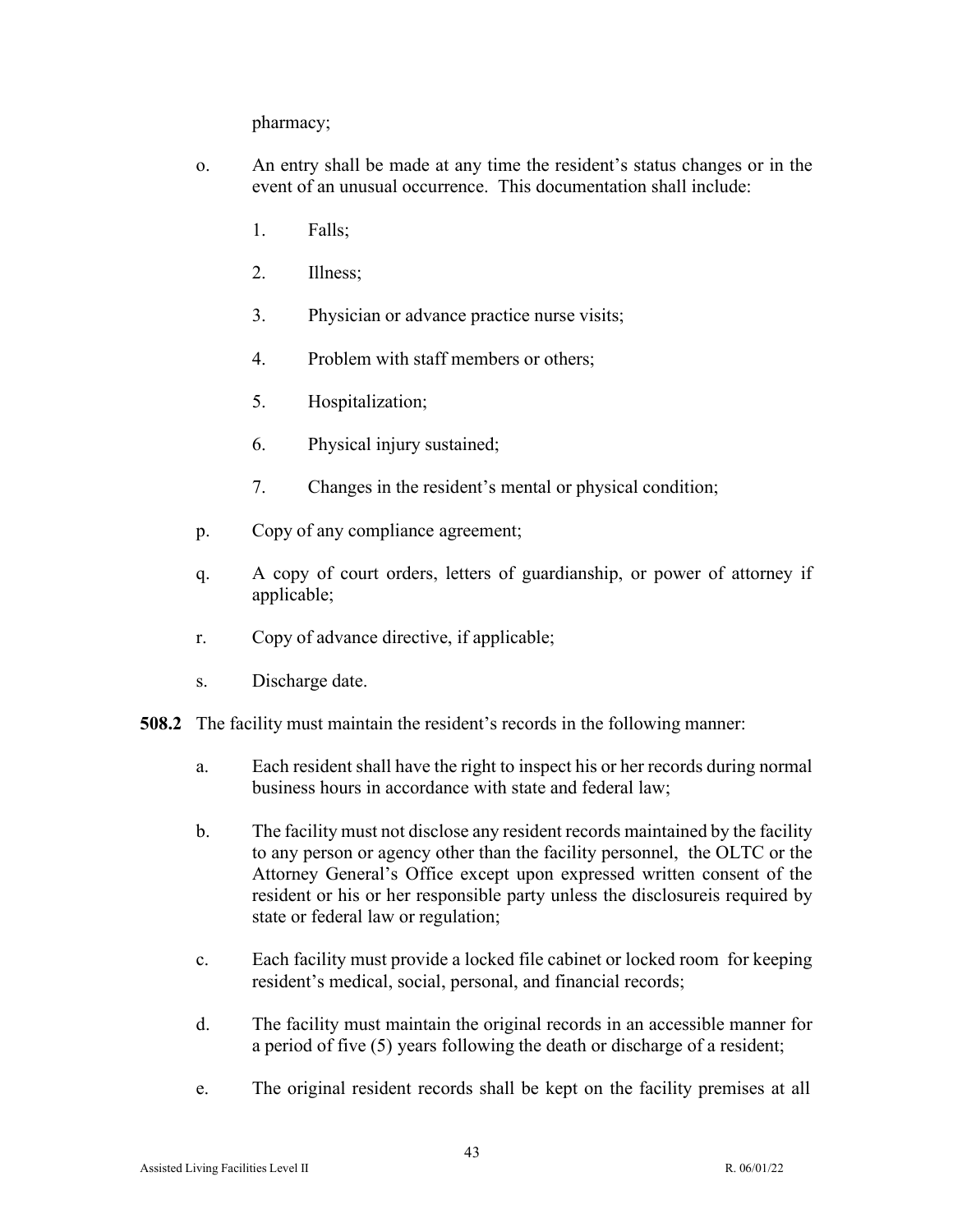times, unless removed pursuant to subpoena.

- f. In the event of a change of ownership, the resident records shall remain with the facility.
- g. If the facility closes, the resident records shall be stored by the owner of the facility within the State of Arkansas for five (5) years.
- h. The facility shall take reasonable actions to protect the resident records from destruction, loss, or unauthorized use.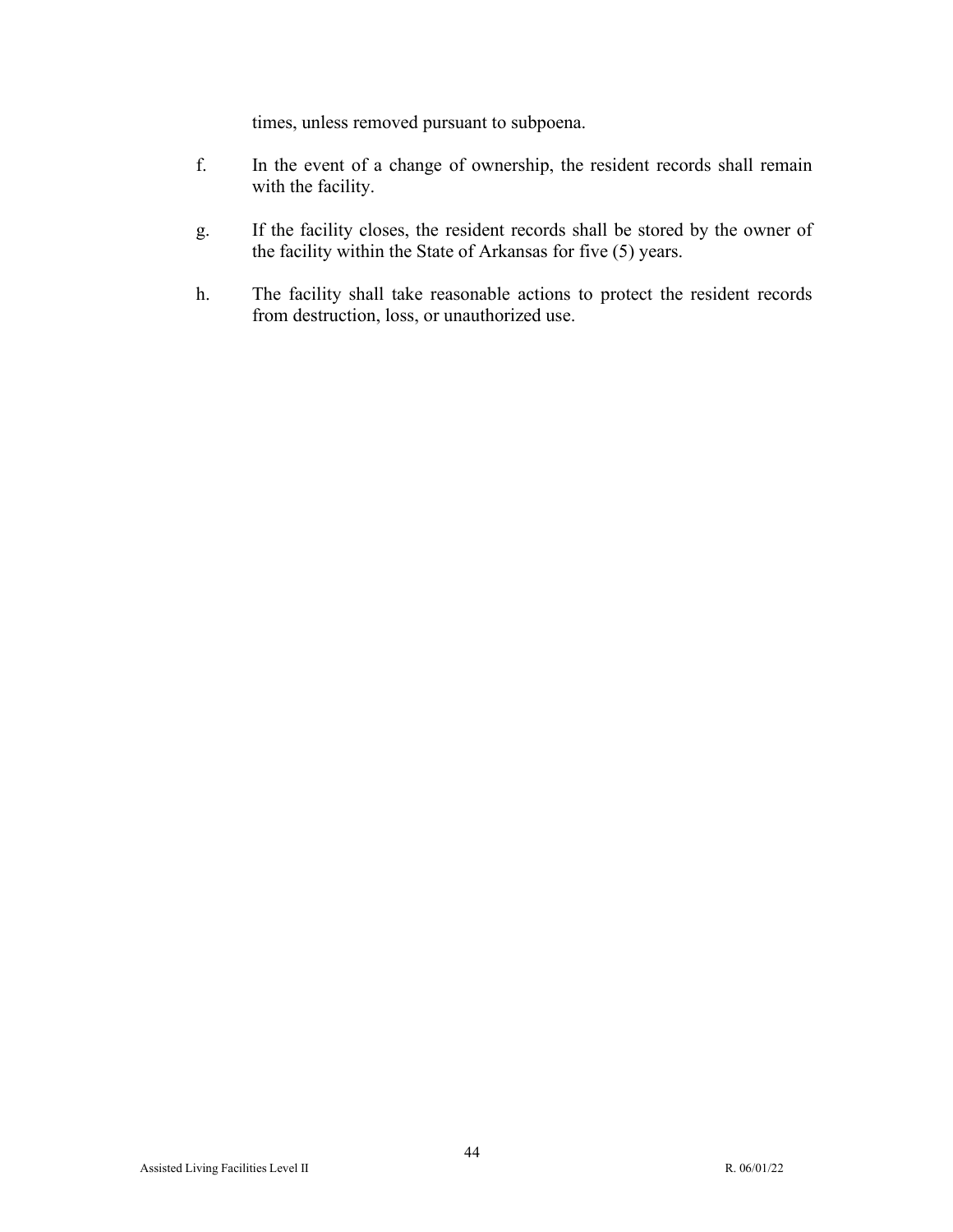### **600 ADMISSION, DISCHARGE AND TRANSFER**

Ark. Code Ann. § 20-10-1005 provides for involuntary and voluntary discharges. These regulations are supplemental to the statute and if in conflict, the statute governs.

### **601 ADMISSIONS**

#### **601.1** Admission Criteria

The Level II licensed assisted living facility shall not admit any resident whose needs are greater than the facility is licensed to provide. The assisted living facility shall not provide services to residents who:

- a. need 24-hour nursing services;
- b. are bedridden;
- c. have a temporary (more than fourteen (14) consecutive days) or terminal condition unless a physician or advance practice nurse certifies the resident's needs may be safely met by a service agreement developed by the assisted living facility, the attending physician or advance practice nurse, a registered nurse, the resident or his or her responsible party if the resident is incapable of making decisions, and other appropriate health care professionals as determined by the resident's needs;
- d. have transfer assistance needs, including but not limited to assistance to evacuate the facility in case of emergency, that the facility cannot meet with current staffing;
- e. present a danger to self or others or engage in criminal activities.

### **601.2** Pre-Admission Evaluation

Each applicant shall receive an initial evaluation completed by the facility prior to admission to determine whether the resident's needs can be met by the assisted living facility, and the resident's needs are not greater than the facility is licensed to provide.

### **601.3** Occupancy Admission Agreement

Prior to or on the day of admission, the assisted living facility and the resident or his or her responsible party shall enter into an occupancy admission agreement. For admissions due to emergency circumstances, an individual shall enter into the assisted living facility as a provisional placement with an occupancy admission agreement between the assisted living facility and the individual or his or her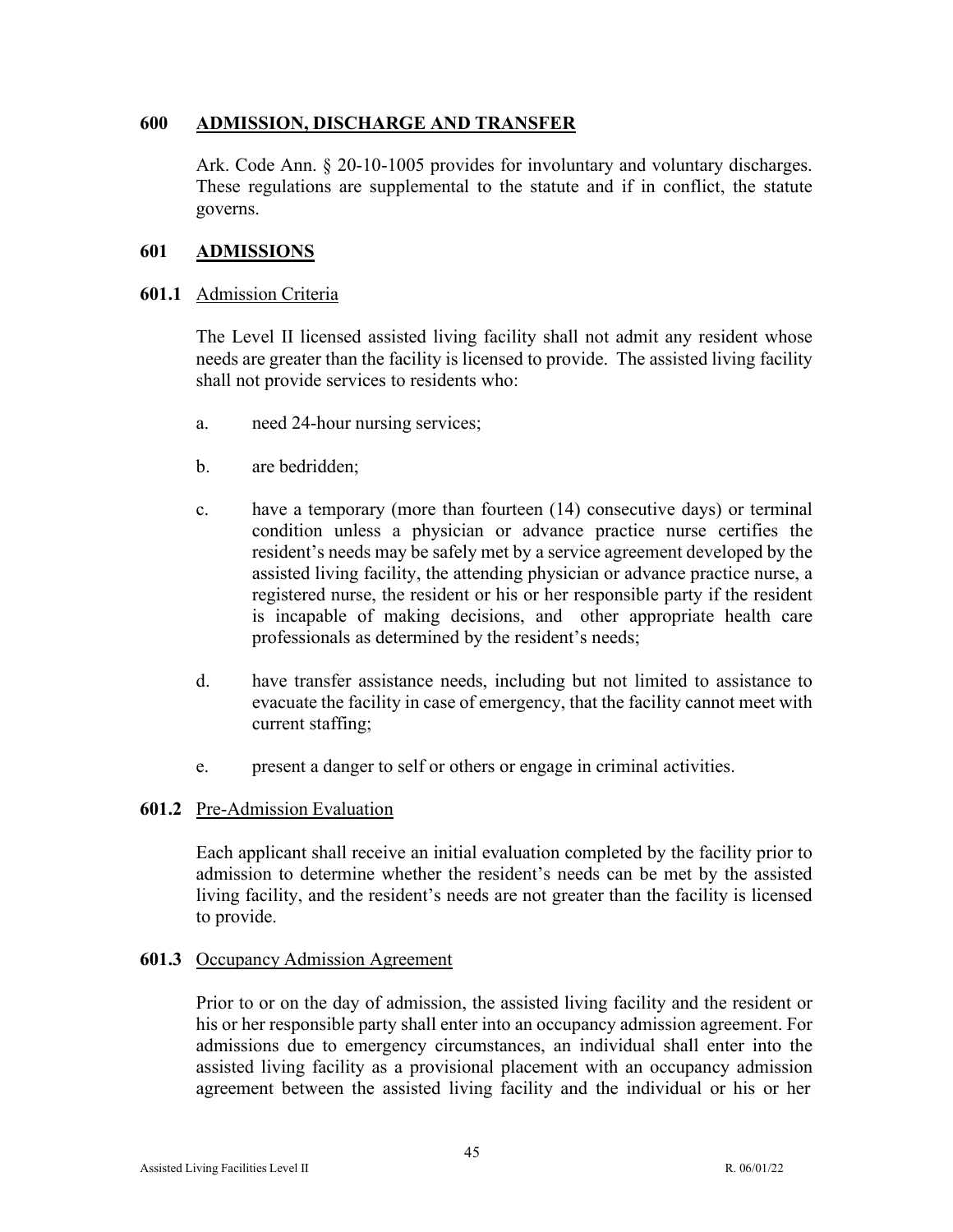responsible party in place within thirty (30) calendar days of admission if it is determined the individual is appropriate for admission into the assisted living facility. The agreement shall be in writing and shall be signed by both parties. Each resident or his or her responsible party, prior to the execution of the occupancy admission agreement, shall have an opportunity to read the agreement. In the event that a resident or his or her responsible party is unable to read the agreement, necessary steps shall be taken to ensure communication of its contents to the resident or his or her responsible party. The resident or his or her responsible party shall be given a signed copy of the agreement, and a copy signed by the resident or his or her responsible party, and assisted living facility shall be retained in the resident's record. The occupancy admission agreement shall include, at a minimum, the following:

- a. Basic core services that the assisted living facility shall provide including, but not limited to:
	- 1. 24-Hour Staff. The phrase *24-hour staff* does not require continuous, uninterrupted visual monitoring, and does not place any responsibility with the facility for the conduct of a residentwho is away from the facility. This definition does not mean, and is not intended to imply, that a facility is not responsible for any resident who has eloped, as that term is defined in these regulations;
	- 2. Assistance in obtaining emergency care 24-hours a day. This provision may be met with an agreement with an ambulance service or hospital or emergency services through 911;
	- 3. Assistance with social, recreational and other activities;
	- 4. Assistance with transportation (this does not include the provision of transportation;
	- 5. Linen service;
	- 6. 3 meals a day;
- b. Direct Care Services and Ancillary Services:
	- 1. Services identified by the resident or his or her responsible party that are not included in the assisted living facility's core services (see Section 601.3(a) for basic core services) but are available in the facility on an additional fee basis (see Section 700.1.3, Section 700.2.3, Section 700.3.3 and Section 903(i) for examples of ancillary services on an additional fee basis) for which the resident or his or her responsible party must sign a request that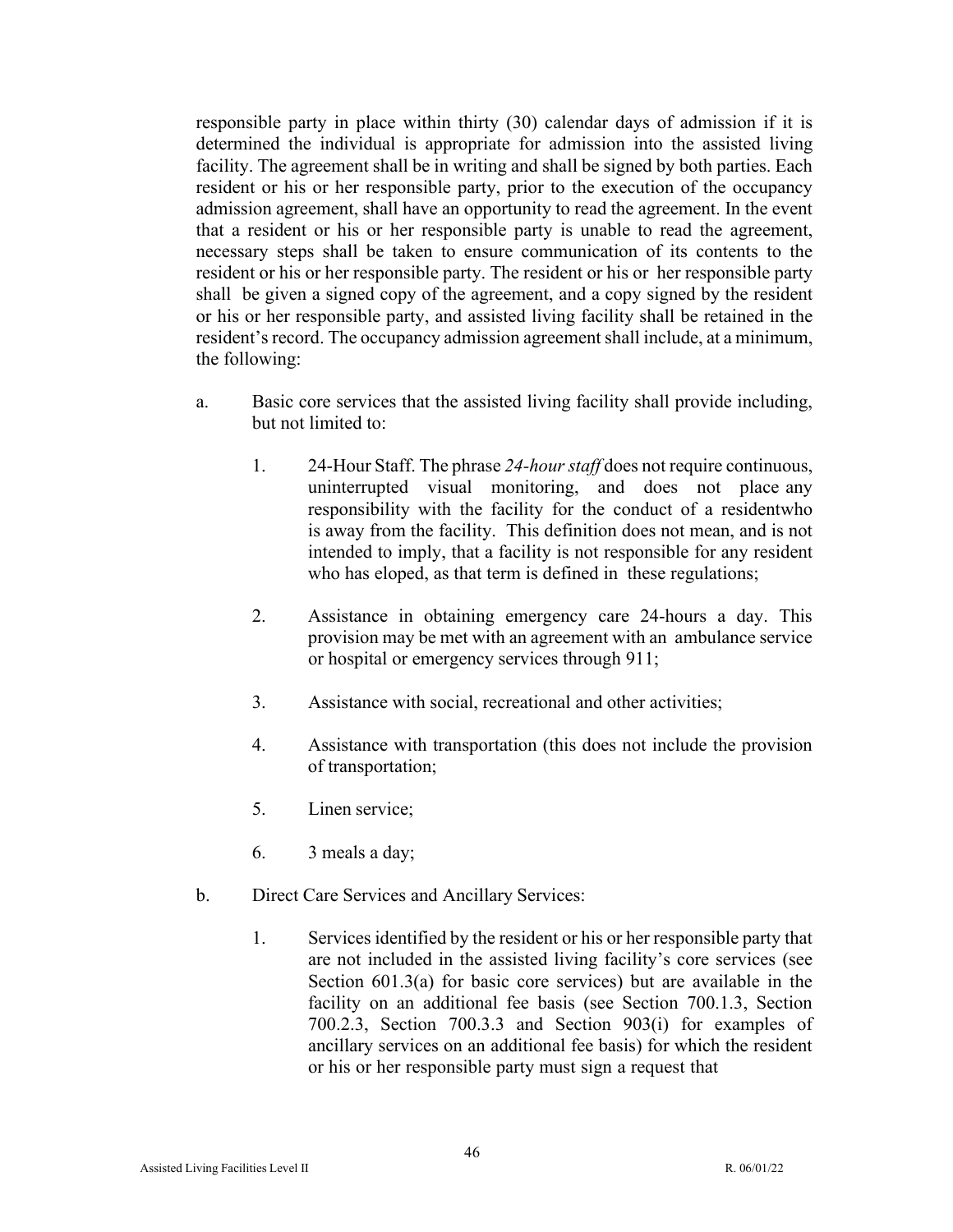acknowledges the additional cost and the services provided in the facility for that additional cost;

- 2. Arrangements for other services identified as needed by the resident or his or her responsible party but are not available in the assisted living facility;
- c. Health Care Services:
	- 1. Health care services identified as needed by the resident or his or her responsible party that are not included in the assisted living facility's basic core services but are available in the facility on an additional fee basis, for which the resident or his or her responsibleparty must sign a request that acknowledges the additional cost andthe services provided in the facility for that additional cost;
	- 2. Arrangements for other health care services identified as needed by the resident or his or her responsible party but are not available in the assisted living facility;
- d. Parameters for pets to include behavior and health;
- e. A current statement of all:
	- 1. Fees,
	- 2. Daily, weekly or monthly charges,
	- 3. Any other services that are available on an additional fee basis for which the resident or his or her responsible party must sign a request acknowledging the additional cost and the servicesprovided for that charge;

All fees that a resident will be billed (basic core and other fees) shall be disclosed in writing to the resident and made a part of the occupancy admission agreement prior to the receipt of the services. If no prior agreement is obtained, the services may not be billed to the resident or the resident's responsible party.

- f. A statement that residents or their responsible parties shall be informed, in writing, at least thirty (30) days prior to general rate changes;
- g. The refund policy that addresses refund of advance payment(s) in the event of transfer, death or voluntary or involuntary discharge. The facilityshall ensure, and the policy shall include, as a minimum, the following: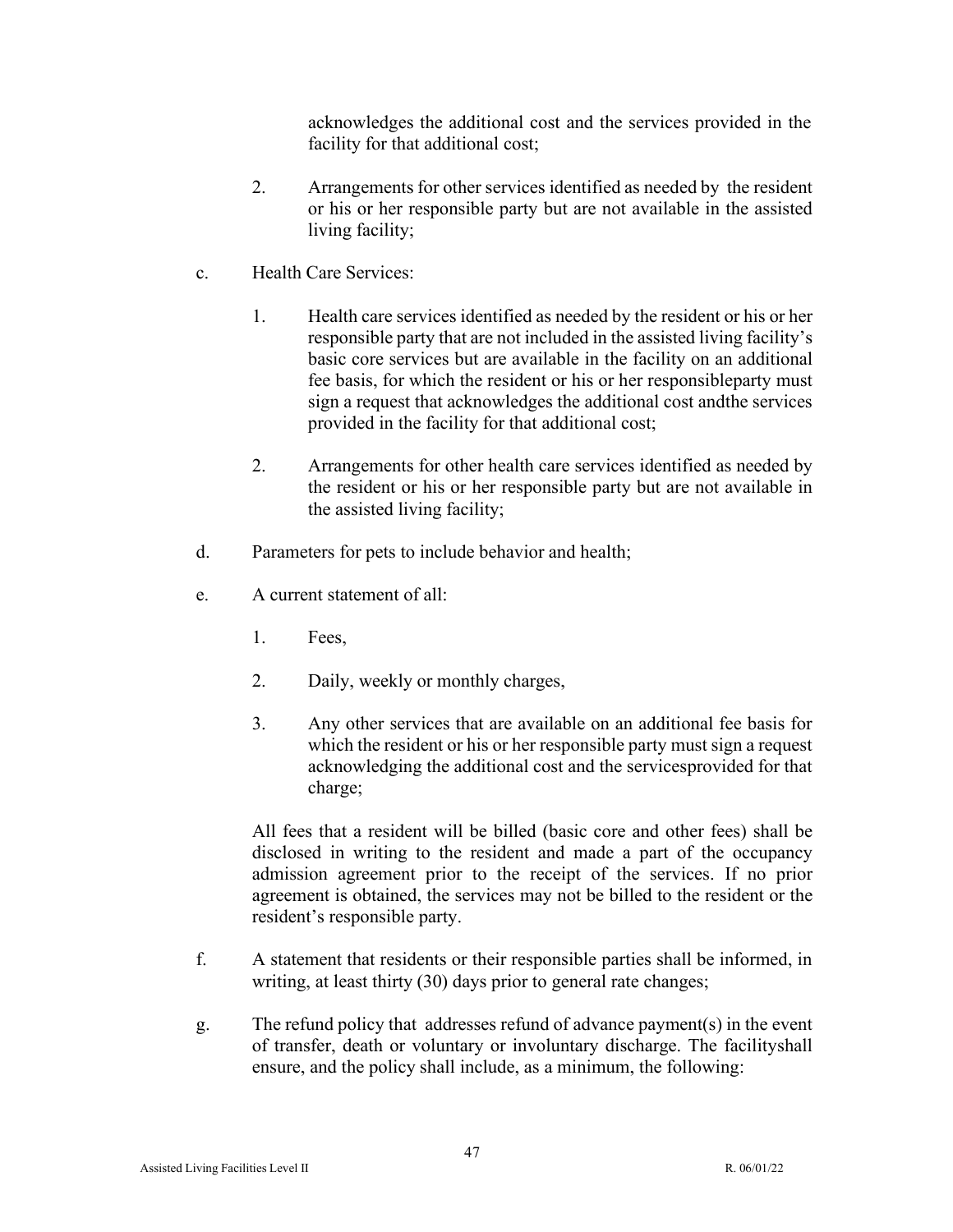- 1. For a fourteen-day (14) period beginning on the date of entry into a facility, the resident or his or her responsible party shall have the right to rescind any contractual obligation into which he or she has entered and receive a full refund of any moneys transferred to the facility. If the resident entered the facility and received some benefit, the charges of the services provided shall be prorated and payment made only for the benefits conferred prior to the refund;
- 2. In the event of discharge for medical reasons, the refund policy must address the resident's need to maintain on-going medical careand services, and for that reason, refunds shall be on a pro-rata basis regardless of income source;
- 3. If, after the expiration of the fourteen-day (14) period referenced in Section  $601.3(g)(1)$  above, the resident or his or her responsible party provides a ten (10) day notice, any applicable refund shall be available the day the resident is discharged from the facility. If the resident or his or her responsible party does not provide a ten (10) day notice, any applicable refund will be available within ten (10) days of the resident's departure;
- h. Procedure for nonpayment of fees;
- i. Whether the resident or his or her responsible party chooses to ask the facility to accept responsibility for the resident's personal funds;
- j. Whether the resident shall assume responsibility for his own medication;
- k. The resident or his or her responsible party's authorization and consent to release medical information as needed;
- l. Provisions for the continuous assessment of the resident's needs, referral for appropriate services as may be required if the resident's condition changes and referral for transfer or discharge if required due to a change inthe resident's condition;
- m. A statement that a resident may not be required to perform services for the assisted living facility except as provided for in the occupancy admission agreement or a subsequent written agreement. A resident and the assisted living facility may agree in writing that a resident will perform certain activities or services in the facility if the resident volunteers or is compensated at or above prevailing rates in the community. If a resident is compensated for performance of certain activities to which the resident and the facility agree, the resident shall have to undergo a criminal record check;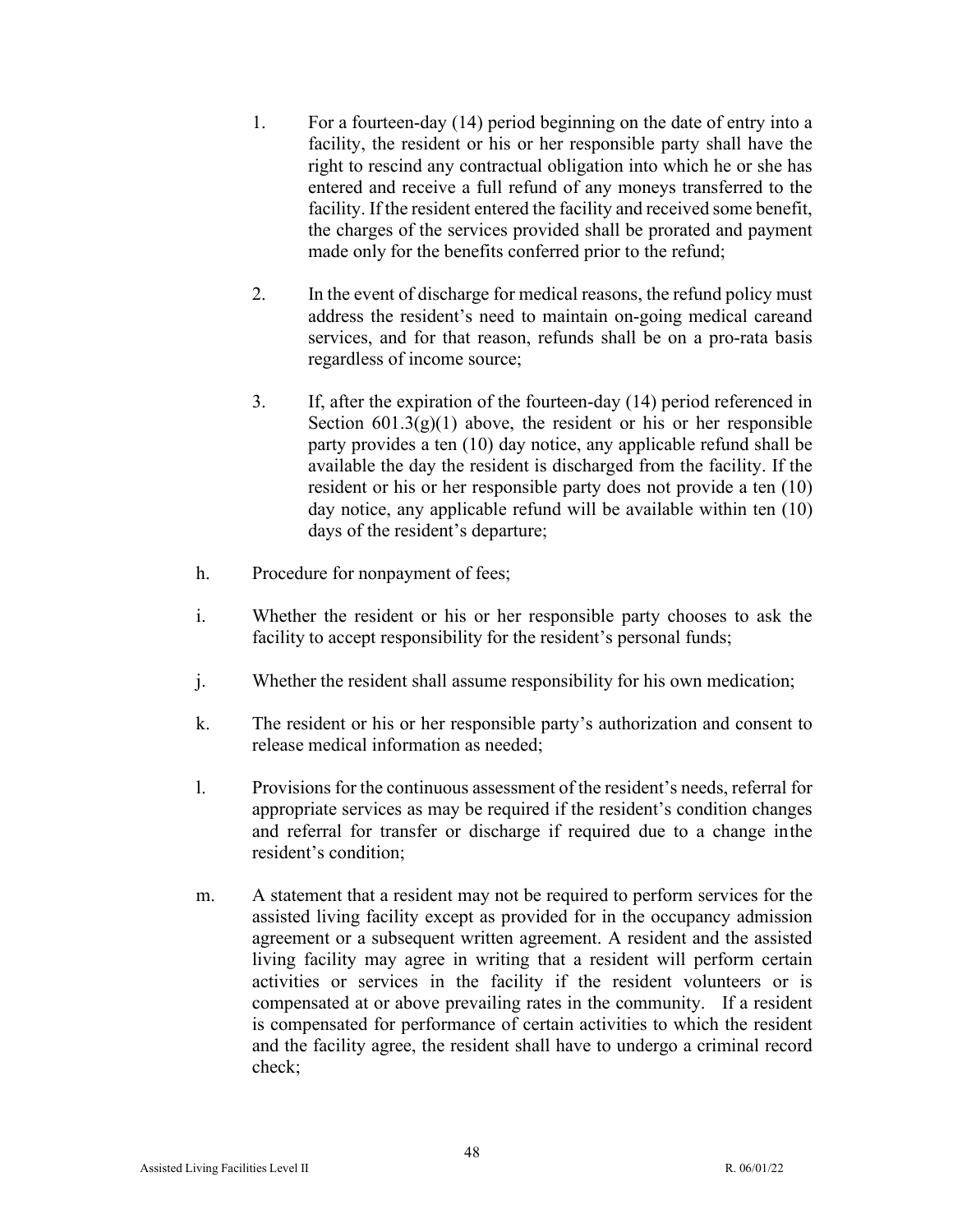- n. Conditions under which emergency transfers or discharges shall be made and procedures for handling such transfers or discharges;
- o. Conditions or events resulting in termination of the occupancy admission agreement;
- p. Resident's or his or her responsible party's responsibilities;
- q. Written documentation of the resident's or his or her responsible party's preference regarding the formulation of an Advance Directive inaccordance with Arkansas law. If applicable, a copy of the resident's Advance Directive shall be available;
- r. Copy of Compliance Agreement (if applicable);
- s. Evidence that the resident or responsible party was provided a copy of the facility Disclosure Statement, and annual updates upon revision of Statement;
- t. HIPAA authorization forms, if any;
- u. Documentation of Options Counseling form;
- s v. Other information as may be appropriate.

### **601.4** Retention Conditions

Pursuant to Act 1230 of 2001, Section 4 (c), no resident shall be permitted to remain in an assisted living facility if the resident's condition requires twenty-four (24) hour nursing care or other services that an assisted living facility is not authorized by law to provide, and the care is more than episodic as set forth in subsection (d) below. Further, this prohibition applies even if the resident is willing to execute an agreement relieving the facility of responsibility attendant to the resident's continued placement.

A diagnosis of Alzheimer's or related dementia, standing alone, shall not disqualify an individual from placement or residency in a Level II Assisted LivingFacility. However, if the individual with a diagnosis of Alzheimer's or related dementia requires twenty-four hour nursing care, and the period of twenty-four (24) hour nursing care is more than episodic as set forth in subsection (d), below, the individual cannot be admitted to, or remain a resident of, a Level II Assisted Living Facility.

An assisted living facility may retain a resident whose condition requires episodic, twenty-four (24) hour nursing care, or who becomes incompetent or incapable of recognizing danger, summoning assistance, or expressing need provided that the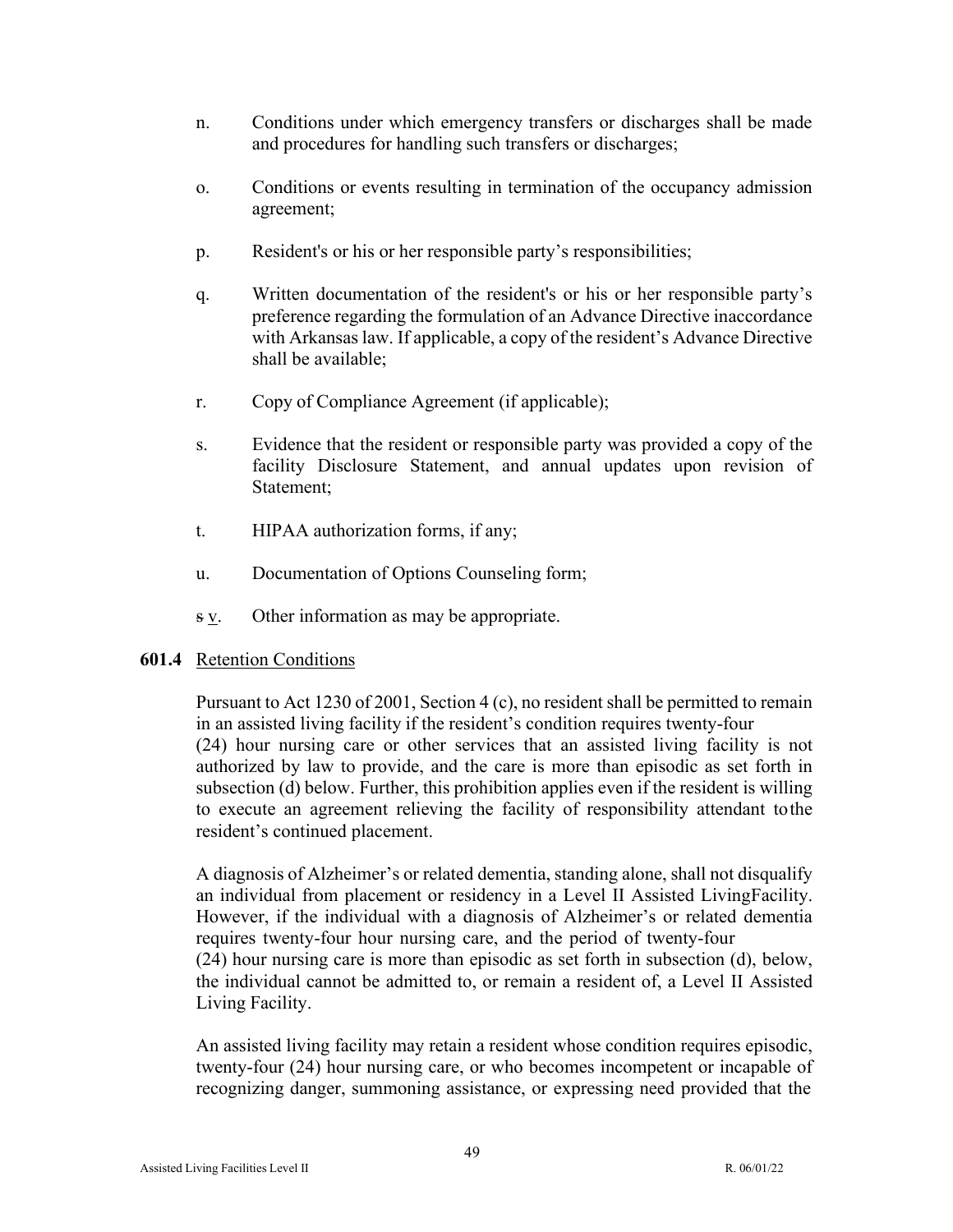facility ensures all of the following:

- a. That adequate oversight, protection and services are provided for the person;
- b. That the resident has a guardian or has an agent with a current power of attorney, regardless of whether it is durable, for health care or both. The power of attorney for health care must substantially cover the person's areas of incapacity to meet the requirement of this subsection;
- c. That both the service agreement and compliance agreement, if required, is signed by the guardian and the health care agent or the agent with power of attorney, if any; and
- d. The retention is for a period of no more than ninety (90) days, with no more than a total of two (2) ninety (90) day periods for a single resident in any continuous twelve (12) month period.

## **602 INVOLUNTARY TRANSFER OR DISCHARGE OF RESIDENT**

Except in cases of provisional placements, in the event of involuntary transfer or discharge of a resident, the assisted living facility shall:

- a. Discuss with the resident the decision to transfer or discharge the resident;
- b. Inform the resident of the reason for the transfer or discharge;
- c. Inform the resident of any available alternative to the transfer or discharge;
- d. Provide a thirty (30) day written notice of transfer or discharge, unless an immediate discharge is required to ensure the welfare of the resident or the welfare of other residents may be immediately affected or the conditions found in Ark. Code Ann.  $\S 20-10-1005(a)(1)$  exist. The written notice shall contain, at a minimum:
	- 1. The reason or reasons for the transfer or discharge;
	- 2. Except for a transfer pursuant to Section 404.9, a statement of the resident's right of appeal;
	- 3. Except for a transfer pursuant to Section 404.9, a statement that an appeal must be made to the Office of Long Term Care;
	- 4. Except for a transfer pursuant to Section 404.9, a statement that the notice of appeal must be made within seven (7) calendar days of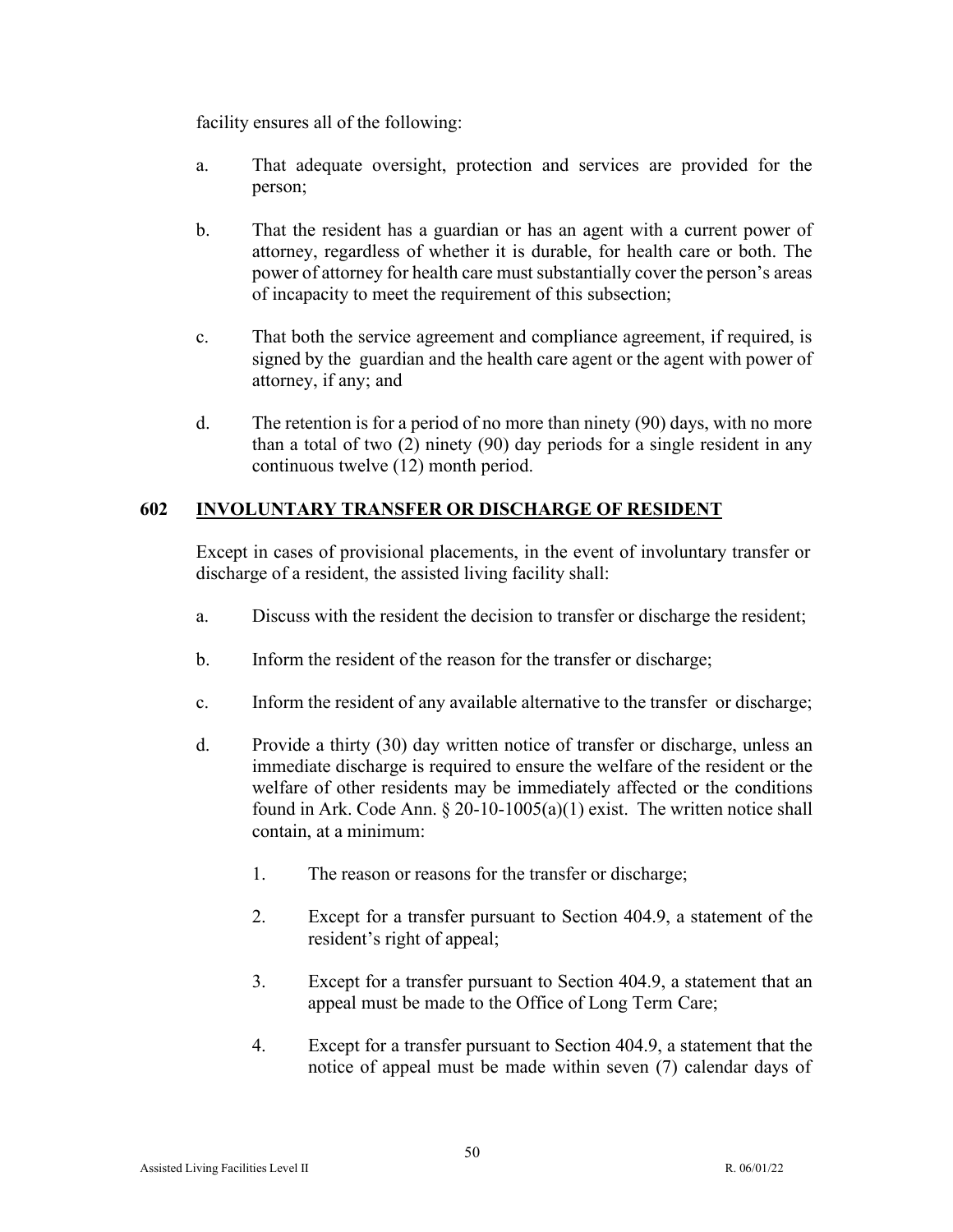the written notice of transfer or discharge to the resident.

- e. In the event an immediate transfer or discharge is required pursuant to the conditions set forth in Section 602(d), the assisted living facility shall advise the resident or his or her responsible party, and immediate arrangements shall be made based on the written occupancy admission agreement to transfer or discharge such resident to an appropriate facility.
- f. Where there is no responsible party or the responsible party is unwilling to act, the assisted living facility shall notify the Department of Human Services' Adult Protective Services for the county in which the assisted living facility is located and other appropriate agencies when transfer assistance is needed.
- g. Provide a copy of pertinent information that must include:
	- 1. Identifying information including social security number and Medicaid number if there is one, and birth date;
	- 2. Responsible party contact information;
	- 3. Summary of needs/problems including medications, treatments and diagnosis;
	- 4. Social history, if available;
- h. Refund to the resident or his or her responsible party any security deposit, less appropriate deductions for damage or specific charges made to the assisted living facility by or on behalf of the resident.
- i. Document in the resident's file the reasons for the transfer or discharge. Prior to making such transfer or discharge, the assisted living facility shall:
	- 1. Develop a transfer or discharge plan consistent with the occupancy admission agreement;
	- 2. Document in the resident's file the following:
		- A. The reason for the transfer or discharge;
		- B. The strategies used, if any, to prevent involuntary transfer or discharge;
		- C. The fact that the resident or his or her responsible party was informed and the manner in which they were informed;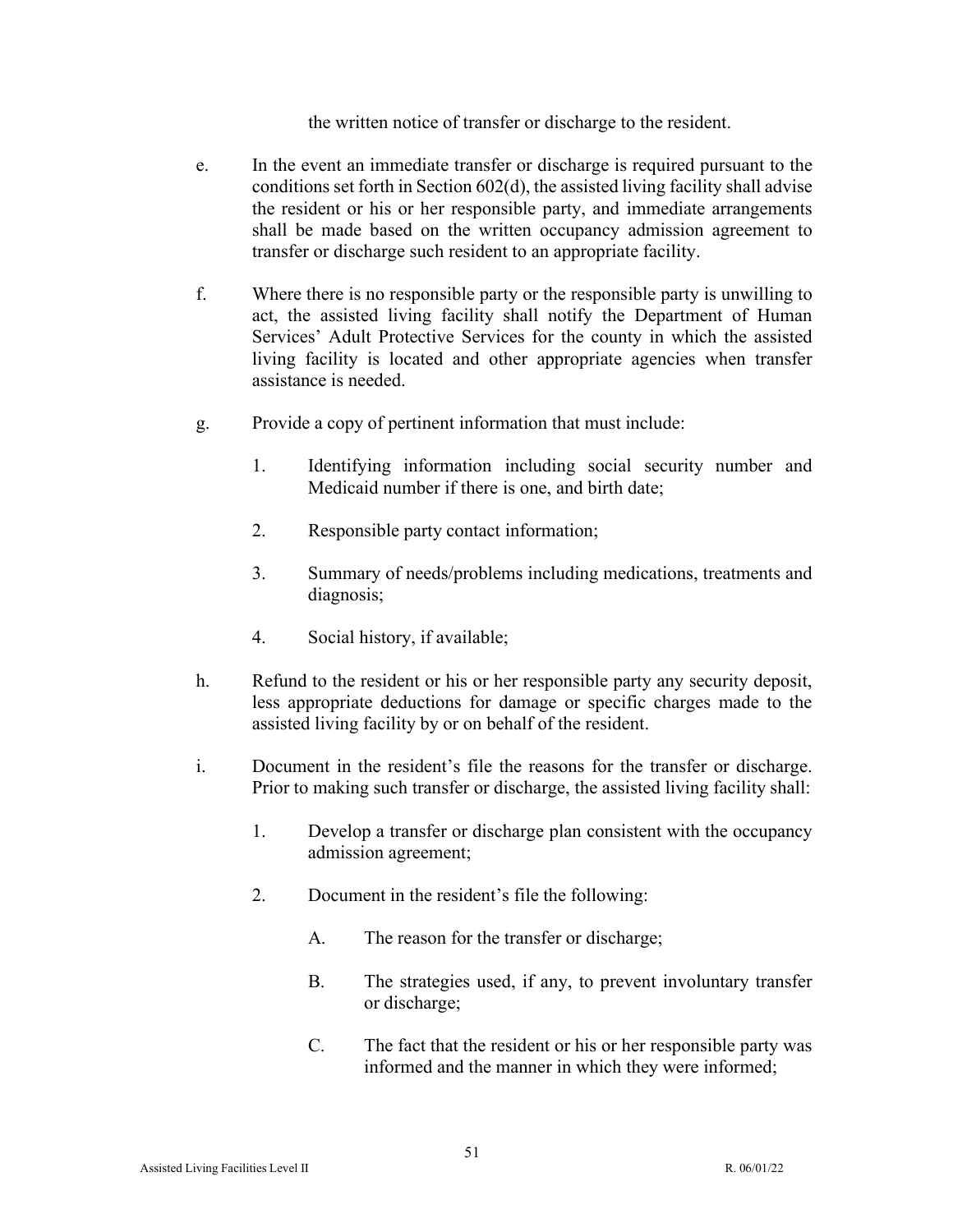- D. The name, address, and telephone number of the individual or location to which the resident is to be transferred or discharged.
- j. If it is determined that there is a medical need for a transfer to another health care facility because the assisted living facility cannot meet the resident's needs, such transfers shall be initiated promptly. The registered nurse shall be notified and shall ensure:
	- 1. That the resident is receiving appropriate care prior to transfer or discharge;
	- 2. That discharge or transfer occurs in a manner consistent with the medical needs of the resident including arrangements for appropriate transportation.

## **602.1** Conditions of Termination of the Occupancy Admission Agreement

Pursuant to Act 1230 of 2001, Section 4 (c), no resident shall be permitted to remain in an assisted living facility if the resident's condition requires twenty-four

(24) hour nursing care or other services that an assisted living facility is not authorized by law to provide. See also Section 601.1. Further, this prohibition applies even if the resident is willing to execute an agreement relieving the facility of responsibility attendant to the resident's continued placement. Subject to the foregoing, supplemental services may be provided as an alternative to termination. In no event shall an assisted living facility terminate an occupancy admission agreement if the resident or his or her responsible party arranges for theneeded services and any unmet needs. Supplemental services may be provided by the resident's family, facility staff or private duty staff as agreed between the resident and the facility. The occupancy admission agreement shall not be terminated except under one of the following conditions:

- a. By written notification by either party giving the other party thirty (30) calendar days written notice, provided, however, that if an emergency condition exists whereby the continued residency of the resident will constitute immediate jeopardy, a direct threat or the substantial risk of serious harm, serious injury, impairment or death to other residents, the facility may immediately discharge the resident. In such cases, the facility shall document the nature of the emergency and the reasons why it could not permit the continued residency of a resident, and shall provide awritten statement of discharge containing the reason for the discharge, andstating the right and method to appeal the discharge;
- b. The resident's mental or physical condition deteriorates to a level requiring services that cannot be provided in a Level II assisted living facility;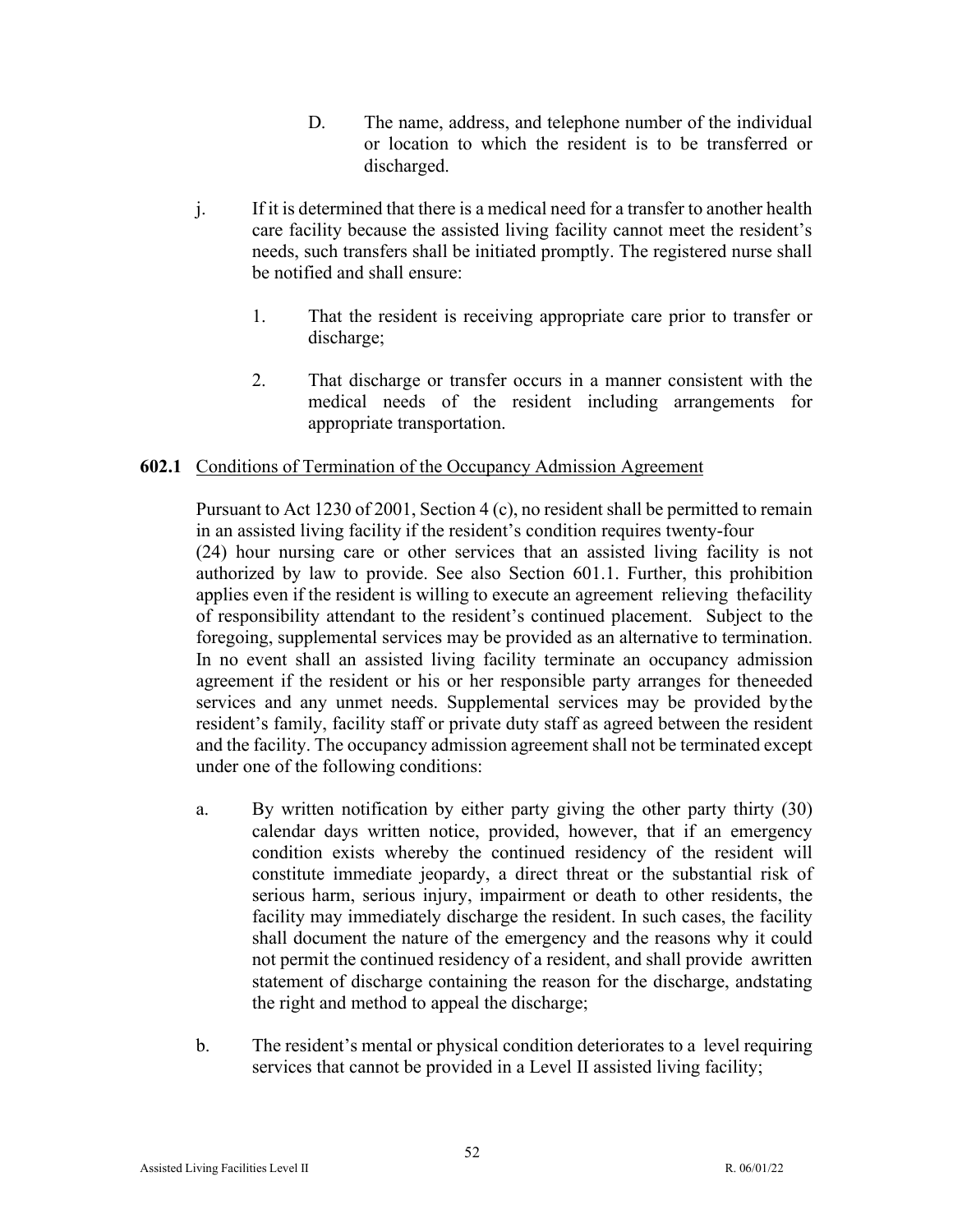- c. The resident's condition requires twenty-four (24) hour nursing care as defined in Section 300;
- d. The resident's behavior or condition poses an immediate threat to the health or safety of self or others;
- e. The resident or his or her responsible party refuses to cooperate in an examination by a physician or advance practice nurse or licensed psychologist of his or her own choosing to determine the resident's health or mental status for the purpose of establishing appropriateness for retention or termination;
- f. The resident's fees have not been paid, provided the resident or his or her responsible party was notified and given thirty (30) days to pay any deficiency;
- g. The resident or his or her responsible party refuses to enter into a negotiated compliance agreement, refuses to revise the compliance agreement when there is a documented medical reason for the need of a negotiated compliance agreement or revision thereto, or refuses to comply with the terms of the compliance agreement (See Section 704, Compliance Agreements);
- h. Other written conditions as may be mutually established between the resident or his or her responsible party and the assisted living facility at the time of admission or any time thereafter.

# **603 BILL OF RIGHTS**

### **603.1** Residents' Bill of Rights

- 1. Each assisted living facility must post the Residents' Bill of Rights, as provided by the Department, in a prominent place in the facility. The Residents' Bill of Rights must prominently display the toll-free number for contacting the Office of Long Term Care and filing a complaint, or the facility must post the number and its purpose beside the Residents' Bill of Rights. Further, the facility shall prominently display the contact information for the State Ombudsman's office. A copy of the Residents' Bill of Rights must be given to each resident in a manner and form comprehendible to the resident or his or her responsible party.
- 2. A resident has all the rights, benefits, responsibilities, and privileges granted by the constitution and laws and regulations of this state and the United States except where lawfully restricted. The resident has the right to be free of interference, coercion, discrimination, or reprisal in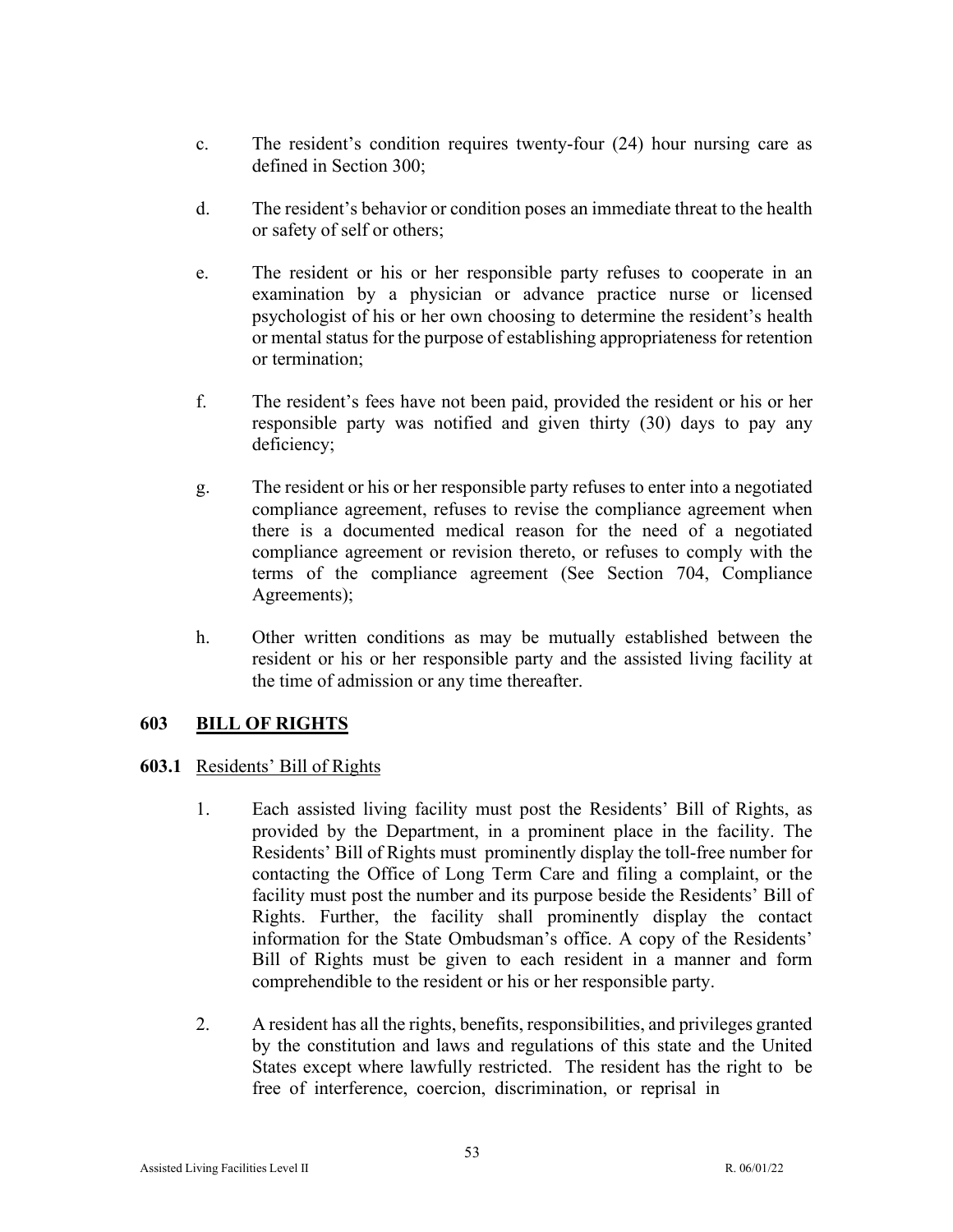exercising these civil rights.

- 3. In addition to the provisions of Section  $603.1(1)(2)$ , each resident in the assisted living facility has the right to, and the facility shall ensure that residents shall:
	- A. Be free from physical or mental abuse, including corporal punishment;
	- B. Be permitted to participate in activities of social, religious, or community groups unless the participation interferes with the rights of others;
	- C. Be provided a schedule of individual and group activitiesappropriate to individual resident needs, interests and wishes;
	- D. Be, at a minimum, provided:
		- (i.) In-house activities and programs, the character and scopeof which shall be disclosed to potential residents or their responsible parties in writing as part of the application process;
		- (ii.) Group recreation and socialization;
	- E. Not be prevented in any way from the practice of the religion of the resident's choice. The assisted living facility shall not be expected to participate or facilitate the practice of religion beyond arranging or coordinating transportation to the extent possible;
	- F. Be treated with respect, kindness, consideration, and recognition of his or her dignity and individuality, without regard to race, religion, national origin, sex, age, disability, marital status, sexual orientation or source of payment. This means that the resident:
		- (i.) has the right to make his or her own choices regarding personal affairs, care, benefits, and services,
		- (ii.) has the right to be free from abuse, neglect, and exploitation, and
		- (iii.) if protective measures are required, has the right to designate a guardian or representative to ensure the right to quality stewardship of his or her affairs to the extent permitted by law;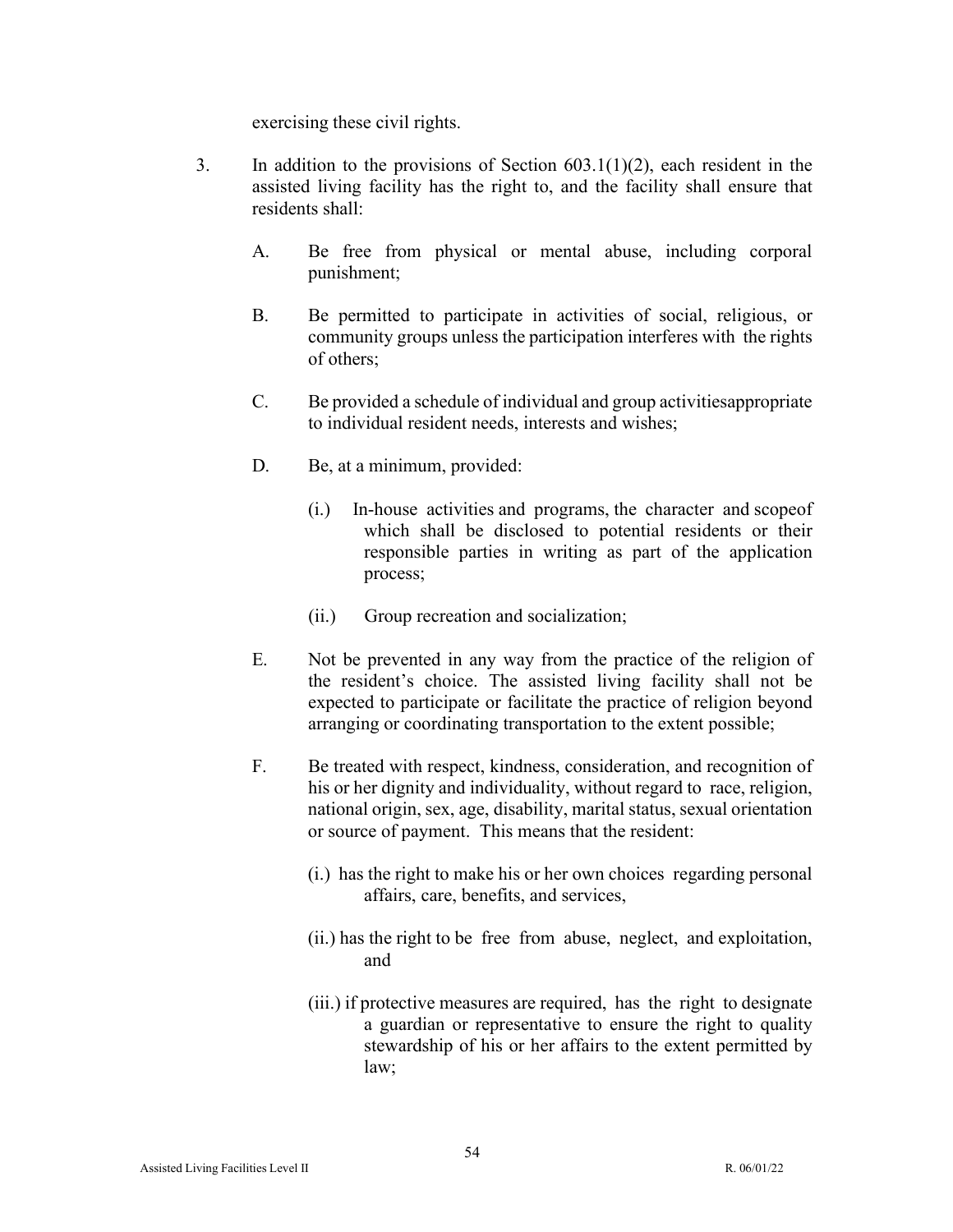- G. Be provided a safe and appropriate living environment;
- H. Not be confined to his or her apartment or bed;
- I. Not be prohibited from communicating in his or her native language with other residents or personnel/staff/employees;
- J. Be permitted to complain about the resident's care or treatment. The complaint may be made anonymously or communicated by a person designated by the resident. The provider must promptly respond to resolve the complaint. The provider must not discriminate or take any punitive, retaliatory, or adverse action whatsoever against a resident who makes a complaint or causes a complaint to be made;
- K. Be allowed to receive and send unopened mail, and the provider must ensure that the resident's mail is sent and delivered promptly;
- L. Be allowed communication, including personal visitation with any person of the resident's choice, including family members, representatives of advocacy groups, and community service organizations;
- M. Be allowed to make contacts with the community and to achieve the highest level of independence, autonomy, and interaction with the community of which the resident is capable;
- N. Be allowed to manage his or her financial affairs. The resident may authorize in writing another person to manage his or hermoney. The resident may choose the manner in which his or her money is managed, including a money management program, a representative payee program, a financial power of attorney, atrust, or a similar method, as desired by the resident. The resident or his or her responsible party must be given, upon request of the resident or his or her responsible party, but at least quarterly, an accounting of financial transactions made on his or her behalf by the facility should the facility accept his or her written delegationof this responsibility to the facility in conformance with state law. Further, if a facility agrees to manage residents' funds, the facility shall indemnify and hold harmless the resident from any loss of or theft of funds;
- O. Be allowed access to the resident's records. Resident records are confidential and may not be released without the resident's or his or her responsible party's consent unless the release without consent is required by law;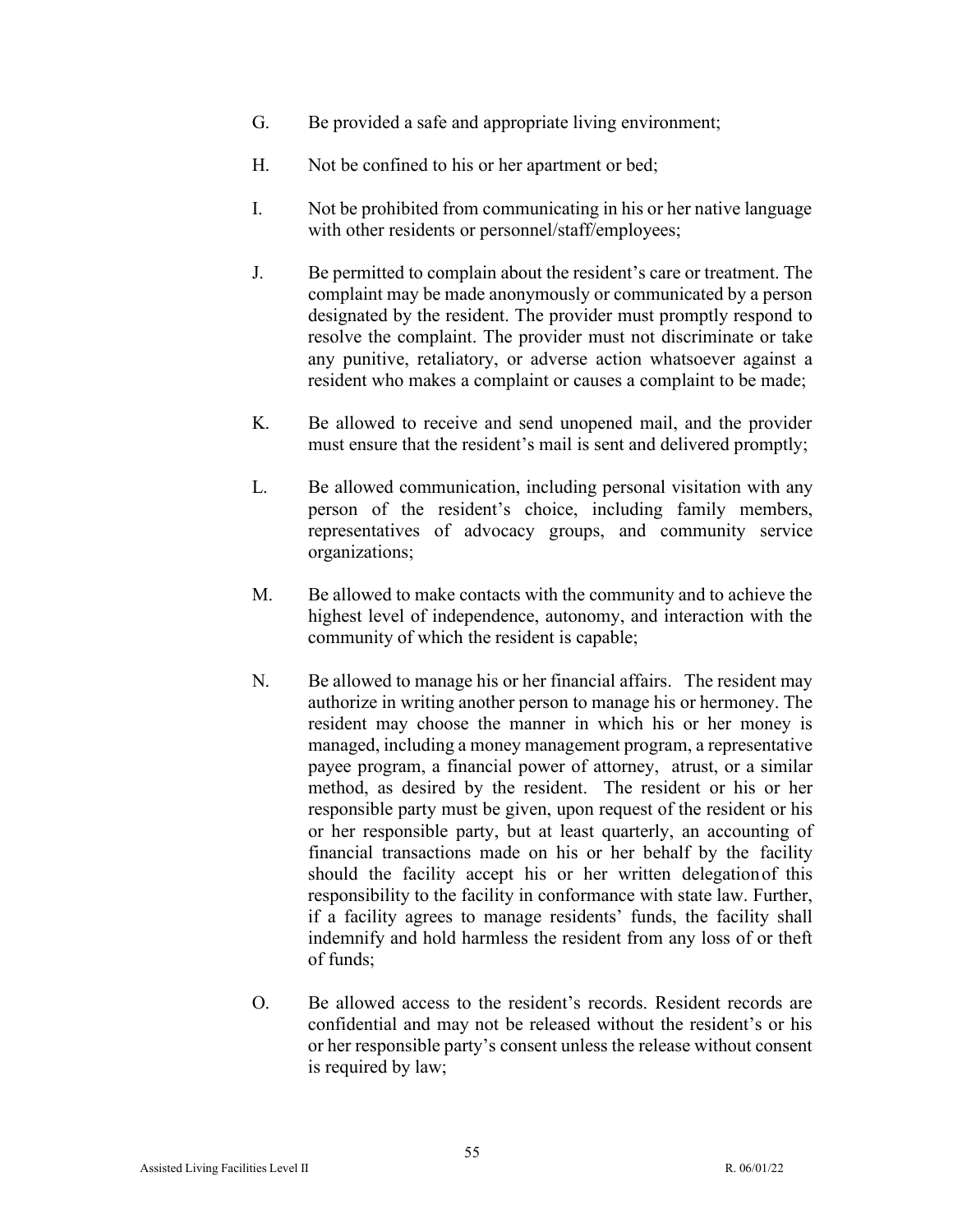- P. Have the right and be allowed to choose and retain a personal physician or advance practice nurse;
- Q. Participate in the development of the individual direct care services and health care services plan portions of his or her occupancy admission agreement that describes the resident's direct care services and how the needs will be met;
- R. Be given the opportunity to refuse medical treatment or services after the resident or his or her responsible party:
	- (i.) is advised by the person providing services of the possible consequences of refusing treatment or services, and
	- (ii.) acknowledges that he or she understands the consequences of refusing treatment or services;
- S. Be allowed unaccompanied access to a telephone;
- T. Have privacy while attending to personal needs, and a privateplace for receiving visitors or associating with other residents, unless providing privacy would infringe on the rights of otherresidents. The right applies to medical treatment, written communications, telephone conversations, meeting with family,and access to resident councils;
- U. If married, have the right to share an apartment or unit with his or her spouse even if the spouse is not receiving services through the assisted living facility. In the case of two consenting adults, if one or both is receiving services through the assisted living facility, the couple shall have the right to share an apartment or unit;
- V. Be allowed to retain and use personal possessions, including, but not limited to, clothing and furnishings, as space permits. The number of personal possessions may be limited for the health and safety of other residents;
- W. Be allowed to determine his or her dress, hairstyle, or other personal effects according to individual preference, except the resident has the responsibility to maintain personal hygiene;
- X. Be allowed to retain and use personal property in his or her immediate living quarters and shall have a lockable apartment or unit door;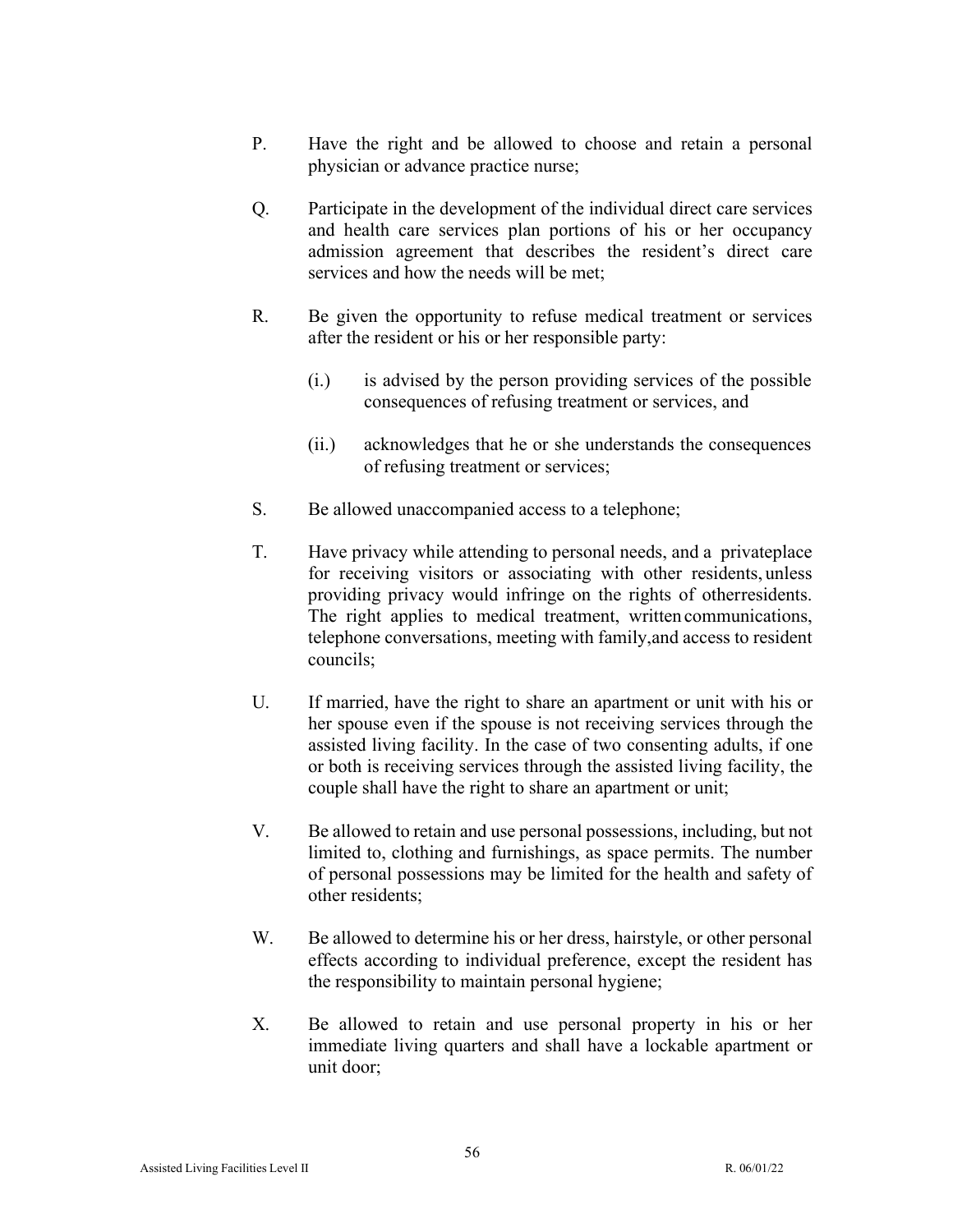- Y. Be allowed to refuse to perform services for the facility;
- Z. Be informed by the assisted living facility no later than the  $30<sup>th</sup>$  day after admission:
	- (i.) whether the resident is entitled to benefits under Medicare or Medicaid, and
	- (ii.) which items and services are covered by these benefits, including items or services for which the resident may not be separately charged;
- AA. Residents are discharged or transferred in conformity with Ark. Code Ann. § 20-10-1005 and the provisions governing transfer and discharge in these regulations.
- BB. Be allowed to immediately leave the assisted living facility, either temporarily or permanently, subject to contractual or financial obligations as specified in Section  $601.3(g)$ ;
- CC. Have access to the services of a representative of the State Long Term Care Ombudsman Program, Arkansas Department of Human Services, Division of Aging and Adult Services;
- DD. Be allowed to execute an advance directive or designate a guardianin advance of need to make decisions regarding the resident'shealth care should the resident become incapacitated.
- EE. Receive reimbursement from the facility for any lost, misappropriated, or destroyed property or funds, when the loss, misappropriation, or destruction, occurs at a time in which the facility was exercising care or control over the funds or properties, including loss or destruction of residents' property that occursduring laundering or cleaning of the facility, the resident's room, or the resident's property, excluding normal wear and tear.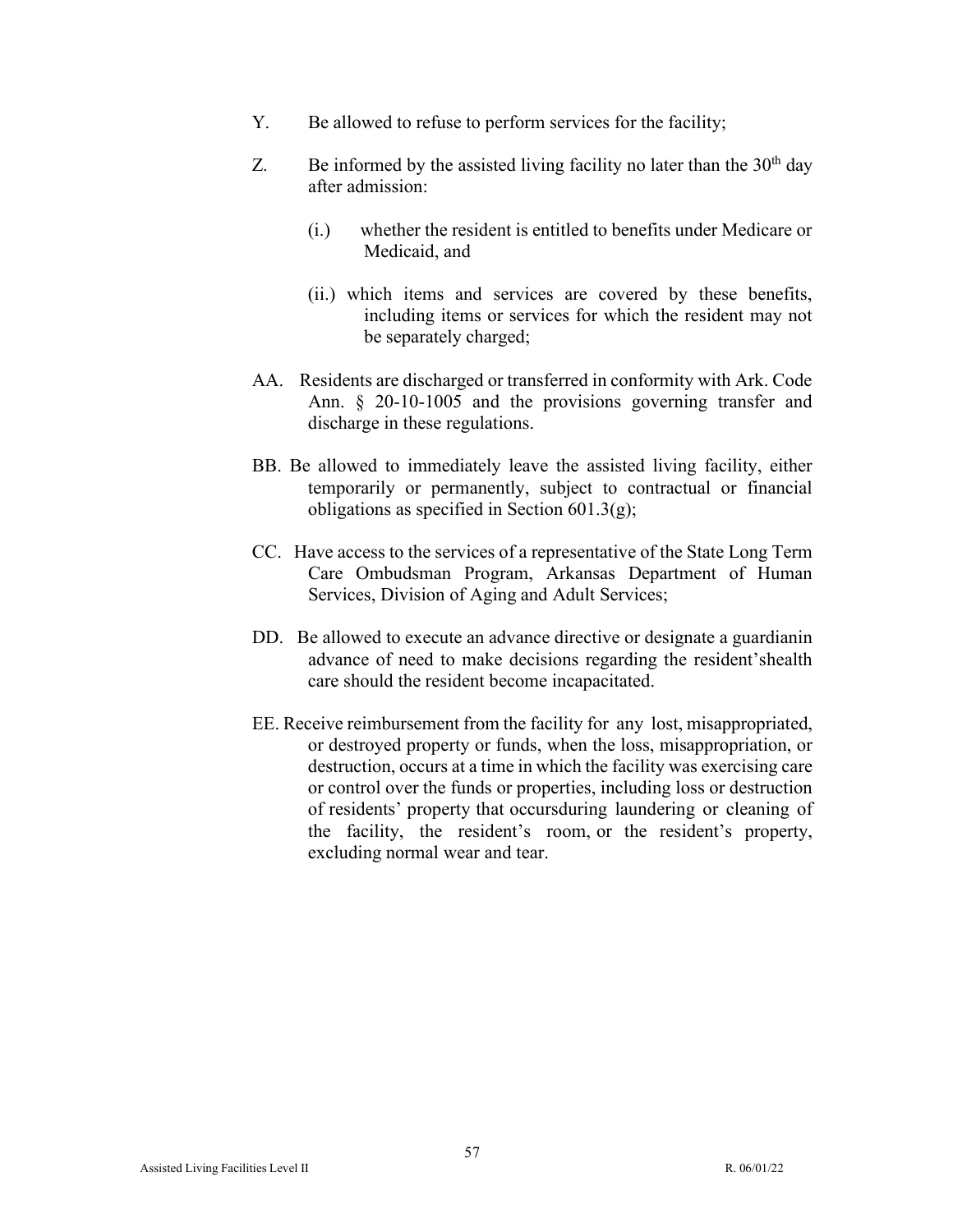#### **700 SERVICES**

An assisted living facility shall provide, make available, coordinate, or contract for services that meet the care needs identified in the direct care services and health care services plan portions of residents' occupancy admission agreements, to meet unscheduled care needs of residents, and to make emergency assistance available 24 hours a day, all in a manner that does not pose an undue hardship on residents. An assisted living facility shall respond to changes in residents' needs for services by revising the direct care services or health care services planportions of residents' occupancy admission agreements, or both, and, if necessary,by adjusting its staffing plan or contracting for services from other providers. If non-residents utilize services of the assisted living facility, it must occur in a manner that does not unduly disturb residents or deprive residents of timely access to services.

Services are provided according to the direct care services or health care services plan portions of residents' occupancy admission agreements, or both, and may include, but are not limited to, homemaker, attendant care, and medication oversight to the extent permitted under State law. Services include 24-hour available staff to respond to residents' needs in a way that promotes maximum dignity and independence and provides supervision, safety and security. Other individuals or agencies may furnish care directly or under arrangements with the assisted living facility. Such care shall be supplemental to the services provided by the assisted living facility and does not supplant, nor may be substituted for, the requirements of service provisions by the facility.

Services are furnished to a person who resides in his or her own apartment or unit that may include dually occupied units when both occupants consent to the arrangement. Each apartment or unit shall be of adequate size and configuration to permit residents to perform, with or without assistance, all the functions necessary for independent living, including sleeping; sitting; dressing; personal hygiene; storing, preparing, serving and eating food; storage of clothing and other personal possessions; doing personal correspondence and paperwork and entertaining visitors. Care provision and service delivery must be resident-driven to the maximum extent possible and treat each person with dignity and respect. Care must be furnished in a way that fosters the independence of each resident.

Occasional or intermittent guidance, direction or monitoring, or assistance with activities of daily living and social activities and transportation or travel, asdefined in these regulations, for residents to keep appointments for medical,dental, social, political or other services or activities shall be made available to residents.

The resident may be assisted in making arrangements to secure community based health or other professional services, examinations and reports needed to maintain or document the maintenance of the resident's health, safety and welfare.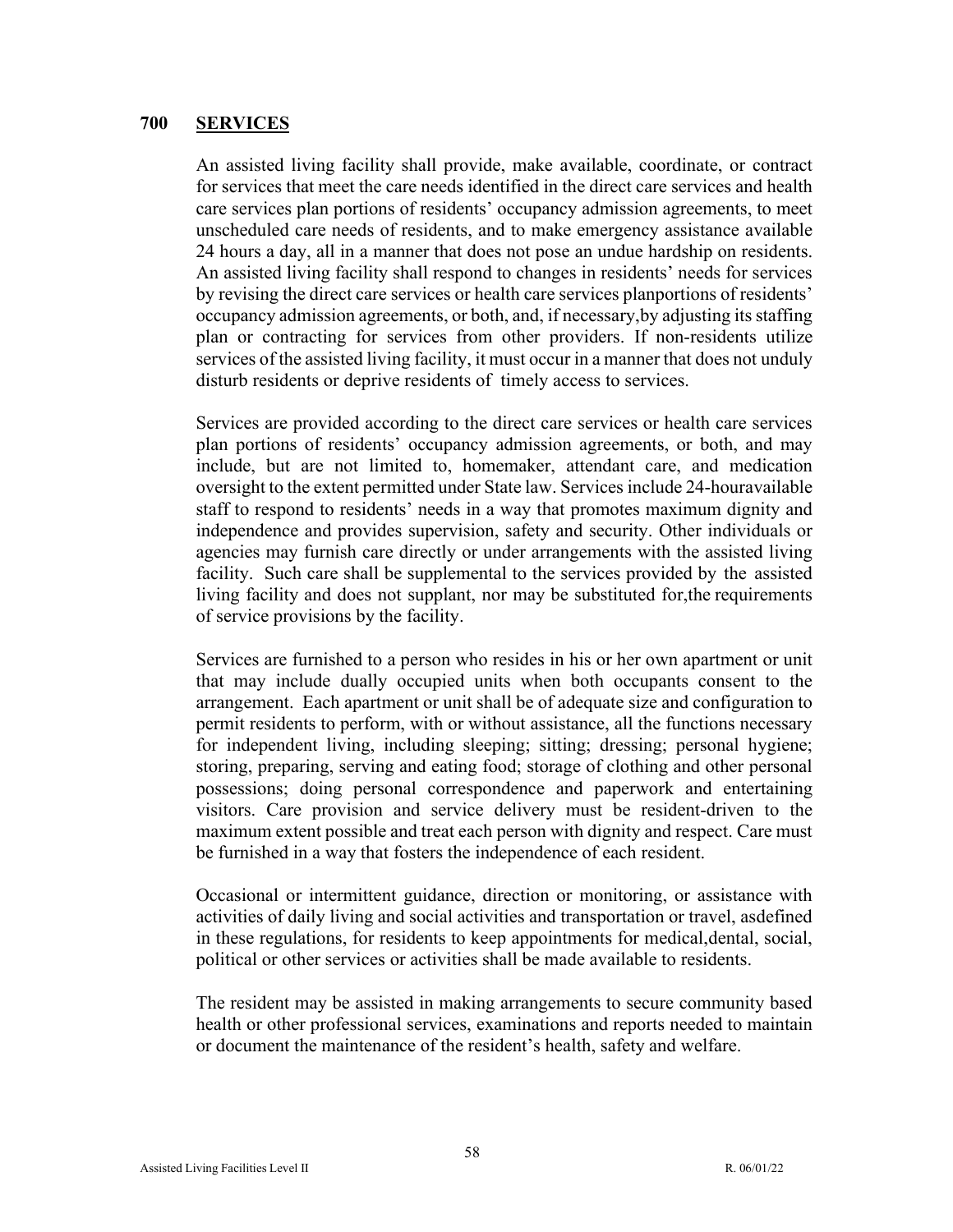### **700.1** Housekeeping and Maintenance

- **700.1.1** Each assisted living facility shall establish and conduct a housekeeping and maintenance program, to ensure the continued maintenance of the facility in good repair, to promote good housekeeping procedures, and to ensure sanitary practices throughout the facility.
- **700.1.2** The facility shall have full responsibility to clean and maintain all common areas and shall make no additional charge to the resident or third parties, including Medicaid, for such services. The facility shall ensure that each resident or staff person maintains the residents' living quarters ina safe and sanitary condition. If the resident declines housekeeping services, the resident's apartment or unit shall not impact negatively on other apartments or units or common areas (e.g., odors, pests).
- **700.1.3** For those residents who do not wish to clean their own apartment or unit, the facility shall include this service as part of the service package either for free, or for an additional fee basis and indicate such in the occupancy admission agreement.
- **700.1.4** Each assisted living facility, in addition to meeting applicable fire and building codes, shall meet the following housekeeping and maintenance requirements:
	- a. All areas of the facility shall be kept clean and free of lingering odors, insects, rodents and trash;
	- b. Each resident's apartment or unit shall be cleaned before use by another resident;
	- c. Corridors shall not be used for storage;
	- d. Attics, cellars, basements, below stairways, and similar areas shall be kept clean of refuse, old newspapers and discarded furniture;
	- e. Polish used on floors shall provide a non-slip finish;
	- f. The building(s) and grounds shall be maintained in a clean, orderly condition and in good repair;
	- g. The interior walls, ceilings and floors shall be clean. Cracked plaster, peeling wallpaper or paint, missing or damaged tiles and torn or split floor coverings shall be promptly and adequately repaired or replaced;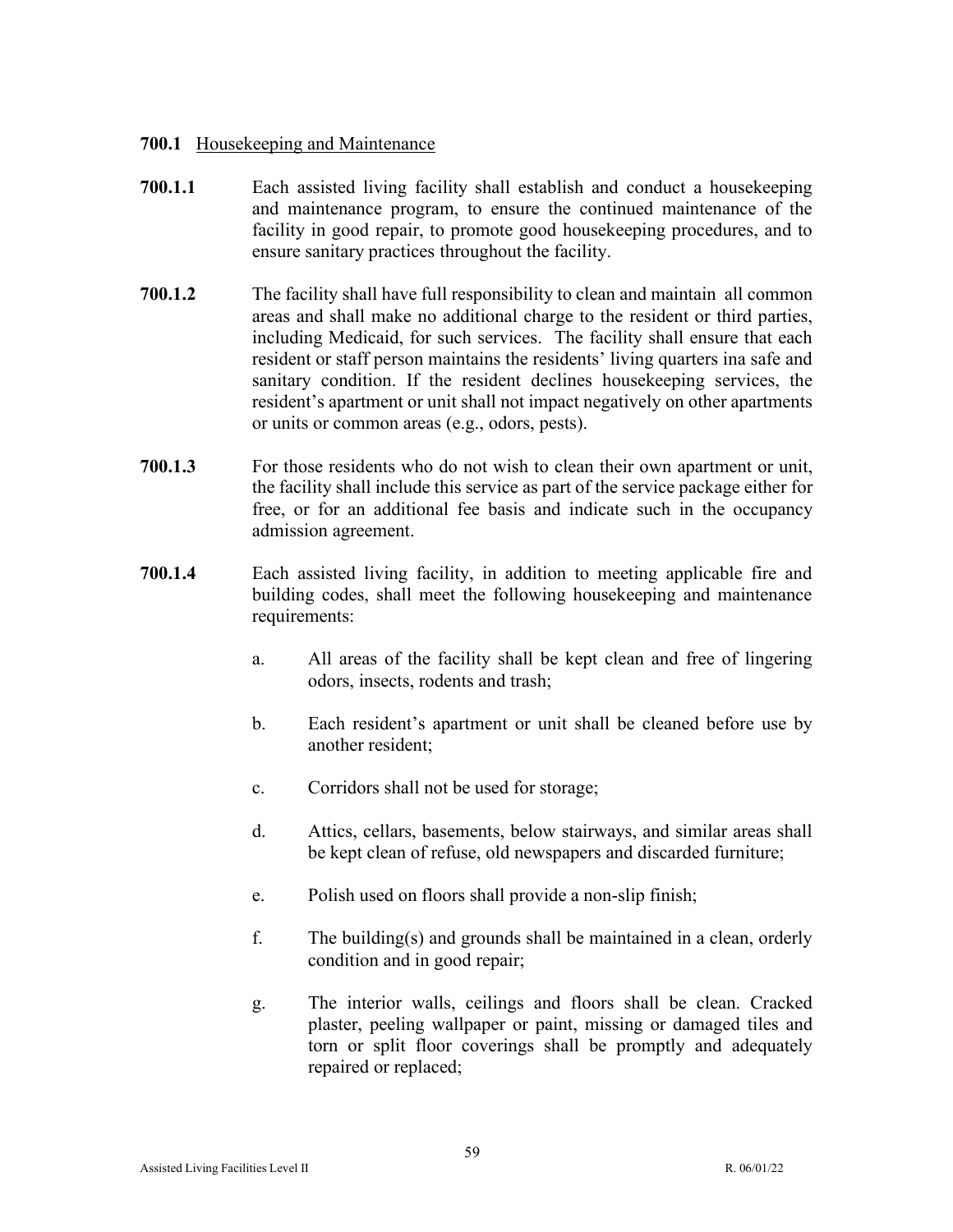- h. Electric systems, including appliance, cords, and switches, shall be maintained in compliance with state and local codes;
- i. Plumbing and plumbing fixtures shall be maintained in compliance with state plumbing and gas codes governing them at the time of construction or as applicable due to renovations;
- j. Ventilation, heating, air conditioning and air changing systemsshall be properly maintained. All HVAC and gas systems shall be inspected at least every 12 months to ensure safe operation. Inspection certificates, where applicable, shall be maintained for review;
- k. The building(s), grounds and support structures shall be free of breeding areas for flies, other insects and rodents;
- l. Entrances, exits, steps, and outside walkways shall be maintained in safe condition, including removing or treating snow and ice within a reasonable amount of time of its accumulation;
- m. Repairs or additions shall meet current codes.

## **700.2** Linen and Laundry Services

- **700.2.1** Each assisted living facility shall offer laundry facilities or services to its residents.
- **700.2.2** Each assisted living facility shall meet the following laundry service requirements:
	- a. Each assisted living facility shall have laundering facilities unless commercial laundries are used. The laundry shall be located in a specifically designed area that is physically separate and distinct from residents' rooms and from areas used for dining and food preparation and service. There shall be adequate rooms and spaces for sorting, processing and storage of soiled material. Laundry rooms shall not open directly into resident care area or food service area. Domestic washers and dryers that are for the use of residents may be provided in resident areas, provided they are installed in such a manner that they do not cause a sanitation problem or offensive odors.
	- b. Laundry dryers shall be properly vented to the outside;
	- c. The laundry room shall be cleaned after each day's use to prevent lint accumulation and to remove clutter;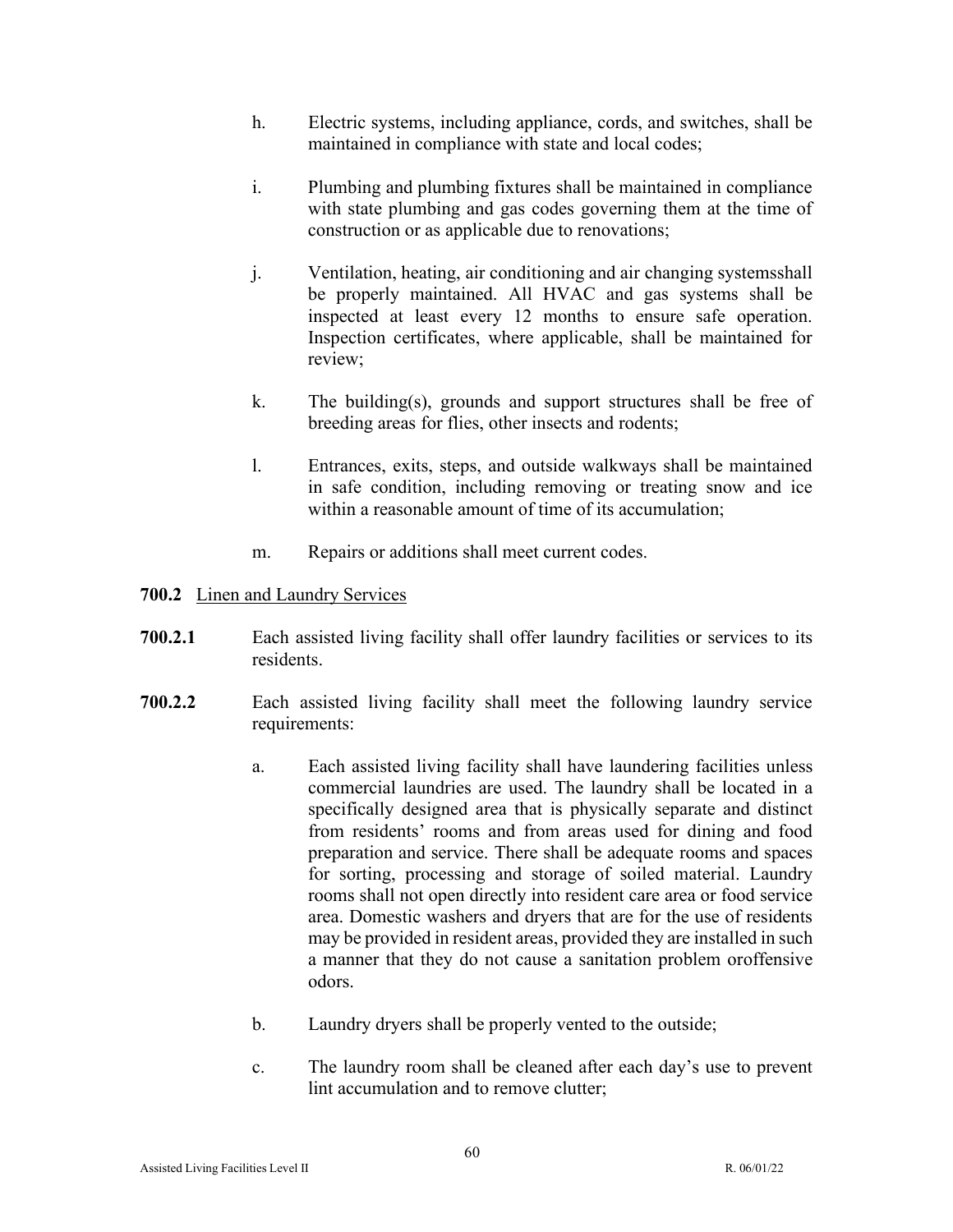- d. Portable heaters or stoves, or either of them, shall not be used in the laundry area;
- e. The laundry room shall be well lighted and vented to the outside by either power vents, gravity vents or by outside windows;
- f. When facility staff is performing laundry duties for the entire facility, resident's clothing, kitchen linens, and bed linens shall be washed separately. If linens, including washable blankets, are not washed at a minimum temperature of 150 degrees Fahrenheit, a disinfecting agent shall be used.
- g. The facility shall be responsible, as part of the services required under the basic charge, for providing laundry services on all linens and supplies owned by the facility.
- **700.2.3** For those residents who do not wish to launder their own personal items, the facility shall include this service as part of the service package. The facility may provide this service for free, or for an additional fee basis, and indicate as such in the occupancy admission agreement.
- **700.3** Dietary Services
- **700.3.1** Required Facility Dietary Services
- **700.3.2** As part of the basic charge, each assisted living facility must make available food for three (3) balanced meals, as specified in Section 601.3 (a)(6), and make between-meal snacks available. Potable water and other drinking fluids shall be available at all times. Meals shall be served at approximately the same time each day. There shall be no more than five (5) hours between breakfast and lunch and no more than seven (7) hours between lunch and the evening meal. Variations from these stated parameters may be permitted at the written request of the resident or his or her responsible party or as directed by the resident's personal physician or advance practice nurse in writing. The facility shall retain documentation stating the reason for the variance.
- **700.3.3** For those residents who wish to have meals served in his or her apartment or unit, the facility shall include this service as part of the service package, either for free, or for an additional fee basis, and indicate as such in the occupancy admission agreement.
- **700.3.4** In the event that a resident is unable or unwilling to consume regular meals served to him or her for more than two (2) consecutive days, the facility shall immediately notify the resident's personal physician or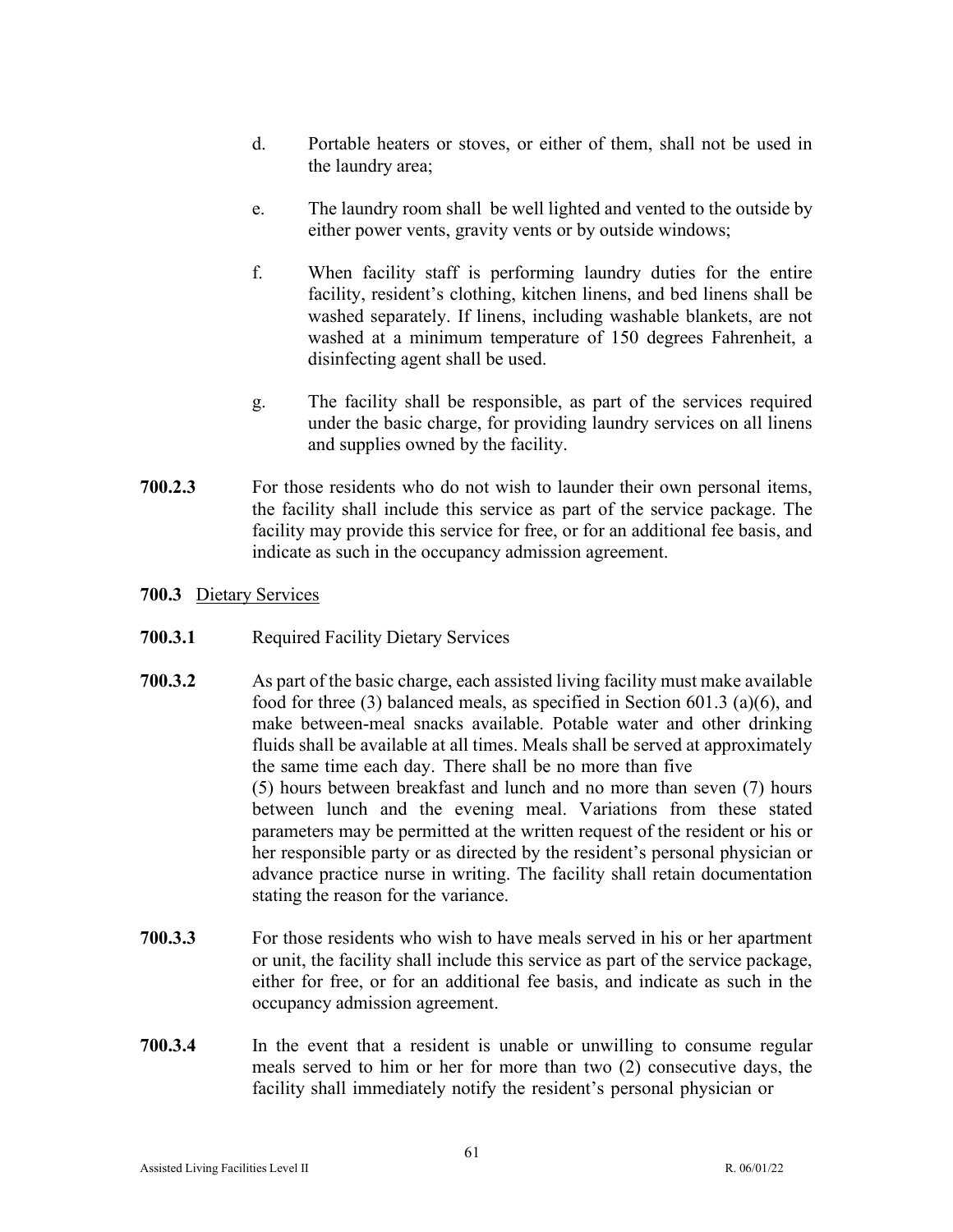advance practice nurse and take appropriate action to ensure the physician or advance practice nurse's instructions are implemented. If a resident chooses not to consume regular meals, this must be documented in the resident's service plan portion of the occupancy admission agreement. In the event that the resident refuses to provide a written statement, thefacility shall document the refusal, as well as all contact with the resident's personal physician or advance practice nurse regarding the resident's refusal to eat.

- **700.3.5** A supply of food shall be maintained on the premises at all times. This shall include at least a 24-hour supply of perishable food and a three (3)- day supply of non-perishable food. The food supply shall come from a source approved by the State Department of Health. Assisted living facilities attached to other licensed long term care facilities may utilize thekitchen facilities of the attached long term care facility, however, the assisted living facility shall ensure that the kitchen facilities so utilized areadequate to meet the needs of the residents of the assisted living facility.
- **700.3.6** Dietary personnel and universal workers shall wear clean clothing and hair coverings while in the kitchen preparing or handling food.
- **700.3.7** Each facility shall comply with all applicable regulations relating to food service for sanitation, safety, and health as set forth by state, county, and local health departments.
- **700.3.8** Food service personnel and universal workers shall ensure that all food is prepared, cooked, served, and stored in such a manner that protects against contamination and spoilage.
- **700.3.9** The kitchen and dining area must be cleaned after each meal.
- **700.3.10** An adequate supply of eating utensils (e.g., cups, saucers, plates, glasses, bowls, and flatware) will be maintained in the facility's kitchen to meet the needs of the communal dining program. An adequate number of pots and pans shall be provided for preparing meals. Eating utensils shall be free of chips or cracks.
- **700.3.11** Each assisted living facility shall have adequate refrigeration and storage space. An adequately sized storage room shall be provided with adequate shelving. The storage room shall be constructed to prevent the invasion of rodents, insects, sewage, water leakage or any other contamination. The bottom shelf shall be of sufficient height from the floor to allow cleaning of the area underneath the bottom shelf.
- **700.3.12** Refrigerator temperature shall be maintained at 41 degrees Fahrenheit or below, and freezer temperatures shall be maintained at 0 degrees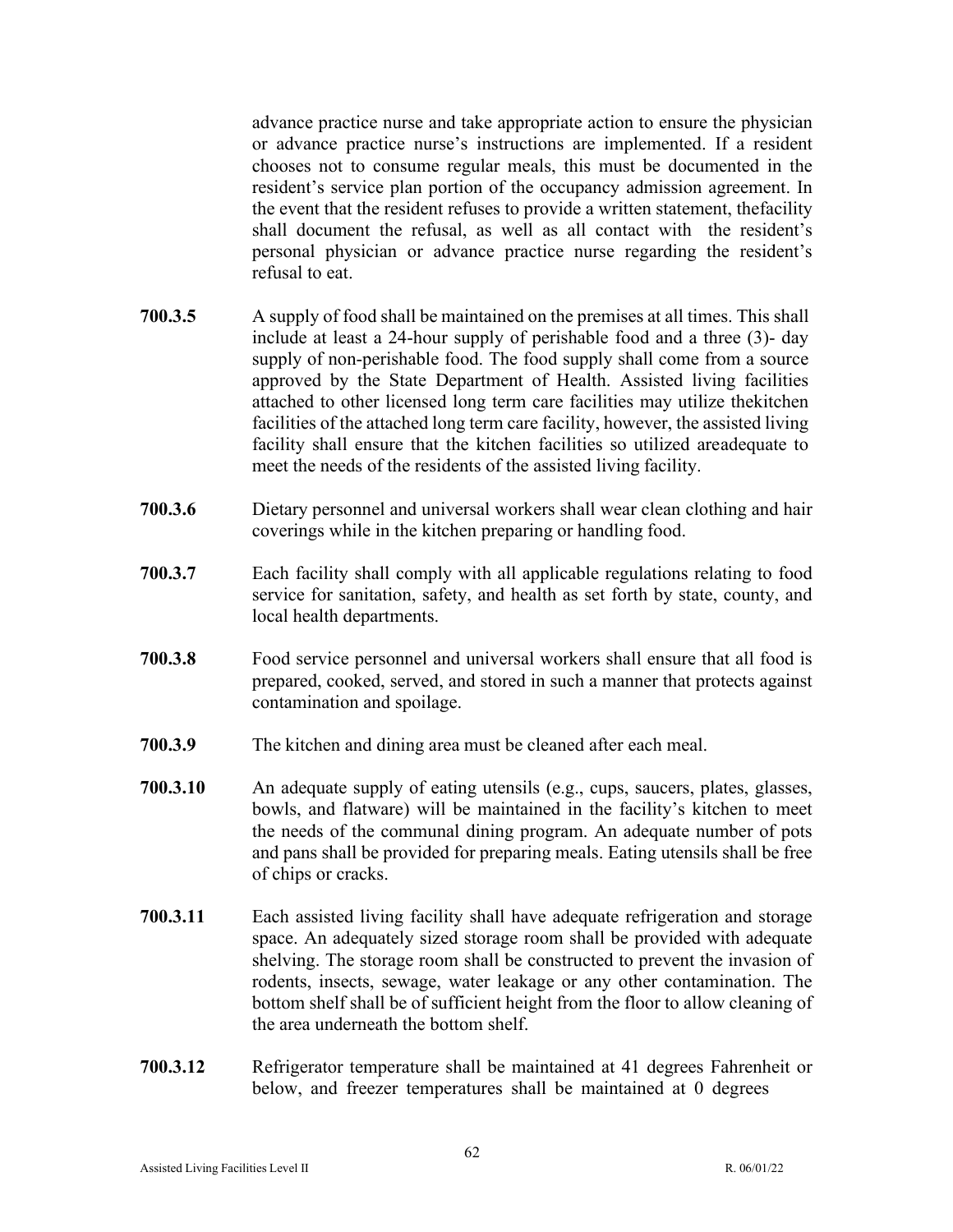Fahrenheit or below. Thermometers will be placed in each refrigerator and freezer.

- **700.3.13** Raw meat and eggs shall be separated from cooked foods and other foods when refrigerated. Raw meat is to be stored in such a way that juices do not drip on other foods.
- **700.3.14** Fresh whole eggs shall not be cracked more than 2 hours before use.
- **700.3.15** Hot foods should leave the kitchen (or steam table) above 140 degrees Fahrenheit and cold foods at or below 41 degrees Fahrenheit.
- **700.3.16** Containers of food shall not be stored on the floor of a walk-in refrigerator, freezer, or storage rooms. Containers shall be seamless with tight-fitting lids and shall be clearly labeled as to content.
- **700.3.17** In facilities that have a residential type kitchen, a five (5)-lb. ABC fire extinguisher is required in the kitchen. In facilities that have commercial kitchens with automatic extinguishers in the range hood, the portable five (5)-lb. fire extinguisher must be compatible with the chemicals used in the range hood extinguisher. The manufacturer recommendations shall be followed.
- **700.3.18** Food scraps shall be placed in garbage cans with airtight fitting lids and bag liners. Garbage cans shall be emptied as necessary, but no less than daily.
- **700.3.19** Leftover foods placed in the refrigerator shall be sealed, dated, and used or disposed of within 48 hours.
- **700.3.20** Personnel/staff/employees shall not use tobacco, in any form while engaged in food preparation or service, nor while in areas used for equipment or utensil washing, or for food preparation.
- **700.3.21** Menus shall be posted on a weekly basis. The facility shall retain a copy of the last month's menus.
- **700.3.22** A therapeutic diet shall be planned by a licensed dietician. The dietician should review any therapeutic dietetic changes.
- **700.3.23** Each assisted living facility shall make available a dietary manager, who is certified as required by law or regulation, to prepare nutritionally balanced meal plans in consultation with staff and residents or their responsible parties. A chef that has documentation of graduation from a culinaryschool may also function as a certified dietary manager.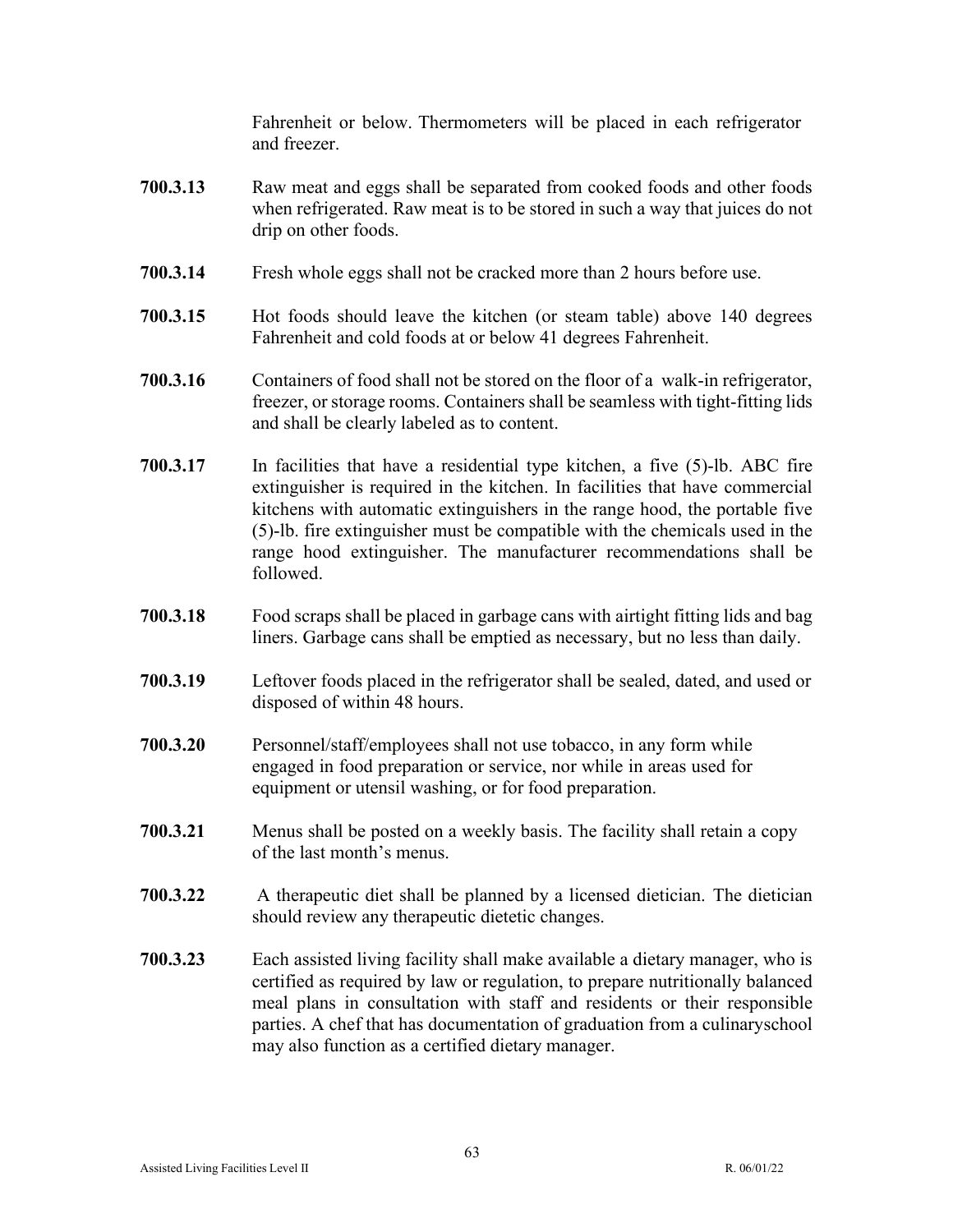### **700.4** Ancillary Services

All ancillary services (both core services [Section 601.3(a)] and any other ancillary services identified as wanted by the resident or his or her responsible party to be provided by the facility at additional cost to the resident or his or her responsible party [Section 700.1.3, Section 700.2.3 and Section 700.3.3]) that are identified in the resident's needs assessment or evaluation and shall be included in the resident's occupancy admission agreement.

# **701 DIRECT CARE SERVICES**

- **701.1 (a)** Direct care services directly help a resident with certain activities of daily living such as assistance with mobility and transfers; hands-on or cuing assistanceto a resident to eat meals or food, grooming, shaving, trimming or shaping fingernails and toenails, bathing, dressing, personal hygiene, bladder and bowel requirements, including incontinence; and assistance with medication only to the extent permitted by the state Nurse Practice Act and interpretations thereto by the Arkansas State Board of Nursing.
- **701.1 (b)** The assisted living facility shall ensure the resident receives direct care services in accordance with the services plan portion of the occupancy admission agreement. Direct care services needs of all residents in the facility shall be reviewed at least annually, and the services plan portion of the occupancy admission agreement revised, if necessary.
- **701.1 (c)** Revision of the services plan portion of the occupancy admission agreement shall be revised within fourteen (14) days upon any significant enduring change tothe resident.

**701.1.2** An initial needs assessment or evaluation is to be completed for each resident to identify all needed direct care

- **701.1.3** If the needs assessment or evaluation indicates that the resident has general service needs, a resident direct care services plan portion of the occupancy admission agreement shall be developed. The resident's directcare services plan portion of the occupancy admission agreement shall include, but not be limited to, the resident's needs for assisted living facility services, including but not limited to, assistance with activities of daily living (ADL).
- **701.1.4** If the resident does not have any direct care service needs, a resident direct care services plan portion of the occupancy admission agreement is not needed. However, the facility must document how and where the evaluation was performed and that the resident does not have any direct care service needs.
- **701.1.5** If the needs assessment or evaluation indicates that the resident will need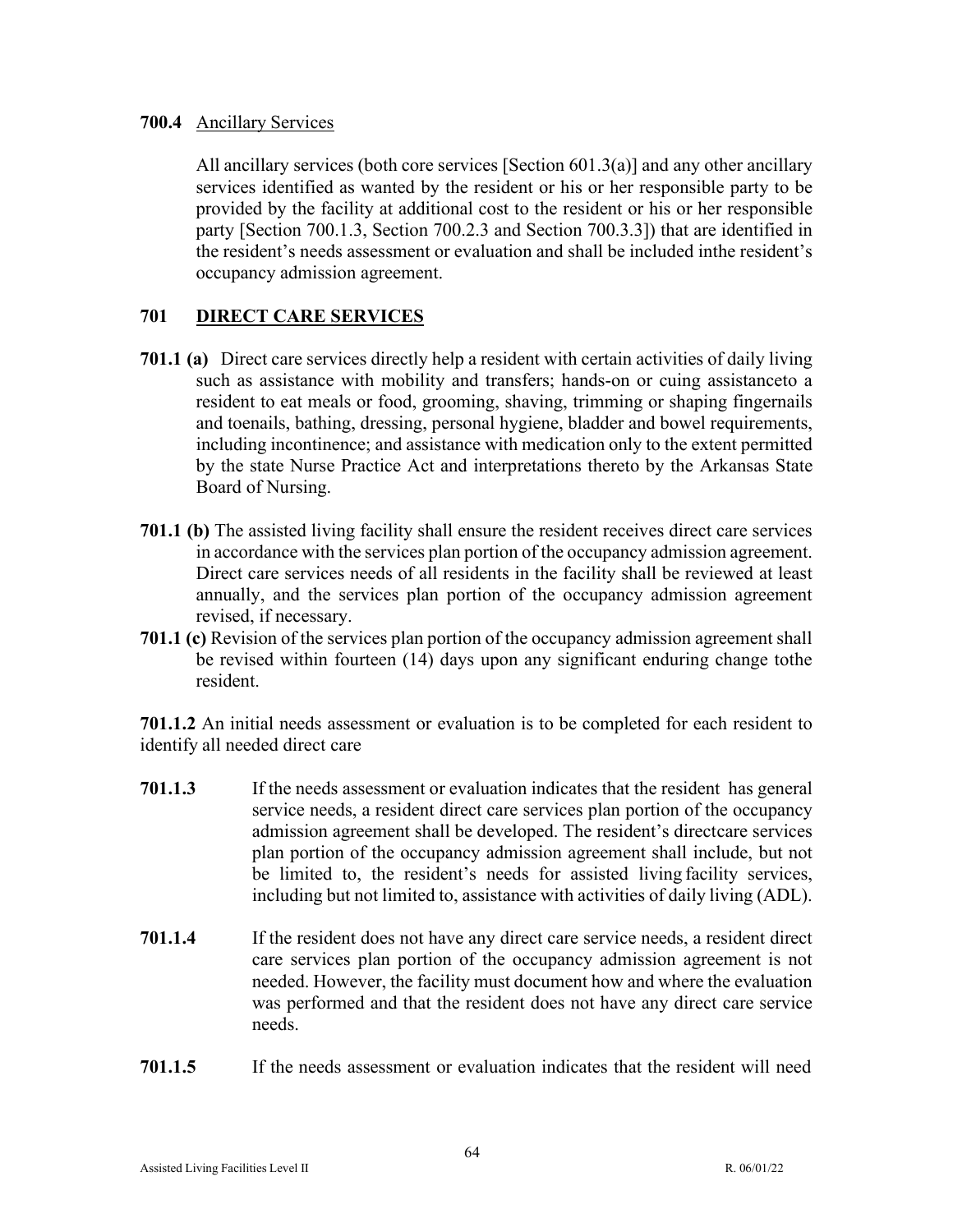assistance with emergency evacuation, arrangements for staff to provide this assistance shall be included in the direct care services plan portion of the occupancy admission agreement.

- **701.1.6** The resident or his or her responsible party shall participate in and, if the resident or his or her responsible party agrees, family members shall be invited to participate in, the development of the resident direct care services plan portion of the occupancy admission agreement. Participationshall be documented in the resident's record.
- **701.1.7** Direct care staff may perform emergency or first-aid procedures as specified below:
	- 1. Emergencies are defined as those measures necessary to prevent death or trauma until such time that the resident can be transported to the appropriate medical facility or treated by appropriate medical personnel;
	- 2. First-aid measures will be defined as temporary procedures necessary to relieve trauma or injury;
	- 3. First-aid supplies shall be available in the facility.

# **702 HEALTH CARE SERVICES and HEALTH CARE SERVICES PLAN**

**702.1** The assisted living facility shall ensure that the resident receives health careservices under the direction of a registered nurse in accordance with the health care services plan portion of the occupancy admission agreement.

- a. Each resident shall be examined by a physician or by an advance practice nurse or by a nurse practitioner or by a physician assistant within 60 days of admission that shall be documented in the resident's record.
- b. The facility shall have at least one registered nurse available at all times. Available, in this instance, shall mean on call, capable of being reached by telephone or pager and capable of appearing at the facility as required to meet residents' needs.
- c. A registered nurse shall be responsible for developing nursing policies and procedures and the coordination of all health care services required in the resident's health care services plan portion of the occupancy admission agreement.
- d. The facility shall ensure, at a minimum, the following: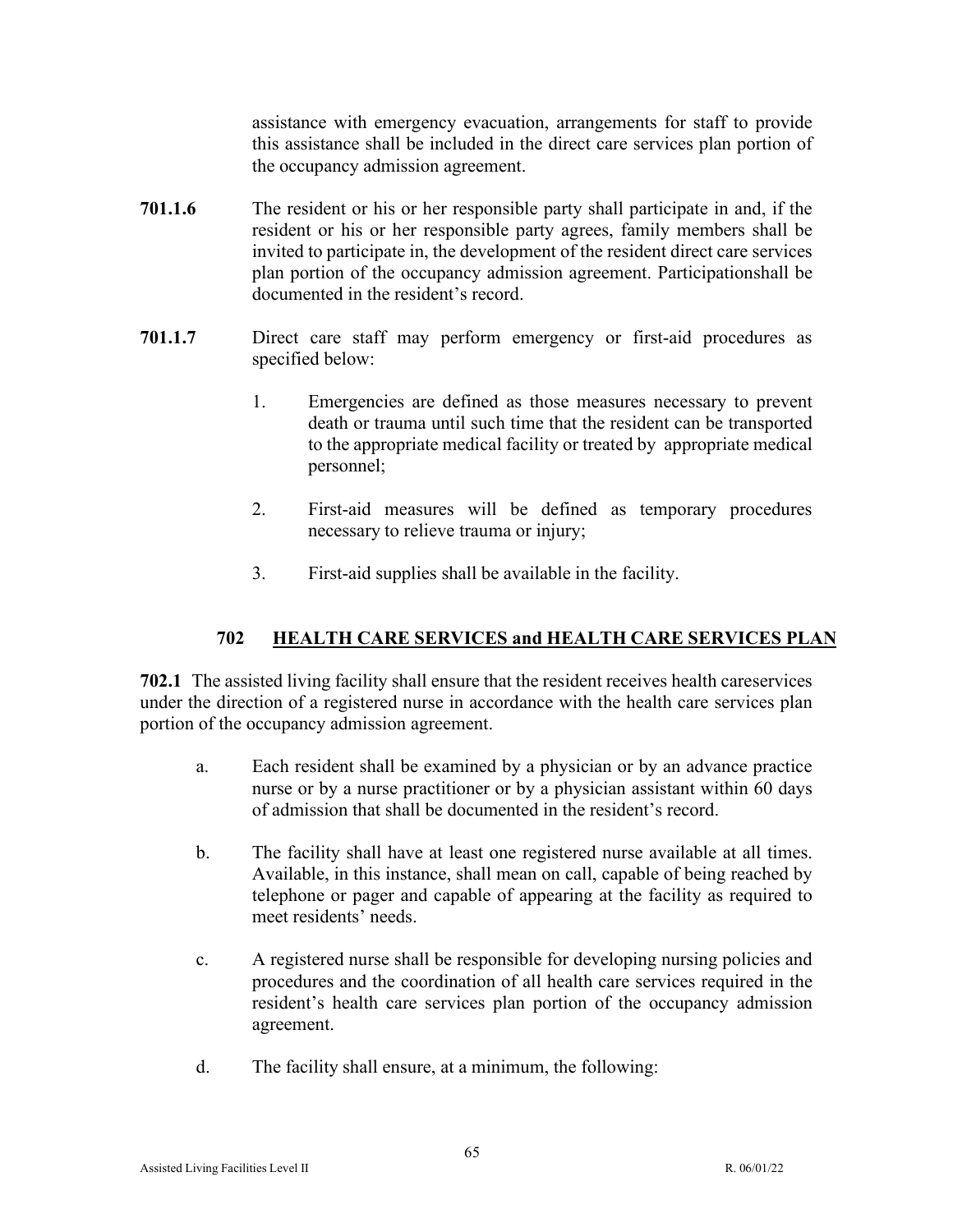- 1. Assessment of the health care services needs of all residents in the facility shall be performed annually, except that those residents who have a health care services plan portion of the occupancy admission agreement shall be reassessed quarterly and revisions made as needed. The health care services plan portion of the occupancy admission agreement shall be revised within fourteen (14) days upon any significant enduring change to the resident;
- 2. Monitoring of the conditions of the residents on a periodic basis;
- 3. Notification of the registered nurse if there are significant changes in a resident's condition;
- 4. Assessment of the resident's need for referral to a physician or advance practice nurse or community agencies as appropriate; and
- 5. Maintenance of records as required.
- e. In the planning of health care services:
	- 1. The assisted living facility shall arrange for health care services to be provided to residents as needed or ordered by the resident's physician or advance practice nurse and documented in the health care services plan portion of the occupancy admission agreement.
	- 2. At the time of admission, arrangements shall be made between the assisted living facility and the resident or his or her responsible party regarding the physician or advance practice nurse and dentist to be called in case of illness or the person to be called for a resident who, because of religious affiliation or personal choice, is opposed to medical treatment, if any.
	- 3. The initial health care assessment shall be documented by thefacility and shall be updated as required, in accordance with professional standards of practice or upon a significant change of condition. In no event shall the health care assessment be updated less frequently than annually.

The resident's physician or advance practice nurse shall be notified of any significant change in the resident's physical or psychological condition and any intervention by the physician or advance practice nurse shall be recorded. Intervention includes, but is not limited to, orders given by the physician or advance practice nurse or documentation that the physician or advance practice nurse did not issue an order after notice of the significant change of condition. For purposes of documentation, the facility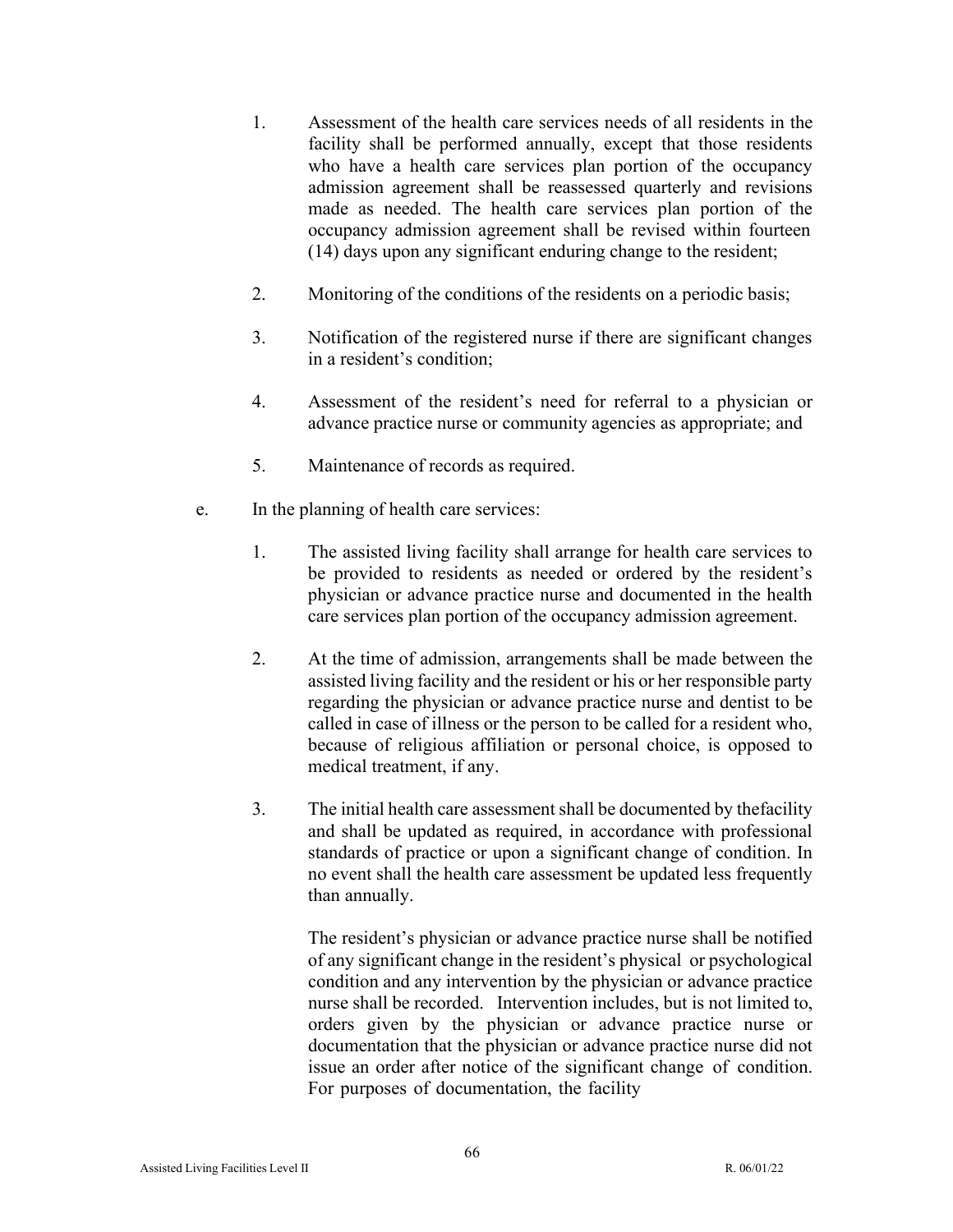shall document:

- A. The name and address of the physician or advance practice nurse whom the facility contacted;
- B. The date and time of the notice to the physician or advance practice nurse whom the facility contacted;
- C. The information provided to the physician or advance practice nurse whom the facility contacted, regarding the significant change of condition; and,
- D. The response of the physician or advance practice nurse whom the facility contacted.
- f. Residents or their responsible parties shall be permitted free choice of physician or advance practice nurse and of pharmacy. A facility may make a selection of a treating physician or advance practice nurse or pharmacy only when the resident or his or her responsible party is fully informed of his or her right of choice and waives that right in writing. Thefacility shall maintain any written waives in the resident's file.

# **702.2** Health Care Services

- **702.2.1** If the resident needs assessment or evaluation indicates that the resident requires health care services, a written health care service plan shall be completed and become a part of the resident's occupancy admission agreement within 30 days of the date of admission by a registered nurse using an assessment instrument that meets the requirement of Section 702.3 Based on the health care assessment, a written health care service plan shall be developed as part of the resident's occupancy admission agreement. The health care service plan shall include, but not be limited to, the following:
	- 1. Orders for treatment or services, medications and diet, if needed;
	- 2. The resident's needs and preferences;
	- 3. The specific goals of treatment or services, if appropriate;
	- 4. The time intervals at which the resident's response to treatment will be reviewed;
	- 5. The measures to be used to assess the effects of treatment.
- **702.2.2** Each resident health care assessment shall include, at a minimum,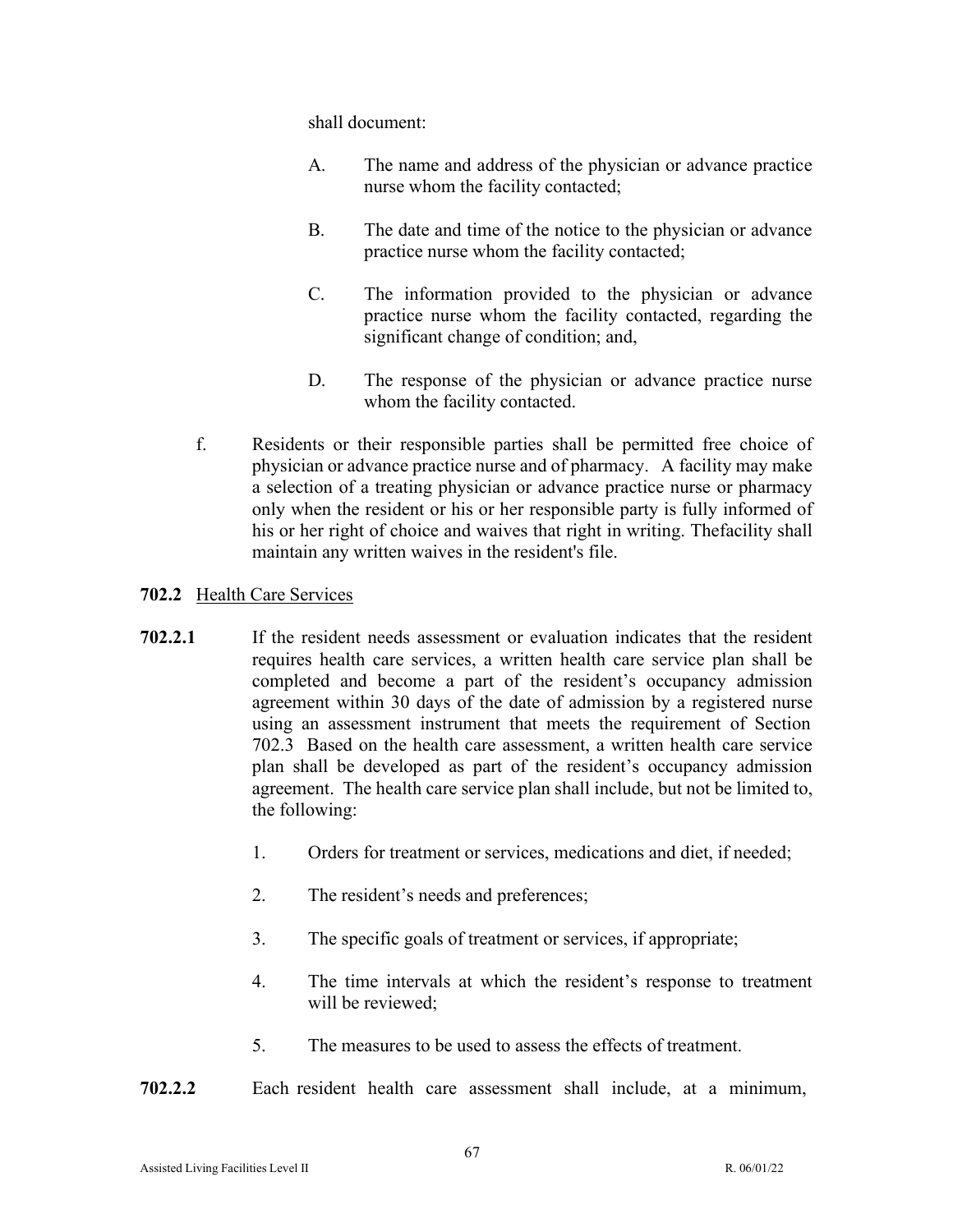evaluation of the following:

| 1. | Physical health, status and abilities, including but not limited to: |                                                  |
|----|----------------------------------------------------------------------|--------------------------------------------------|
|    | a.                                                                   | Functional limitations and capacities;           |
|    | b.                                                                   | Ability to self-administer medication;           |
|    | c.                                                                   | Strengths, abilities and capacity for self-care; |
|    | d.                                                                   | Disease diagnosis;                               |
|    | e.                                                                   | Oral and dental status;                          |
|    | f.                                                                   | Nutritional status and needs;                    |
|    | g.                                                                   | Skin conditions;                                 |
|    | h.                                                                   | Continence;                                      |
| 2. | Mental and emotional health, including but not limited to:           |                                                  |
|    | a.                                                                   | Mood and behavior patterns;                      |
|    | b.                                                                   | Ability to self-administer medications;          |
|    | c.                                                                   | Cognitive patterns;                              |
|    | d.                                                                   | Strengths, abilities and capacity for self-care; |
| 3. | Medications;                                                         |                                                  |
| 4. | Social and leisure needs and preferences;                            |                                                  |
| 5. | Communication and hearing patterns;                                  |                                                  |
|    |                                                                      |                                                  |

- 6. Visual patterns;
- 7. Situations or conditions that could put the resident at risk of harm or injury;
- 8. Frequency of monitoring that the resident's condition requires;
- 9. Special treatment and procedures.
- **702.2.3** If the resident does not need a health care service, a health care service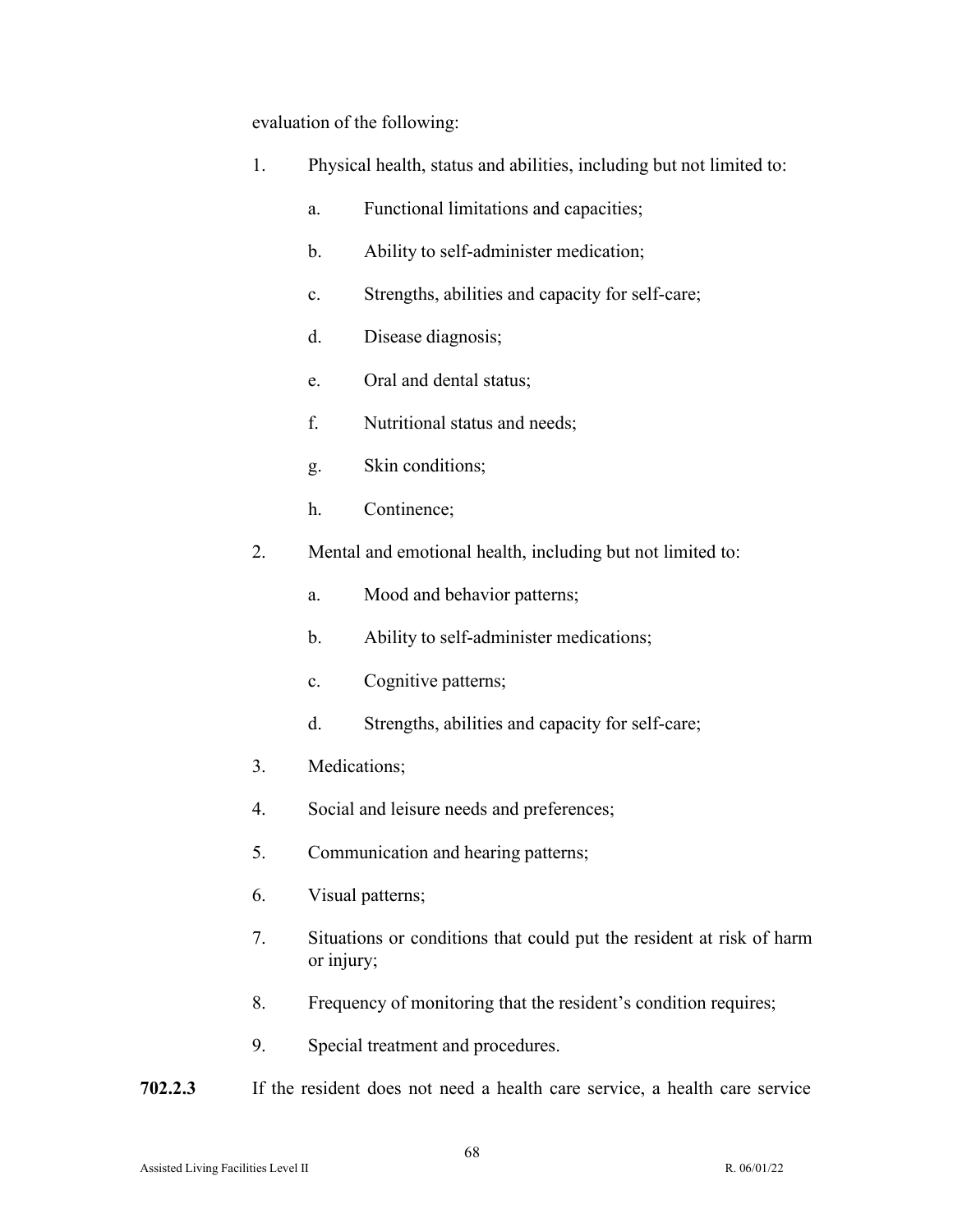plan does not have to be included in the resident's occupancy admission agreement. However, the facility must document that the health care assessment was performed and that the resident does not have any health care service needs.

**702.2.4** Assessment of the health care services needs of all residents in the facility shall be performed at least annually, except that those residents who have a health care services plan portion of the occupancy admission agreement shall be reassessed quarterly and revisions made as needed. The health care services plan portion of the occupancy admission agreement shall be revised within fourteen (14) days upon any significant change to the resident.

## **703 Medications**

### **703.1** Administration

- **703.1.1** Each assisted living facility must have written policies and procedures to ensure that residents receive medications as ordered. In-service training on facility medications policies and procedures (see Sections 504.4(b)(1) and 504.4.1) shall be provided at least annually for all facility personnel supervising or administering medications.
- **703.1.2** Facilities must comply with applicable state laws and regulations governing the administration of medications and restrictions applicable to nonlicensed personnel/staff/employees. However, licensed nursing personnel (RN, LPN) may administer medication in accordance with Sections 504.2.2 and 504.2.3 of these regulations in cases in which the resident is assessed as being unable to self-administer his or her medication. In such cases, the facility shall document, and shall be responsible to ensure, that medications are administered by licensed nursing personnel/staff/employees, and are administered without an error rate greater than 5% (see 703.1.2.1).

# **703.1.2.1** Medication Errors

- a. The facility must ensure that:
	- 1. It is free of medication error rates of five percent (5%) or greater; and
	- 2. Residents are free of any significant medication errors.
- b. Medication error means the observed preparation or administration of drugs or biologicals which is not in accordance with: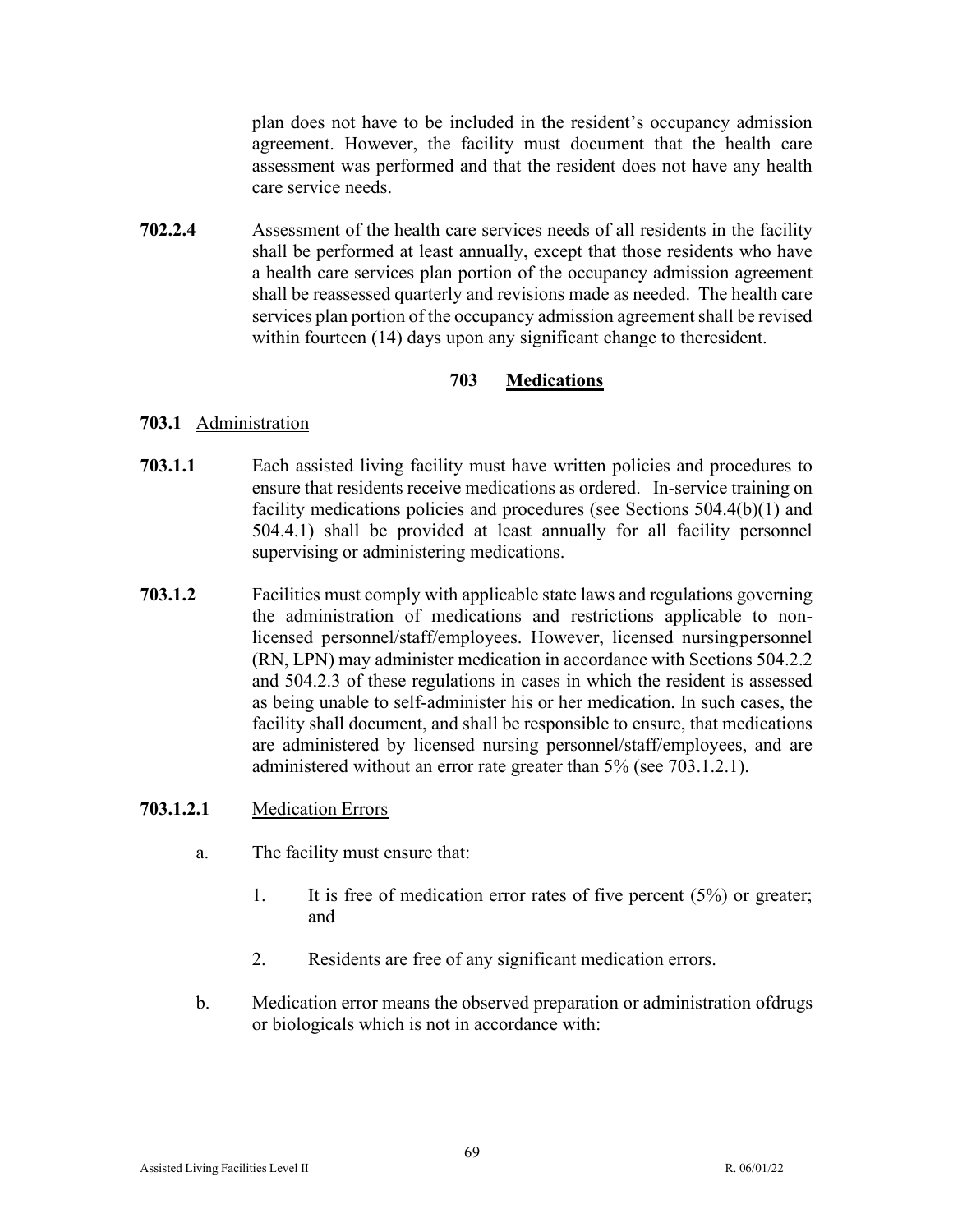- 1. Physician's orders;
- 2. Manufacturer's specifications (not recommendations) regarding the preparation and administration of the drug or biological; or,
- 3. Accepted professional standards and principles which apply to professionals providing services. Accepted professional standards and principles include the various practice regulations in Arkansas, and current commonly accepted health standards established by national organizations, boards, and councils.

Medication error rate means the percentage of both significant and nonsignificant medication errors. Significant medication error means one which causes the resident discomfort or jeopardizes his or her health and safety. Whether a medication error is significant is determined by consideration of the resident's condition, the drug category, and the frequency of the error. Non-significant medication error means a medication error that does not meet the definition of a significant medication error.

c. Determining medication error rate

The medication error rate is determined by dividing the number of errors by the opportunities for errors and multiplying the result by 100, and is expressed as *Medication Error Rate = (Number of Errors Observed / the Opportunities for Errors) X 100*. The *Number of Errors Observed* is the total number of errors that the survey team observes, both significant and non-significant. The *Opportunities for Errors* includes all the doses the observed being administered plus the doses ordered but not administered.

- **703.1.3** The facility shall document in the resident's record whether the resident or the facility is responsible for storing the resident's medication.
- **703.1.4** The facility shall document in the resident's record whether the resident will self-administer medication or the facility will administer medicationto the resident.
- **703.1.5** Residents who have been assessed to manage their medications must be familiar with their medications and comprehend administrationinstructions**.**
- **703.1.6** Facility staff shall provide assistance to enable residents to manage their medications. For clarification, examples for acceptable practices are listed below:
	- 1. The medication regimen on the container label may be read to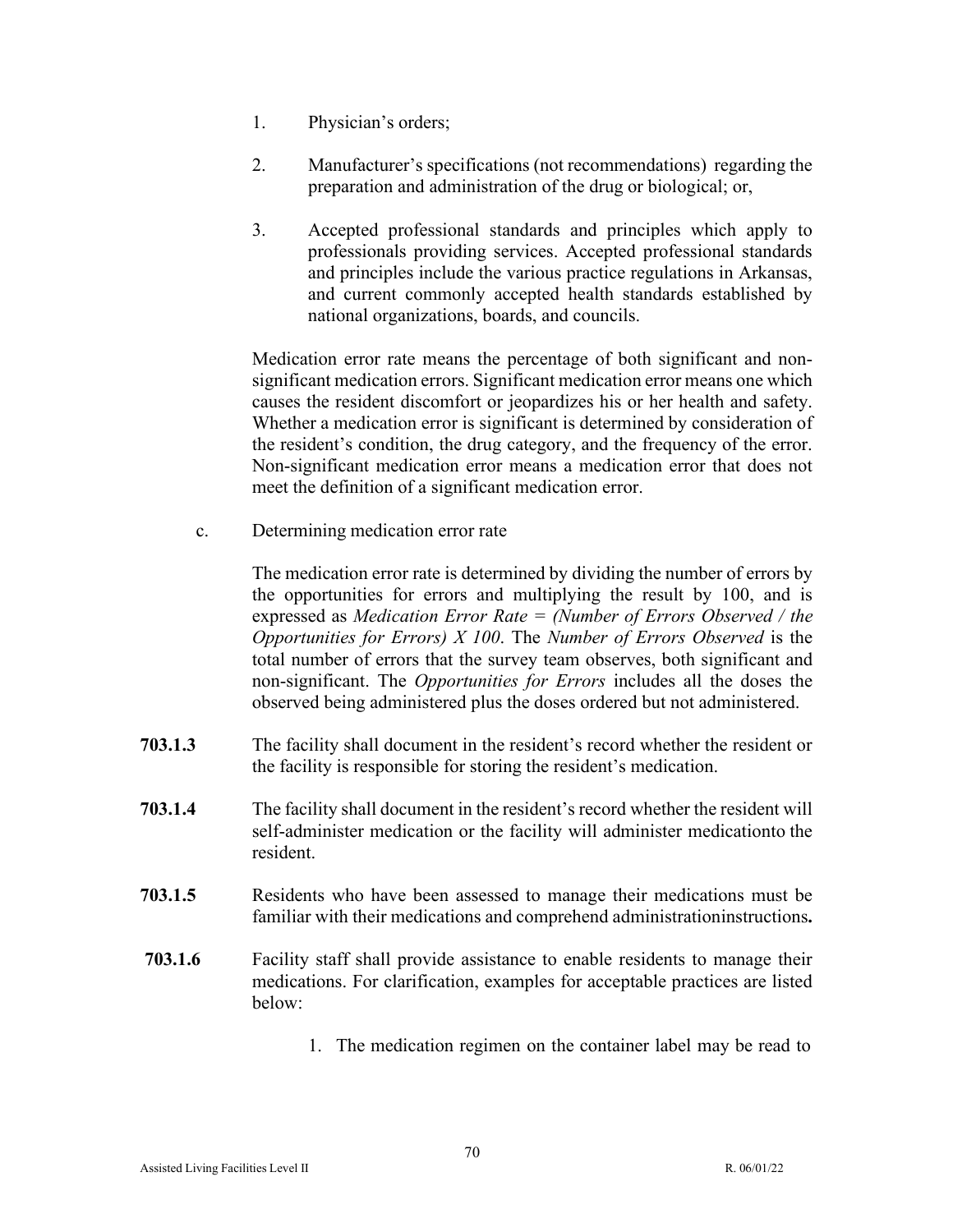the resident;

- 2. A larger sterile or disposable container may be provided to the resident if needed to prevent spillage. The containers shall not be shared by residents.
- 3. The resident may be reminded of the time to take the medication and be observed to ensure that the resident follows the directions on the container;
- 4. Facility staff may assist residents in the management of their medications by:

a. taking the medication in its container from the area where it is stored and handing the container with the medication in it to the resident.

b. In the presence of the resident, facility staff may remove the container cap or loosen the packaging. If the resident is physically impaired but cognitively able (has awareness with perception, reasoning, intuition and memory), facility staff, upon request by or with the consent of the resident, may assist the resident in removing oral medication from the container and in taking the medication.

c. If the resident is physically unable to place a dose of oral medication in his or her mouth without spilling or dropping it, facility staff may place the dose of medication in another container and place that container to the mouth of the resident;

- **703.1.7** Changes in dosage or schedule of the medication shall be made only upon the authorization of the resident's physician or advance practice nurse. This regulation is not applicable to residents who manage their own medications.
- **703.2** Medication Storage
- **703.2.1** All medications stored for residents by the facility must be stored in a locked area or a locked medication cart labeled with the resident's name. Provided, however, that if the resident administers his or her own medication, the resident shall have access to his or her medication.
- **703.2.2** Medications may be kept in the residents' apartments or units. Prior to a resident being permitted to keep medications in his or her apartment or unit, the facility shall:
	- a. Assess the resident to determine the resident's understanding of, and ability to follow, the instructions on the prescription or label, and the understanding of and ability to follow storage requirements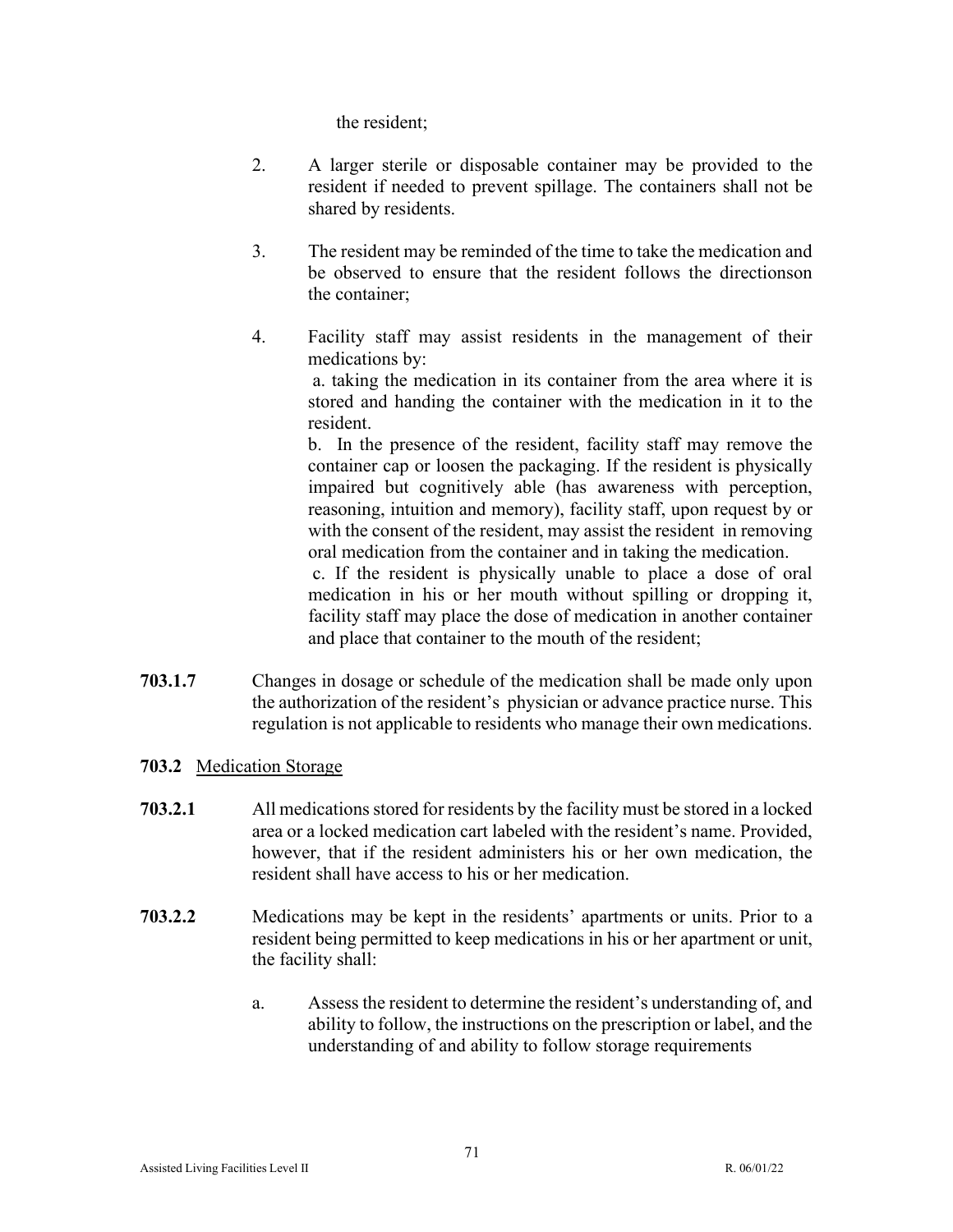or recommendations on the prescription or label, or as made by the pharmacist or facility employees;

- b. Document the assessment in the resident's records. The assessment shall include at a minimum:
	- 1. Date of assessment;
	- 2. Name of person performing assessment; and,
	- 3. The information obtained by the assessment that indicated the resident's ability to understand and follow prescription or label directions and instructions;
- c. Assess all residents to determine whether any resident may be at risk of taking, or introducing into their system, medications kept in the room of another resident. In the event that any resident is found to be at risk due to medications being kept in an unsecured room, the facility shall take actions to protect the resident, including but not limited to, requiring that medications be kept in alocked container in residents' rooms or that the rooms of residents keeping medication in their rooms be locked.
- d. Residents who have been assessed and are able to manage their own medications may determine which medications they will keep in their rooms to self-administer and which if any, they will requestthe facility to store. The assessment shall be documented in the residents occupancy admission agreement.

After the initial assessment, facilities shall perform reassessments as needed, including upon changes of conditions of residents, and shall perform the steps outlined in subsections (a) through (c), above. Failure to assess or reassess, or to identify residents at risk of harm from medications in unsecured locations or rooms, shall constitute a deficient facility practice. Resulting harm from a failure to assess or reassess, or to identifyresidents at risk of harm from medications in unsecured locations or rooms, shall constitute a deficient facility practice.

- **703.2.3** Medications must be stored in an environment that is clean, dry and not exposed to extreme temperature ranges. Medications requiring cold storage shall be refrigerated. A locked container placed below food level in a facility's refrigerator is acceptable storage.
- **703.2.4** All drugs on the premises of the facility shall be labeled in accordance with accepted professional principles and practices.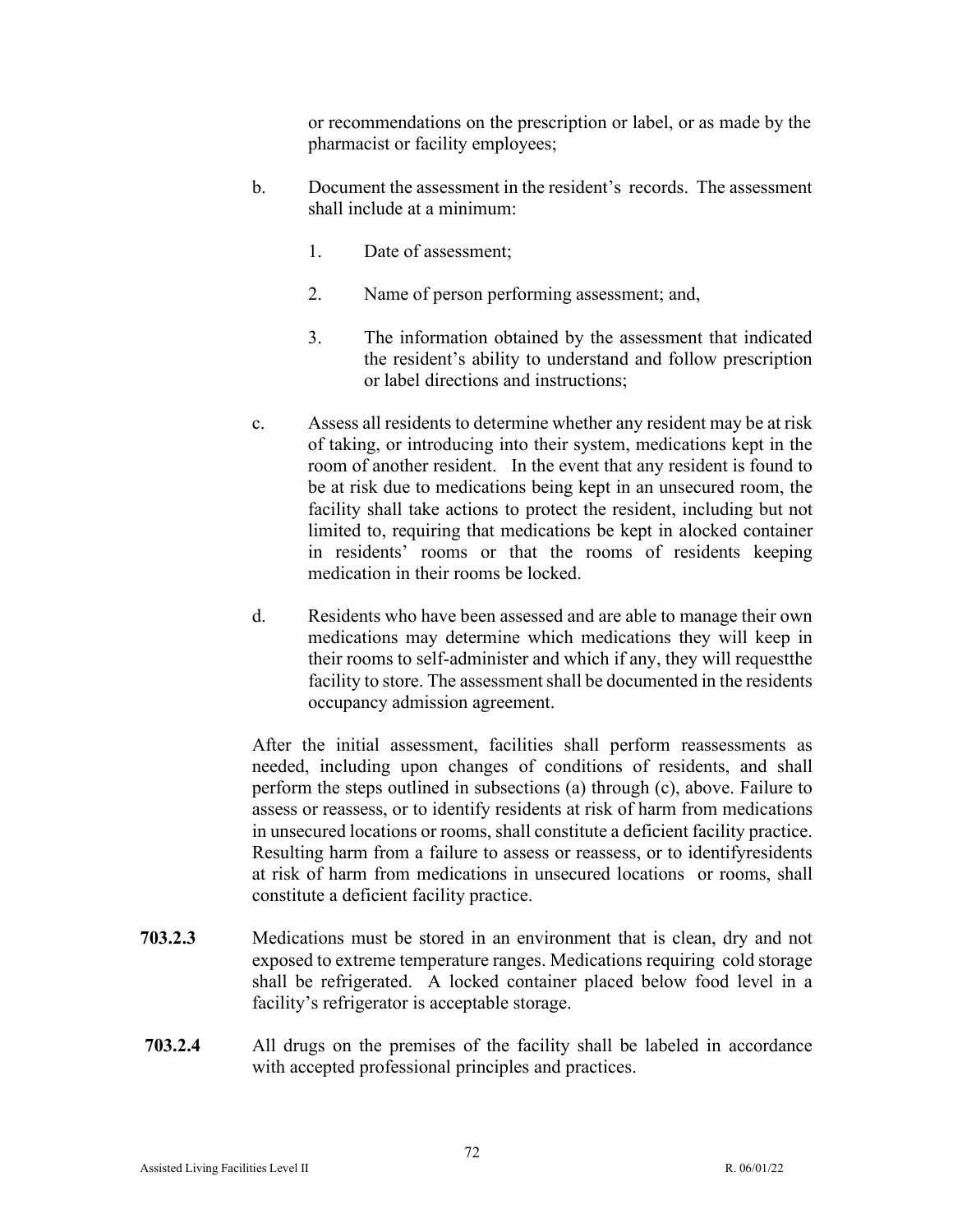- **703.2.5** Prescriptive medications must be properly labeled in accordance with current applicable laws and regulations pertaining to the practice of pharmacy.
- **7032.6** All medications in the control or care of the facility shall have an expiration date that is not expired.
- **703.2.7** Medications must be individually labeled with the resident's name and kept in the original container unless the resident or responsible partytransfers the medication into individual dosage containers. Under nocircumstances may an owner or personnel of the facility repackage medication.
- **703.2.8** Any medication that is stored by the facility that has been prescribed for but is no longer in use by a resident must be destroyed or disposed of in accordance with state law or may be given to the resident's family in accordance with this section. Any medication stored by the facility that has been placed on hold status by the resident's physician or advance practice nurse may be transferred to a locked medication cabinet in a locked office for future use by the resident. Upon physician notice to resume the mediation, all current medication labeling must be in accordance with 703.2.5

Scheduled II, III, IV and V drugs dispensed by prescription for a resident and no longer needed by the resident must be delivered in person or by registered mail to: Drug Control Division, Arkansas Department of Health, along with the Arkansas Department of Health's Form (PHA-DC- 1) Report of Drugs surrendered for Disposition According to Law. When unused portions of controlled drugs go with a resident who leaves the facility, the person who assumes responsibility for the resident and the person in charge of the medications for the facility shall sign the Controlled Drug Record in the facility. This shall be done only on the written order of the physician or advance practice nurse and at the time that the resident is discharged, transferred or visits home.

All other medications not taken out of the facility when the resident leaves the facility shall be destroyed or returned in accordance with law and applicable regulations.

- **703.2.9** Under no circumstance will one resident's medication that is under the facility's control be shared with another resident.
- **703.2.10** For all medication that is stored by the facility, the facility must remove from use:
	- 1. Outdated or expired medication or drugs;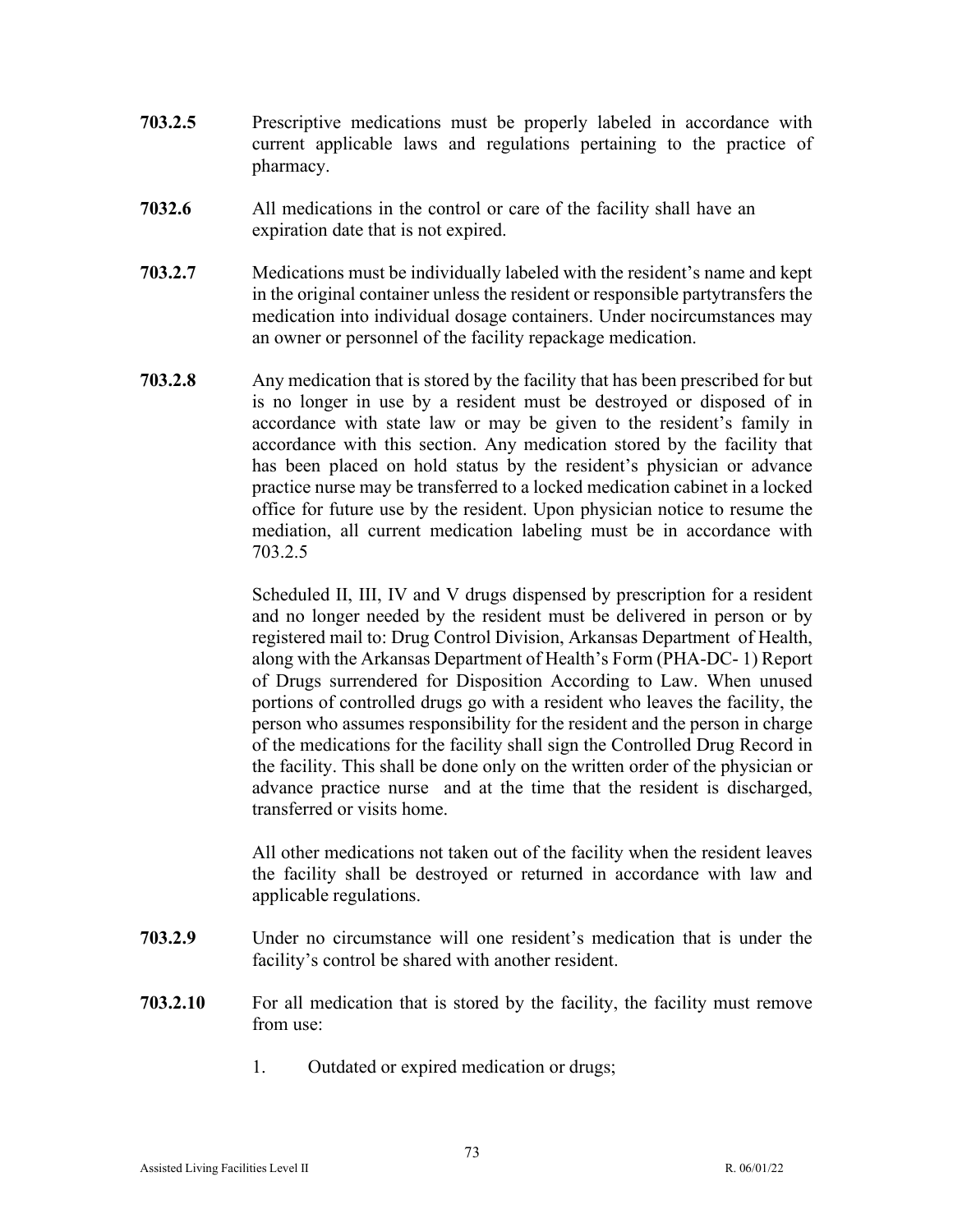- 2. Drug containers with illegible or missing labels;
- 3. Drugs and biologicals discontinued by the physician or advance practice nurse.

All such medications shall be destroyed or returned in accordance with law and applicable regulations.

- **703.2.11** All controlled drugs or substances stored by the facility shall be stored in a locked, permanently affixed, substantially constructed cabinet within a locked room designed for the storage of drugs. When mobile medication carts for unit-dose or multiple day card systems are used, the cart must be:
	- 1. In a locked room when the cart is not in use and the unit contains controlled drugs;
	- 2. When the cart is in use, the facility shall ensure that the cartremains in the observation of staff utilizing the cart, and that residents are not able to access the cart or obtain medications from the cart. Controlled substances of less than minimal quantity shall be stored in a separately locked compartment within the cart. Minimal quantity means a twenty-four (24) hour or less supply.
- **703.2.12** In all cases in which the facility destroys drugs, destruction shall be made by a nurse, and witnessed by a non-licensed employee. A record shall be made of the date, quantity, prescription number and name, resident's name, and strength of the medication. Destruction shall comply with state laws and regulations governing the destruction of drugs. The record of the destruction shall be recorded in a bound ledger, in ink, with consecutively numbered pages, and retained by the facility as a permanent, retrievable record.
- **703.2.13** Reporting Misappropriation of controlled Substances. Reporting misappropriation of controlled substances shall be in accordance with the Arkansas Department of Health Pharmacy Services Branch rules and regulations.
- **703.3** Medication Charting
- **703.3.1** If a facility stores a resident's medications, the facility shall maintain a list of those medications.
- **703.3.2** If the facility stores and supervises a resident's medication, a notation must be made on the individual record for each resident who refuses, either through affirmative act, omission, or silence, or is unable, to self- administer his or her medications. The notation shall include the date, time and dosage of medication that was not taken or administered to or by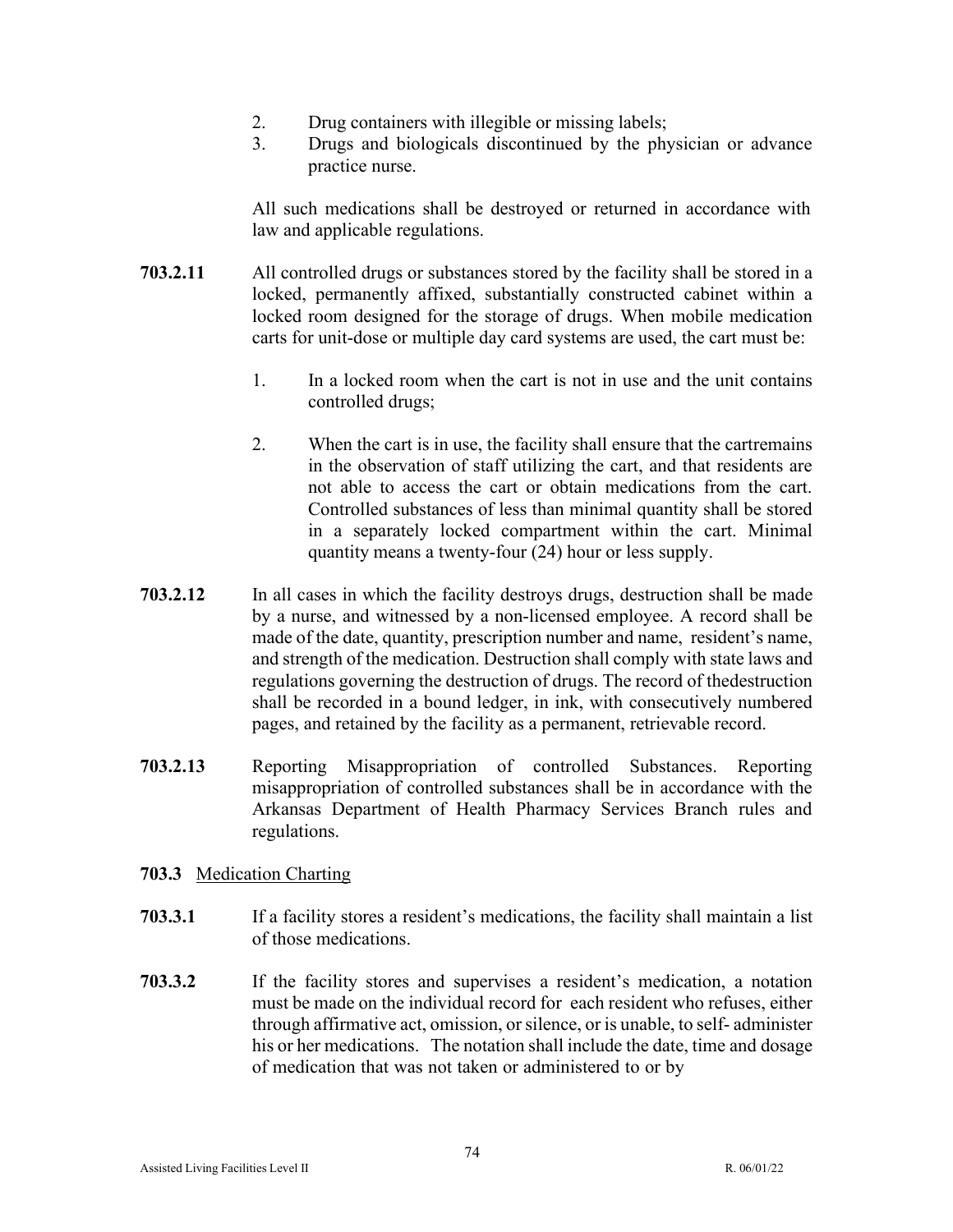the resident, including a notation that the resident's attending physician or advance practice nurse was notified, as required by physician or advance practice nurse's orders.

- **703.3.3** If medications are prescribed to be taken as needed (PRN) by the resident, documentation in the resident's file should list the medication, the date and time received by the resident and the reason given.
- **703.3.4** A record shall be maintained in a bound ledger book, in ink, with consecutively numbered pages, of all controlled drugs procured or administered. The record shall contain:
	- 1. Name, strength and quantity of drug;
	- 2. Date received and date, time and dosage administered;
	- 3. Name of the resident for whom the drug was prescribed, or received the drug;
	- 4. Name of the prescribing physician or advance practice nurse;
	- 5. Name of the dispensing pharmacy;
	- 6. Quantity of drug remaining after each administrated dosage;
	- 7. Signature of the individual administering the drug.
- **703.3.5** When a dose of a controlled drug, managed by the facility, is dropped, broken or lost, two (2) employees shall record in the record the facts of the event, and sign or otherwise identify themselves for the record.
- **703.3.6** For all medications stored by the facility, there shall be a weekly count of all Scheduled II, III, IV and V controlled medications. The count shall be made by the person responsible for medications in the facility, and shall be witnessed by a non-licensed employee. The count shall be documented by both employees, and shall include the date and time of the event, a statement as to whether the count was correct, and if incorrect, an explanation of the discrepancy. When the count is incorrect, the facility shall document as required under Section 703.3.4 above.
- **703.3.7** Medication administered by the facility shall be recorded in each resident's medical record no less than once each shift in which the medication is administered. The notation shall be in ink, and shall state, at a minimum:
	- a. The name of the medication;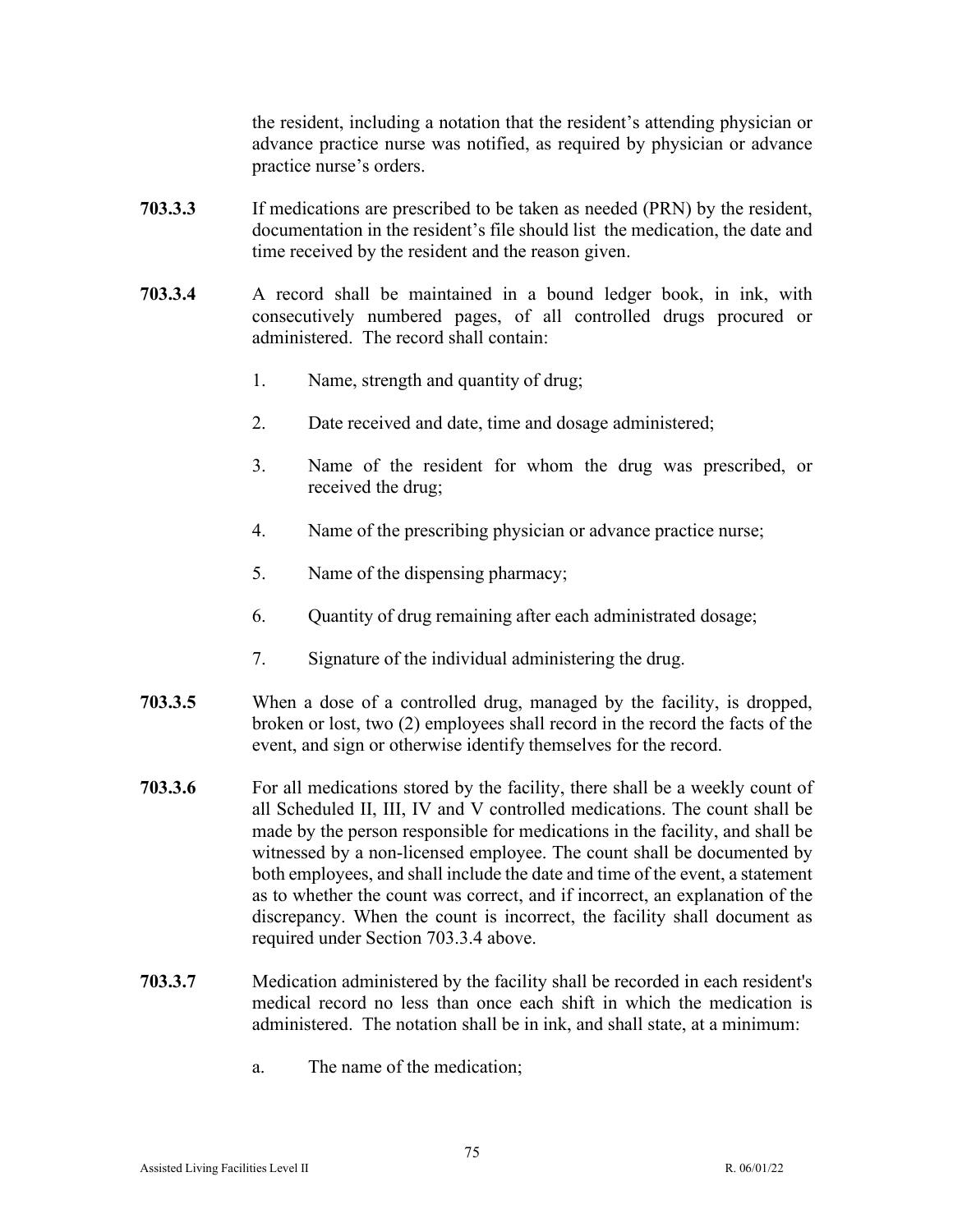- b. The dosage prescribed and the dosage taken or administered;
- c. The method of administration; and,
- d. The date and time of the administration.
- **703.3.8** Cycle Fill and Change of Condition

Only oral solid medications may be cycle-filled. Provided, however, that if an oral solid medication meets one of the categories below, then that oral solid medication may not be cycle-filled.

- a. PRN or "as needed" medications
- b. Controlled drugs  $(CII CV)$
- c. Refrigerated medications
- d. Antibiotics
- e. Anti-infectives

An assisted living facility shall notify the pharmacy in writing of any change of condition or circumstance that affects the medication status of a resident. For purposes of this section, *change of condition or circumstance*includes death, discharge or transfer of a resident, change of pharmacy, as well as medical changes of condition or circumstance that necessitate a change to the medication prescribed or the dosage given. The notification shall be made within twenty-four (24) hours of the change of condition or circumstance. If the notification would occur after 4:30 p.m. Monday through Friday, or would occur on a weekend or holiday, the facility shall notify the pharmacy by no later than 11:00 a.m. the next business day. Documentation for drugs ordered, changed or discontinued shall be retained by the facility for a period of no less than fifteen (15) months.

When a resident is transferred or enters a hospital, the assisted living facility shall hold all medication until the return of the resident, unless otherwise directed by the authorized prescriber. All continued or re- ordered medications will be placed in active medication cycles upon the return of the resident. If the resident does not return to the assisted living facility, any medications held by the assisted living facility shall be placed with other medications or drugs for destruction as described in Section 703.2.10 or return as permitted by State Board of Pharmacy regulations.

# **703.4 PHARMACEUTICAL SERVICES**

#### **703.4.1** Responsibility for Pharmacy Compliance

The administrator shall be responsible for full compliance with Federal and State laws governing procurement, control and administration of all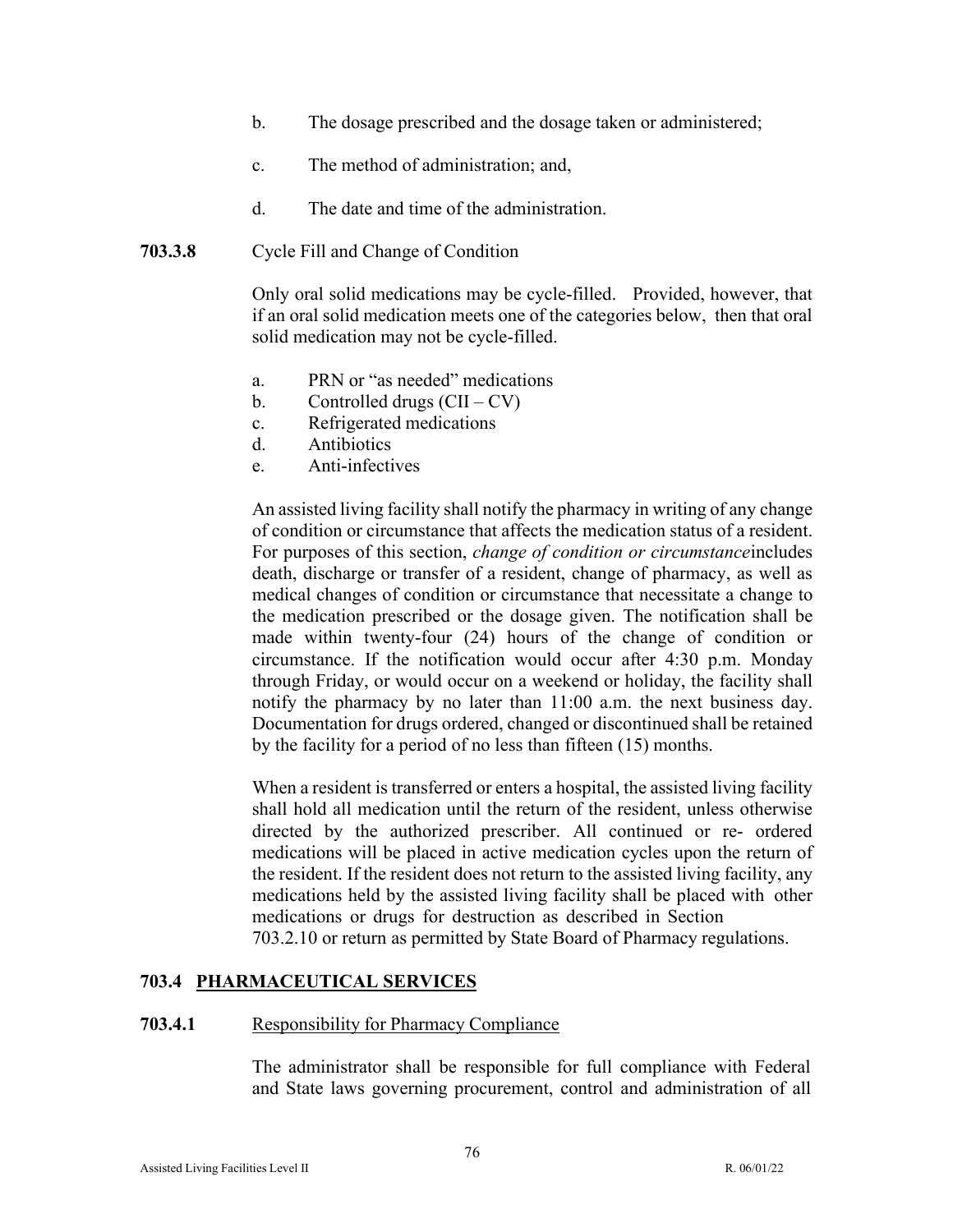drugs. Full compliance is expected with the Comprehensive Drug Abuse Prevention and Control Act of 1970, Public Law 91-513 and all amendments of this set and all regulations and rulings passed down by the Federal Drug Enforcement Agency (DEA), Arkansas Act No. 590 and all amendments to it and these rules and regulations.

Each facility shall contract with, or otherwise employ, a consultant pharmacist. For purposes of these regulations, *consultant pharmacist* means an individual licensed or certified by the Arkansas State Board of Pharmacy as a Consultant Pharmacist in Charge.

The consultant pharmacist shall, at least quarterly per year:

- 1. Review the methods employed by the facility to store, label, distribute, administer and safeguard all medication. The consultant pharmacy shall prepare a written report to the facility detailing:
	- a. Any areas in which the consultant pharmacist determines that the methods employed by the facility are deficient, or have the potential to adversely affect the health, safety or welfare of residents; and
	- b. The recommended alterations to the methods, or additions to the methods, to correct any methods determined by the consultant pharmacist to have the potential to adversely affect the health, safety or welfare of residents.
- 2. Review all orders for medication prescribed since the last review and prepare a report to the facility detailing:
	- a. All instances in which medication has been improperly prescribed or administered; and
	- b. Instances in which, in the opinion of the consultant pharmacist, the facility should seek physician review of the number or types of prescribed medications for residents.

The facility shall retain the consultant pharmacist's reports for a period of eighteen (18) months or until the facility review, whichever is the longer period.

703.4.2 Prescriptions On Individual Basis

All drugs prescribed for each resident shall be on an individual prescription basis. Medications prescribed for one resident shall not be administered to another resident.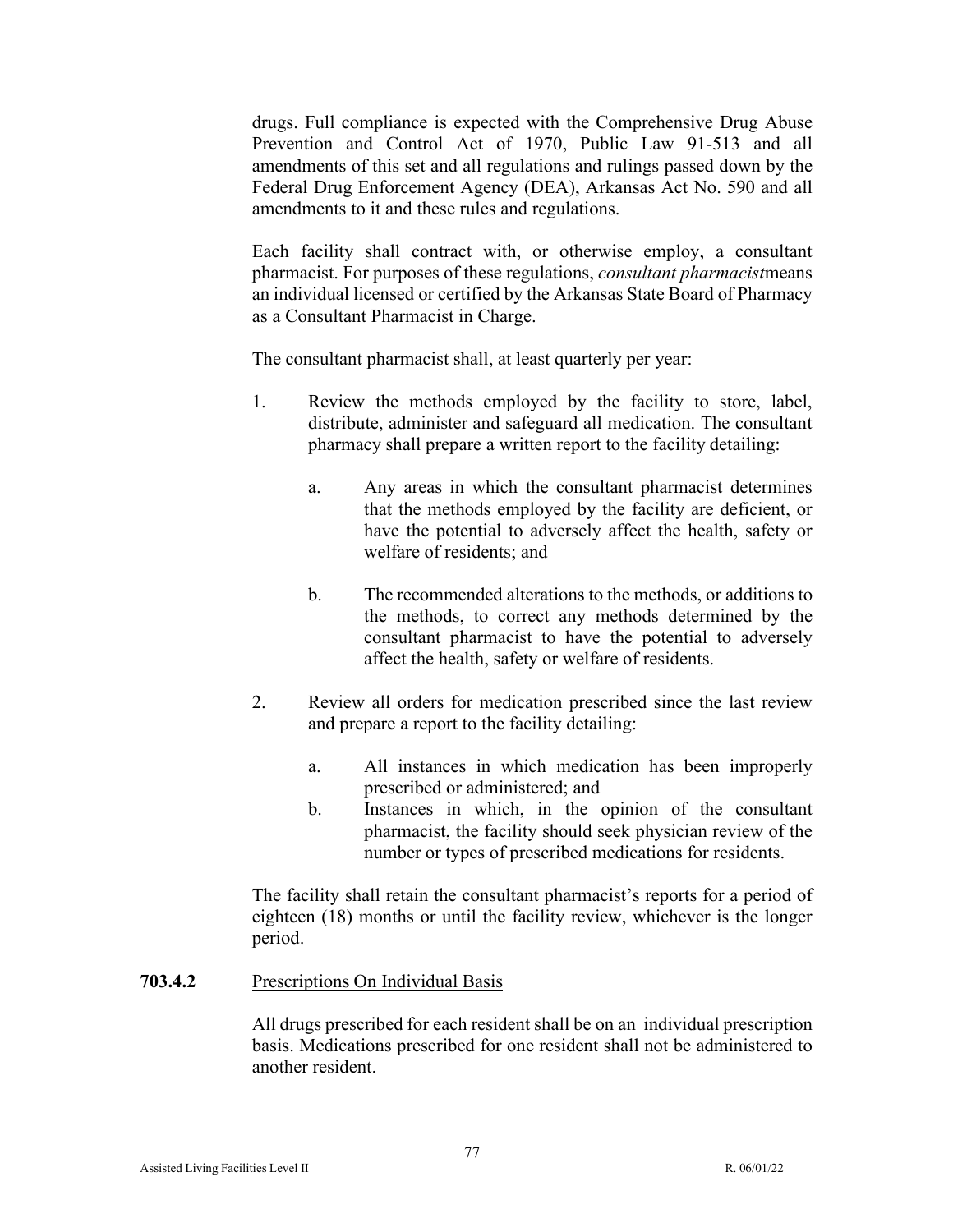#### **703.5** Influenza Immunization of Residents

- a. The facility shall ensure that all Medicare-eligible residents receive annual influenza immunizations except when:
	- 1. Objection is made on religious grounds; or,
	- 2. Immunization is medically contra-indicated.
- b. The facility shall record the following information:
	- 1. The name of the resident;
	- 2. The date that the immunization occurred;
	- 3. The exception applicable to each resident who was not immunized.
- c. The facility shall place the documentation in each resident's medical chart and retain the record in the same manner, and for thesame time period, as medical records.

# **704 COMPLIANCE AGREEMENTS**

The Level II licensed assisted living facility shall not admit any resident whose needs are greater than the facility is licensed to provide. The assisted living facility shall not provide services to residents who:

- a. need 24-hour nursing services;
- b. are bedridden;
- c. has a temporary (more than fourteen (14) consecutive days) or terminal condition unless a physician or advance practice nurse certifies the resident's needs may be safely met by a service agreement developed by the assisted living facility, the attending physician or advance practice nurse, a registered nurse, the resident or his or her responsible party if the resident is incapable of making decisions, and other appropriate health care professionals as determined by the resident's needs;
- d. have transfer assistance needs that the facility cannot meet with current staffing;
- e. present a danger to self or others or engages in criminal activities.

The choice and independence of action of a resident may need to be limited when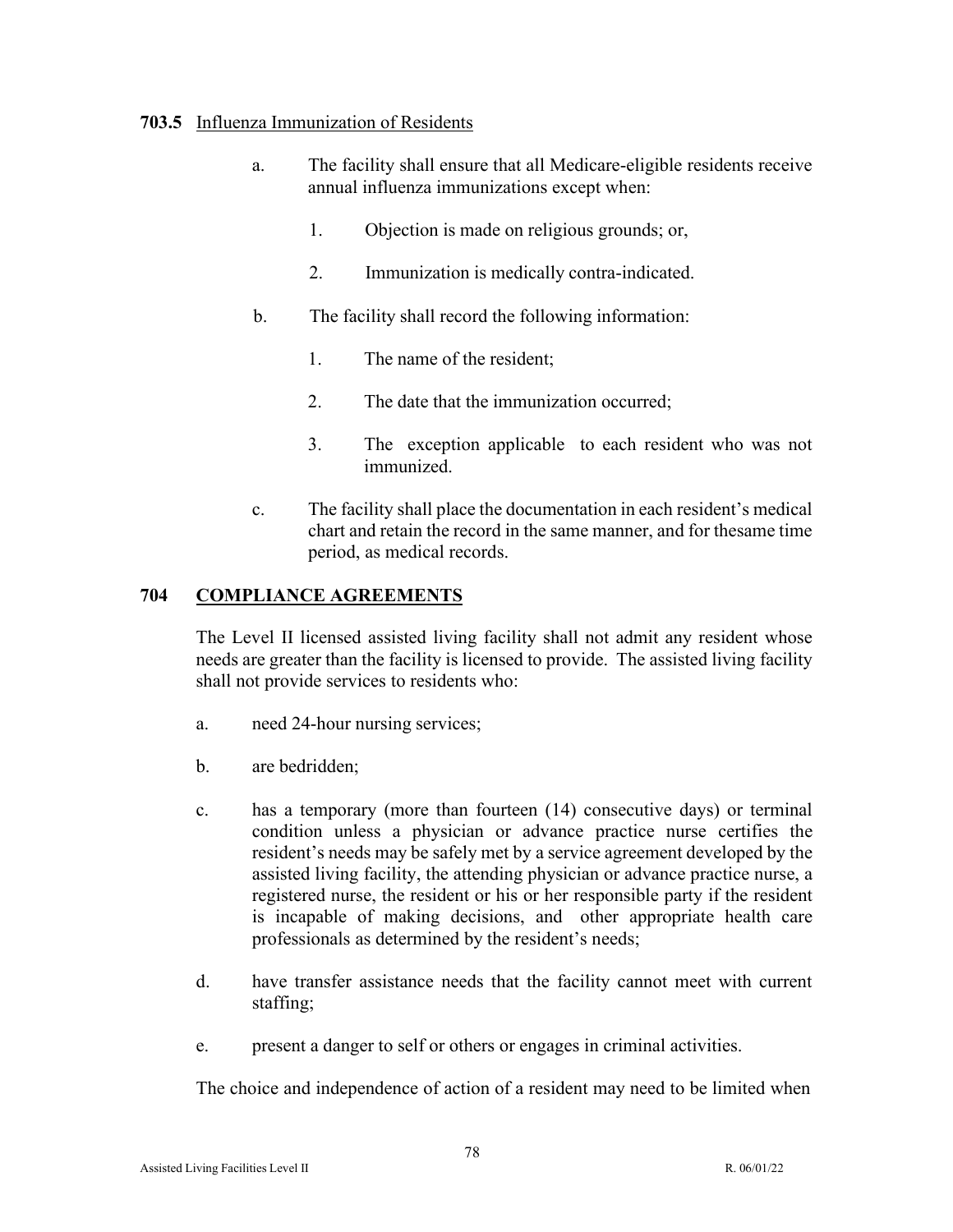a resident's individual choice, preference, or actions, are identified as placing the resident or others at risk, lead to adverse outcomes, or violate the norms of the facility or program or the majority of the residents, or any combination of these events.

No resident shall be permitted to remain in an assisted living facility if his or her condition requires twenty-four (24) hour nursing care or other services that a Level II assisted living facility is not authorized by law or these regulations to provide. This prohibition applies even if the resident is willing to execute an agreement relieving the facility of responsibility attendant to the resident's continued placement.

When the resident evaluation indicates that there is a high probability that a choice or action of the resident has resulted or will result in any of the outcomesof placing the resident or others at risk, leading to adverse outcomes, violating thenorms of the facility or program or the majority of the residents, or any combination of the events, the assisted living facility shall:

- 1. Identify the specific concern(s);
- 2. Provide the resident or his or her responsible party (and if the resident agrees, the resident's family) with clear, understandable information about the possible consequences of his or her choice or action;
- 3. Negotiate a compliance agreement with the resident or his or her responsible party that will minimize the possible risk and adverse consequences while still respecting the resident's preferences. Nothing in this provision requires a facility to successfully negotiate a compliance agreement;
- 4. Document the process of negotiation and, if no agreement can be reached, the lack of agreement and the decisions of the parties involved.

Any compliance agreements negotiated, or attempted to be negotiated, with the resident or his or her responsible party shall address the following areas in writing:

- 1. Consequence to resident any situation or condition that is orshould be known to the facility that involves a course of action taken or desired to be taken by the resident contrary to the practice or advice of the facility and could put the resident at risk of harmor injury;
- 2. The probable consequences if the resident continues the choice or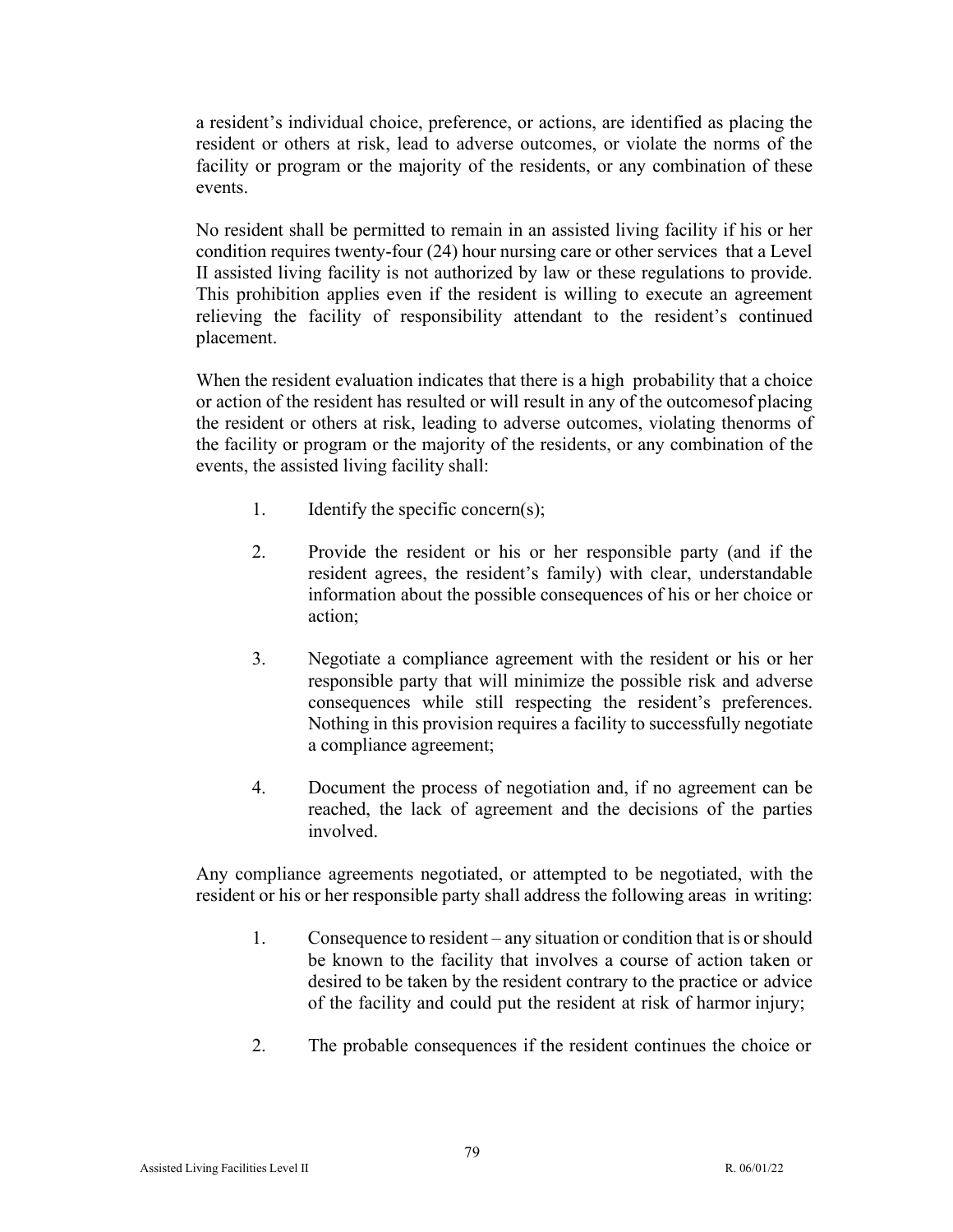action identified as a cause for concern;

- 3. The resident or his or her responsible party's preference concerning how the situation is to be handled and the possible consequences of action on that preference;
- 4. What the facility will and will not do to meet the resident's needs and comply with the resident's preference to the identified course of action;
- 5. Alternatives offered by the assisted living facility or resident or his or her responsible party to reduce the risk or mitigate the consequences relating to the situation or condition;
- 6. The agreed-upon course of action, including responsibilities ofboth the resident or his or her responsible party and the facility;
- 7. The resident or his or her responsible party's understanding and acceptance of responsibility for the outcome from the agreed-upon course of action and written proof that the resident or his or her responsible party is making an informed decision, free from coercion, and that the refusal of the resident or his or her responsible party to enter into a compliance agreement with the facility, or to revise the compliance agreement or to comply with the terms of the compliance agreement may result in discharge from the facility;
- 8. The date the agreement is executed and, if needed, the timeframes in which the agreement will be reviewed.

A copy of the compliance agreement shall be provided to the resident or his or her responsible party, and the original shall be placed in the resident's record at the time it is implemented.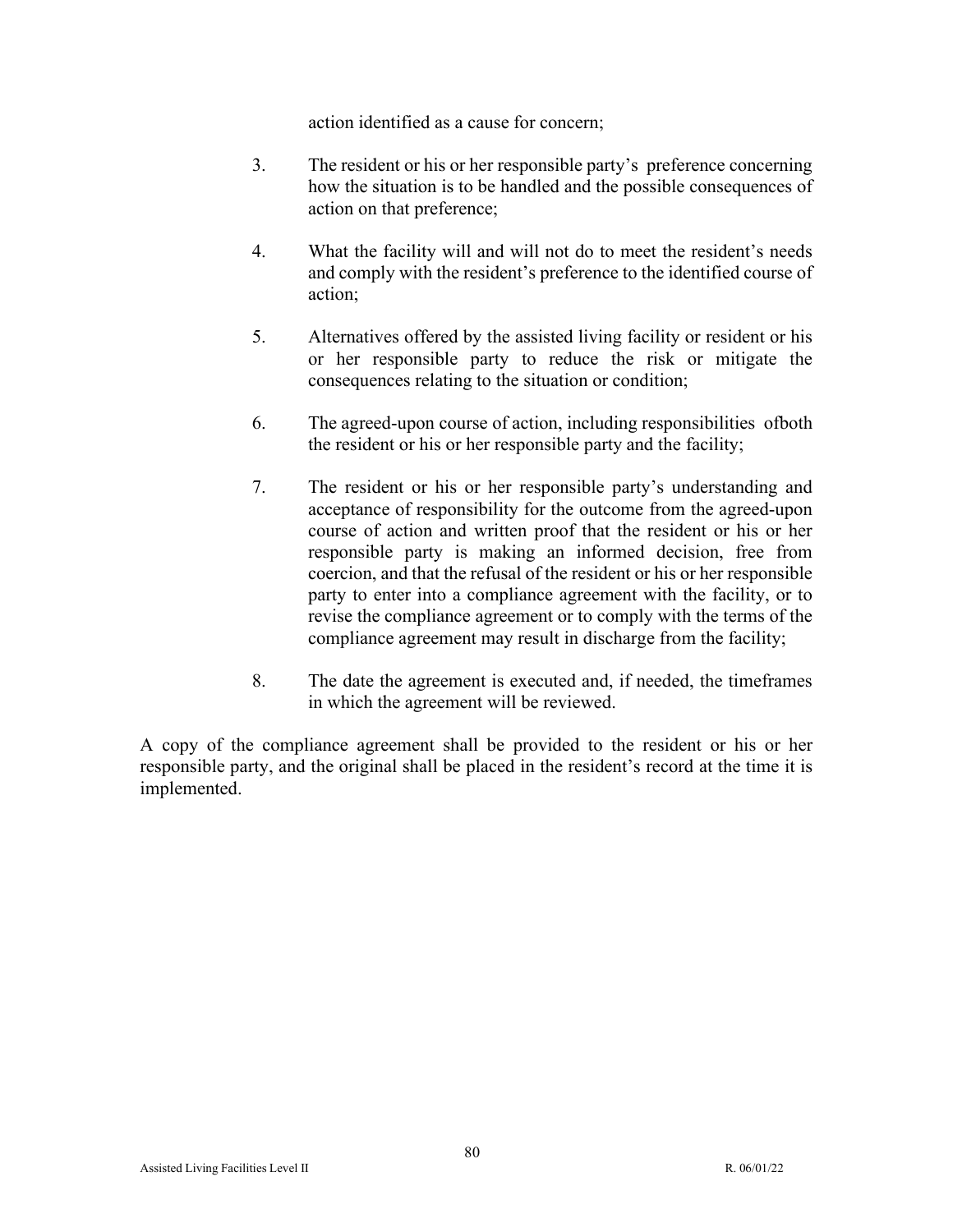#### **800 ALZHEIMER'S SPECIAL CARE UNITS - DEFINITIONS**

For the purposes of these regulations the following terms are defined as follows:

- a. **Activities of Daily Living (ADL's):** Ambulating, toileting, grooming, eating, bathing, or dressing.
- b. **Advertise:** To make publicly and generally known. For purposes of this definition, *advertise* includes, but is not limited to:
	- 1. Signs, billboards, or lettering;
	- 2. Electronic publishing or broadcasting, including the use of the Internet or email; and
	- 3. Printed material.
- c. **Alzheimer's Special Care Unit:** A separate and distinct unit within a Long Term Care facility that segregates and provides a special program for residents with a diagnosis of probable Alzheimer's disease or related dementia; and that advertises, markets or otherwise promotes the facility as providing specialized Alzheimer's or related dementia care services.
- d. **Alzheimer's Disease:** An organic, neurological disease of the brain that causes progressive degenerative changes.
- e. **Common Areas:** Portions of the Alzheimer's Special Care Unit, exclusive of residents' rooms and bathrooms. Common areas include any facility grounds accessible to residents of the Alzheimer's Special Care Unit (ASCU).
- f. **Continuous:** Available at all times without cessation, break or interruption.
- g. **Dementia:** A loss or decrease in intellectual ability that is of sufficient severity to interfere with social or occupational functioning; it describes a set of symptoms such as memory loss, personality change, poor reasoning or judgment, and language difficulties.
- h. **Department:** Department of Human Services (DHS), Division of Medical Services (DMS), or Office of Long Term Care (OLTC)
- i. **Direct Care Staff:** An individual, such as a nurse or a certified Nurse's Aide, who is an employee of the facility or who is an employee of a temporary agency assigned to work in the facility, and who has received, or will receive, in accordance with these regulations, specialized training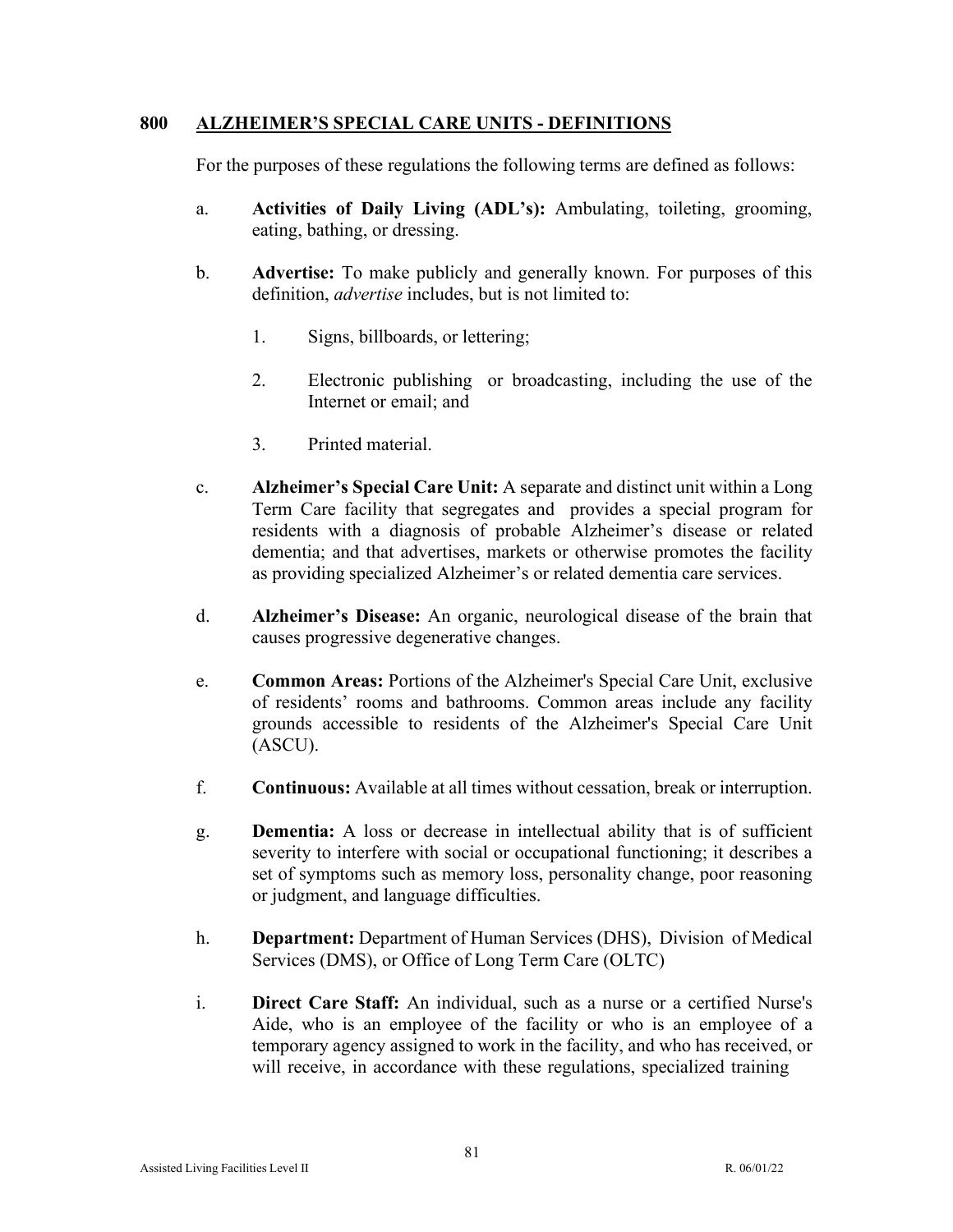regarding Alzheimer's or related dementia, and is responsible for providing direct, hands-on care or services to residents in the ASCU.

- j. **Disclosure Statement:** A written statement prepared by the facility and provided to individuals or their responsible parties, and to individuals families, prior to admission to the unit, disclosing form of care, treatment, and related services especially applicable or suitable for the ASCU. The disclosure statement shall be approved by the Department prior to use, and shall include, but not be limited to, the following information about the facility's ASCU:
	- 1. The philosophy of how care and services are provided to the residents;
	- 2. The pre-admission screening process;
	- 3. The admission, discharge and transfer criteria and procedures;
	- 4. Training topics, amount of training time spent on each topic, and the name and qualification of the individuals used to train thedirect care staff;
	- 5. The minimum number of direct care staff assigned to the unit each shift;
	- 6. A copy of the Residents' Rights;
	- 7. Assessment, Individual Support Plan & Implementation. The process used for assessment and establishment of the plan of care and its implementation, including the method by which the plan of care evolves and is responsive to changes in condition;
	- 8. Planning and implementation of therapeutic activities and the methods used for monitoring; and
	- 9. Identification of what stages of Alzheimer's or related dementia for which the unit will provide care.
- k. **Facility**: A Level II Assisted Living Facility that houses an ASCU.
- l. **Individual Assessment Team:** A group of individuals possessing the knowledge and skills to identify the medical, behavioral, and social needs of a resident and to develop services designed to meet those needs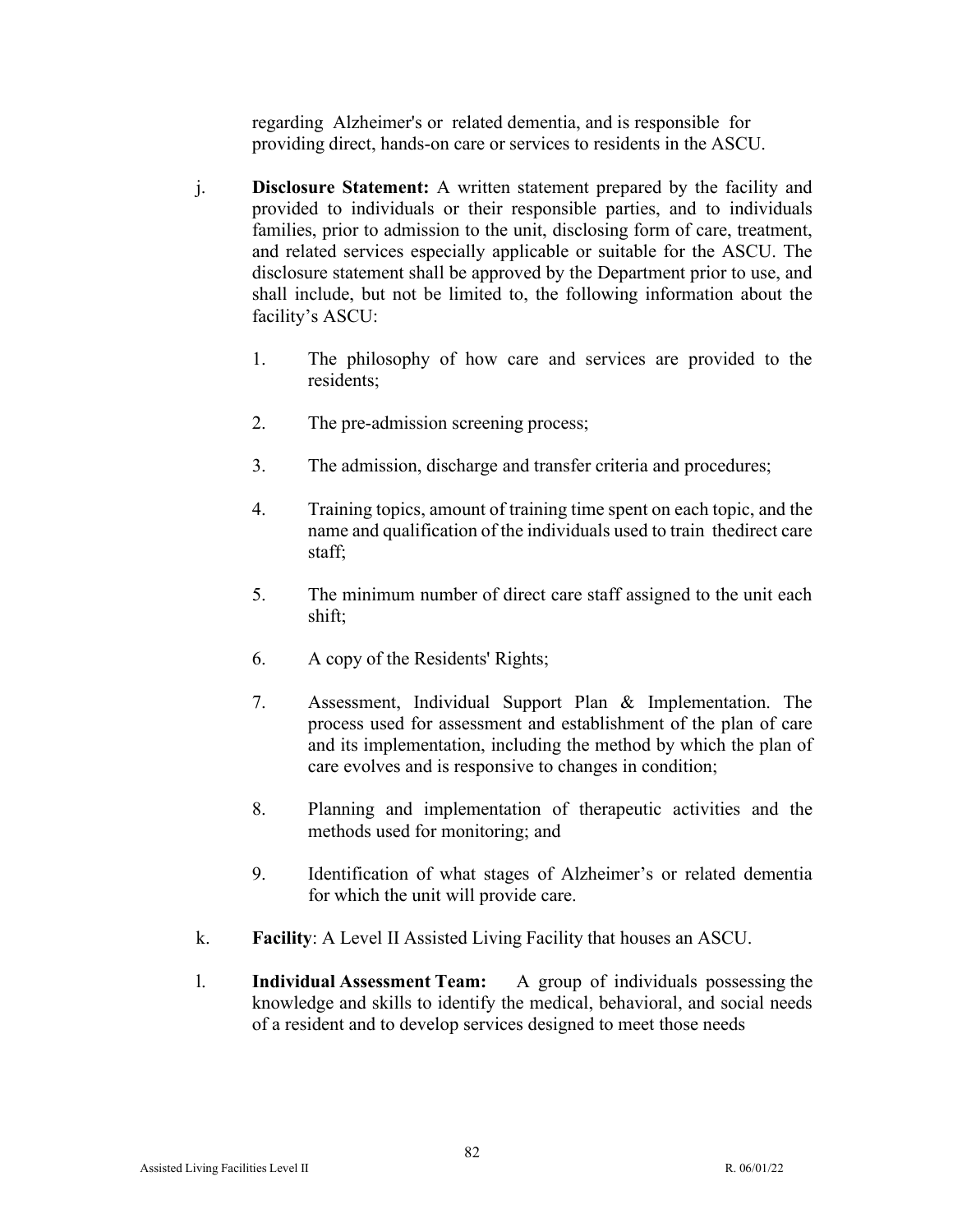- m. **Individual Support Plan:** A written plan developed by an Individual Assessment Team (IAT) that identifies services to a resident. The plan shall include and identify professions, disciplines and services that:
	- 1. Identifies and states the resident's medical needs, social needs, disabilities and their causes;
	- 2. Identifies the resident's specific strengths;
	- 3. Identifies the resident's specific behavioral management needs;
	- 4. Identifies the resident's need for services without regard to the actual availability of services;
	- 5. Identifies and quantifies the resident's speech, language, and auditory functioning;
	- 6. Identifies and quantifies the resident's cognitive and social development; and,
	- 7. Identifies and specifies the independent living skills, and other services, provided by the facility to meet the needs of the resident.
- n. **Nursing Personnel:** Registered or Licensed Practical nurses who have specialized training or will undergo specialized training, in accordance with these regulations, by the Alzheimer's Special Care Unit.
- o. **Responsible Party:** An individual, who, at the request of the applicant or resident, or by appointment by a court of competent jurisdiction, agrees to act on behalf of a resident or applicant for the purposes of making decisions regarding the needs and welfare of the resident or applicant. These regulations, and this definition, does not grant or permit, nor should be construed as granting or permitting, any individual authority or permission to act for, or on behalf of, a resident or applicant in excess of the authority or permission granted by law. A competent resident may select a responsible party or may choose to not select a responsible party. In no event may an individual act for, or on behalf of, a resident or applicant when the resident or applicant has a legal guardian, attorney-in- fact, or other legal representative. For purposes of these regulations only, responsible party will also refer to the terms *legal representative, legal guardian, power of attorney* or similar phrase*.*

# **801 GENERAL ADMINISTRATION**

a. Miscellaneous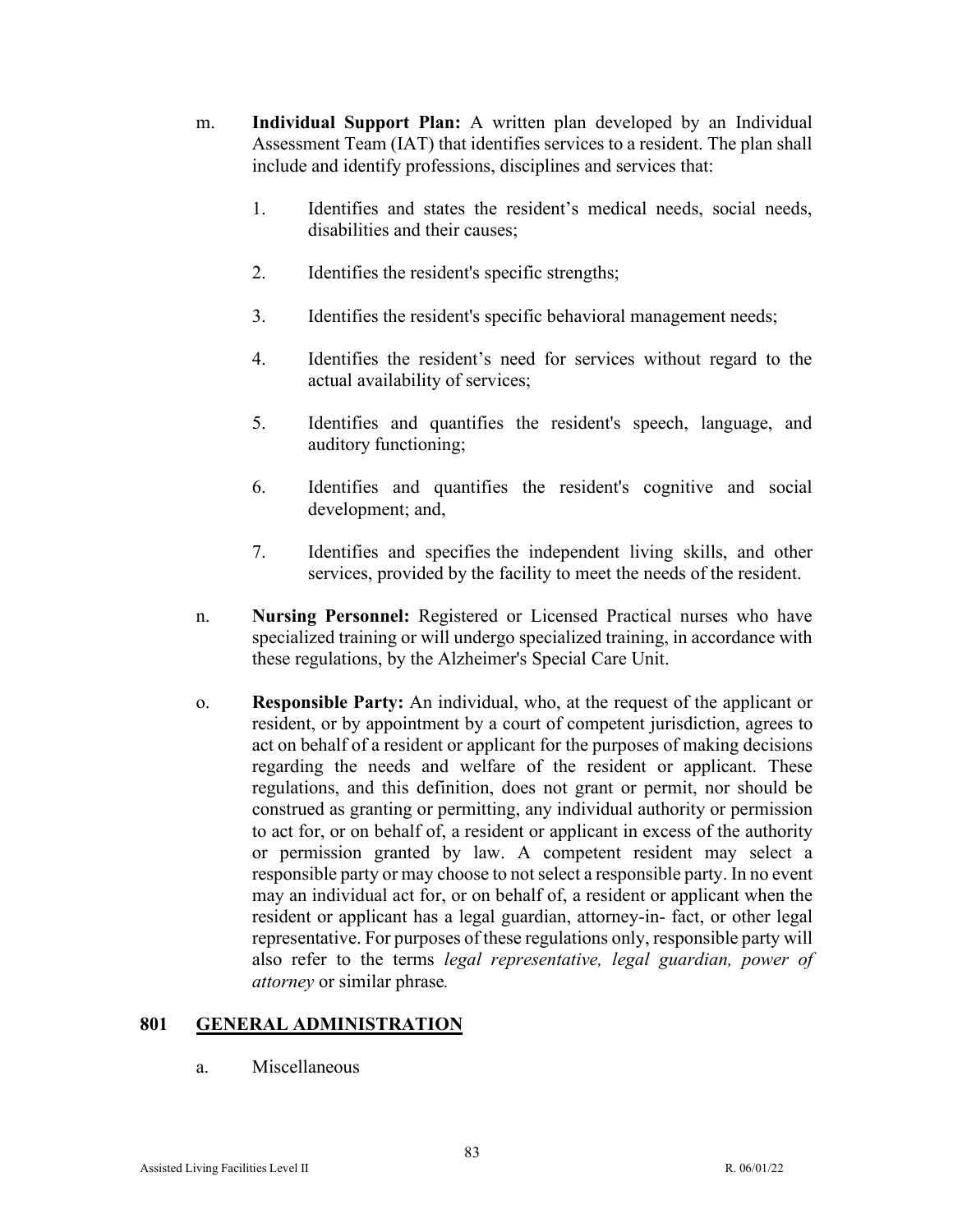- 1. Visitors shall be permitted at all times. However, facilities may deny visitation when visitation results, or substantial probability exists that visitation will result, in disruption of service to other residents, or threatens the health, safety, or welfare of the resident or other residents.
- 2. Birds, cats, dogs, and other animals may be permitted in the Alzheimer's Special Care Unit. Animals shall have appropriate vaccinations and licenses. A veterinary record shall be kept on all animals to verify vaccinations and be made readily available for review. Pets may not be allowed in food preparation, food storage or dining or serving areas.
- 3. Unmarried male and female residents shall not be housed in the same room unless either residents or their responsible parties have given authorized consent.
- b. General Program Requirements
	- 1. Each long-term care facility that advertises or otherwise holdsitself out as having one (1) or more special units for residents witha diagnosis of probable Alzheimer's disease or a related dementia shall provide an organized, continuous 24-hour-per-day program of supervision, care and services that shall:
		- A. Meet all state, federal and ASCU regulations.
		- B. Requires the full protection of residents' rights;
		- C. Promotes the social, physical and mental well-being of residents;
		- D. Is a separate unit specifically designed to meet the needs of residents with a physician's diagnosis of Alzheimer's disease or other related dementia; and
		- E. Provides 24-hour-per-day care for those residents with a dementia diagnosis, and meets all admission criteria applicable for that particular long-term care facility.
	- 2. Documentation shall be maintained by the facility and shall include, but not be limited to, a signed copy of all training receivedby the employee.
	- 3. Provide for relief of direct care personnel to ensure minimum staffing requirements are maintained at all times.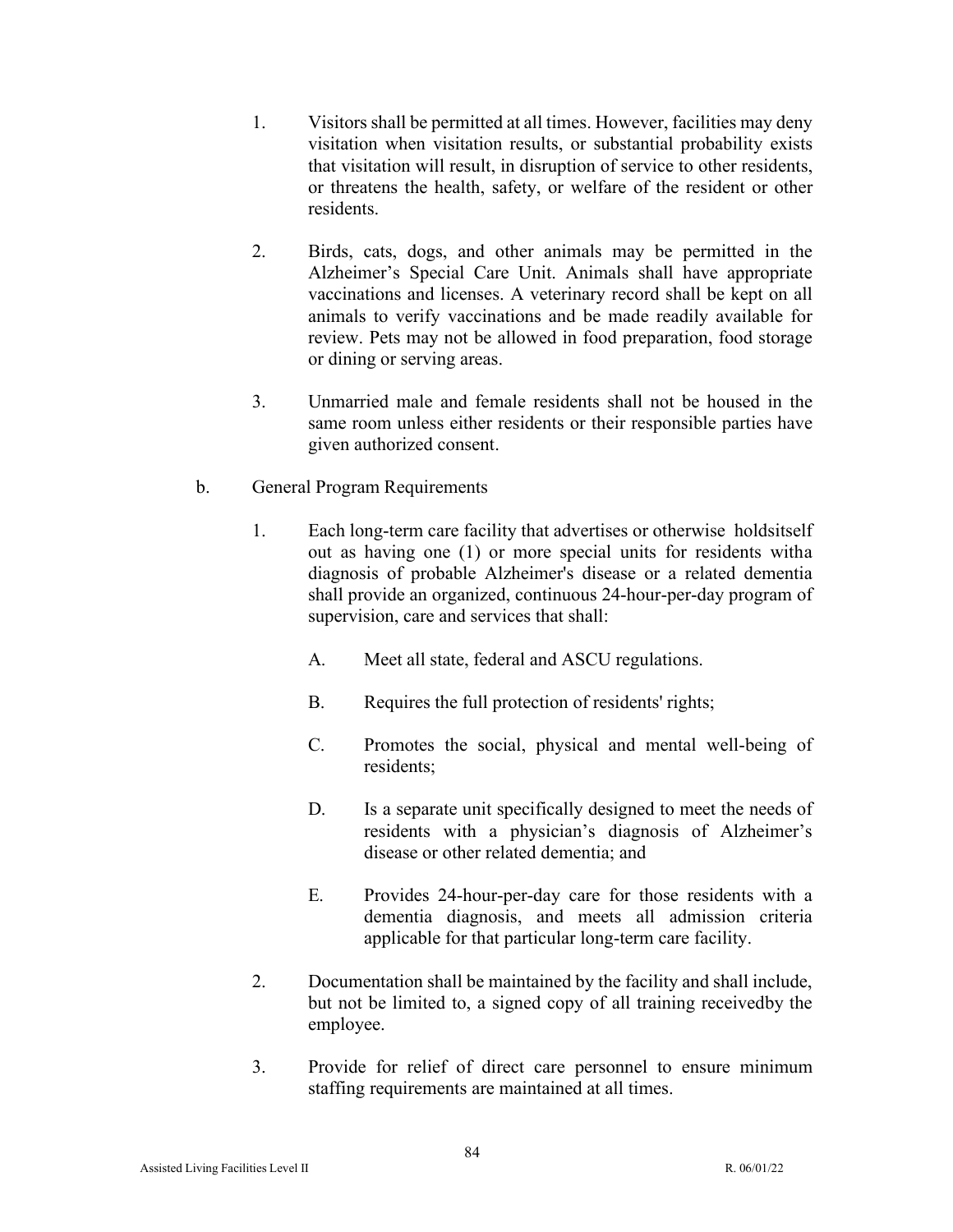- 4. Upon request, make available to the Department payroll records of all staff employed during recent pay periods.
- 5. Nursing, direct-care, or personal care staff shall not perform the duties of cooks, housekeepers, or laundry personnel during the same shift they perform nursing, direct-care or personal care duties.
- 6. Regardless of other policies or procedures developed by the facility, the ASCU will have specific policies and procedures regarding:
	- A. Facility philosophy related to the care of ASCU residents;
	- B. Use of ancillary therapies and services;
	- C. Basic services provided;
	- D. Admission, discharge, transfer; and
	- E. Activity programming.
- c. Residents' Rights

For the purposes of these regulations, Resident's Rights are those rights set forth in the Department's numbered memorandum LTC-M-89-03.

d. Resident Record Maintenance

The ASCU shall develop and maintain a record-keeping system that includes a separate record for each resident, and that documents each resident's health care, individual support plan, assessments, social information, and protection of each resident's rights.

e. Resident Records

The ASCU must follow the facility's policies and procedures, and applicable state and federal laws and regulations governing:

- 1. The release of any resident information, including consentnecessary from the client, parents or legal guardian;
- 2. Record retention;
- 3. Record maintenance; and,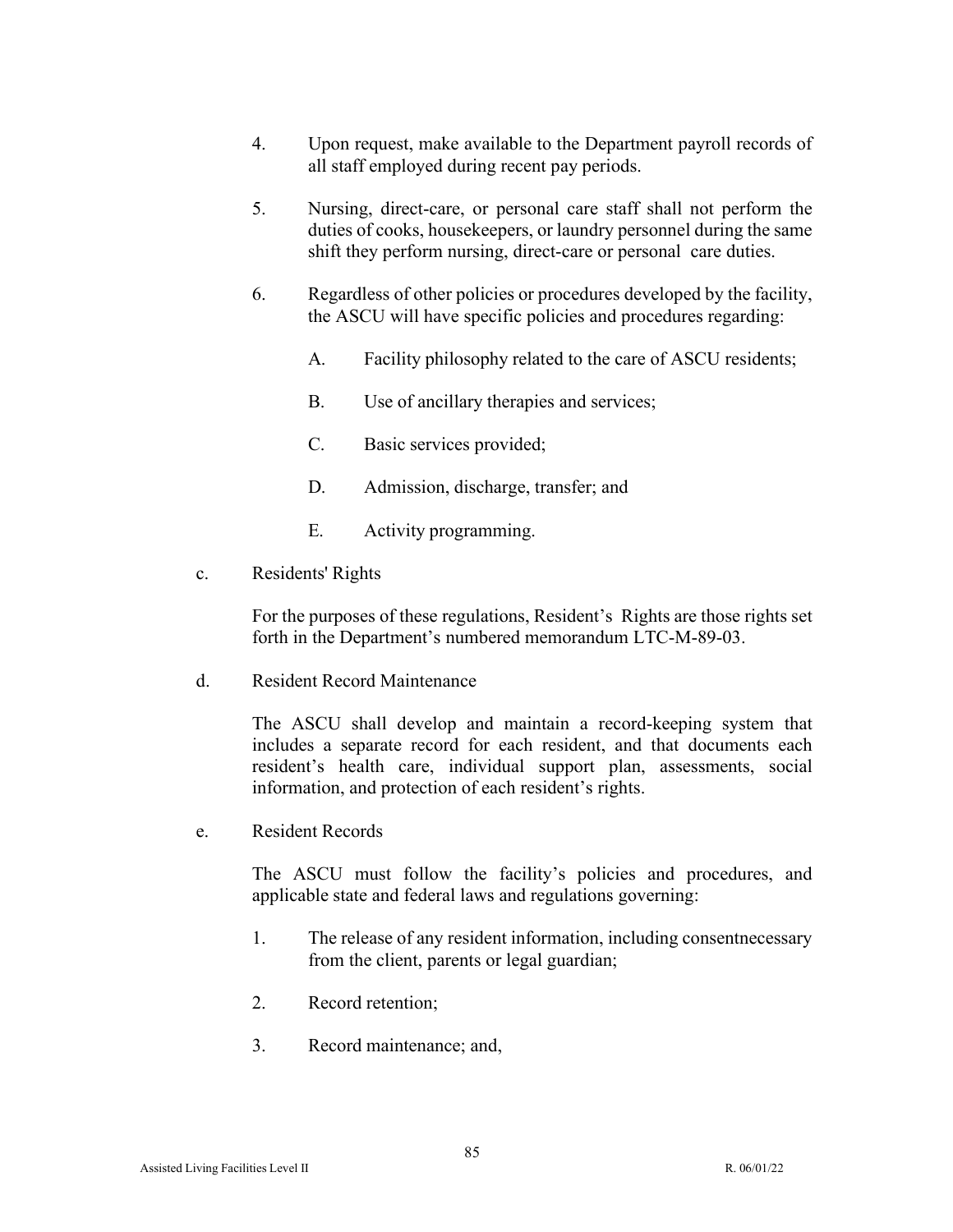4. Record content.

# **802 ASSESSMENTS**

- a. Psychosocial and Physical Assessments
	- 1. Each resident shall receive a psychosocial and physical assessment which includes the resident's degree or level of family support, level of activities of daily living functioning, cognitive level, behavioral impairment, and that identifies the resident's strengths and weaknesses.
	- 2. Prior to admission to the ASCU, the applicant must be evaluated by, and have received from a physician, a diagnosis of Alzheimer'sor related dementia.
- b. Individual Assessment Team (IAT)
	- 1. Within 30 days after admission, the IAT shall prepare for each resident an individual support plan. The ISP shall address specific needs of, and services required by, the resident resulting from the resident's Alzheimer's disease or related dementia.
	- 2. The IAT shall perform accurate assessments or reassessments annually, and upon a significant change to a resident's physical, mental, emotional, functional, or behavioral condition or status in which the resident:
		- a. Is regressing in, or losing skills, already gained
		- b. Is failing to progress toward or maintain identified objectives in the ISP
		- c. Is being considered for changes in the resident's ISP
- c. Individual Support Plan (ISP)
	- 1. The ISP shall include a family and social history. If the family and social history is unavailable, the ASCU personnel shall document attempts to obtain the information, including but not limited to, the names and telephone numbers of individuals contacted, or whom the facility attempted to contact, and the date and time of the contact or attempted contact.
	- 2. Individual support plans shall be developed and written by the IAT and signed by each member of the team.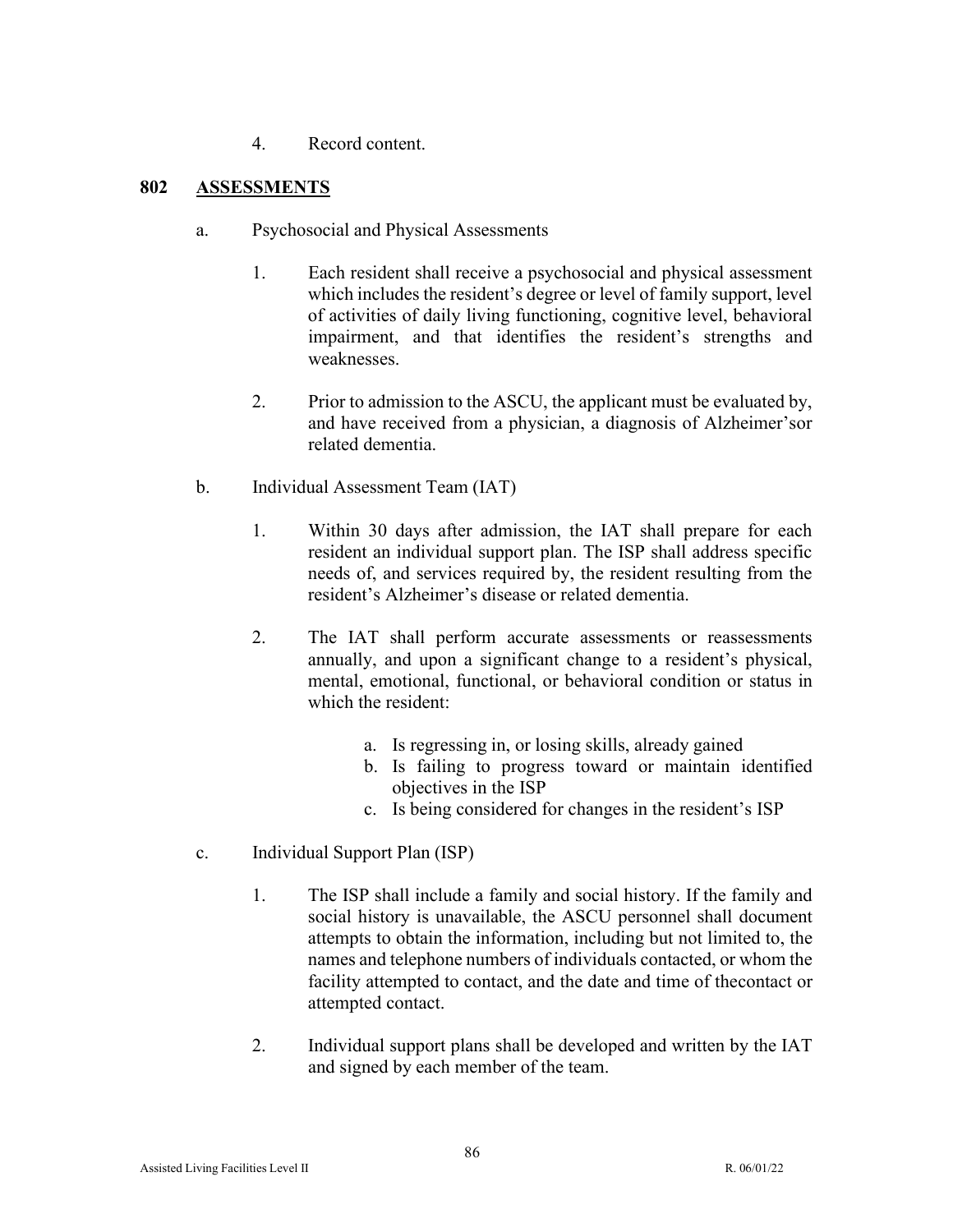- 3. Individual support plans shall have the input and participation of the resident or his or her responsible party, and the resident'sfamily. If the resident's family or responsible party cannot be contacted, or refuses to participate, the facility shall document all attempts to notify the resident's family or legal representative. The documentation shall include, but not be limited to, the names and telephone numbers of individuals contacted, or whom the facility attempted to contact, and the date and time of the contact or attempted contact.
- 4. The ISP shall be reviewed, evaluated for its effectiveness, and updated at least quarterly, and shall be updated when indicated by changing needs of the resident, or upon any reassessments by the IAT. In the event that the reassessment by the IAT documents a change of condition for which no change in services to meet resident needs are required, the ISP shall document the change of condition, and the reason or reasons why no change in services are required.
- 5. The ISP shall include:
	- A. Expected behavioral outcomes;
	- B. All barriers to expected outcomes;
	- C. Services, including frequency of delivery, designed to achieve expected behavioral outcomes;
	- D. Methods of assessment and monitoring. Monitoring shall occur no less than quarterly to determine progress toward the outcome; and,
	- E. Documentation of results from services provided, and achievement towards expected outcomes or regression, and reasons for the regression.
	- F. The resident's likes, dislikes, and if appropriate, his or her choices.
- 6. A copy of the ISP shall be made available to all staff that work with the resident, and the resident or his or her responsible party.
- 7. The ISP shall be implemented only with the documented, written consent of the resident or his or her responsible party.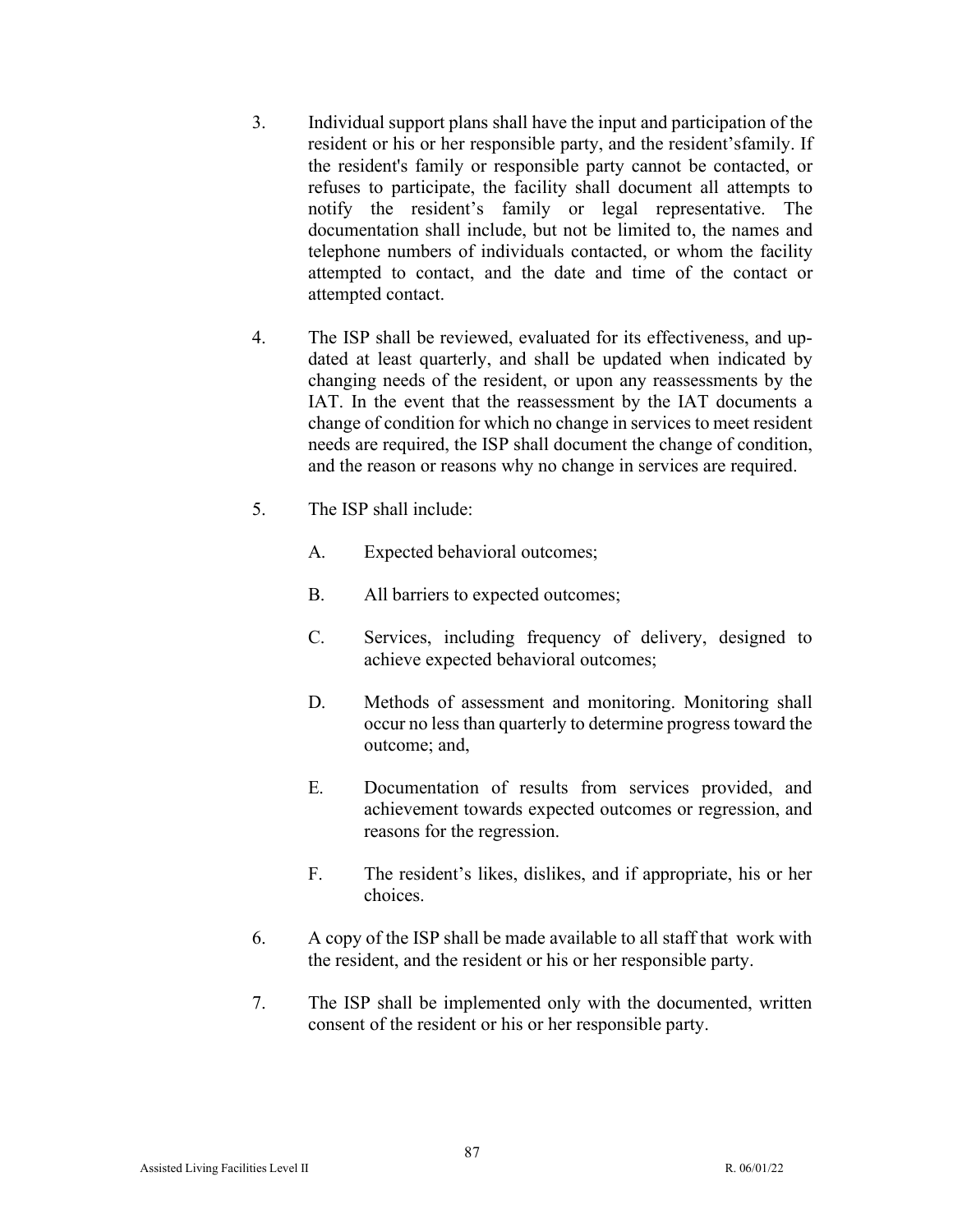#### **803 STANDARDS FOR ALZHEIMER'S SPECIAL CARE UNITS**

- a. General Requirements
	- 1. It is the intent of these regulations that Alzheimer's Special Care Units shall be designed to accommodate the complex and varied needs of residents with dementia. The physical environment does not exist in isolation, but interacts with the activity program, level of resident capability, staffing and social milieu of the unit.
	- 2. The environment shall be designed and developed to meet the following objectives:
		- A. Maximize awareness and orientation;
		- B. Ensure safety and security;
		- C. Provide privacy and a sense of control;
		- D. Support functional abilities; and,
		- E. Develop environmental stimulation and challenge within a positive social milieu.
- b. Physical Design

In addition to the physical design standards required for the facility's license, an Alzheimer's Special Care Unit shall include the following:

- 1. A floor plan design that does not require visitors or staff to pass through the ASCU to reach other areas of the facility;
- 2. A multipurpose room or rooms for dining, group and individual activities, and family visits, which complies with the LTC licensure requirements for common space;
- 3. Secured outdoor space and walkways that allow residents to ambulate, with or without assistive devices such as wheelchairs or walkers, but prevents undetected egress. Such walkways shall meet the accessibility requirements of the most current LTC and Americans with Disabilities Act (ADA) structural building codes or regulations. Unrestricted access to secured outdoor space and walkways shall be provided, and such areas shall have fencing or barriers that prevent injury and elopement. Fencing shall be no less than 72 inches high.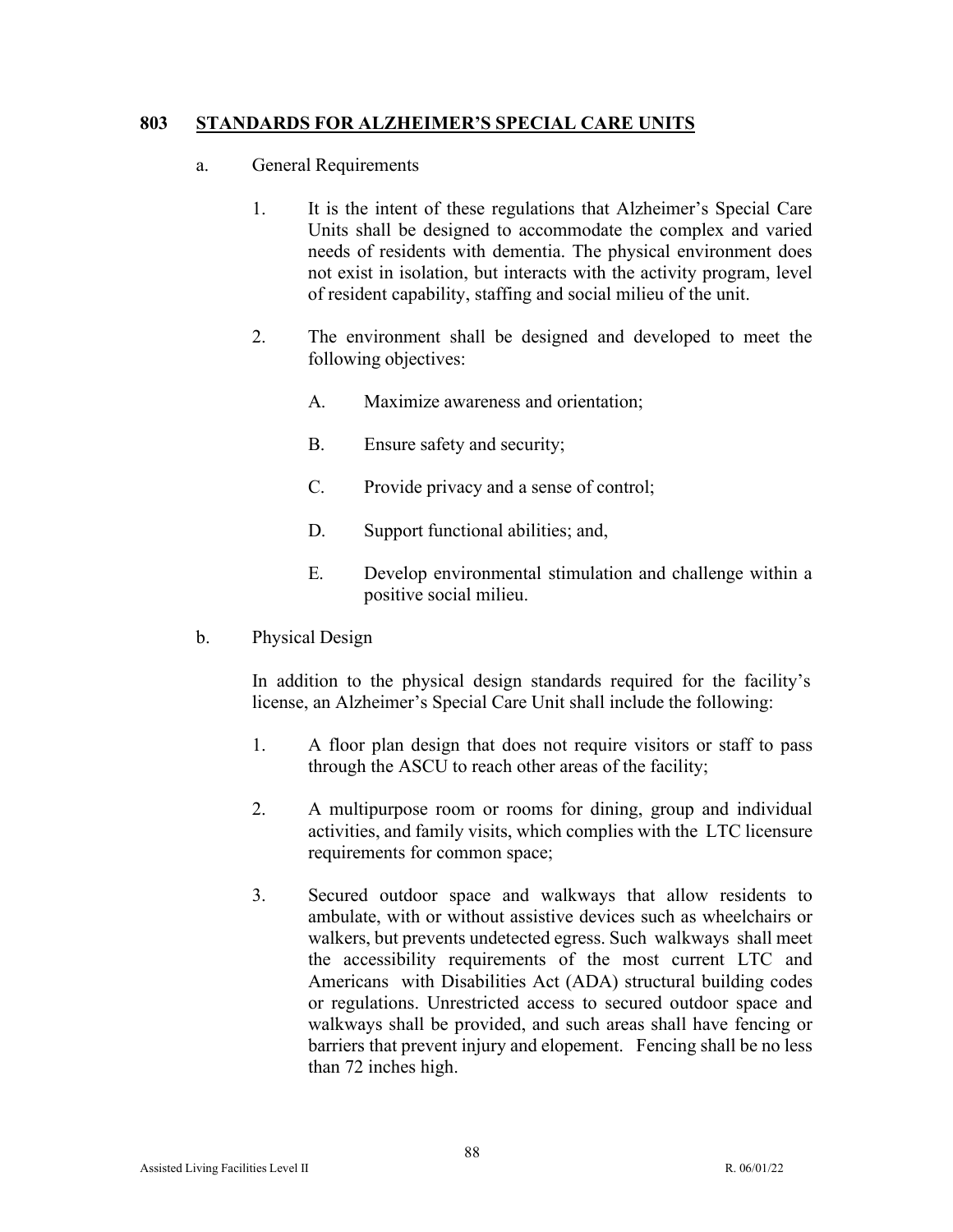- 4. Prohibit the use of plants that are poisonous or toxic for human contact or consumption;
- 5. Visual contrasts between floors and walls, and doorways and walls, in resident use areas. Except for fire exits, exit doors and access ways shall be designed to minimize contrast, and to obscure or conceal areas the residents should not enter;
- 6. Non-reflective floors, walls, and ceilings, to minimize glare;
- 7. Evenly distributed lighting, to minimize glare and shadows; and,
- 8. A monitoring or nurses' station with:
	- A. A call system, to alert staff to any emergency needs of the residents; and,
	- B. A space for charting, and for storage of residents' records.
- c. Physical Environment and Safety.

The Alzheimer's Special Care Unit shall:

- 1. Provide freedom of movement for the residents to common areas, and to their personal spaces. The facility shall not lock residents out of, or inside, their rooms;
- 2. Provide plates and eating utensils which provide visual contrast between the utensils and the table, and that maximizes the independence of the residents;
- 3. In common areas, provide comfortable seating sufficient to seat all residents at the same time. The seating shall consist of a ratio of one (1) gliding or rocking chair for every five (5) residents;
- 4. Encourage and assist residents to decorate and furnish their rooms with personal items and furnishings, based on the resident's needs and preferences as documented by the ASCU in the social history;
- 5. Individually identify each resident's rooms based on the resident's cognitive level, to assist residents in locating their rooms, and to permit them to differentiate their room from the rooms of other residents;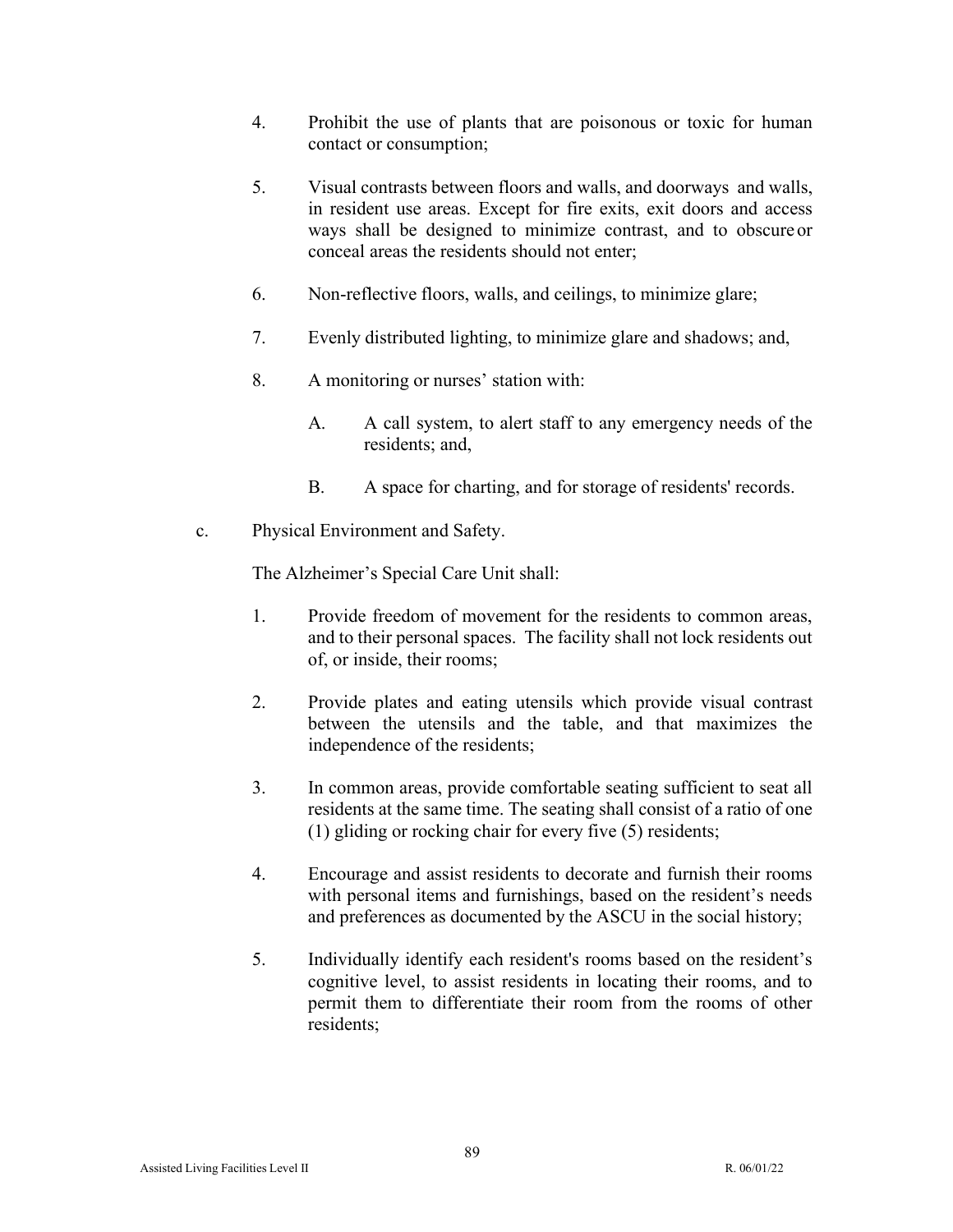- 6. Keep corridors and passageways through common-use areas free of objects which may cause falls, or which may obstruct passage by physically impaired individuals; and,
- 7. Only use public address systems in the unit for emergencies.

## **804 EGRESS CONTROL**

a. Egress Policies

The Alzheimer's Special Care Unit shall develop policies and procedures to deal with residents who wander or may wander. The procedures shall include actions to be taken by the facility to:

- 1. Identify missing residents;
- 2. Notify all individuals or institutions that require notification under law or regulation when a resident is missing; and,
- 3. Attempt to locate the missing resident.
- b. Locking Devices
	- 1. All locking devices used on exit doors shall be approved by the OLTC, building code agencies, and the fire marshal having jurisdiction over the facility, shall be electronic, and shall release upon activation of the fire alarm or sprinkler system.
	- 2. If the unit uses keypads to lock and unlock exits, directions for the keypad's operations to allow entrance shall be posted on the outside of the door.
	- 3. The keypads and locks shall meet the under IBC applicable to Level II Assisted Living Facilities.
	- 4. Staff shall be trained in all methods of releasing, or unlocking, the locking device.

#### **805 STAFFING**

Alzheimer's Special Care Units shall staff according to the Rules and Regulations for Assisted Living Facilities II. However, staffing for the ASCU shall be determined separately from the Assisted Living facility, based upon the census for the ASCU only; likewise, the staffing for the Assisted Living facility shall be based on the census of the Assisted Living facility, excluding the ASCU census.It is the intent of this regulation that ASCU staff be separate and distinct from the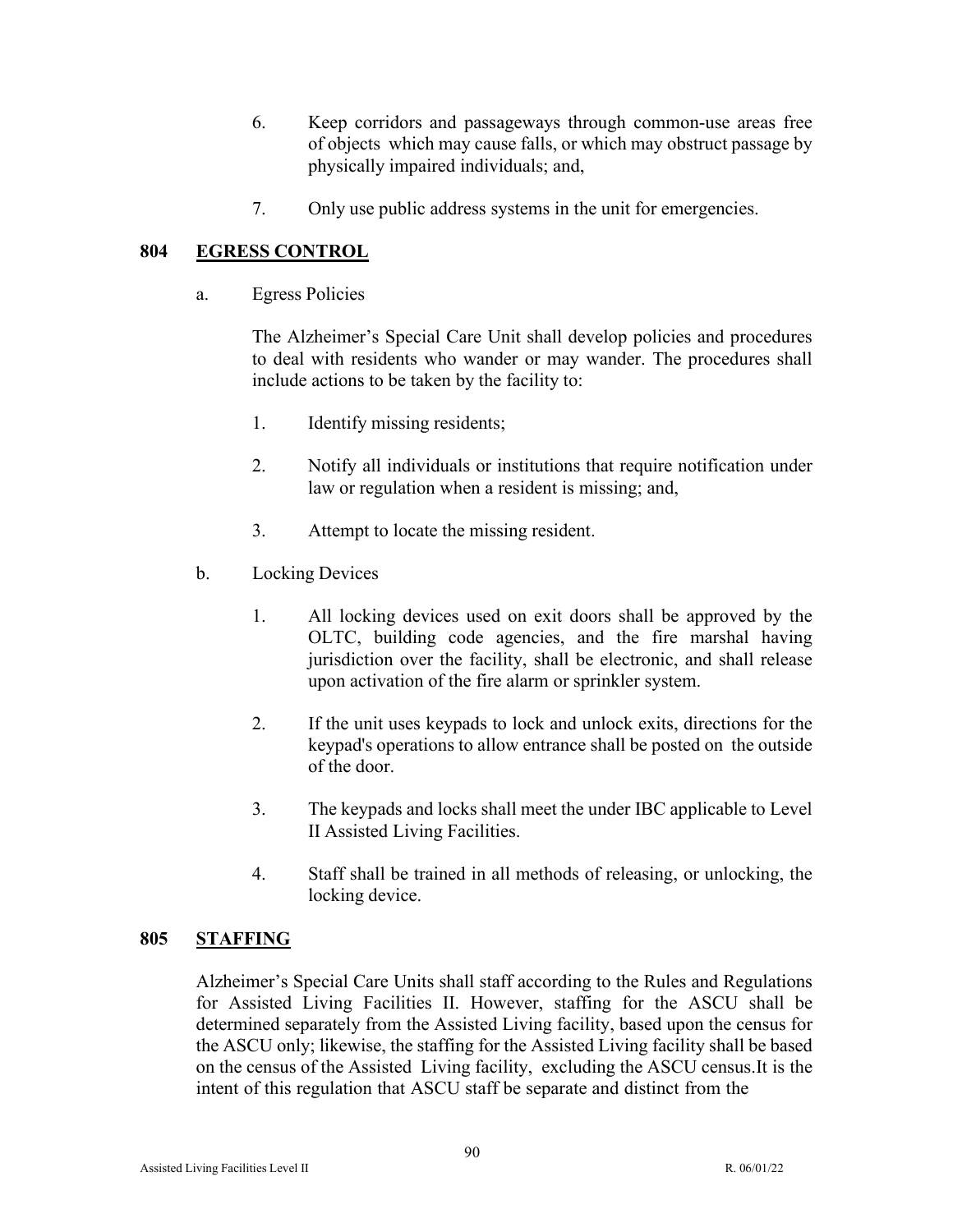Assisted Living facility staff. In addition, the following staffing requirements are established for Alzheimer's Special Care Units.

a. Professional Program Services

A social worker or other professional staff e.g., physician, RegisteredNurse, or Psychologist currently licensed by the State of Arkansas shall beutilized to perform the following functions:

- 1. Complete an initial social history evaluation on each resident on admission;
- 2. Development, coordination, and utilization of state or national resources and networks to meet the needs of the residents or their families;
- 3. Offering or encouraging participation in monthly family support group meetings with documentation of meetings offered; and,
- 4. Assist in development of the ISP, including but not limited to:
	- A. Assuring that verbal stimulation, socialization and reminiscing is identified in the ISP as a need;
	- B. Defining the services to be provided to address those needs identified above; and,
	- C. Identifying the resident's preferences, likes, and dislikes.
- b. Staff and Training
	- 1. All ASCU staff members and consultants shall have the training specified in these regulations in the care of residents with Alzheimer's Disease and other related dementia. The facility shall maintain records documenting what training has been received, the date it was received, the subject of the training, and the source of the training.
	- 2. Within six (6) months of the date that the long-term care facility first advertises or otherwise holds itself out as having one (1) or more special units for residents with a diagnosis of probable Alzheimer's disease or a related dementia, the facility shall have trained all staff who are scheduled or employed to work in the ASCU.
	- 3. Subsequent to the requirements set forth in Section 805(b)(2), fifty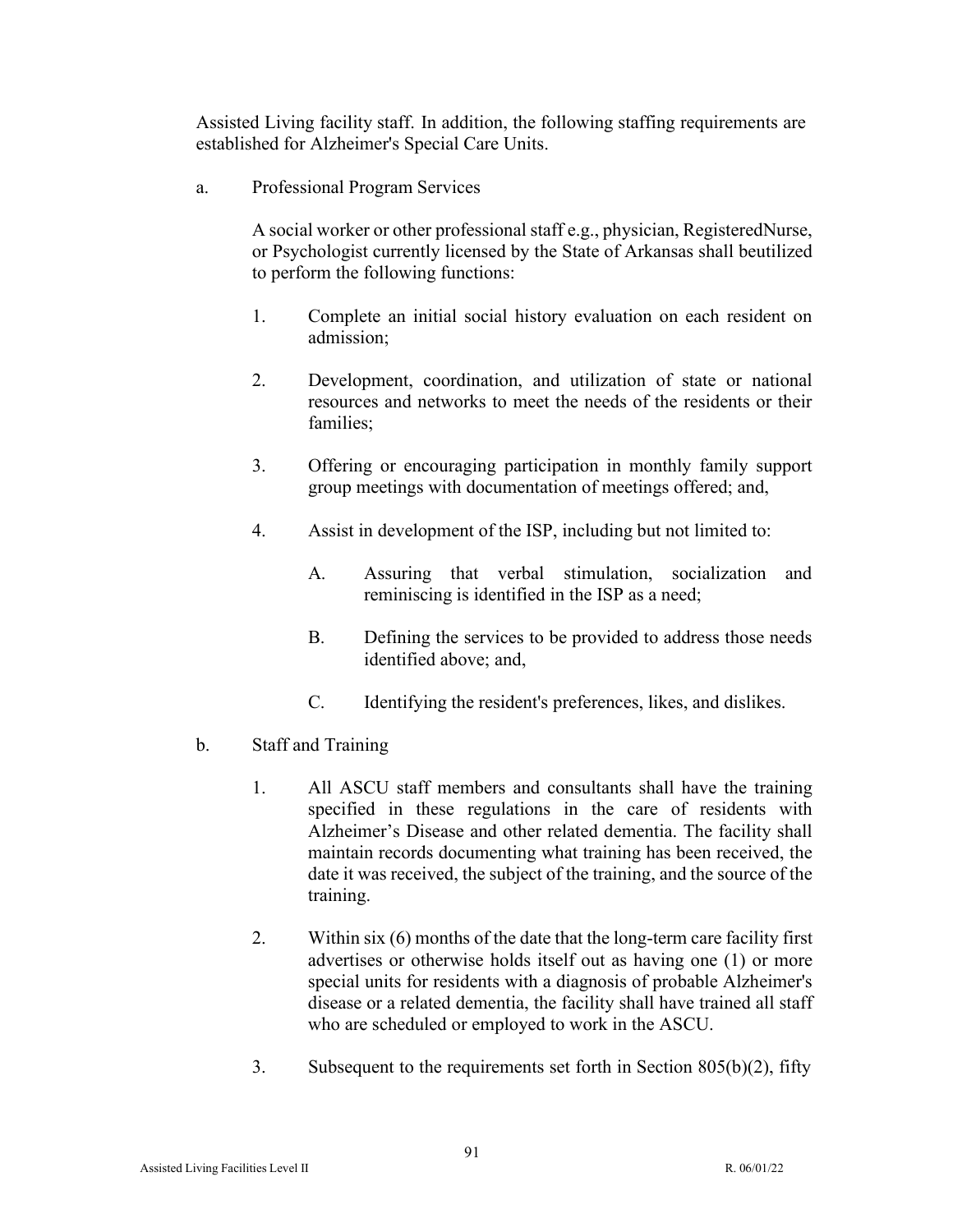percent (50%) of the staff working any shift shall have completed requirements as set forth in Section  $805(b)(5)(a)$ , (b), and (c).

- 4. After meeting the requirements of Section 805(b)(2), all new employees shall be trained within five (5) months of hiring, with no less than eight (8) hours of training per month during the five (5) month period.
- 5. In addition to any training requirements for any certification or licensure of the employee, training shall consist of, at a minimum:
	- A. Thirty (30) hours on the following subjects:
		- i. One (1) hour of the ASCU's policies;
		- ii. Three (3) hours of etiology, philosophy and treatment of dementia;
		- iii. Two (2) hours on the stages of Alzheimer's disease;
		- iv. Four (4) hours on behavior management;
		- v. Two (2) hours on use of physical restraints, wandering, and egress control;
		- vi. Two (2) hours on medication management;
		- vii. Four (4) hours on communication skills;
		- viii. Two (2) hours of prevention of staff burnout;
		- ix. Four (4) hours on activity programming;
		- x. Three (3) hours on ADLs and Individual-Centered Care
		- xi. Three (3) hours on assessments and creation of ISPs
	- B. On-going in-service training consisting of at least 2 hours every quarter. The topics to be addressed in the in-service training shall include the following, and each topic shall be addressed at least once per year:
		- i. The nature of Alzheimer's disease and other dementia, including: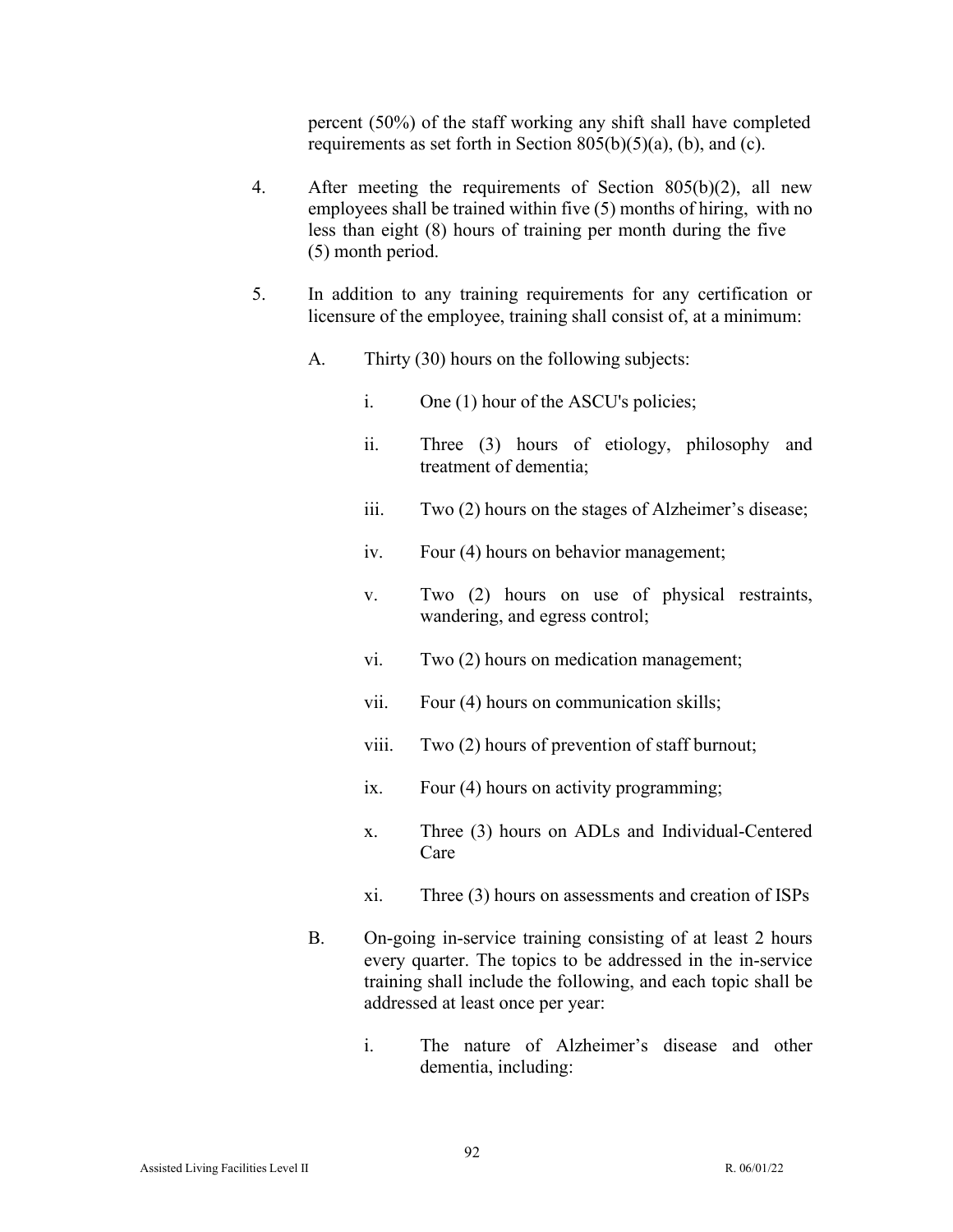- 1. The definition of dementia;
- 2. The harm to individuals without a correct diagnosis; and,
- 3. The stages of Alzheimer's disease.
- ii. Common behavior problems resulting from Alzheimer's or related dementia, and recommended behavior management for the problems;
- iii. Communication skills to facilitate improved staff relations with residents;
- iv. Positive therapeutic interventions and activities, such as:
	- a. Exercise;
	- b. Sensory stimulation; and,
	- c. Activities of daily living.
- v. The benefits of family interaction with the resident, and the need for family interaction;
- vi. Developments and new trends in the fields of Alzheimer's or related dementia, and treatments for same;
- vii. Environmental modifications to minimize the effects and problems associated with Alzheimer's or related dementia; and,
- viii. Development of ISPs, including but not limited to instruction on the method of updating and implementing ISPs across shifts.
- C. If the facility identifies or documents that a specific employee requires training in areas other than those set forth in 805(b), the facility may provide training in the identified or documented areas, and may be substituted for those subjects listed in Section 805(b)(5).
- c. Trainer Requirements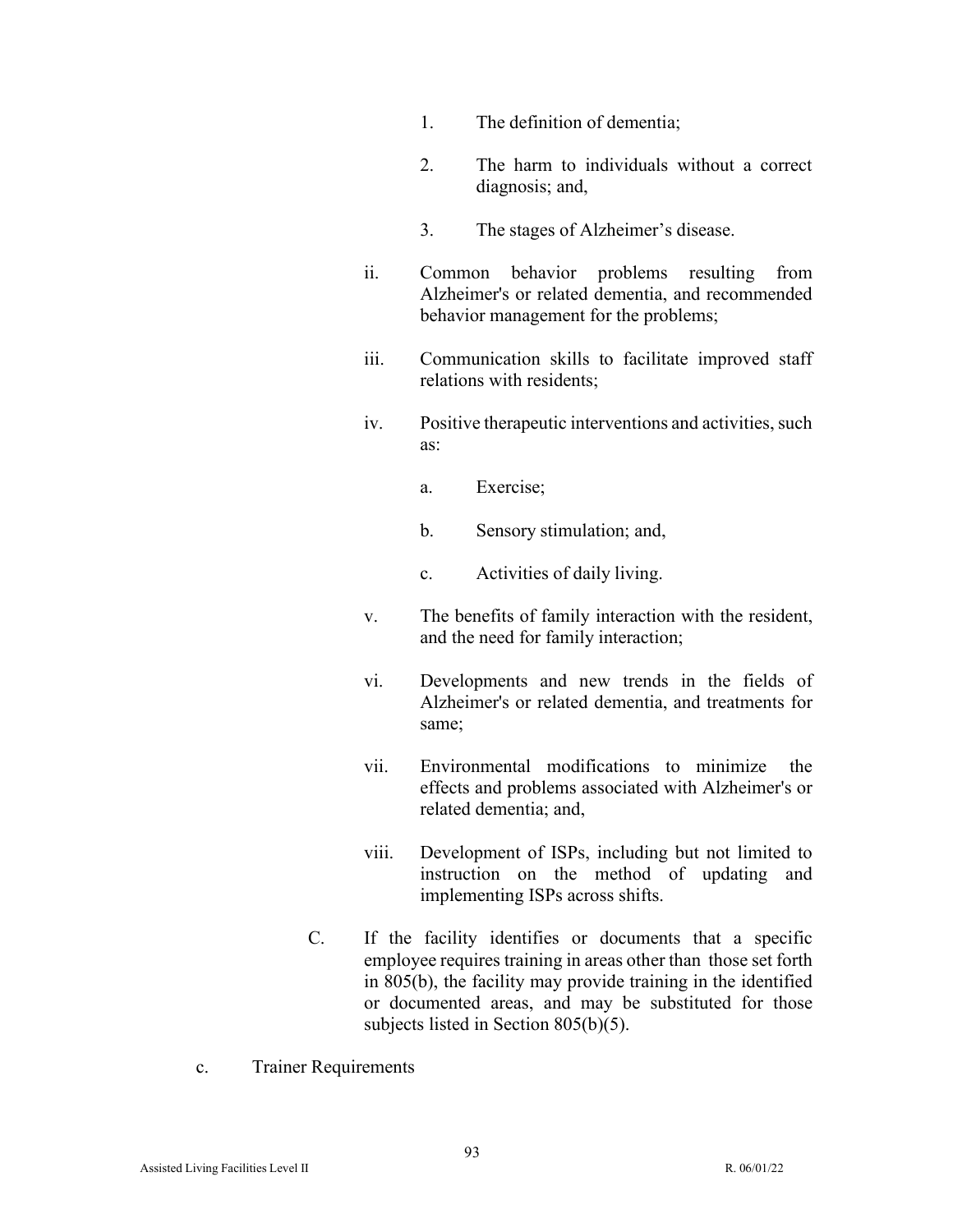The individual providing the training shall have:

- 1. A minimum of one (1) year uninterrupted employment in the care of Alzheimer's residents, or
- 2. Shall have training in the care of individuals with Alzheimer's disease and other dementia, or
- 3. Is designated by the Alzheimer's Association or its local chapter as being qualified to meet training requirements.
- d. Training Manual

The ASCU shall create and maintain a training manual consisting of thee topics listed in Section 805(b). Further, the trainer shall provide training consistent with the training manual.

# **806 ADMISSIONS, DISCHARGES, TRANSFERS**

- a. Criteria for Services
	- 1. Each Alzheimer's Special Care Unit shall have written policy setting forth pre-admission screening, admission, and discharge procedures.
	- 2. Prior to admission into the Alzheimer's Special Care Unit, the facility shall provide a copy of the disclosure statement and Residents' Rights policy to the applicant or the applicant's responsible party. A copy of the disclosure statement signed by the resident or the resident's responsible party shall be kept in the resident's file.
	- 3. Admission criteria shall require:
		- A. A physician's diagnosis of Alzheimer's disease or related dementia;
		- B. The facility's assessment of the resident's level of needs; and,
		- C. A list of the services that the ASCU can provide to address the needs identified in  $806(a)(3)(B)$ .
	- 4. Any individual admitted to the ASCU must also meet admission criteria for the facility.
	- 5. The ASCU shall not maintain a resident who requires a level of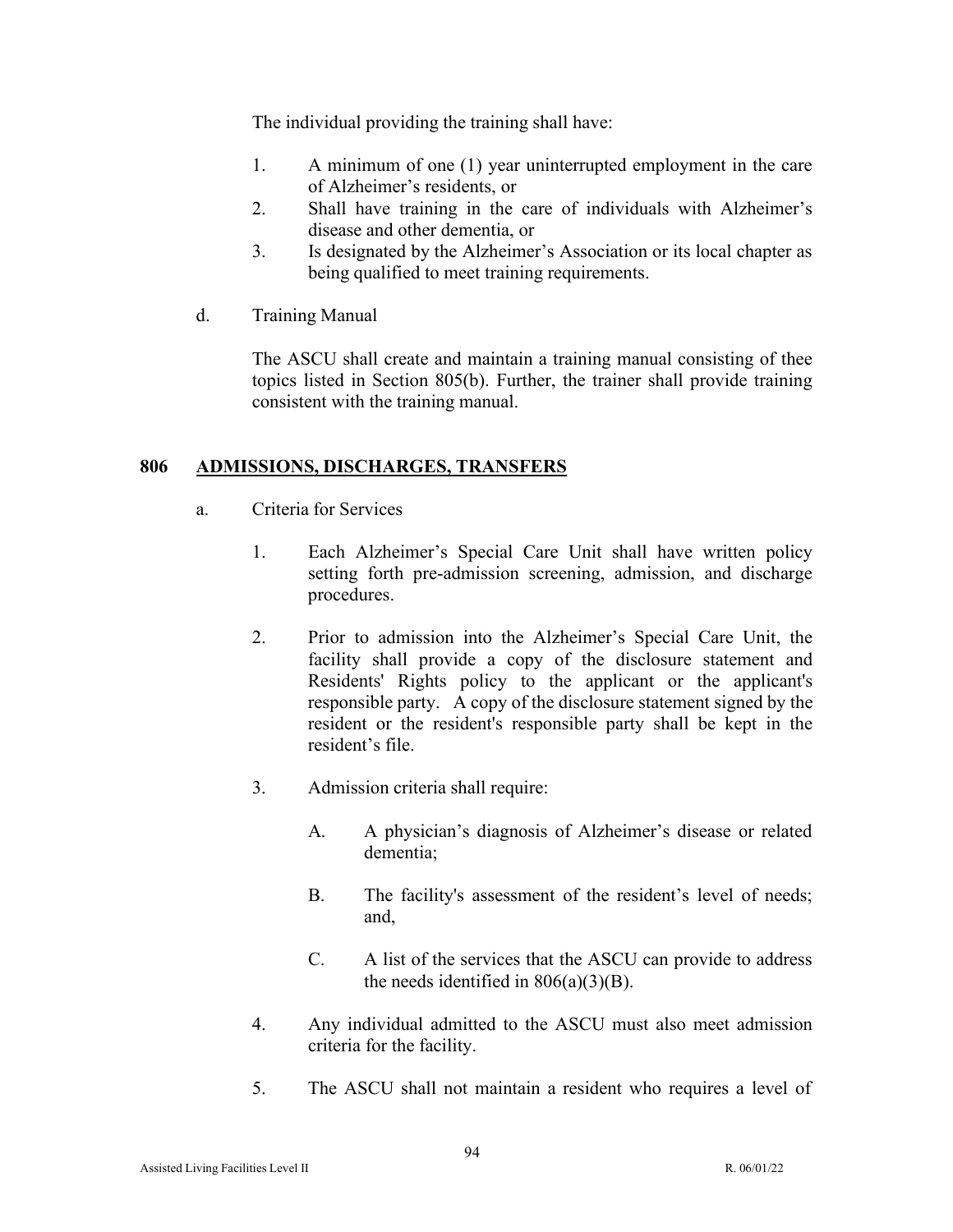care greater than for which the facility is licensed to provide, or for whom the ASCU is unable to provide the level or types of services to address the needs of the resident. Discharge from the ASCU shall occur when:

- A. The resident's medical condition exceeds the level of care for which the facility is licensed or is able to provide;
- B. The resident's medical condition requires specializednursing procedures that constitute more than limited nursing services, or nursing services the facility is unable toprovide;
- C. The resident has a loss of functional abilities (e.g. ambulation) that results in the resident's level of care requirements being greater than the level of care for which the facility is licensed or able to provide;
- D. Behavioral symptoms that results in the resident's level of care requirements being greater than the level of care for which the facility is licensed or able to provide;
- E. The resident requires a level of involvement in therapeutic programming that is greater than the level of care for which the facility is licensed or able to provide.
- 6. If the resident, or the resident's responsible party, does not comply with, or refuses to accept, the requirements of the ISP, the resident shall be discharged from the ASCU. The facility shall document the refusal or non-compliance with the ISP. The documentation shall include, but not be limited to:
	- A. The identity of the person who is not willing or able to comply with the requirements of the ISP; i.e., the resident or the resident's responsible party;
	- B. The date and time of the refusal;
	- C. The consequences of the unwillingness or inability to comply with the requirements of the ISP, and the name of the person providing this information to the resident or the resident's responsible party.
- b. Resident Movement, Transfer or Discharge

When a resident is moved, transferred or discharged, measures shall be taken by the facility to minimize confusion and stress to the resident until discharge. Further, the discharge shall comply with the regulations applicable to the facility housing the ASCU, and Arkansas law.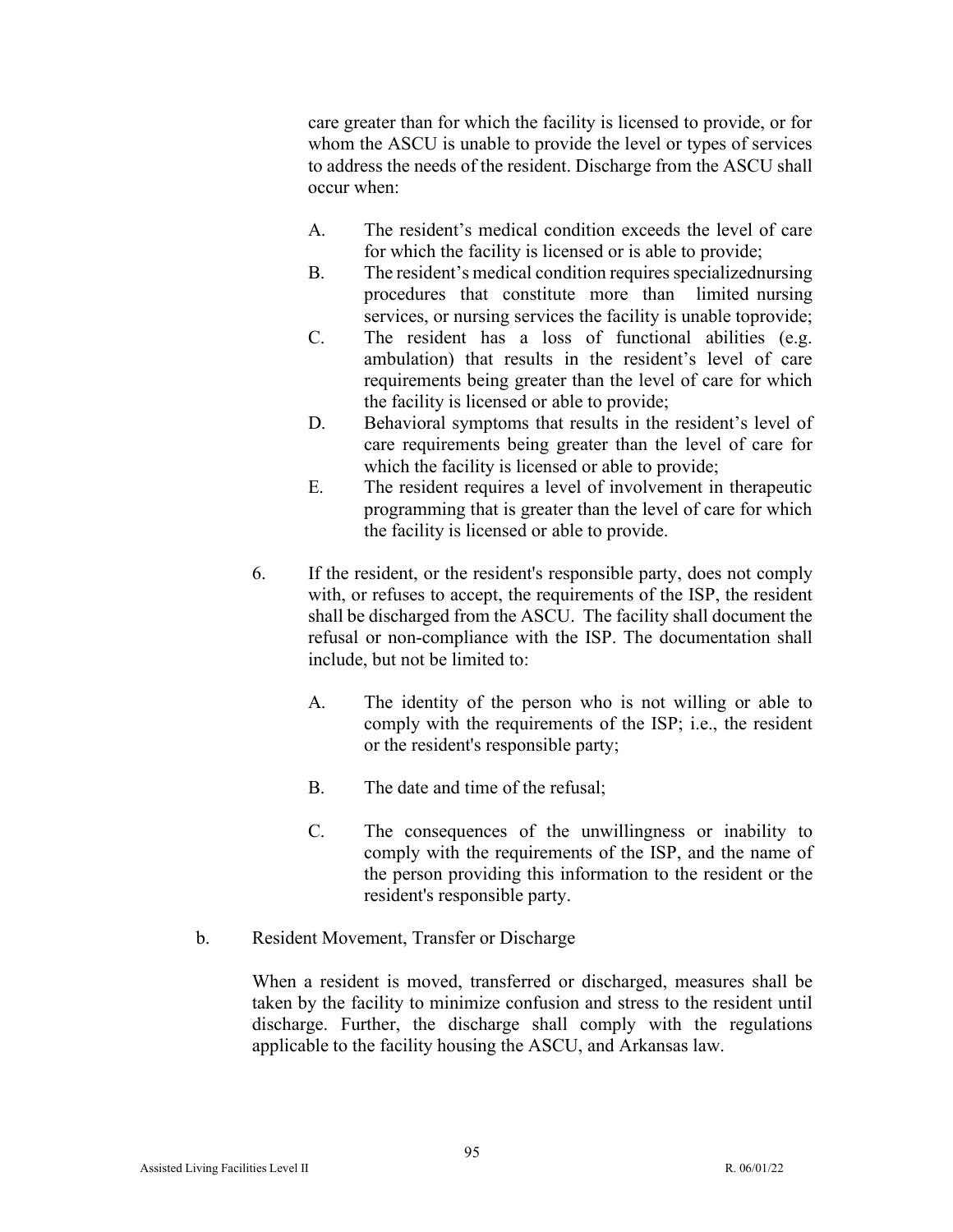## **807 THERAPEUTIC ACTIVITIES**

a. Intent and General Requirements.

Therapeutic activities can improve a resident's eating or sleeping patterns; lessen wandering, restlessness, or anxiety; improve socialization or cooperation; delay deterioration of skills; and improve behavior management. Therapeutic activities shall be designed to meet the resident's current needs.

- 1. All facilities with Alzheimer's Special Care Units shall provide activities appropriate to the needs of individual residents. The activities shall be provided and directed by direct care staff under the coordination of a program director.
- 2. Each resident's daily routine shall be structured or scheduled so that activities are provided seven days a week.
- 3. A professional with specialized training in the care of Alzheimer's shall be utilized or contracted to:
	- A. Develop required daily activities;
	- B. Train direct care staff in those programs; and,
	- C. Provide ongoing consultation.
- b. Required Daily Activities

The following activities shall be offered daily:

- 1. Gross motor activities (e.g., exercise, dancing, gardening, cooking, etc.);
- 2. Self-care activities (e.g., dressing, personal hygiene, or grooming);
- 3. Social activities (e.g., games, music, socialization); and,
- 4. Sensory enhancement activities (e.g., reminiscing, scent and tactile stimulation).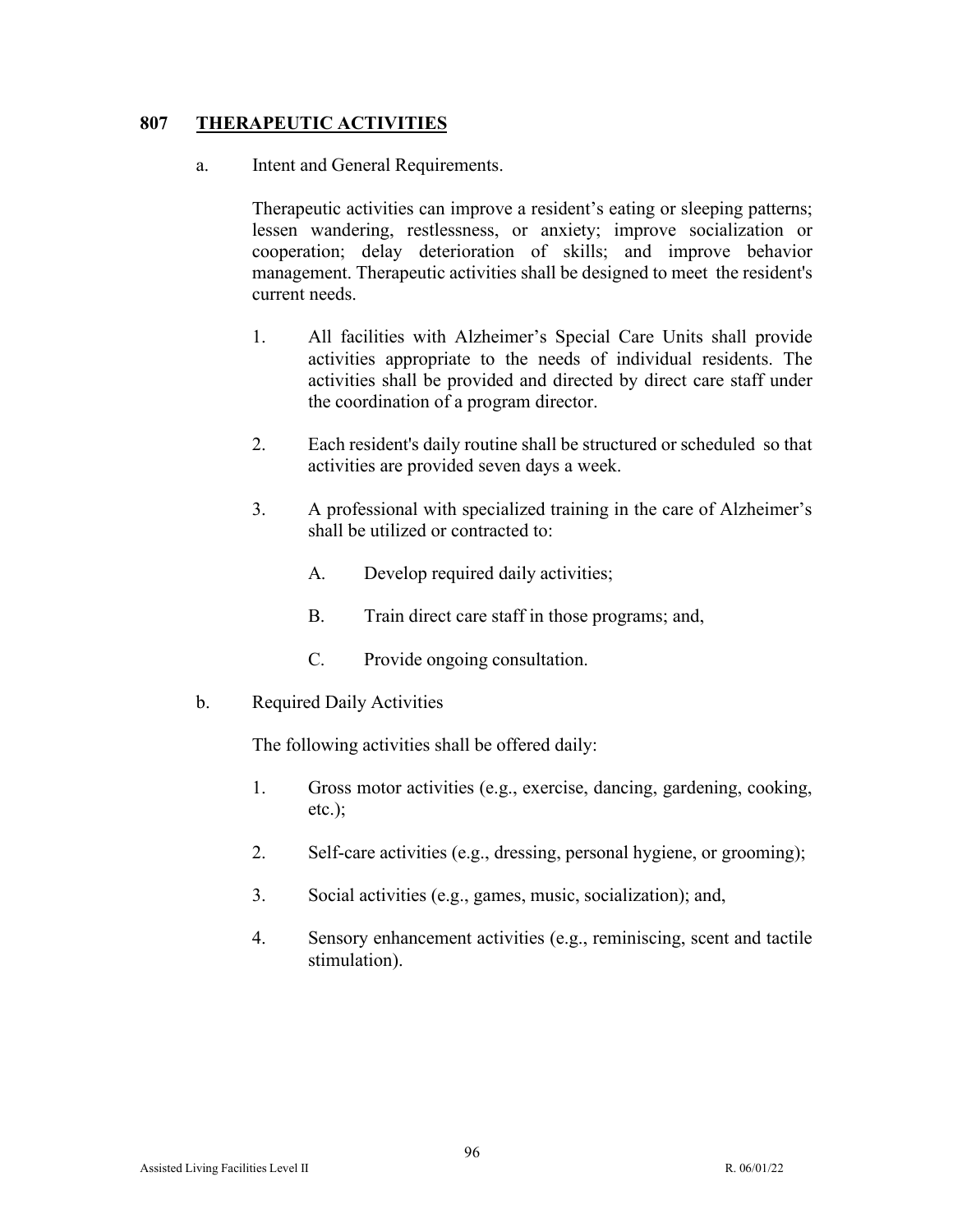#### **900 PHYSICAL ENVIRONMENT**

#### **901 NEW CONSTRUCTION, REMODELING OR ADDITIONS**

## **901.1 GENERAL**

A new facility is one that had plans approved by the Office of Long Term Care and began operation, or construction or renovation of a building for the purpose of operating a Level II assisted living facility on or after the adoption date of these regulations, or both. The regulations and codes governing new facilities apply if and when the facility proposes to begin operation in a building not previously and continuously used as a facility licensed under these regulations. For purposes of these regulations, *construction* refers to a new facility where none existed or to the addition of new wings or other sections of the facility; *renovation* refers to any structural changes to the existing facility, including but not limited to painting, replacement or repair of carpet, tile or linoleum, and minor repairs.

Additions to existing facilities, construction, or renovation shall meet the standards for new construction, and a copy of the facility floor plan must be submitted to the Office of Long Term Care for approval. Provided, however, that changes to the floor plan for areas of the facility unaffected by the addition, construction or renovation are not required.

## **901.2 SITE LOCATION, INSPECTION APPROVALS AND SUBSOIL INVESTIGATION**

- a. The building site shall afford good drainage and shall not be subject to flooding or be located near insect breeding areas, noise or other nuisance producing locations or hazardous locations, industrial developments, airports, railways or near penal or other objectionable institutions or near a cemetery. The site shall afford the safety of residents and not be subject to air pollution.
- b. A site shall be adequate to accommodate roads and walks within the lot lines to at least the main entrance, ambulance entrance, and service entrance. All facility sites shall contain enough square footage to provide at least as much space for walks, drives and lawn space as the square footage contained in the building.
- c. The building site shall be inspected and approved by the OLTC before construction is begun.

#### **901.3 SUBMISSION OF PLANS, SPECIFICATIONS AND ESTIMATES**

a. When construction is contemplated either for new buildings, additions or major alterations in excess of one hundred thousand dollars (\$100,000),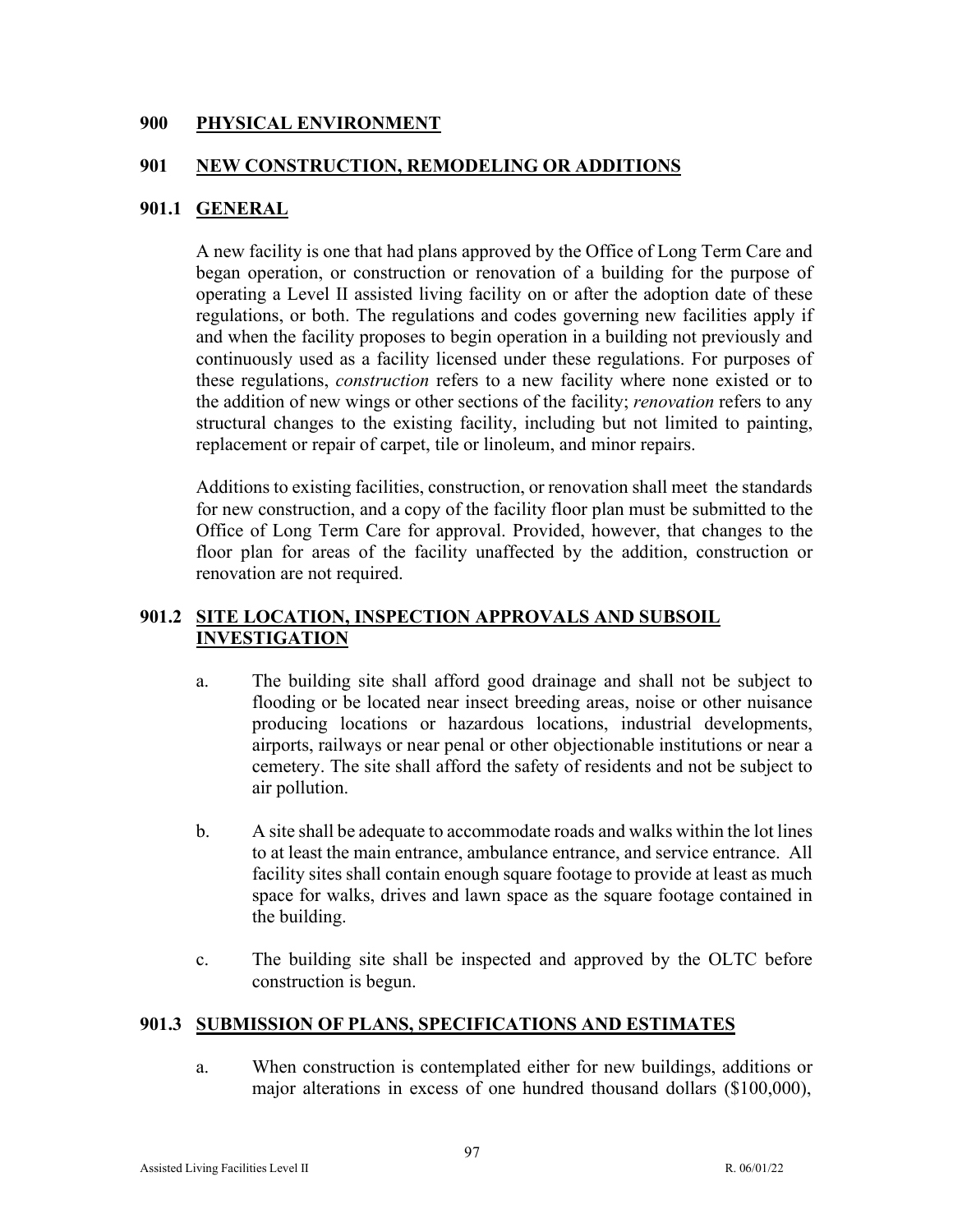plans and specifications shall be submitted in duplicate, one (1) to OLTC and one (1) to the Plumbing Division of the Arkansas Department of Health, for review along with a copy of the statement of approval from the Comprehensive Health Planning Agency. Final plan approval shall be given by OLTC.

- b. Such plans and specifications shall be prepared by a registered professional engineer or an architect licensed in the State of Arkansas pursuant to Act 270 of 1941, codified as Ark. Code Ann. §17-15-101, *et seq*. and shall be drawn to scale with the title and date shown thereon. OLTC shall have a minimum of three (3) weeks to review the drawing andspecifications and submit their comments to the applicant. Any proposed deviations from the approved plans and specifications shall be submitted to the OLTC prior to making any changes. Construction cannot start until approval of plans and specifications have been received from the OLTC. The OLTC shall be notified as soon as construction of a new building or alteration to an existing building is started.
- c. An estimate shall accompany all working plans and specifications when the total cost of construction is more than one hundred thousand dollars (\$100,000).
- d. Representatives from the OLTC shall have access to the construction premises and the construction project for purposes of making whatever inspections the OLTC deems necessary throughout the course of construction.

# **901.4 PLANS AND SPECIFICATIONS**

All facilities licensed under these regulations shall be designed and constructed to substantially comply with pertinent local and state laws, codes, ordinances and standards. All new construction shall be in accordance with the requirements for I-2 Groups as specified in the International Building Code (IBC) 2000, except that:

- 1. All exit corridors shall be no less than six (6) feet wide, and shall be clear of obstructions. In fully sprinkled buildings, furnishings and seating areas are permitted in corridors as long as at least a corridor width of six (6) feet remains clear of obstructions;
- 2. Exit doors from patient or resident rooms shall be no less than thirty-six inches (36") wide; and,
- 3. Doors shall, at a minimum, meet or exceed the fire ratings specified for I-2 Group construction under the IBC 2000. Compliance with this requirement shall be determined by the approved fire rating of the door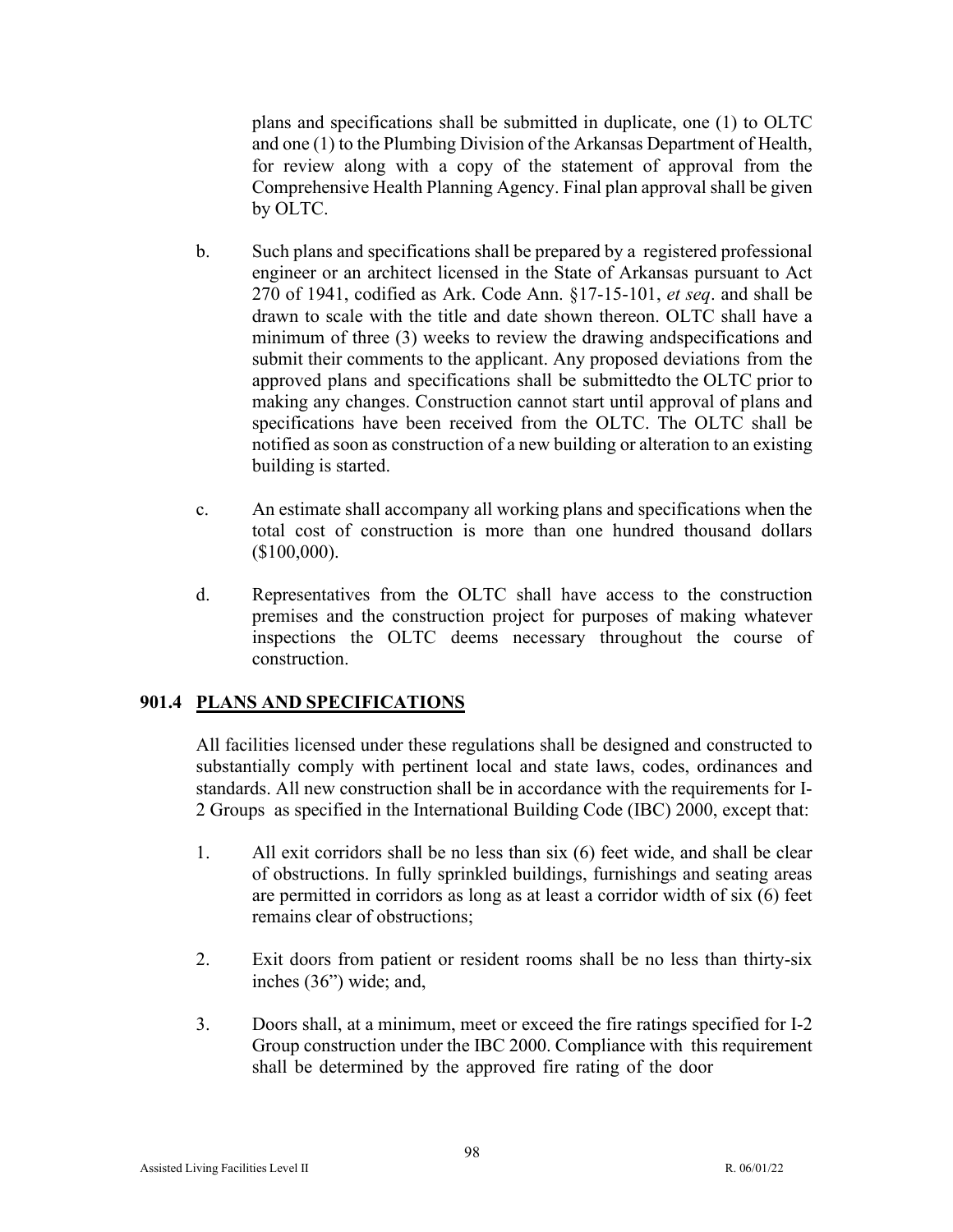conducted in accordance with IBC requirements, and not as to the door's construction type, such as hollow- or solid-core.

The facility shall develop and shall comply with a written evacuation plan approved by the local fire marshal. All new construction shall be readily accessible and useable by persons with physical disabilities including persons who use wheelchairs. All construction shall comply with the requirements of the ADA.

Plans shall be submitted to the OLTC in the following stages:

- 1. Step (1) Working drawings and specifications that shall be prepared so that clear and distinct prints may be obtained; accurate dimensions including all necessary explanatory notes, schedules and legends. Working drawings shall be complete and adequate for contract purposes. Separate drawings shall be prepared for each of the following branches of work, architectural, structural, mechanical, and electrical, and shall include the following:
	- A. Approved plan showing all new topography, newly established levels and grades, existing structures on the site (if any), new buildings and structures, roadways, walks, and the extent of the areas to be seeded. All structures and improvements that are to be removed under the construction contract shall be shown. A print of the survey shall be included with the working drawings;
	- B. Plan of each floor and roof;
	- C. Elevations of each facade;
	- D. Sections through building;
	- E. Scale and full size details as necessary to properly indicate portions of the work;
	- F. Schedule of finishes.
- 2. Step  $(2)$  Equipment Drawings: Large-scale drawings of typical and special rooms indicating all fixed equipment and major items of furniture and movable equipment.
- 3. Step  $(3)$  Structural Drawings:
	- A. Plans of foundations, floors, roofs and all intermediate levels shall show a complete design with sizes, sections, and the relative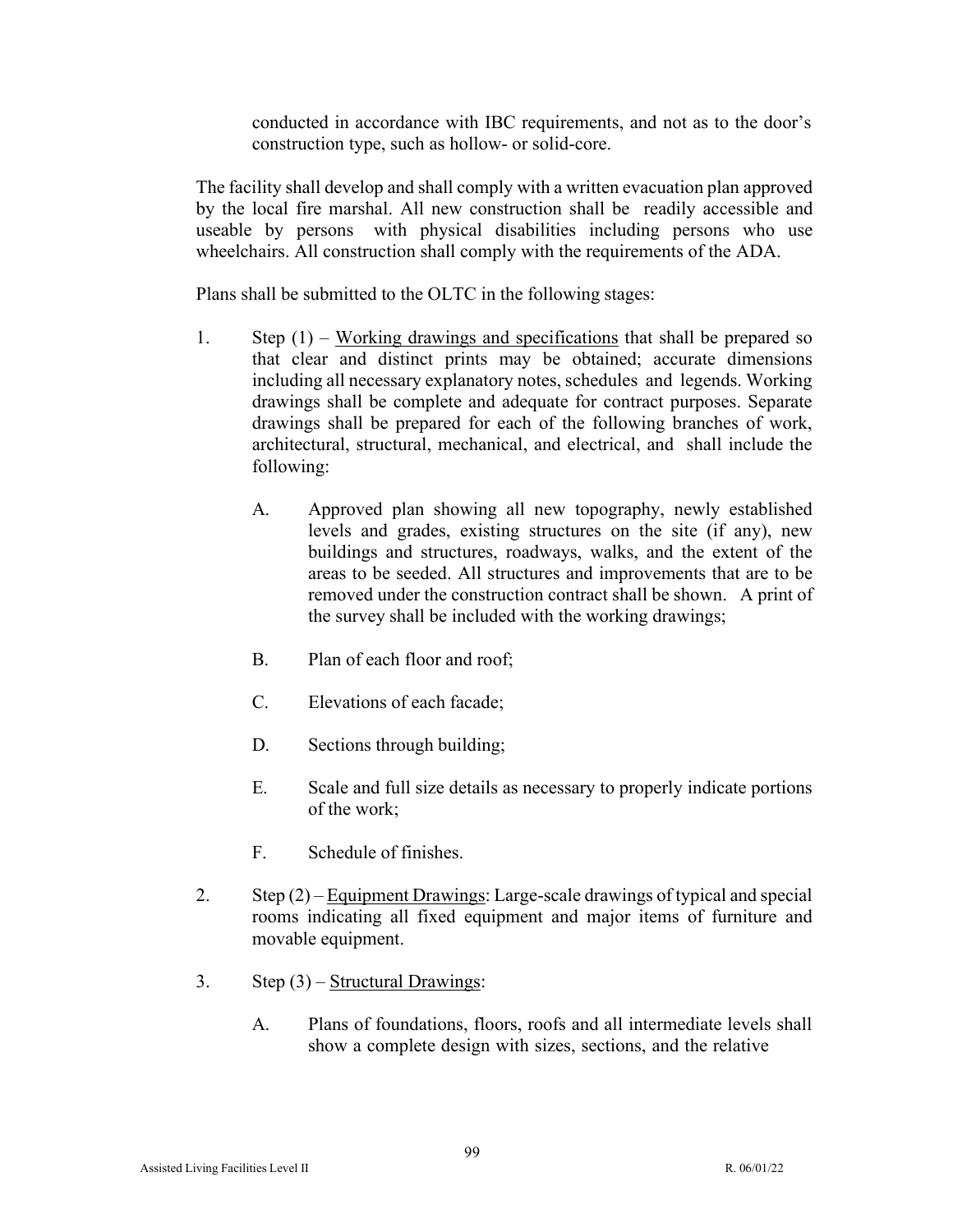location of the various members. Schedule of beams, girders, and columns, shall be included;

- B. Floor levels, column centers, and offsets shall be dimensioned;
- C. Special openings and pipe sleeves shall be dimensioned or otherwise noted for easy reference;
- D. Details of all special connections, assemblies, and expansion joints shall be given.
- 4. Step (4) Mechanical Drawings: These drawings with specifications shall show the complete heating and ventilation systems, plumbing, drainage and standpipe system and laundry and shall include:
	- A. Heating and air-conditioning systems, including:
		- 1. Air-conditioning systems with required equipment, water and refrigerant piping and ducts;
		- 2. Exhaust and supply ventilating systems with steam connections and piping;
		- 3. Air quantities for all room supply and exhaust ventilating duct openings;
	- B. Plumbing, drainage and standpipe systems, including:
		- 1. Size and elevation of street sewer, house sewer, house drains, street water main, and water service into the building;
		- 2. Locations and size of soil, waste, and vent stacks with connections to house drains, clean outs, fixtures, and equipment;
		- 3. Size and location of hot, cold, and circulating mains, branches and risers from the service entrance and tanks;
		- 4. Riser diagram to show all plumbing stacks with vents, water risers, and fixture connections;
		- 5. Gas, oxygen, and special connections;
		- 6. Plumbing fixtures and equipment that require water and drain connections;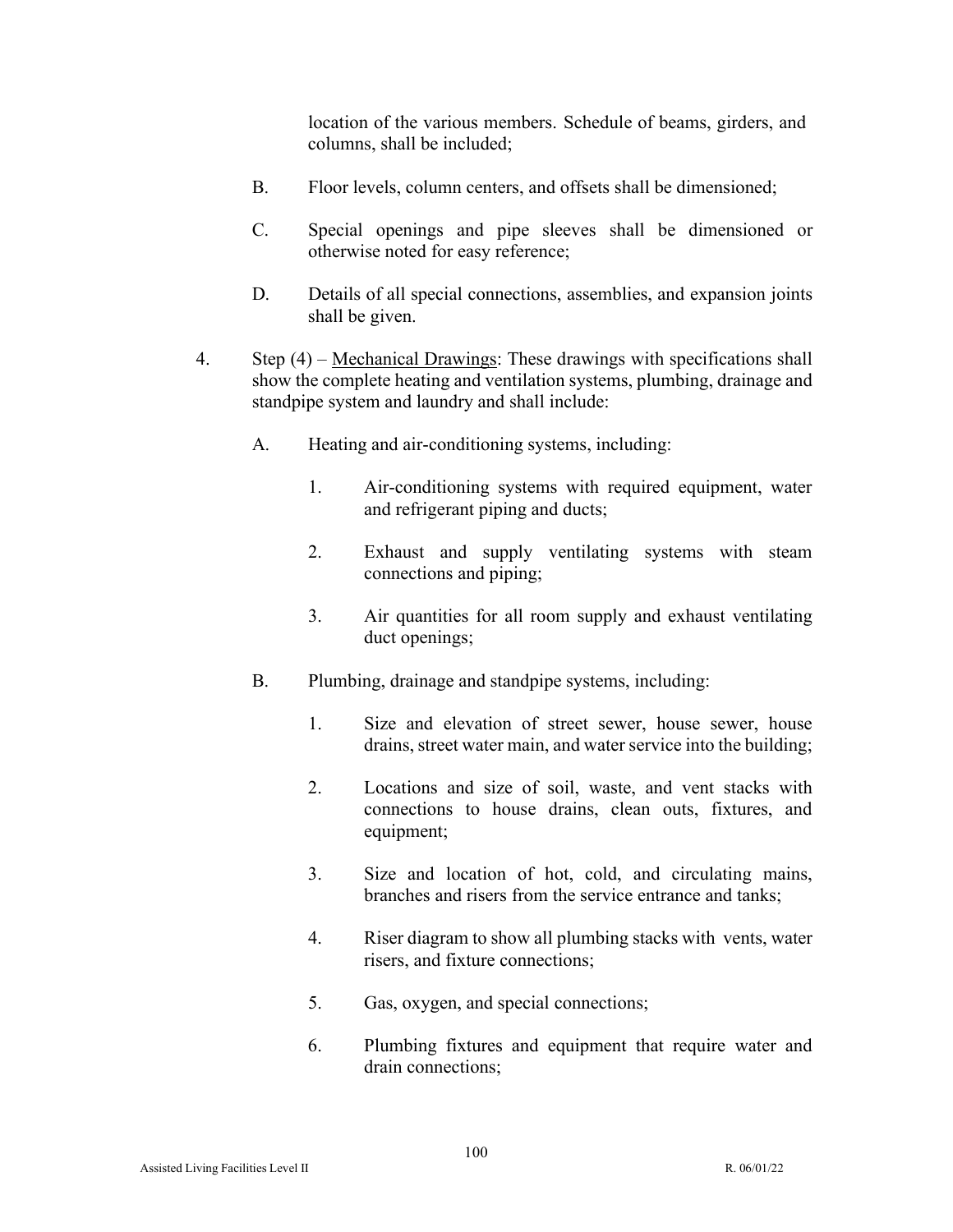- C. Elevators and dumbwaiters: Details and dimensions of shaft, pit, and machine room; sizes of car platform and doors;
- D. Kitchens, laundry, refrigeration, and laboratories: These shall be detailed at a satisfactory scale to show the location, size, and connection of all fixed equipment.
- 5. Step (5) Electrical Drawings:
	- A. Drawings shall show electrical wiring, outlets, smoke detectors, and equipment that require electrical connections;
	- B. Electrical service entrances with switches and feeder to the public service feeders shall be shown;
	- C. Plan and diagram showing main switchboard, power panels, light panels, and equipment;
	- D. Light outlets, receptacles, switches, power outlets, and circuits;
	- E. Nurses' call systems, either wireless systems or hardwired, with outlets for beds, duty stations, door signal lights, enunciators, and wiring diagrams. If a wireless system is employed, the electrical drawing will indicate the implementation of the system including designations for residents call systems in residents' apartments or units;
	- F. Fire alarm system with stations, signal devices, control board, and wiring diagrams;
	- G. Emergency electrical system with outlets, transfer switch, source of supply, feeders, and circuits.
- 6. Step  $(6)$  Specifications: Specifications shall supplement the drawings to fully describe types, sizes, capacities, workmanship, finishes, and other characteristics of all materials and equipment, and shall include the following:
	- A. Cover or title sheet;
	- B. Index;
	- C. General conditions;
	- D. General requirements;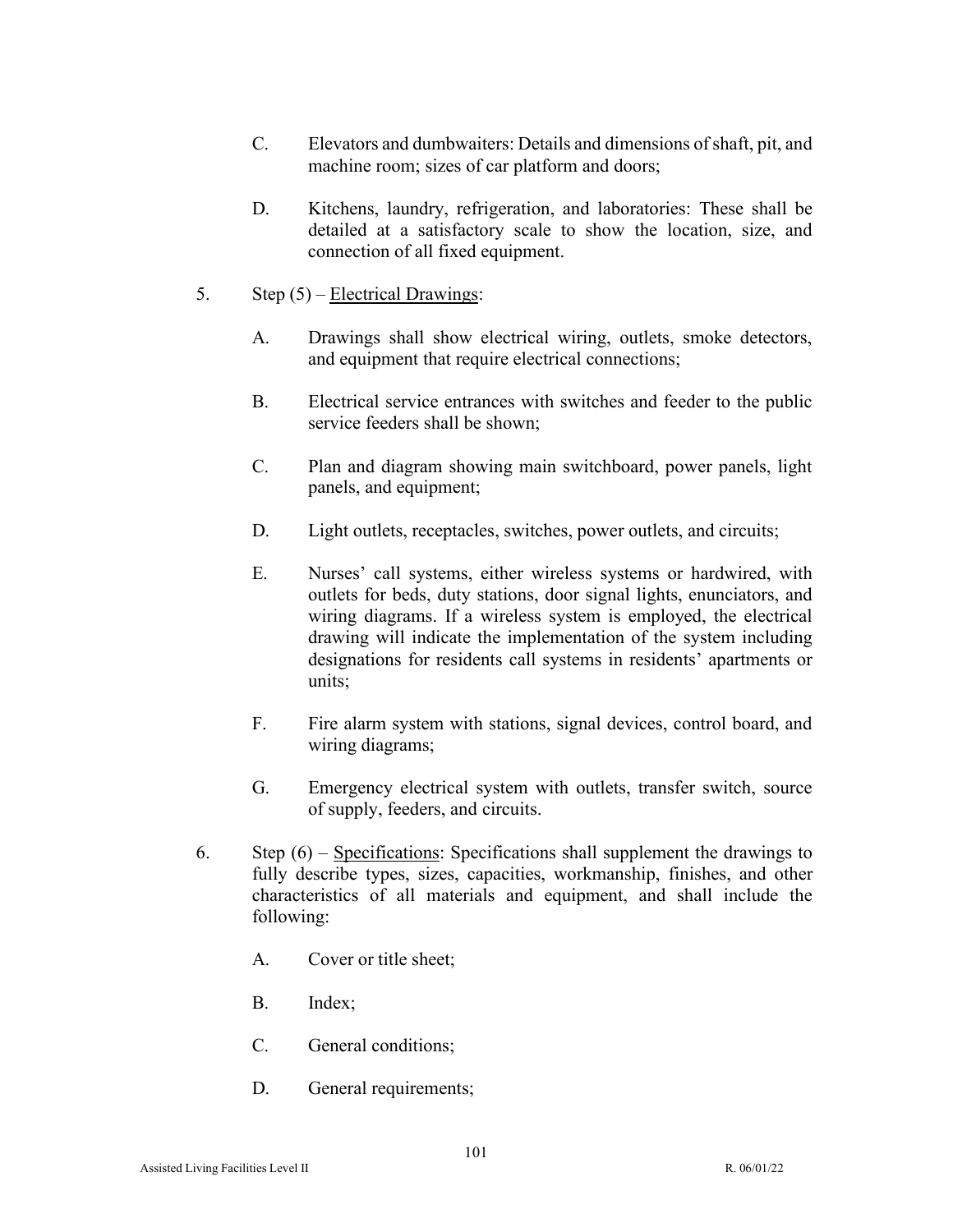E. Sections describing material and workmanship in detail for each class of work.

# **901.5 CODES AND STANDARDS**

The following codes and standards are incorporated into and made a part of these regulations:

- a. The 2000 edition of the International Building Code (IBC) applies to new construction and alterations or additions to all facilities;
- b. The American Disabilities Act specifications for making buildings and facilities accessible to and usable by the physically handicapped shall apply to all facilities;
- c. Arkansas State Plumbing Code;
- d. Fire Resistance Index 1971, Underwriters Laboratories, Inc.;
- e. Handbook of Fundamentals, American Society of Heating, Refrigeration and Air-Conditioning Engineers (ASHRAE), United Engineer Center, 345 East 47the Street, New York, New York 10017;
- f. Methods of Test for Surface Burning Characteristics of Building Materials, Standard No. E 84-61 American Society for Testing and Materials (ASTM) Standard No. 84-61, 1961 Race Street, Philadelphia, Pennsylvania 19103;
- g. Method of Fire Test of Building Construction and Materials, Standard No. E119, American Society of Testing and Materials (ASTMO), 1961 Race Street, Philadelphia, Pennsylvania 19103;
- h. Minimum Power Supply Requirements, Bulletin No. XR4-10 National Electrical Manufactures Association (NEMA), 155 East 44<sup>th</sup> Street, New York, New York 10017.

# **902 CONVERTED FACILITIES**

- a. Existing facilities that convert to Assisted Living Facilities must meet the following requirements:
	- 1. The facility shall provide a small refrigerator in each resident's room, except as may otherwise be provided by these regulation;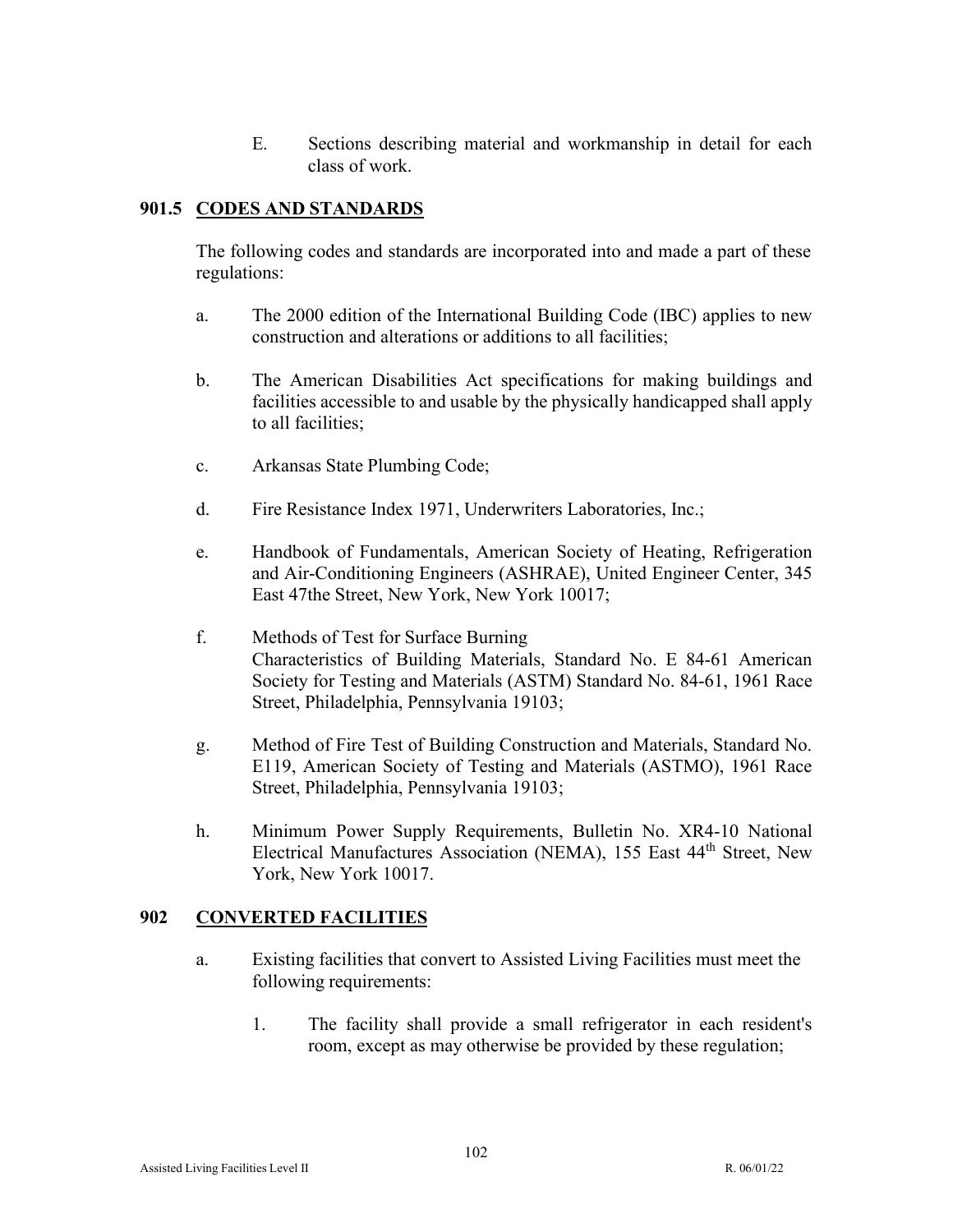- 2. The facility shall provide a microwave oven in each resident's room, except as may be otherwise provided by regulation;
- 3. The facility must meet minimum space requirements for resident rooms of one hundred fifty square feet (150 sq. ft.) per person or two hundred thirty square feet (230 sq. ft.) for two (2) persons sharing a room, exclusive of entryway, closet, and bathroom, or one hundred square feet (100 sq. ft.) per person or one hundred eighty square feet (180 sq. ft.) for two (2) persons if the room has ahalf or full bath or if there is a shared bathroom between two (2) rooms; and,
- 4. The application conforms to all other assisted living regulations.
- b. For purposes of this section, the terms *existing facility* and *existing facilities* shall mean:
	- 1. A Residential Care Facility licensed or holding a permit of approval as of April 2, 2001; and,
	- 2. Facilities as described in Ark. Code Ann. § 20-10-1709(b).

# **903 FURNISHINGS AND EQUIPMENT**

The following are general provisions concerning furnishing and equipment that each Level II assisted living facility must meet:

- a. All rooms must have working light switches at the entrance to each room.
- b. Windows must be kept clean and in good repair and supplied with curtains, shades or drapes. Each window that can be opened shall have a screen that is clean and in good repair.
- c. Light fixtures in resident general use or common areas must be equipped with covers to prevent glare and hazards to the residents. A fixture without a cover is permitted with the use of a Teflon coated bulb.
- d. All fans located within seven (7) feet of the floor must be protected by screen guards.
- e. Common dining room space and furnishings in good repair must be provided for each resident in the facility. Dining room space and furnishings must be sufficient to serve all residents. Facilities shall be allowed to plan dining schedules to allow for two (2) seatings per meal to increase resident's choice of meal times.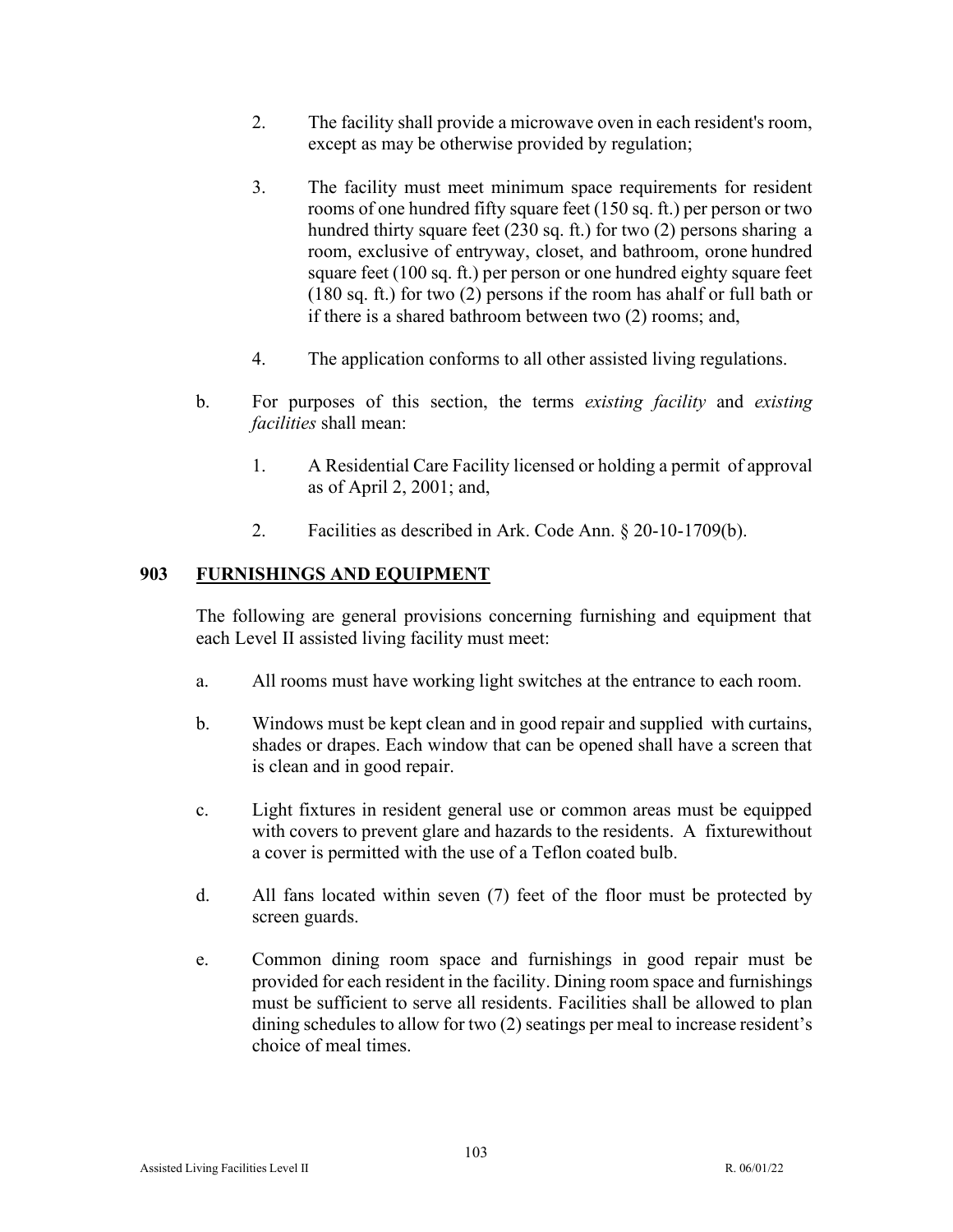- f. All furnishings and equipment in common areas must be durable, clean, and appropriate to its functions.
- g. All areas of a facility must be well lighted to ensure residents' safety.
- i. Throw- or scatter-rugs, or bath-rugs or mats, shall have a non-skid backing.
- j. Residents may provide their own linens, but may not be required by the facility to do so. The facility must include in the resident's direct care service plan portion of the occupancy admission agreement whether the resident or his or her responsible party prefers the facility to provide linens or the resident or his or her responsible party will provide his or her own linens, and whether the facility will launder the linens or the resident or his or her responsible party will laundry his or her own linens. Linens may be provided by the facility for no cost or may be provided at an extra charge. If the resident or his or her responsible party chooses to utilize facility linens, the following minimum amounts of linen must be available in the facility at all times:
	- 1. Sheets three (3) sets for each resident;
	- 2. Pillowcases three (3) sets for each resident;
	- 3. Bath towel three (3) for each resident;
	- 4. Hand towels three (3) for each resident;
	- 5. Washcloths –three (3) for each resident;
	- 6. Blankets one (1) for each resident;
	- 7. Pillows one (1) per resident.

If the resident or his or her responsible party wishes to use his or her own personal linens, the facility will counsel the resident or his or her responsible party on recommended quantities to maintain. In the case where a resident or his or her responsible party uses personal linens, the facility is not required to provide or keep available any linens for the resident unless the resident does not have sufficient numbers of personal linens available to maintain clean and sanitary conditions. If this is the case, the facility shall provide additional linens up to the quantities specified above. In both cases, clean linens may be stored in the resident'sapartment.

k. Bed linens must be changed at least weekly, or as often as needed to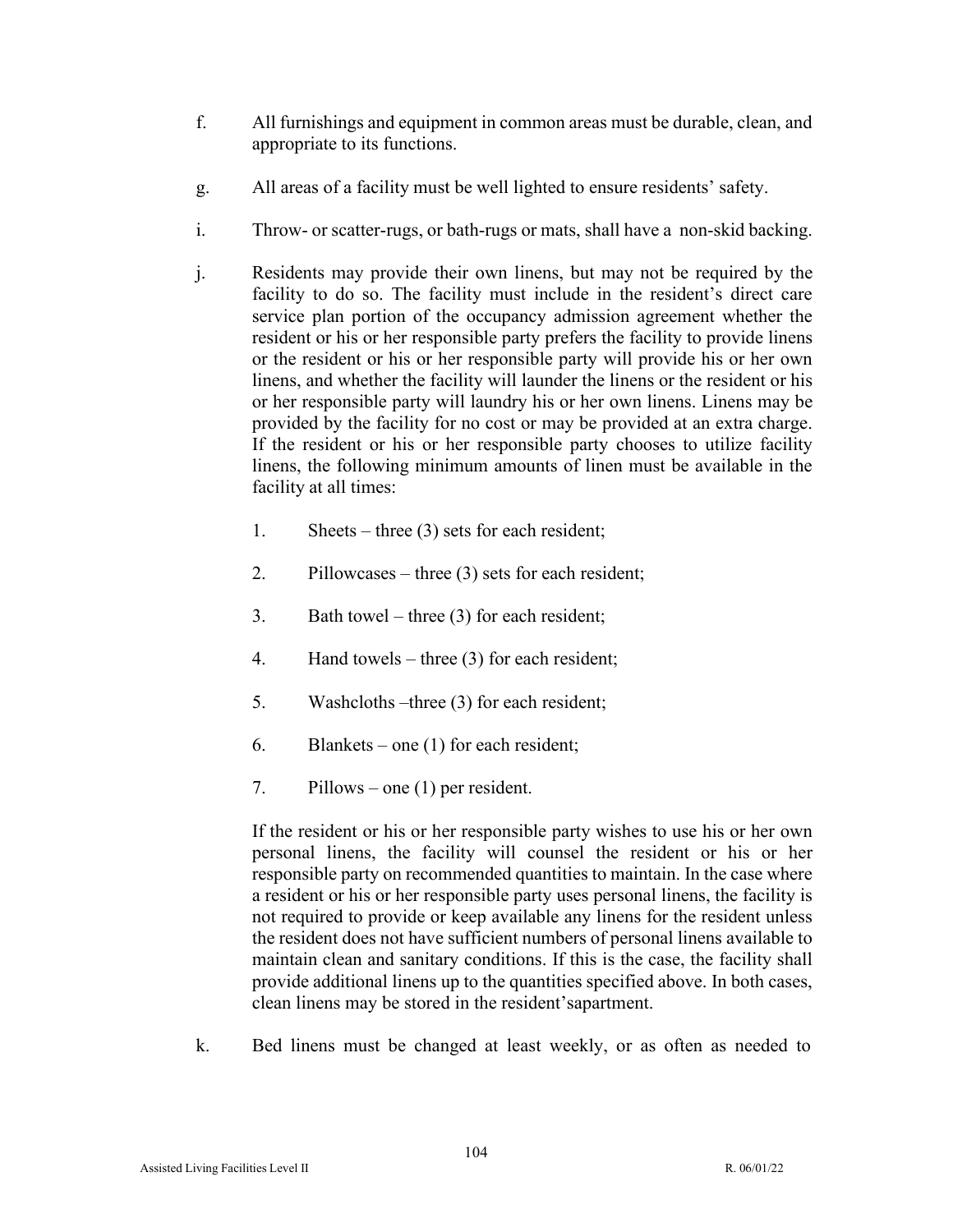ensure clean or non-soiled linens.

- l. Wastepaper baskets and trash containers used in the facility common areas must be metal or Underwriter's Laboratory approved plastic baskets. Outside trash containers must be equipped with covers.
- m. Practices that create an increased risk of fire are prohibited. This includes, but is not limited to:
	- 1. Space heaters. In cases of emergency, such as extended power loss during periods of cold weather, space heaters are permitted upon the approval of the Office of Long Term Care.
	- 2. The accumulation or storage within the facility of combustible materials such as rags, paper items, gasoline, kerosene, paint or paint thinners.
	- 3. The use of candles, oil lamps, incense or open-flamed items.
	- 4. The use of extension cords or multi-plug adapters for electrical outlets. Facilities may utilize Transient Voltage Surge Protectors or Surge Suppressors with microprocessor electronic equipment such as computers or CD/DVD recorders or players. Any Transient Voltage Surge Protectors or Surge Suppressors must have a maximum UL rating of 330v and must have a functioning protection indicator light. Facilities may not use Transient Voltage Surge Protectors or Surge Suppressors that do not have a functioning protection indicator light or Transient Voltage Surge Protectors or Surge Suppressors in which the functioning protection indicator light does not light to indicate that the device is functioning. Automatic electrical timers with a UL rating are permitted, for programmed time periods, for energy efficiency and safety, if the facility or residents elect to use it for lamps, holiday decorations, or other small electrical devices.

# **904 REQUIREMENTS FOR RESIDENT GENERAL USE/COMMON AREAS**

#### **904.1** Distinct Part Facilities

a. Physical and programmatic separation – an assisted living facility shall be both physically and programmatically distinct from any residential care facility, nursing home or hospital to which it is attached or of which it is a part, provided, however, that programmatic separation shall not include social or recreational.

NOTE:This does not prohibit residents from walking through a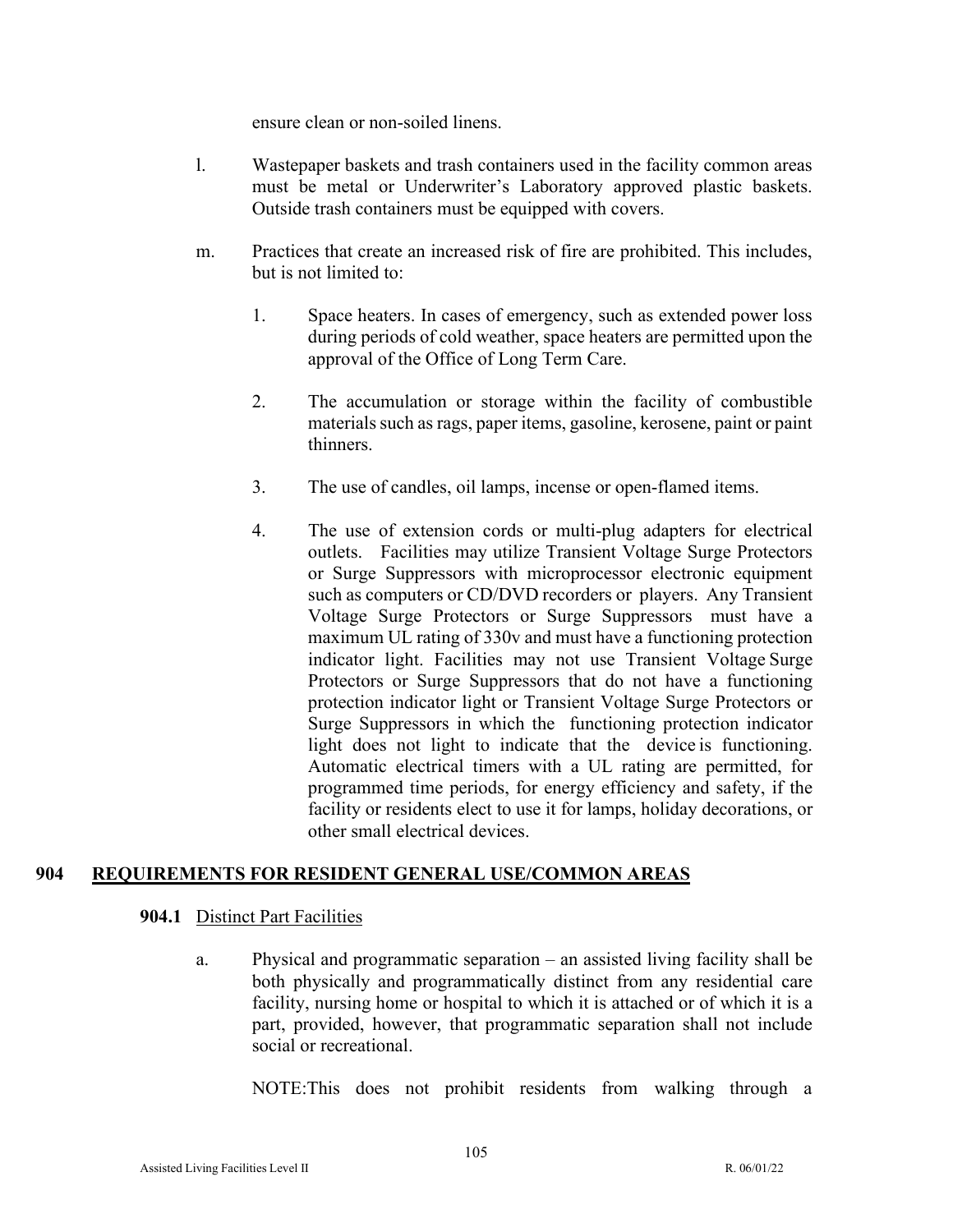community based residential facility serving similar or compatible population, e.g., the elderly or the physically disabled. This does not prohibit independent living and assisted living to be in a combined building or prevent assisted living from occupying apartments scattered throughout a project that combines independent and assisted living. This does not require separation between an assisted living facility and housing for the elderly or other purely residential use. For example, assisted living facility apartments may be interspersed with non-assisted living apartments that are nonlicensed, independent living apartments in the same building, and an assisted living facility may share dining room and other common space with an attached apartment building.

- b. Physical separation Residents shall not be required to first enter or pass through a portion of the health care facility or community-based residential facility in order to enter an assisted living facility, provided, however, that residents may enter the assisted living facility through common areas (reference the exception noted in Section 904.1(a) above). Similarly, persons shall not be required to pass through the assisted living facility in order to enter a health care facility or community-based residential facility. An assisted living facility may share a common lobby and access area of a multipurpose building and may be entered via elevator from the lobby or access area. A dining room or activity area may be shared.
- **904.2** Each assisted living facility must meet the following requirements for resident general use/common areas:
	- a. Each facility must have dining room and living room space easily accessible to all residents (reference standards set in Section 903.1(a)(b) above;
	- b. Common dining rooms and living rooms must not be used as bedrooms;
	- c. Dining rooms must be furnished with enough dining tables and chairs to permit all residents to be seated, or to permit one-half of the resident census to be seated at one time and allowing facilities to provide dining schedules that allow two settings per meal.
	- d. Dining rooms and living rooms must be available for use by residents at appropriate times to provide periods of social diversion and individual or group activities;
	- e. Common area toilet facilities shall be provided to meet the needs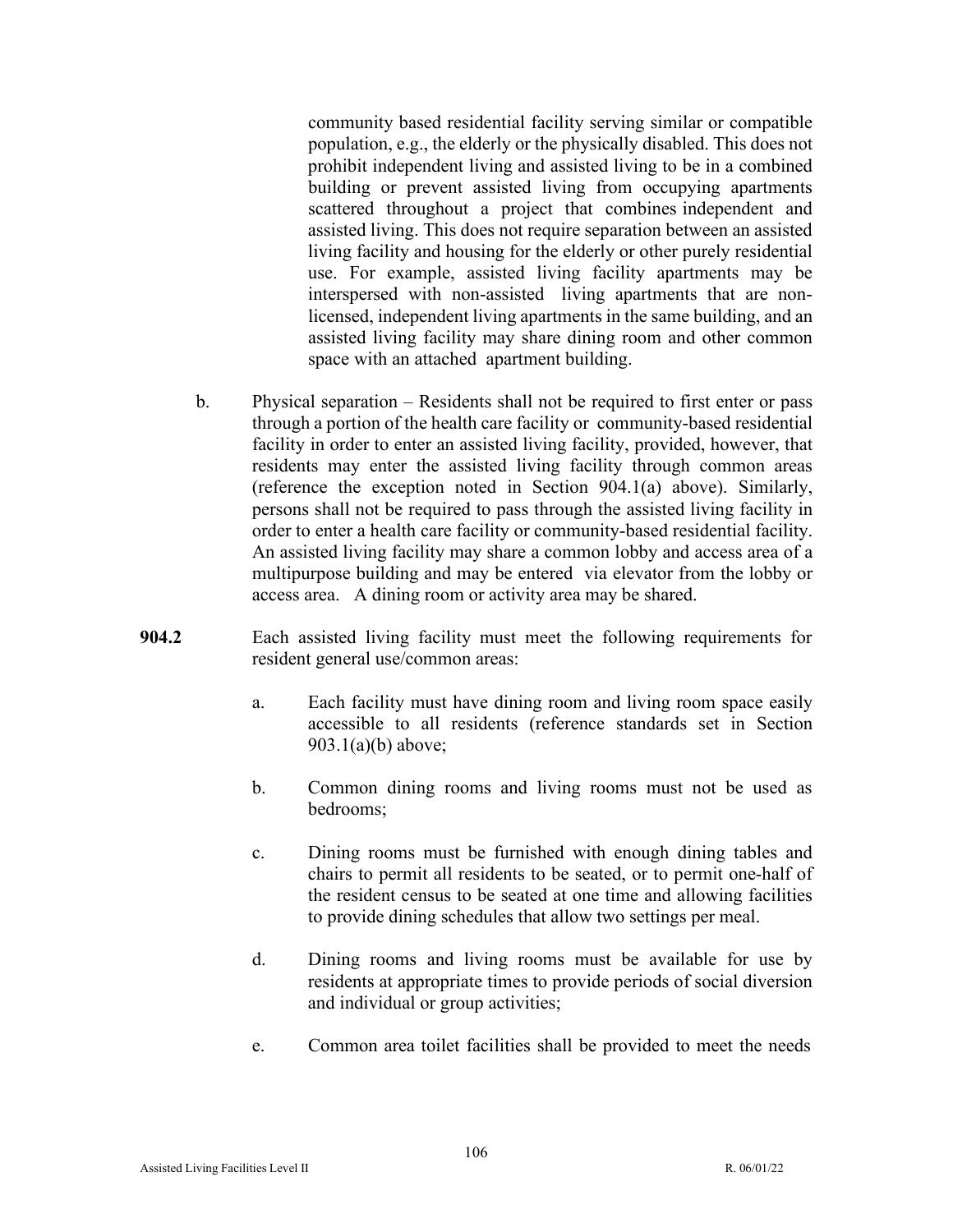of residents, staff and visitors to the facility and shall be located in areas other than the resident's apartment or unit.

- f. All resident areas must be painted and appropriately furnished;
- g. Facilities in buildings constructed after the effective date of these regulations shall be constructed with hallways/corridors wide enough to allow two wheelchairs (six (6) feet) to pass each other. Facilities in existing buildings that have not undergone substantial renovation since the effective date of these regulations shall have corridors large enough to meet current egress requirements mandated by applicable codes.
- h. A minimum of one phone jack must be available in each resident's apartment or unit for the resident to establish private phone service in his or her name. In addition, there shall be, at a minimum, one dedicated facility phone and phone line for every forty (40) residents in common areas. The phone shall allow unlimited local calling without charge. Long distance calling shall be possible at the expense of the resident or responsible party via personal callingcard, pre-paid phone card, or similar methods. Residents shall be able to make phone calls in private. "Private" can be defined as placing the phone in an area that is secluded and away from frequently used areas.
- i. Facility's laundry services area(s) shall meet the requirements outlined in Section 700.2.2.
- j. Facility's pantry area(s) shall meet the requirements outlined in Sections 700.3.11 and 700.3.13.
- k. Facility's medication storage area(s) shall meet the requirements outlined in Sections 702.1.2.
- **200** Square footage requirements for common area living room, dining room, and activities room are as follows:
	- a. All facilities:
		- 1. The living and activity spaces must be separate from the dining room with a combined total square footage of at least 20 square feet per licensed bed. Living and activity spaces do not include corridors and lobby areas for the purposes of calculation. Living and activity spaces may be combined;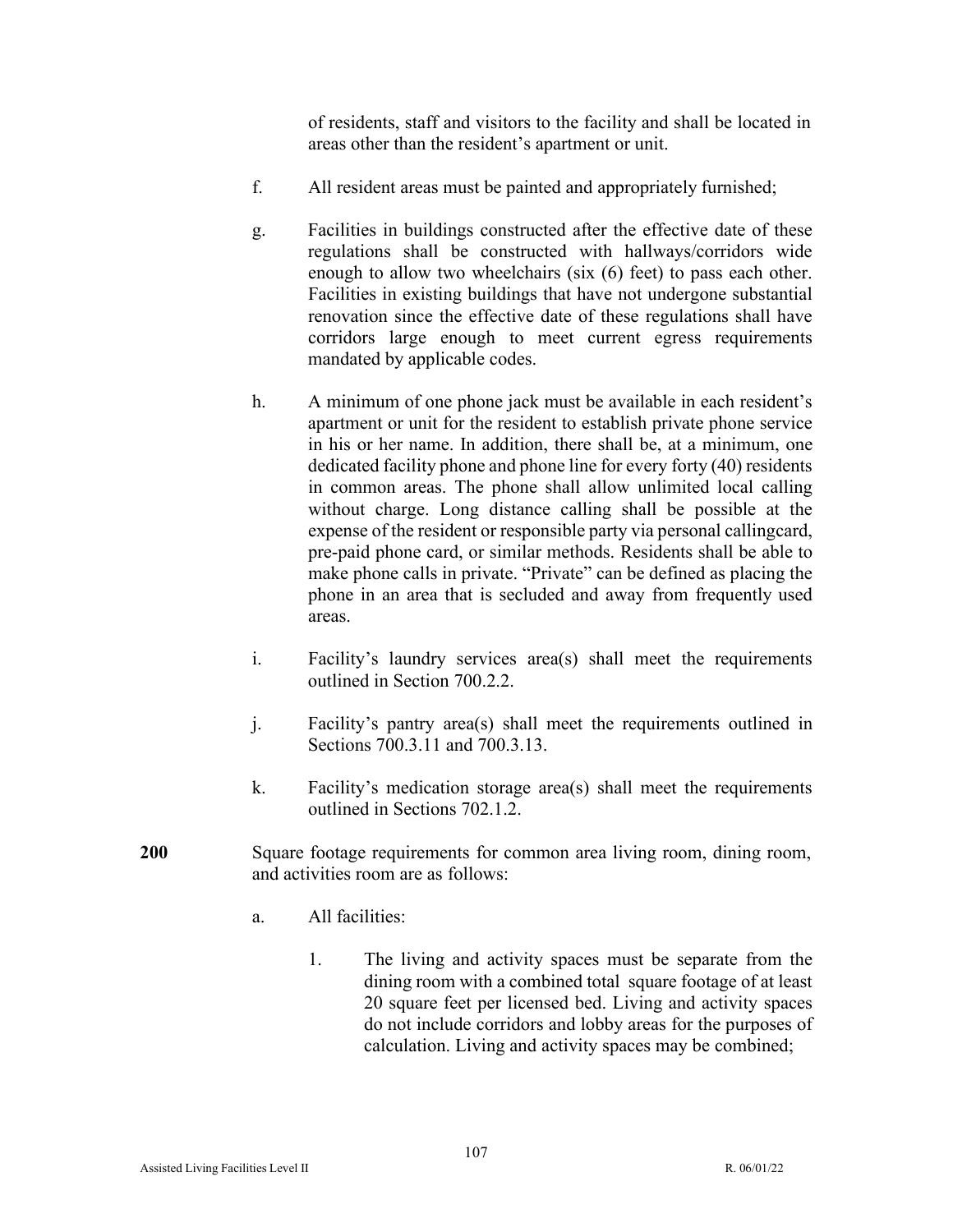- 2. The facility must have at least 20 square feet of designated dining space per licensed bed if dining will be conducted in one seating. If dining will be conducted in two seatings, 10 square feet per resident will be required. Facilities will document their dining seating plan, and maintain the documentation for review by the OLTC;
- 3. In facilities that house residents in more than one (1) building, there shall be a living room and/or activities room located in each building with at least 10 square feet per licensed bed with an additional 10 square feet available on the campus in a commons area. The facility's 10 square feet per licensed bed in the commons area shall be distinct from any other square footage requirements for other campus programs;
- 4. In facilities housing residents in more than one (1) building, a single dining room may be used for the complex. The dining room in a single building facility or a multi-building facility must have at least 20 square feet of space per licensed bed in the facility. If dining will be conducted in two (2) seatings, 10 square feet per resident will be required. Facilities will document their dining seating plan, and maintain the documentation for review by the OLTC.In facilities housing residents in more than one (1) building, protection from the elements of the weather shall be provided for residents who must access other buildings;
- b. Any modification, alternation or addition must satisfy all physical environment requirements in effect at the time that the modification, alteration, or addition is placed into service and shall meet the requirements of the ADA.

# **905 APARTMENTS**

a. All living units in assisted living facilities shall be independent apartments (exceptions shall be granted based on Act 1230 of 2001). Each apartment or unit shall be of adequate size and configuration to permit residents to carry out, with or without assistance, all the functions necessary for independent living, including sleeping; sitting; dressing; personal hygiene; storing, preparing, serving and eating food; storing clothing and other personal possessions; doing personal correspondence and paperwork; and entertaining visitors. Each apartment or unit shall be accessible to and useable by residents who use a wheelchair or other mobility aid consistent with the accessibility standards.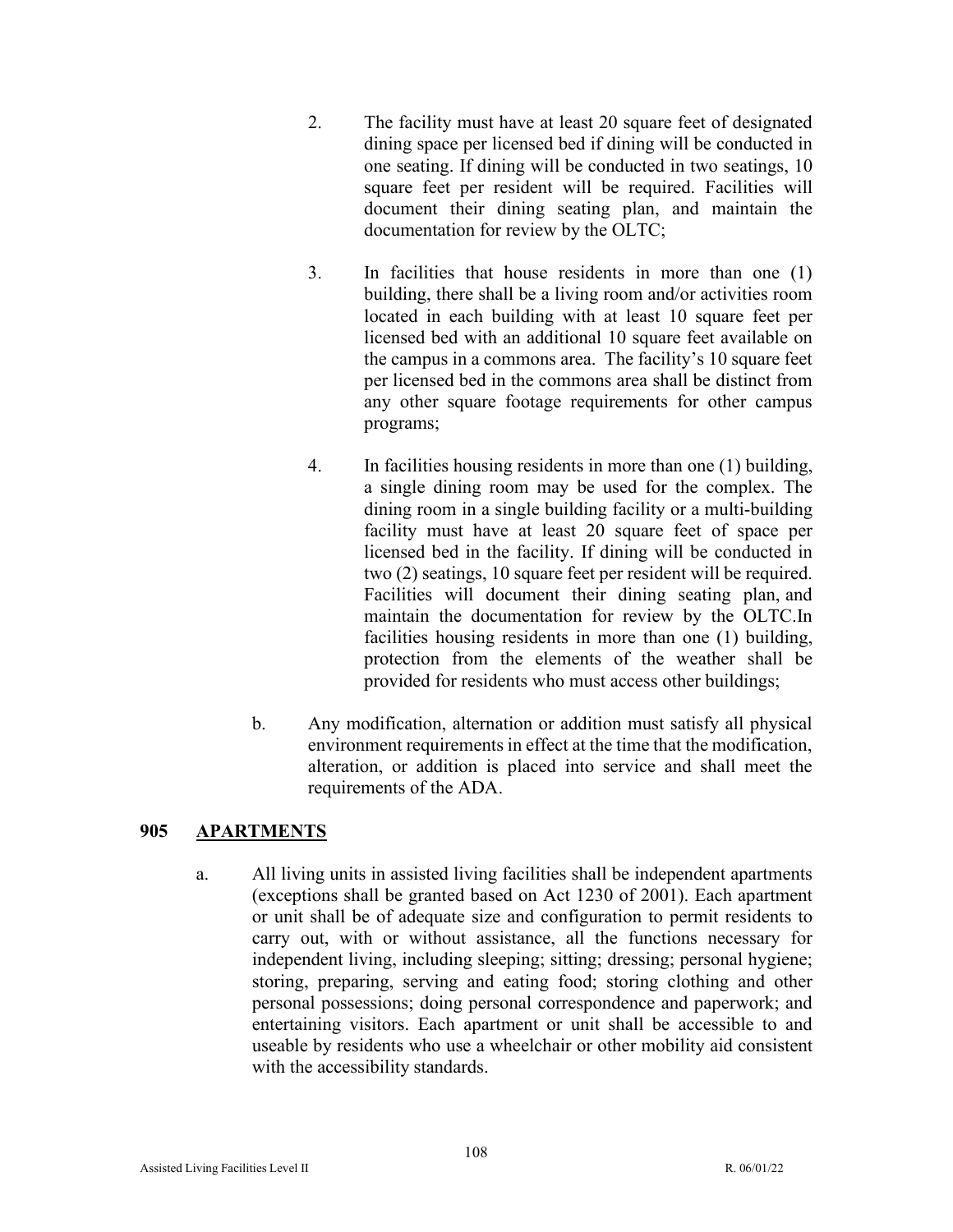- b. Physical features. Each independent apartment or unit shall have at least the following:
	- 1. An individual lockable entrance and exit. A single door may serve as both entrance and exit. Keys, code or other opening devise for the door to the independent apartment or unit shall be supplied to residents. Keys, code or other opening devise for the door(s) to the assisted living facility shall be supplied to all residents without a credible diagnosis of dementia. In situations where a provider feels a resident without a diagnosis of dementia is at risk of injury to themselves if provided with a key, code or other exit devise to the facility, a compliance agreement may be negotiated. All apartments or units shall be accessible by means of a master key orsimilar system that is available at all times in the facility and for use by designated staff.
	- 2. Each apartment or unit of new construction resident units shall have a minimum of 150 square feet per person or 230 square feet for two (2) persons sharing a room excluding entryway, bathroom and closets. No apartment or unit in an assisted living facility shallbe occupied by more than two persons;
	- 3. Each apartment or unit shall have a separate and complete bathroom with a toilet, bathtub or shower, and sink;
	- 4. The cooking capacity of each apartment or unit may be removed or disconnected depending on the individual needs of the resident;
	- 5. Each apartment or unit shall have a call system monitored 24-hours a day by facility staff in the facility. Wireless call systems approved by the Office of Long Term Care may be utilized;
	- 6. Each apartment or unit shall be equipped for telephone and television cable or central television antenna system);
	- 7. Each apartment or unit shall have easy access to common areas such as living room(s), activity room(s), dining room(s) and laundry;
	- 8. Private accessible mailbox that complies with U. S. Postal Service requirements for apartment style boxes in which the resident may send and receive mail that meets postal standards. Mailboxes may be grouped in a common area, located at the resident's apartment or unit door or located as required by the U. S. Postal Service;
	- 9. Each apartment or unit shall have a kitchen that is a visually and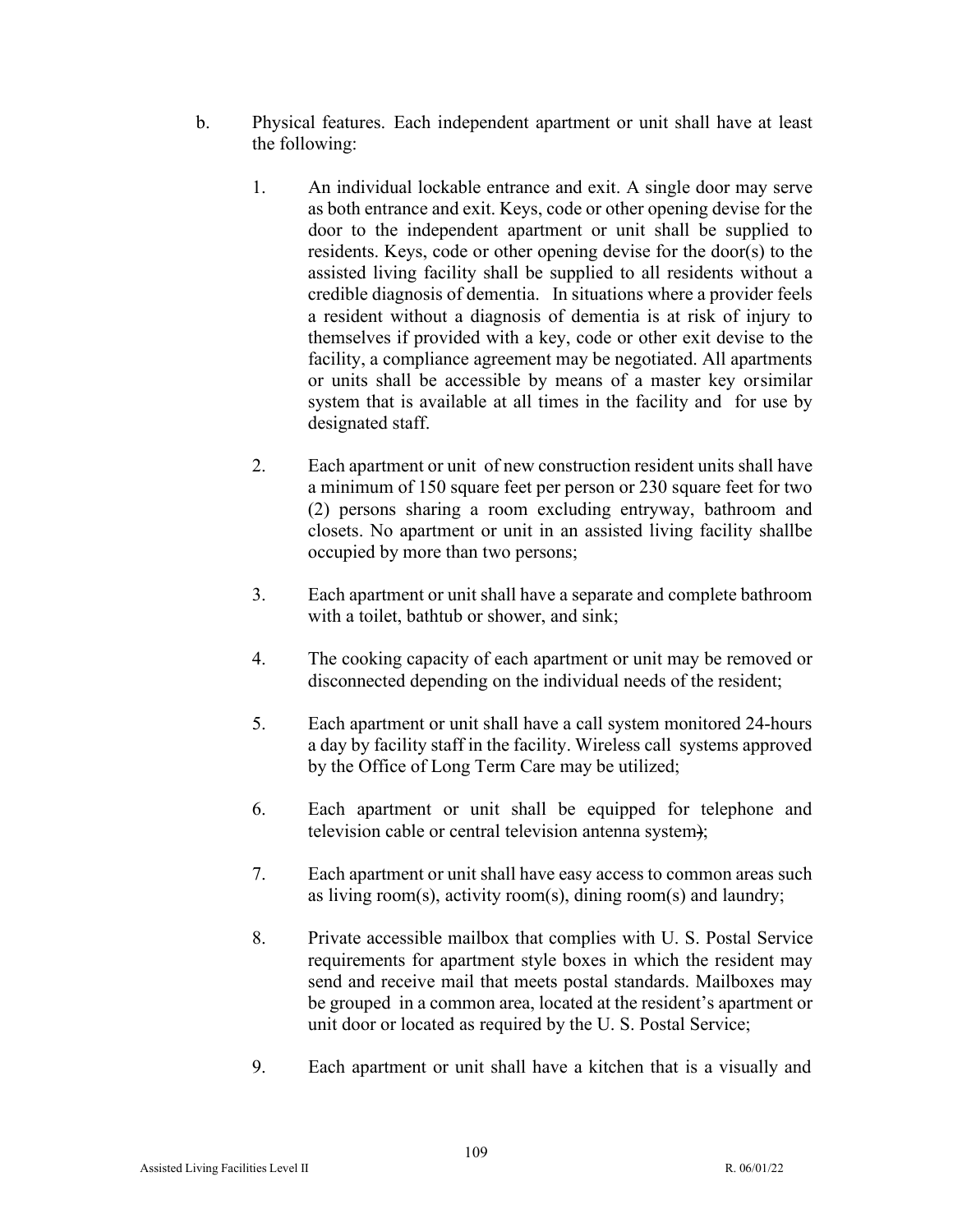functionally distinct area within the apartment or unit (see Section 300, definition of Visually and Functionally Distinct Area). The kitchen, at a minimum, shall contain a small refrigerator with a freezer compartment, a cabinet for food storage, a small bar-type sink with hot and cold running water and space with electrical outlets suitable for small cooking appliances, e.g., a microwave. Exceptions shall be granted based on Act 1230 of 2001. Upon entering the assisted living facility, the resident or his or her responsible party shall be asked if they wish to have a cooking appliance. If so, the appliance shall be provided by the facility, in accordance with facility policies. If the resident or his or her responsible party wishes to provide their own cooking appliance, it shall meet the facility's safety standards. The cooking appliances shall be designed so that they can be disconnected and removed for resident safety or if the resident chooses not to have cooking capability within his or her apartment.

- 10. Each apartment or unit shall have a sleeping and living area that is a visually and functionally distinct area within the apartment or unit (see Section 300, definition of Visually and Functionally Distinct Area) but need not be separate rooms.
- 11. Male and female residents must not have adjoining rooms that do not have full floor to ceiling partitions and closable solid core doors.

# **906 SAFETY STANDARDS**

- a. Each assisted living facility built after these regulations become effective must meet the Group 1-2 requirements of the 2000 edition of the International Building Code (IBC).
- b. If the local municipality in which the facility is located has not adopted requirements based on the above standards, or if the Office of Long Term Care determines that the regulations adopted by the local municipality are not adequate to protect residents, the facility must meet the provisions of the 2000 Edition of the International Building Code (IBC), including the National Fire Protection Association (NFPA) requirements referenced by the IBC.
- c. A fire drill must be conducted quarterly with all staff participation on each shift. Resident participation is the facility's option. A tornado/evacuation drill must be conducted annually with all staff. Resident participation is at the facility's option.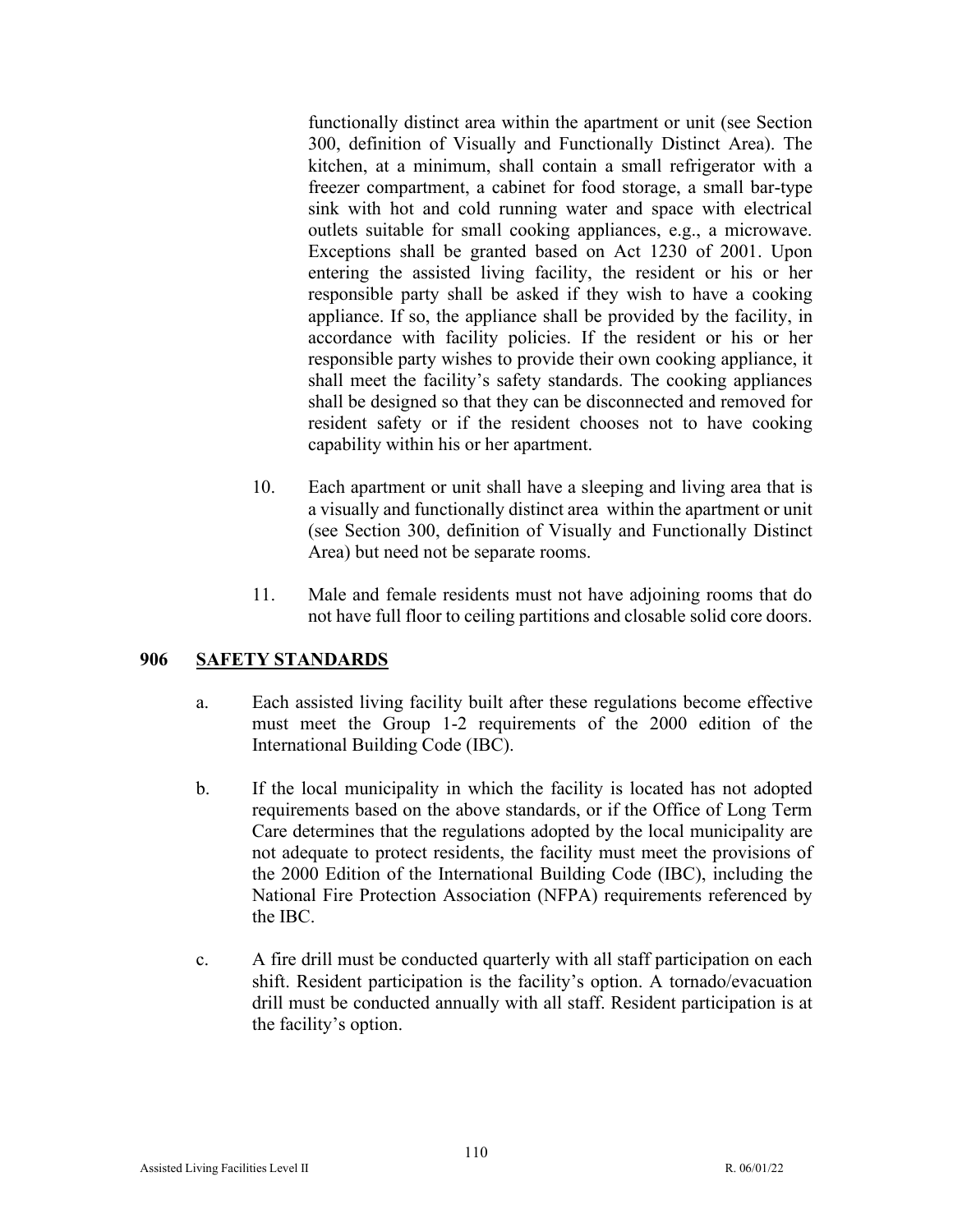- d. Facilities may elect to prohibit smoking in the facility or on the grounds or both. If a facility elects to permit smoking in the facility or on the grounds, the facility shall include the following minimal provisions, and the facility shall ensure that:
	- i. In facilities equipped with sprinkler systems, the facility may designate a smoking area or areas within the facility. The designated area or areas shall have a ventilation system that is separate from the ventilation system for non-smoking areas of the facility. Facilities lacking a sprinkler system are prohibited from designating smoking areas within the facility.
	- ii. Smoking shall be prohibited in any room, ward or compartment where flammable liquids, combustible gases or oxygen is used or stored and in other hazardous location and any general use/common areas of the assisted living facility. Such areas shall be posted with "NO SMOKING" signs.
	- iii. Smoking by residents classified as not responsible shall be prohibited unless the resident is under direct supervision.
	- iv. Ashtrays of noncombustible material and safe design shall be placed in all areas where smoking is permitted.
	- v. Metal containers with self-closing cover devices into which ashtrays may be emptied shall be placed in all areas where smoking is permitted.
- e. Elevated outdoor spaces accessible to residents. All outdoor areas accessible to residents that are located above ground level shall:
	- i. Be constructed with a barrier no less than forty-eight inches (48") I height to prevent resident from falling or eloping;
	- ii. Provide overhead protection from the elements, such as rain, snow, and sleet; and,
	- iii. Be surrounded or enclosed by screening that extends from the top of the barrier to the underside of the overhead protection.

# **907 WATER SUPPLY**

An adequate supply of water, under pressure, must be provided at all times. When a public water system is available, a connection must be made thereto. If water from a source other than a public water supply is used, the supply must meet the requirements set forth under rules and regulations of the State Board of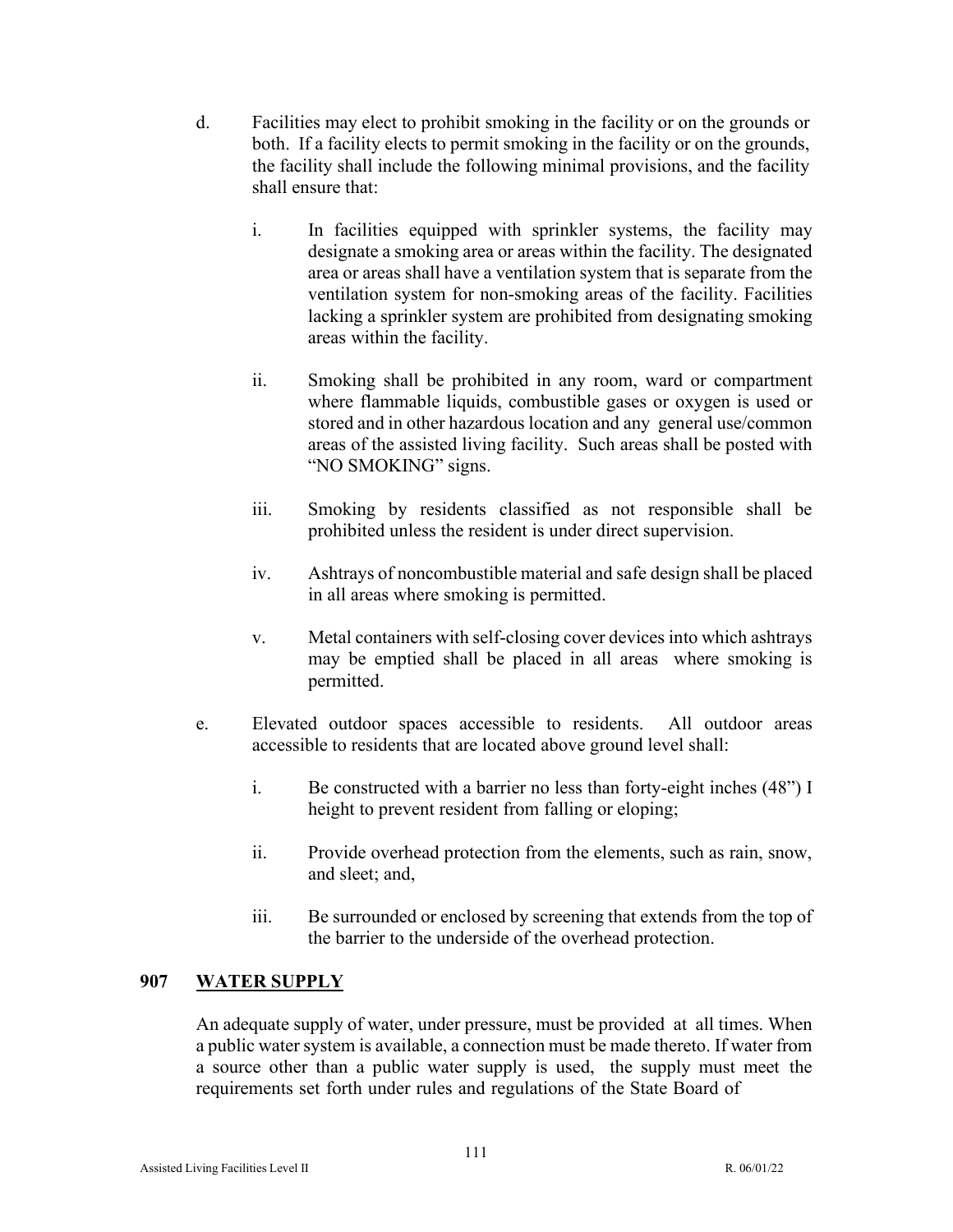Health.

**907.1** A contract to supply potable water shall be implemented with a third party not associated with the operation of the assisted living facility in the event the facility's water supply should be interrupted.

# **908 SEWAGE**

All sewage must be disposed of by means of either:

- a. A public system where one is accessible within 300 feet; or
- b. An approved sewage disposal system that is constructed and operated in conformance with the standards established for such systems by the State Board of Health.

# **909 PLUMBING**

Facilities must comply with all provisions of the state plumbing and gas code and amendments thereto prescribing minimum requirements for design, materials, appliances, workmanship, and methods of installation.

# **910 ELECTRICAL**

Electrical wiring, fixtures, appliances, motors, and other electrical equipment must be installed in accordance with the national electrical code National Fire Prevention Association's Pamphlet #70 and comply with local regulations and codes where they exist.

# **911 HEATING/COOLING**

- **911.1** All liquefied petroleum gas systems must be installed and maintained in accordance with the State Code for Liquefied Petroleum Gas Containers and Equipment, State of Arkansas.
- **911.2** All gas heating units must bear the stamp of approval of the American Gas Association Testing Laboratories, Inc. or other nationally recognized testing agency for enclosed, vented heaters for the type of fuel used.
- **911.3** All gas heating units and water heaters must be vented adequately to carry the products of combustion to the outside atmosphere. Vents must be constructed and maintained to provide a continuous draft to the outside atmosphere in accordance with the American Gas Association Recommended Procedures.
- **911.4** All heating units must be provided with a sufficient supply of outside air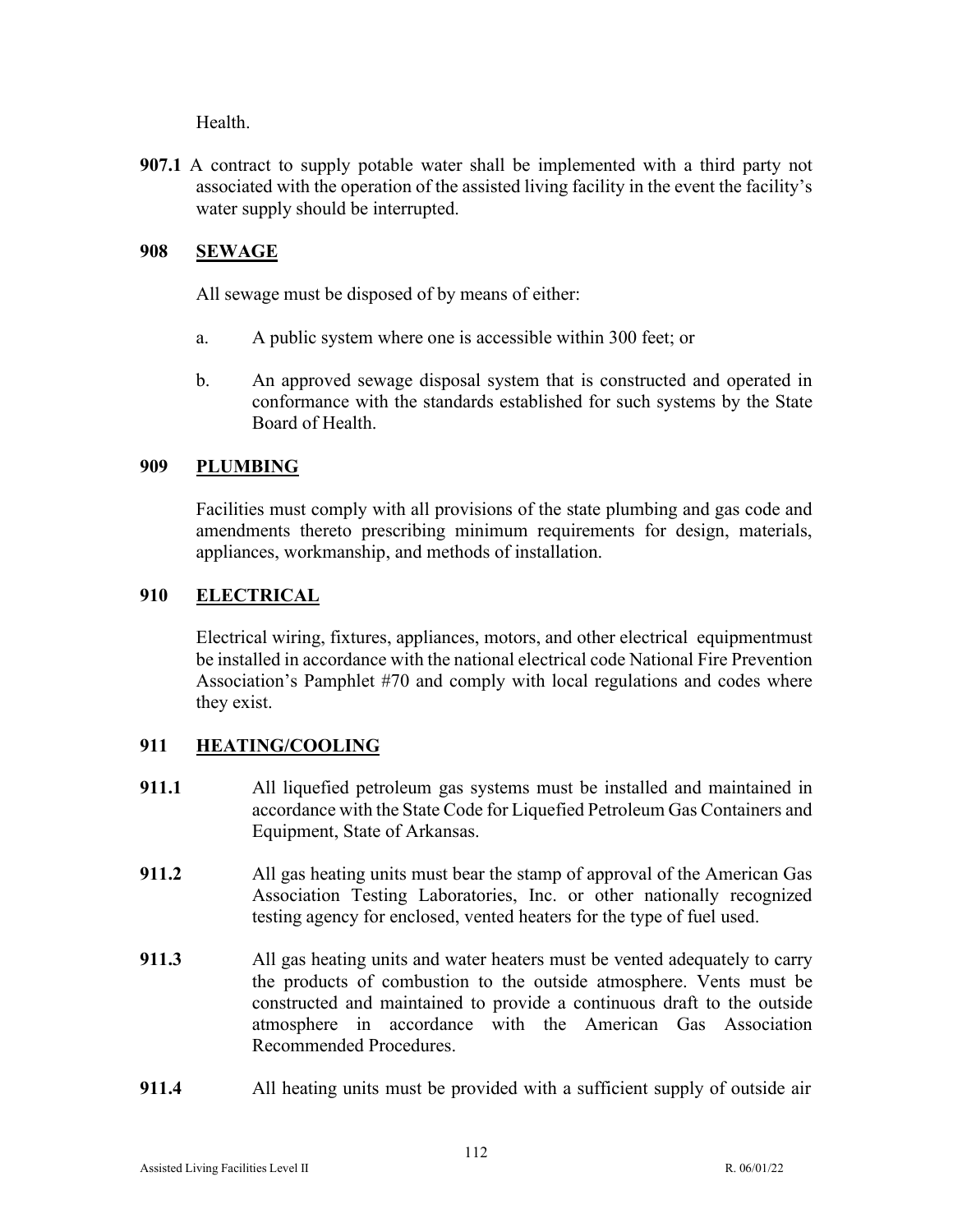so as to support combustion without depletion of the air in the occupied room.

- **911.5** All heating and cooling units must be installed and maintained in a manner that will provide for the safety and comfort of the occupants.
- **911.6** In new facilities licensed after the effective date of these regulations, the facility must provide each apartment or unit with an individual thermostat controlling the temperature in that apartment or unit. In addition, the facility must provide a heating, ventilating and air conditioning (HVAC) system(s) for the apartments or units and common areas capable of maintaining any temperature between 68 and 80 degrees at any time throughout the year.

# **912 ZONING CODES**

Each assisted living facility must be operated in areas permitted by local codes. Each owner must provide the Office of Long Term Care with documentation that the facility is in compliance with zoning requirements.

### **913 LOT REQUIREMENTS**

Conditions of soil, ground water level, drainage and topography must not create hazards to the property as to the health and safety of the occupants. The site shall not be subject to unpredictable and/or sudden flooding and shall be large enough to provide an exercise area for residents. Exercise area shall mean, at a minimum, accessible exterior space configured with walkways suitable for walking and benches for resting. The exterior space may be on the facility's property, on publicly accessible public or private property (e.g., park, shopping mall), or on an area made available to the residents by the facility through special arrangement with private property owners. Special arrangements must be through long-term agreements deemed sufficient by OLTC. Regardless of the arrangements, exercise areas must be accessible from the property during daylight hours by means of a safe and accessible walking route.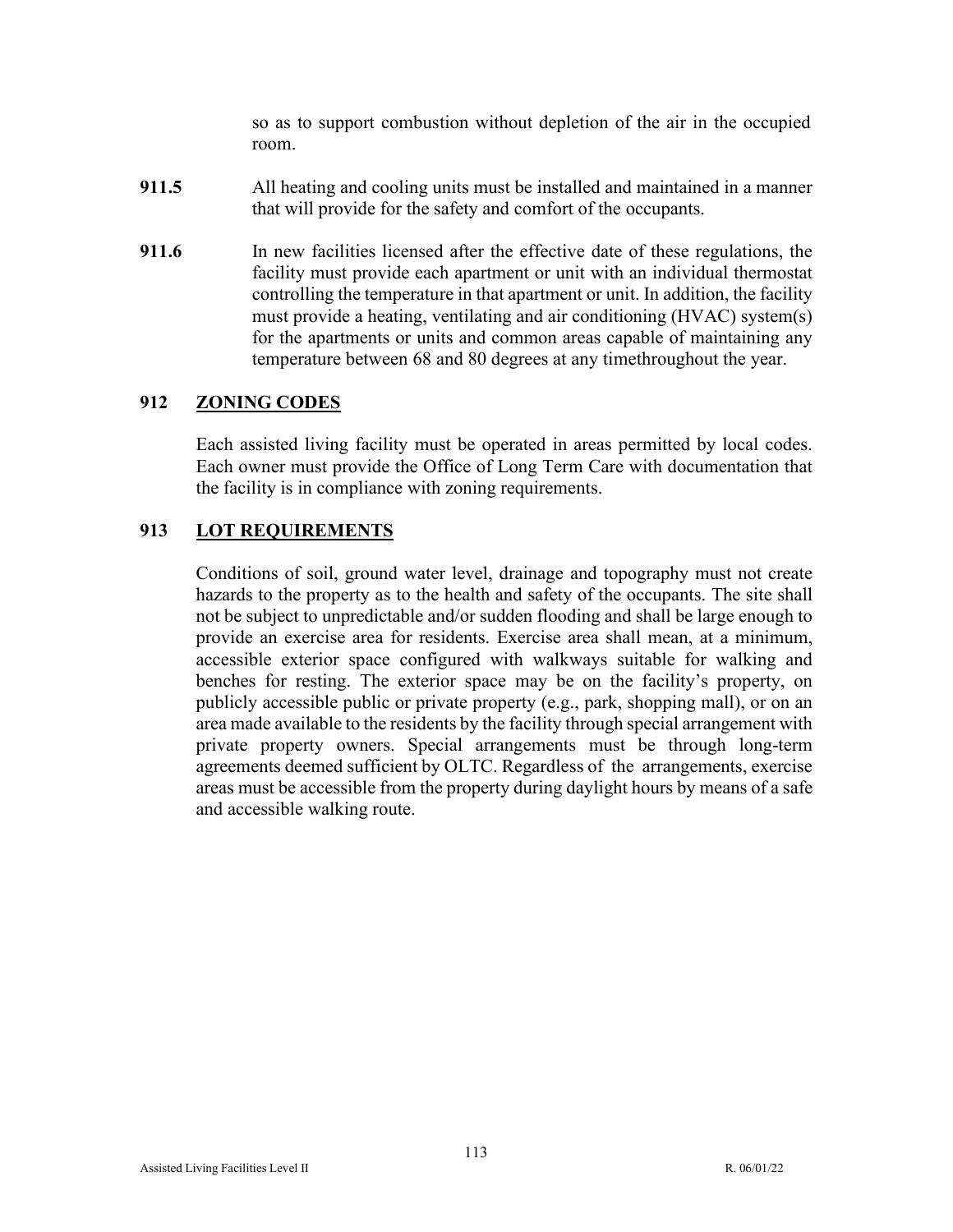#### **1000 IMPOSITION OF REMEDIES - AUTHORITY**

The following Rules and Regulations for the Imposition of Remedies are duly adopted and promulgated by the Arkansas Department of Human Services, Office of Long Term Care, pursuant to the authority conferred by Ark. Code Ann. §20- 10-203 and Ark. Code Ann. §25-10-129.

### **1001 INSPECTIONS BY DEPARTMENT**

- a. All areas of the facility that are accessible to residents or are used in the care or support of residents, including but not limited to kitchen or food preparation areas, laundry areas, and storage areas, and all resident records, including but not limited to residents' financial records maintained by the facility and residents' medical records maintained by thefacility, shall be open for inspection by the Department, the Office of Long Term Care, or the Office of the Attorney General. All facility records related to the care or protection of residents and all employee records related to the care or protection of residents shall be open for inspection by the Department or OLTC or the Attorney General's Office for the purpose of enforcing these regulations and applicable laws. The facility shall provide access to any copying equipment the facility has on premises to permit the above-named entities the ability to make copies of facility records. This shall not be construed as a requirement that a facility be required to have copy equipment on its premises.
- b. The facility shall submit to regular and unannounced inspection surveys and complaint investigations in order to receive or maintain a license. The facility shall inform residents of the survey process and residents' rights with regard to privacy during the process. Residents or employees may refuse to be interviewed or photographed. The Department or its agents, the Office of Long Term Care or its agents or the Attorney General's Office or its agents have the right to conduct interviews in a private area with residents or employees who consent to interviews, and shall be permitted to photograph the facility. Residents and their apartments shall be photographed in accordance with Ark. Code Ann. §20-10-104. This regulation shall not be construed as a waiver of any constitutional rights, including but not limited to the right against self-incrimination.
- c. An inspection may occur at any time, in the discretion of the Department or its agents, the Office of Long Term Care or its agents or the Attorney General's Office or its agents.
- d. The facility shall provide for the maintenance and submission of such statistical, financial or other information, records, or reports related to resident care or property in such form and at such time and in such manner as the Department or its agents, the Office of Long Term Care or its agents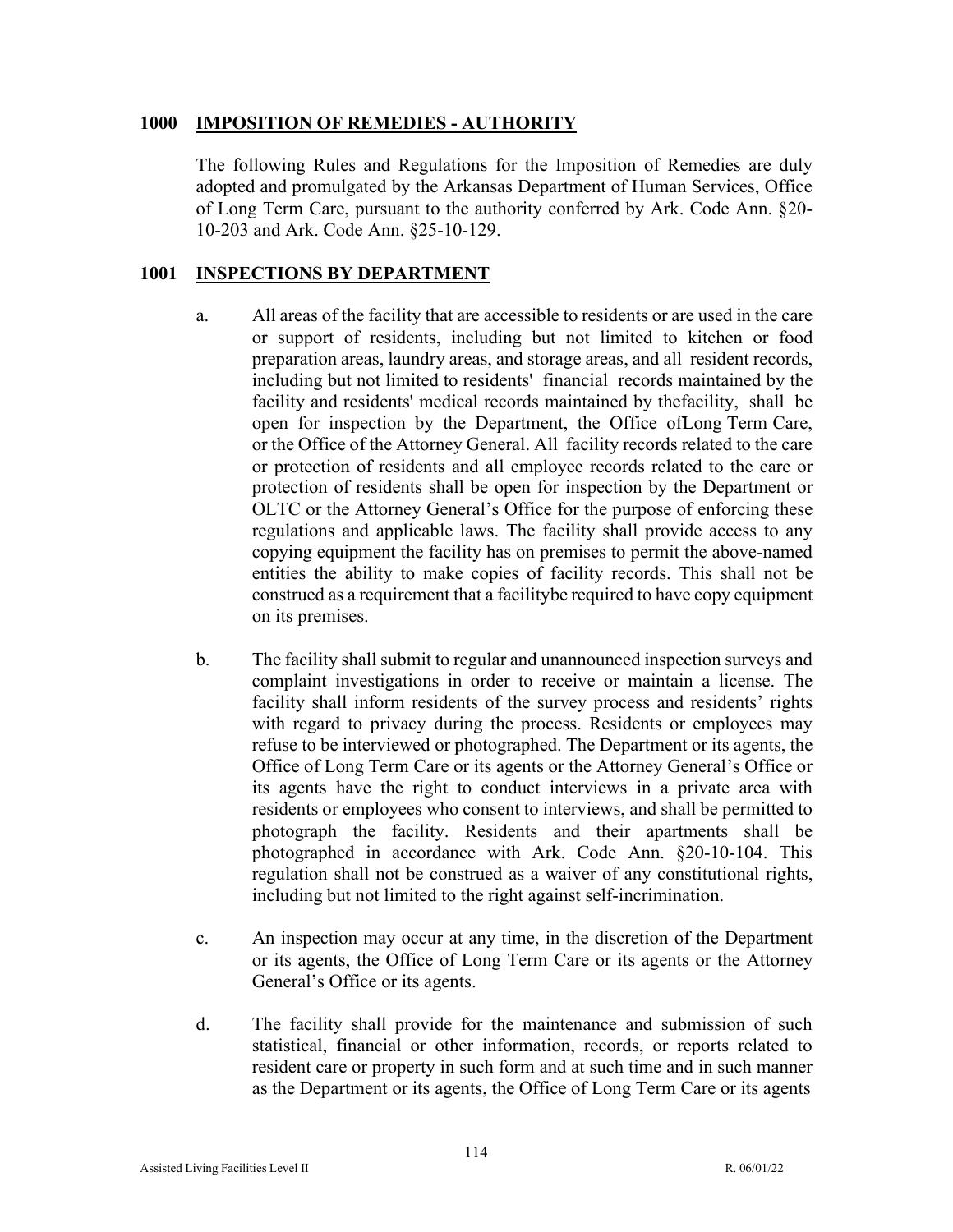may require. Provided, however, records created by, or for the exclusive use of, the quality assessment unit shall not be subject to release to the Department or its agents, or the Office of Long Term Care or its agents. Records created pursuant to Section 702.2.1(1) of these regulations regarding consultant pharmacists shall not be subject to release to the Department. Records created pursuant to Section 702.2.1(2) of these regulations regarding consultant pharmacists shall be subject to release to the Department.

- e. Facilities must provide a written acceptable plan of correction within 15 working days of receipt of written notification of deficiencies (also referred to as a Statement of Deficiencies) found during routine inspections or surveys, special visits or complaint investigations. The OLTC shall determine whether the proposed plan of correction, including any proposed dates by which correction will be made, is acceptable.
- f. The facility must post the Statement of Deficiencies and the facility's response and the outcome of the response from the latest survey in a public area utilized by residents or their responsible parties and visitors. A copy shall be provided to each resident or resident's responsible party upon request of the resident or the resident's responsible party. The last twelve (12) months of deficiency notices and facility responses and outcomes of responses, for all surveys shall be provided to persons or their responsible parties upon request when they apply for residence in the facility.

### **1002 GENERAL PROVISIONS**

- a. The provisions of this section are supplemental to, and independent of, the provisions of Title 20 of the Arkansas Code Annotated.
- b. *Purpose of remedies*. The purpose of remedies is to ensure prompt compliance with program requirements.
- c. *Basis for imposition and duration of remedies*. When OLTC chooses to apply one or more remedies specified herein, the remedies are applied on the basis of noncompliance found during surveys or inspections of any nature conducted by OLTC, or for failure to comply with applicable laws or regulations.
- d. *Number of remedies*. OLTC may apply one or more remedies for each deficiency constituting noncompliance or for all deficiencies constituting noncompliance.
- e. *Plan of correction requirement*.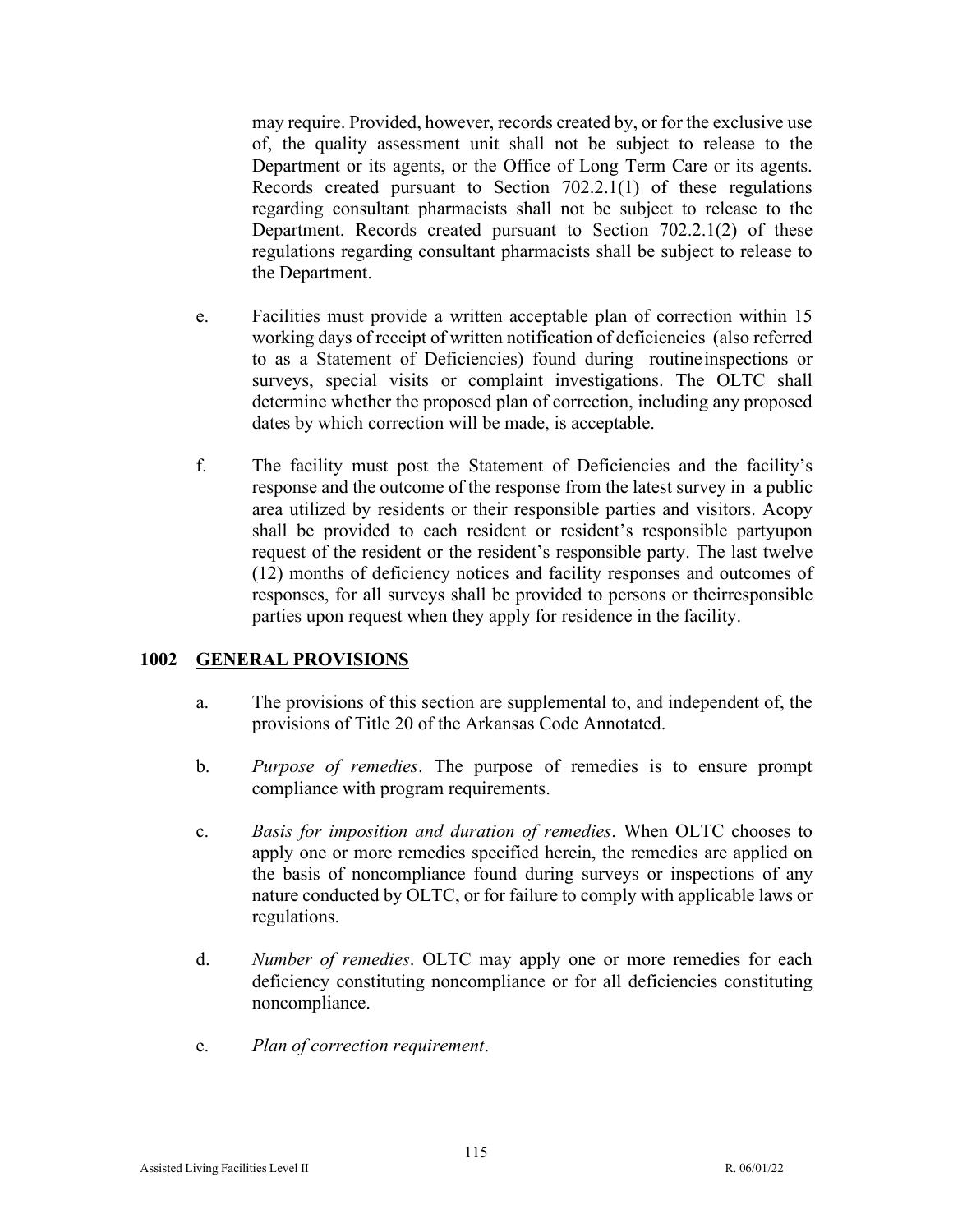- 1. Regardless which remedy is applied, or the nature or severity of the violation, each facility that has deficiencies with respect to program requirements must submit a plan of correction for approval by OLTC. The plan of correction shall be set forth on theStatement of Deficiencies. While a facility may provide a disclaimer in the plan of correction, the facility is still required to provide corrective actions to address the cited deficiencies, the time frames in which the corrective actions will be completed, and the manner to be utilized by the facility to monitor the effectiveness of the corrective action.
- 2. Failure by the facility to provide an acceptable plan of correction may result in the imposition of additional remedies pursuant to these regulations at the discretion of the OLTC or in a finding of a violation and imposition of additional remedies set forth in Title 20 of the Arkansas Code Annotated, or set forth in these regulations, or both.
- f. *Notification requirements*
	- 1. Except in cases of emergency termination of a license or in cases or emergency removal or transfer or residents, OLTC shall give the provider notice of the remedy, including:
		- A. Nature of the noncompliance;
		- B. Remedy or remedies imposed;
		- C. Date the remedy begins; and,
		- D. Right to appeal the determination leading to the remedy.
	- 2. Notice shall not be required for state monitoring.

# **1003 REMEDIES**

- a. *Available Remedies*. In conformity with, and in addition to remedies as set forth in Title 20 of the Arkansas Code Annotated, the following remedies are available:
	- 1. Civil Money Penalties (CMP) pursuant to Ark. Code Ann. § 20-10- 205 and § 20-10-206.
	- 2. Denial of New Admissions.
	- 3. Directed in-service training.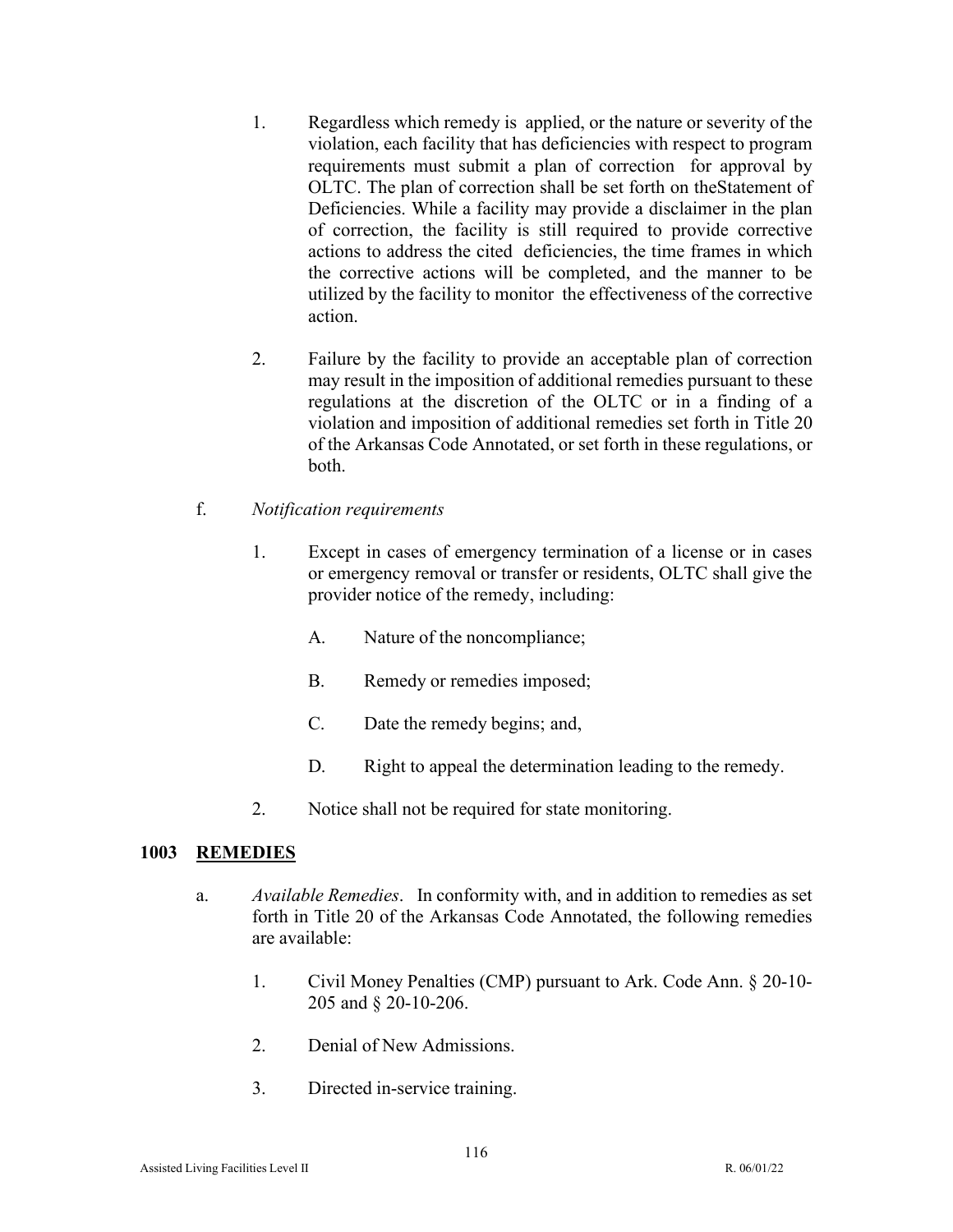- 4. Directed plan of correction.
- 5. State monitoring.
- 6. Temporary Administrator.
- 7. Termination of license.
- 8. Transfer of residents.
- b. Duration of Remedies. Unless otherwise provided by law or other applicable regulations, remedies continue until:
	- 1. The facility has corrected the cited deficiencies that resulted in the imposition of the remedy or remedies, as determined by the Office of Long Term Care based upon a revisit, or after an examination of credible written evidence that it can verify without an on-site visit, or both; or,
	- 2. OLTC terminates the Level II assisted living facility license.

# **1004 TEMPORARY ADMINISTRATION**

- a. *Temporary administrator* means the temporary appointment by OLTC, or by the facility with the approval of OLTC, of a substitute facility administrator with authority to hire, terminate or reassign staff, obligate facility funds, alter facility procedures and manage the facility to correct deficiencies identified in the facility's operation, or to assist in the orderly closure of a facility. A temporary administrator may be appointed by the Office of Long Term Care only upon the consent and agreement of the facility. The temporary administrator shall provide reports to the OLTC regarding the operation of the facility and the efforts toward correction by the facility as requested by the OLTC.
- b. *Qualification*s. The temporary administrator must:
	- 1. Be qualified to oversee correction of deficiencies on the basis of experience and education, as determined by OLTC;
	- 2. Not have been found guilty of misconduct by any licensing board or professional society in any State;
	- 3. Have, or a member of his or her immediate family have, no financial ownership interest in the facility;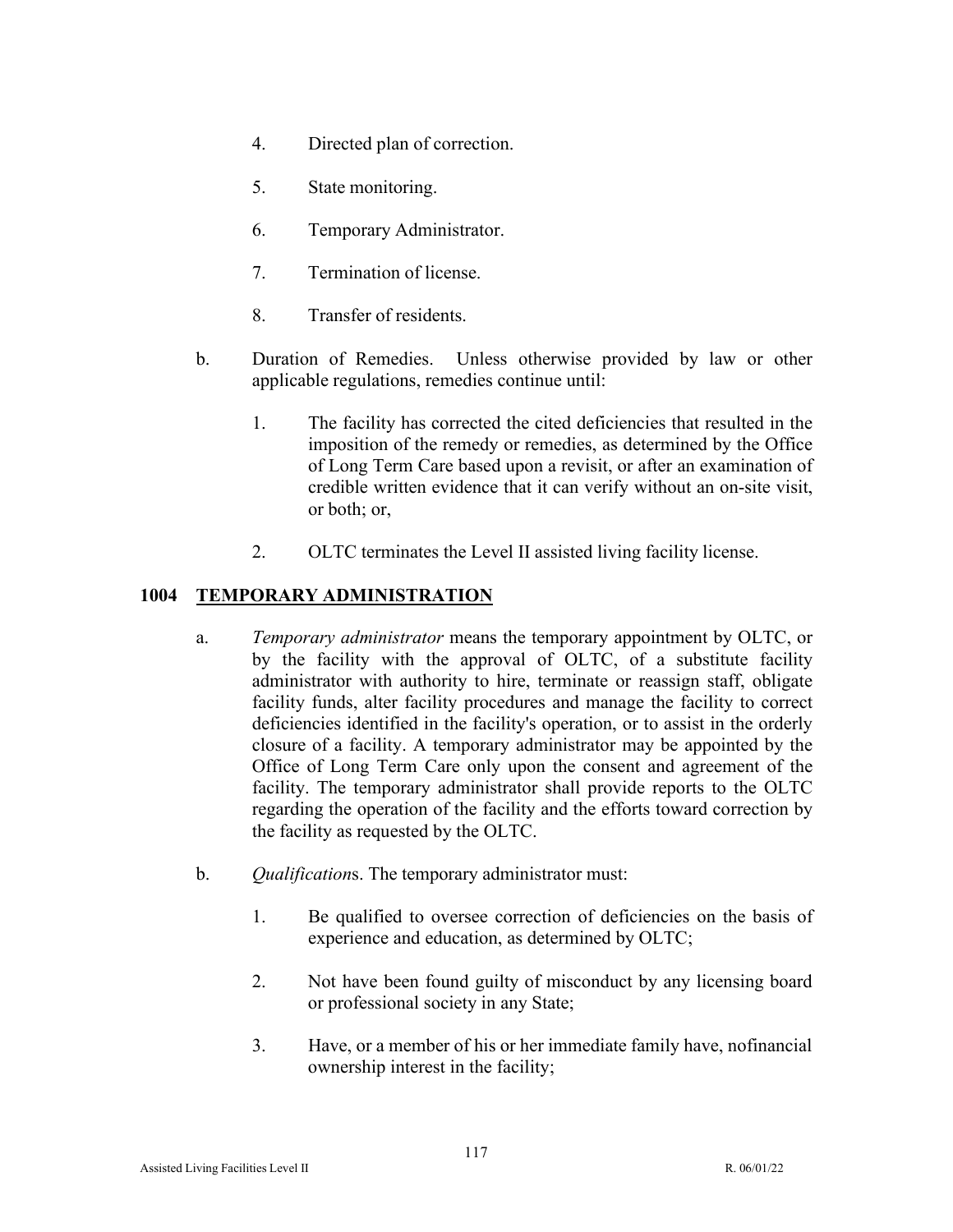- 4. Not currently serve or, within the past 2 years, have served, unless approval has been obtained from the OLTC, as a member of the staff of the facility;
- 5. Successfully undergo a criminal record check pursuant to the Rules and Regulations of the Office of Long Term Care.
- c. *Payment of salary*. The temporary administrator's salary:
	- 1. Is paid directly by the facility while the temporary administrator is assigned to that facility; and
	- 2. Must be at least equivalent to the sum of the following:
		- A. The prevailing salary paid by providers for positions of this type in what OLTC considers the facility's geographic area;
		- B. Additional costs that would have reasonably been incurred by the provider if such person had been in an employment relationship; and
		- C. Any other costs incurred by such a person in furnishing services under such an arrangement or as otherwise set by OLTC.
	- 3. May exceed the amount specified in Section  $1005(c)(2)$  if OLTC is otherwise unable to attract a qualified temporary administrator.
- d. *Failure to relinquish authority to temporary administrator*:
	- 1. *Termination of assisted living facility licensure*. If a facility fails to relinquish authority to the temporary administrator, OLTC may impose additional remedies, including but not limited to termination of the Level II assisted living facility license.
	- 2. *Failure to pay salary of temporary administrator*. A facility's failure to pay the salary of the temporary administrator is considered a failure to relinquish authority to temporary administration.
	- 3. *When imposed*. The remedy of temporary administrator shall be used in only lieu of termination of the facility license. Provided, however, that if the appointment of the temporary administrator does not result in compliance by the facility within the time frames estimated by the temporary manager and agreed to by the Office of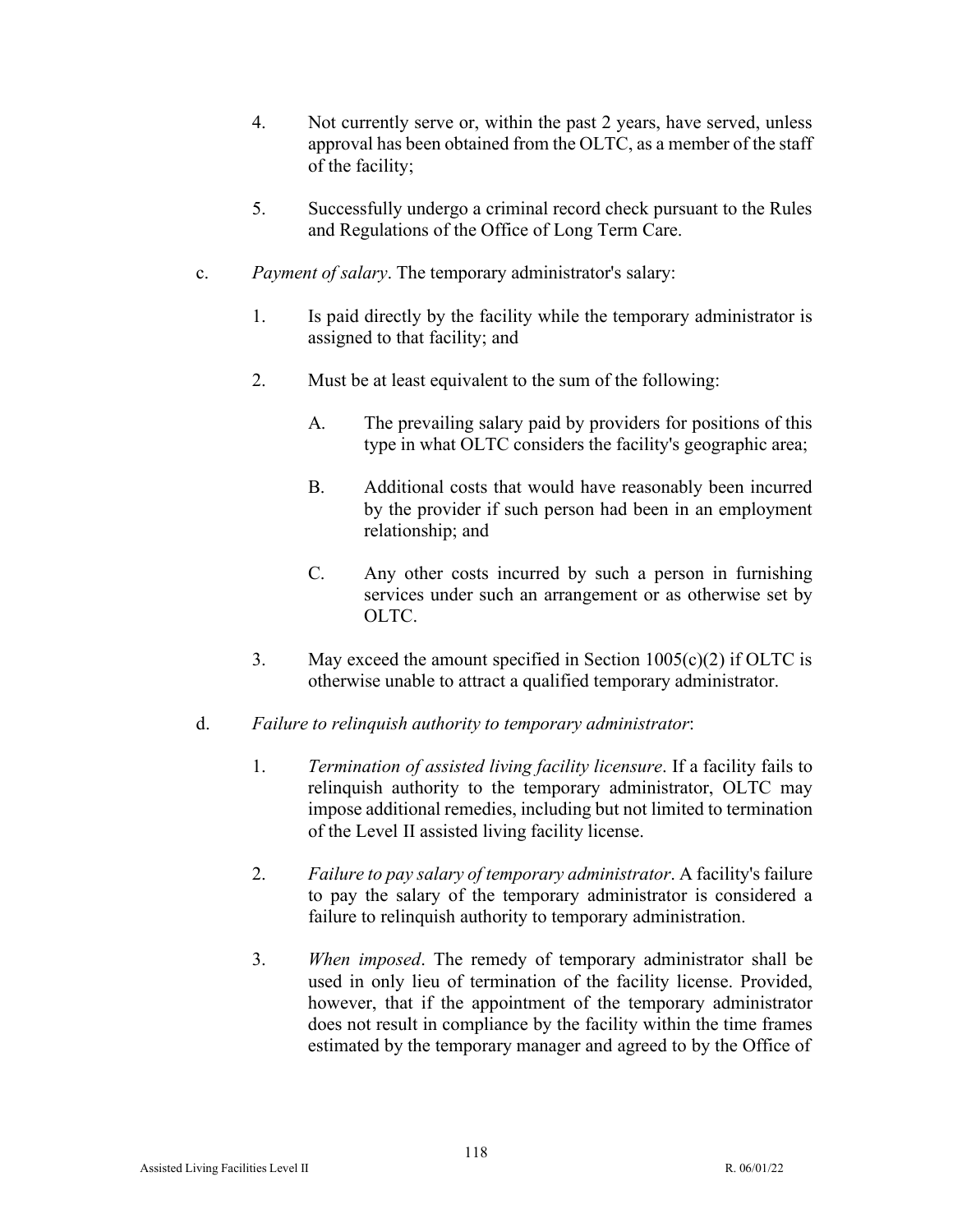Long Term Care, the remedy of termination or revocation of license may be imposed.

# **1005 STATE MONITORING**

- a. A State monitor:
	- 1. Oversees the correction of deficiencies specified by OLTC at the facility site and protects the facility's residents from harm;
	- 2. Is an employee or a contractor of OLTC;
	- 3. Is identified by OLTC as an appropriate professional to monitor cited deficiencies;
	- 4. Is not an employee of the facility;
	- 5. Does not function as a consultant to the facility;
	- 6. Does not have an immediate family member who is a resident of the facility to be monitored; and,
	- 7. Does not have an immediate family member who owns the facility or who works in the facility or the corporation that operates or owns the facility.
- b. A State monitor may be utilized by the Office of Long Term Care for any level or severity of deficiency.

# **1006 DIRECTED PLAN OF CORRECTION**

The Office of Long Term Care, or the temporary manager with OLTC approval, may develop a plan of correction. A directed plan of correction sets forth the tasks to be undertaken, and the manner in which the tasks are to be performed, by the facility to correct deficiencies, and the time frame in which the tasks will be performed. A facility's failure to comply with a directed plan of correction may result in additional remedies, including revocation of license when the failure to correct meets the conditions specified in Section 1009. The intent of a directed plan of correction is to achieve correction of identified deficiencies and compliance with applicable regulations.

# **1007 DIRECTED IN-SERVICE TRAINING**

a. *Required training*. OLTC may require the staff of a facility to attend an inservice training program if education is likely to correct, or is likely to assist in correcting, cited deficiencies. The Office of Long Term Care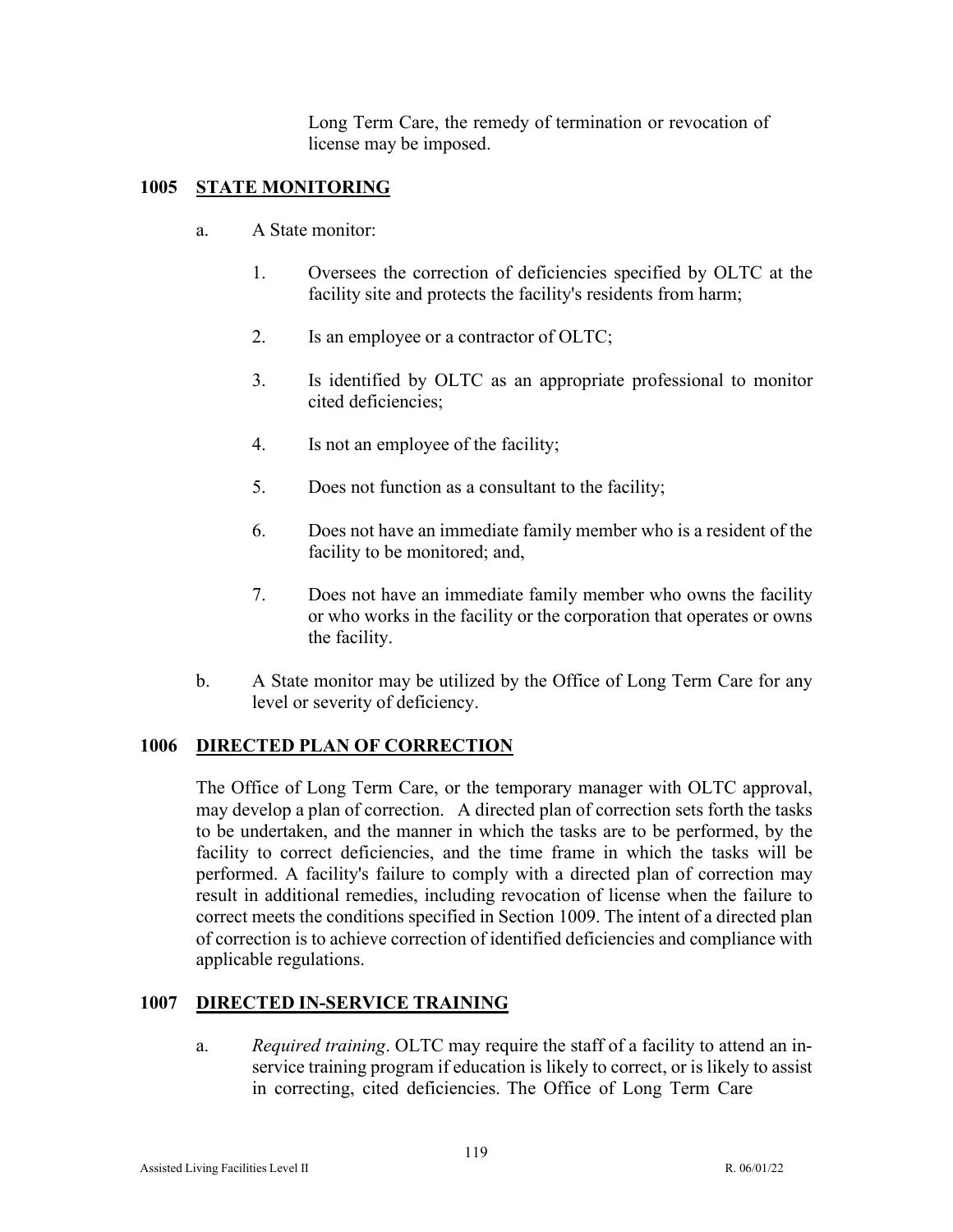may specify the time frames in which the training will be performed, the type or nature of the training, and the individual or entities to provide the training.

- b. *Action following training*. After the staff has received in-service training, if the facility has corrected the violations or deficiencies that led to the imposition of remedies, OLTC may impose one or more other remedies.
- c. *Payment*. The facility pays for directed in-service training.

# **1008 TRANSFER OF RESIDENTS OR CLOSURE OF THE FACILITY AND TRANSFER OF RESIDENTS**

- a. *Transfer of residents, or closure of the facility and transfer of residents in an emergency*. OLTC has the authority to transfer residents to another facility when:
	- 1. An emergency exists wherein the health, safety, or welfare of residents are imperiled, and no other remedy exists that would ensure the continued health, safety or welfare of the residents;
	- 2. A facility intends to close but has not arranged for the orderly transfer of its residents at least thirty (30) days prior to closure.
	- 3. The facility exceeds its bed capacity as indicated or stated on the facility's license, or accepts more residents than the facility has number of beds as indicated or stated on the facility's license, unless granted a waiver by the Office of Long Term Care.
- b. *Required transfer when a facility's assisted living facility license is terminated*. When a facility's license is terminated, or when the facility closes either voluntarily or involuntarily, OLTC may assist in the safe and orderly transfer of all residents to another facility.
- c. When the Office of Long Term Care orders transfer of residents from a facility, the Office of Long Term Care may:
	- 1. Assist in providing for the orderly transfer to other suitable facilities or make other provisions for the residents' care and safety.
	- 2. Assist in or arrange for transportation of the residents, their medical records and belongings, assist in locating alternative placement, assist in preparing the resident for transfer, and permit the residents' legal guardians or responsible party to participate in the selection of the residents' new placement.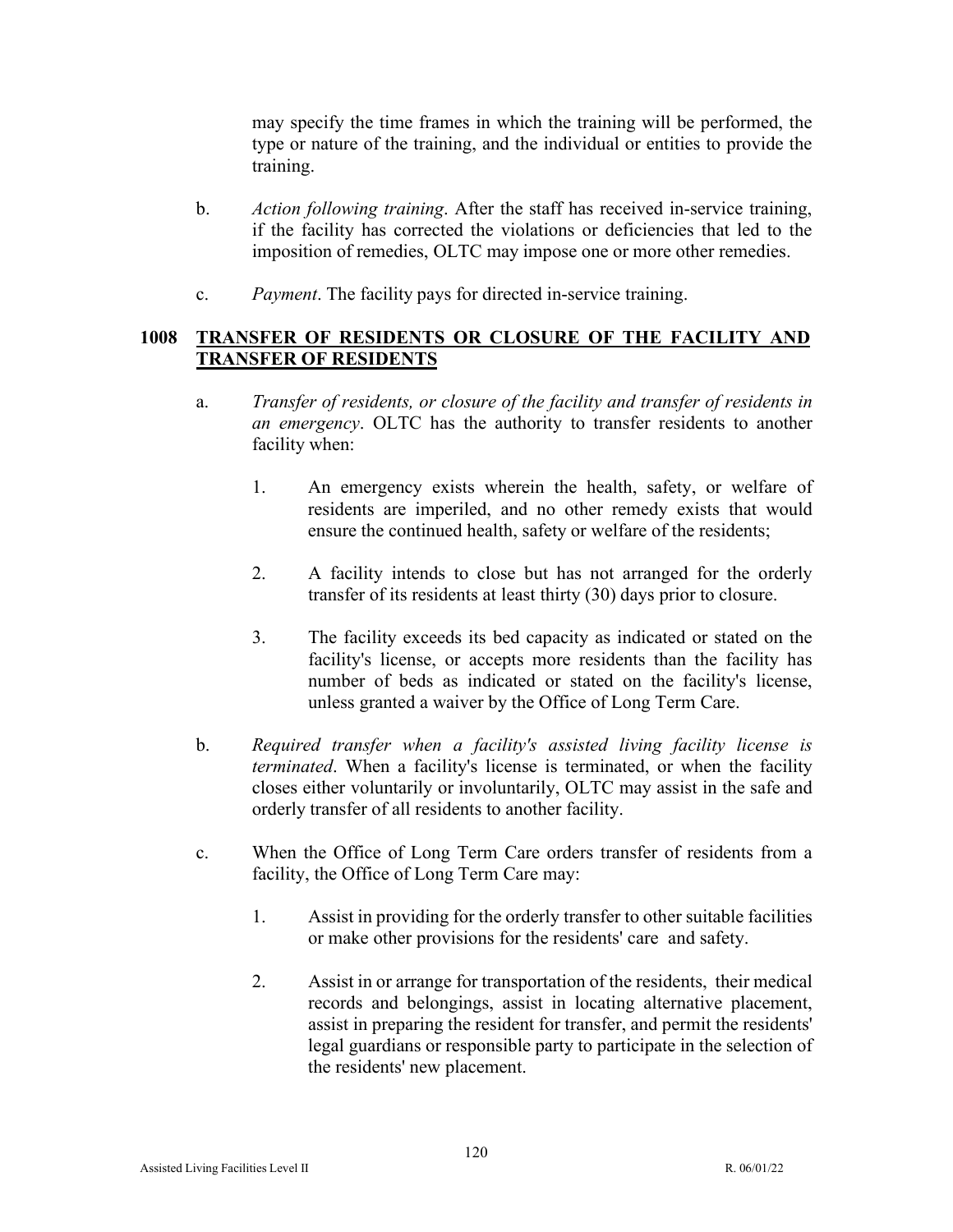- 3. Unless transfer is due to an emergency, explain alternative placement options to the residents and provide orientation to the placement chosen by the resident or their guardian or responsible party.
- d. *Notice of Transfer Remedy*. Unless transfer is due to an emergency, the Office of Long Term Care shall provide the facility from which the residents are to be transferred at least fifteen (15) days notice of the proposed transfer.

### **1009 TERMINATION OF LEVEL II ASSISTED LIVING FACILITY LICENSE**

- a. The remedy of termination or revocation of licensure is a remedy of last resort, and may be imposed only in accordance with law or as set forth in Section 1009(b), below.
- b. *Basis for termination*. OLTC may terminate a facility's Level II assisted living facility license if a facility:
	- 1. Permits, aids or abets in the commission of any unlawful act in connection with the operation of the Level II assisted living facility;
	- 2. Refuses to allow entry or inspection by the Office of Long Term Care;
	- 3. Failsto make any or all records set forth in Section 1001(d) available to representatives or agents of the Department or the OLTC, unless such refusal is made pursuant to court order orduring the pendency of an appeal specifically on the issue of the release of the records, or the records are records created by the quality assessment unit;
	- 4. Closes, either voluntarily or through action of the State;
	- 5. Operator or owner refuses to obtain a criminal record check of any individual required to undergo a criminal record check pursuant to the Rules and Regulations for Conducting Criminal Record Checks for Employees of Long Term Care Facilities or pursuant to Ark. Code Ann. §20-33-201, *et seq*.;
	- 6. Is cited for a third Class A violation within six months of the citation of the first Class A violation, or is cited for a third Class B violation within six months of the citation of the first Class B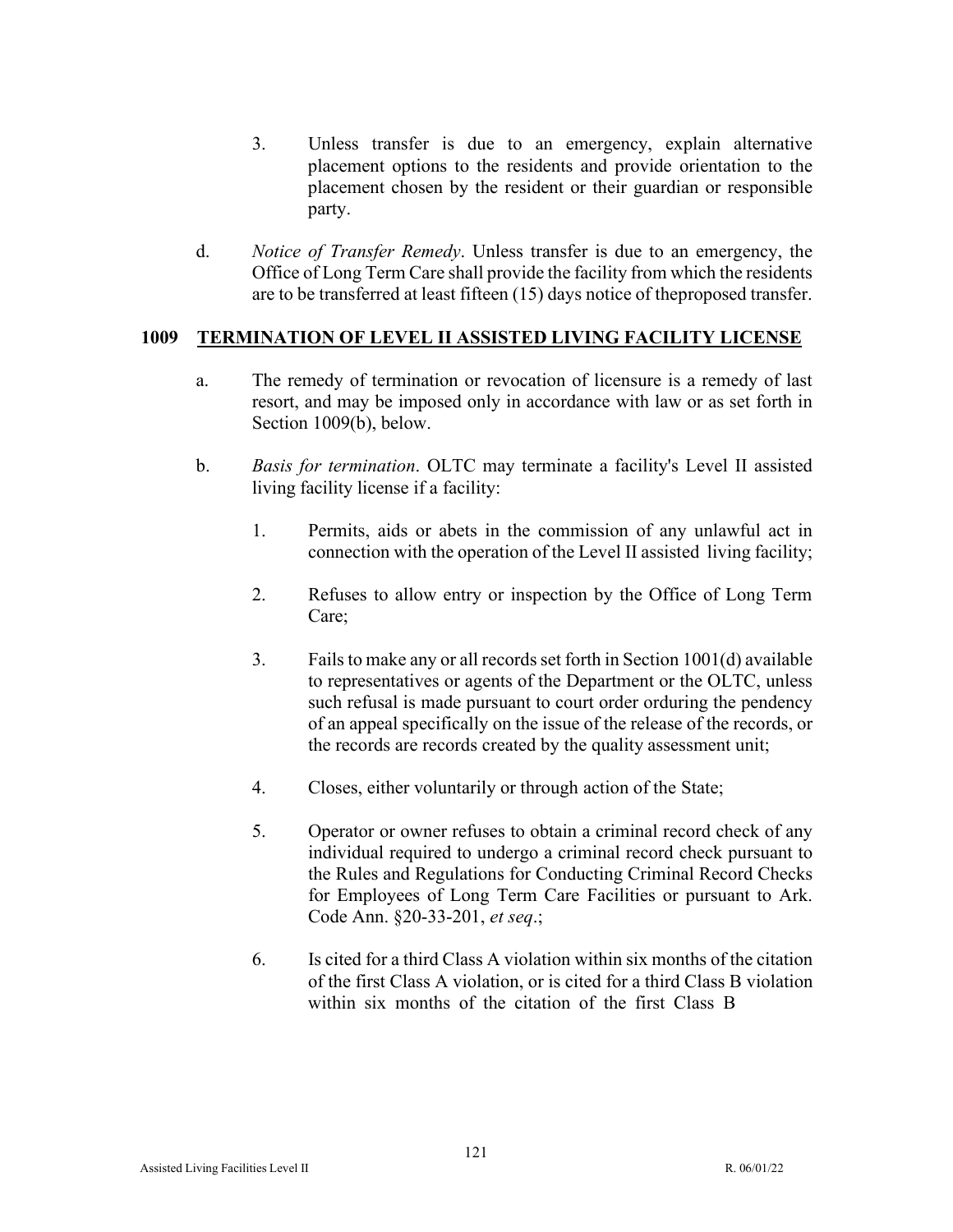violation, in accordance with Ark. Code Ann. § 20-10-205 and § 20-10-206; or,

7. Has conditions wherein the health, safety, or welfare of resident are imperiled, and no other remedy exists that would ensure the continued health, safety, or welfare of the residents.

### **1010 DENIAL OR SUSPENSION OF NEW ADMISSIONS**

The Office of Long Term Care may deny to, or suspend the ability of, a facility to admit new admissions upon the imposition of a Class A violation as defined and set forth in Ark. Code Ann. § 20-10-205 and § 20-10-206.

### **1011 CIVIL MONEY PENALTIES**

The Office of Long Term Care may impose civil money penalties in accordance with Ark. Code Ann. § 20-10-205 and § 20-10-206.

### **1012 CLOSURE**

Any Level II assisted living facility that closes or ceases operation or surrenders or fails to timely renew its license must meet the regulations then in effect for new construction and licensure to be eligible for future licensure. Closure of a facility shall result in the immediate revocation of the license.

A facility that closes or is unable to operate due to natural disaster or similar circumstances beyond the control of the owner of the facility, or a facility that closes, regardless of the reason, to effectuate repairs or renovations, may make written request to the Office of Long Term Care for renewal of the facility license to effect repairs or renovation to the facility. The Office of Long Term Care may, at its sole discretion, grant the written request.

If the request for licensure renewal is granted, the Office of Long Term Care will provide written notification to the facility, which will include deadlines for various stages of the repairs or renovations, including the completion date. In no event shall the completion date set by the Office of Long Term Care extend beyond twentyfour months of the date of the request; provided, however, that the deadlines may be extended by the Office of Long Term Care upon good cause shown by the facility. For purposes of this regulation, *good cause* means natural disasters or similar circumstances, such as extended inclement weather that prevents repairs or construction within the established deadlines, beyond the control of the owner of the facility. *Good cause* shall not include the unwillingness or inability of the owner of the facility to secure financing for the renovations or repairs. The facility shall comply with all deadlines established by the Office of Long Term Care in its notice. Failure to comply with the deadlines established by the Office of Long Term Care shall constitute grounds for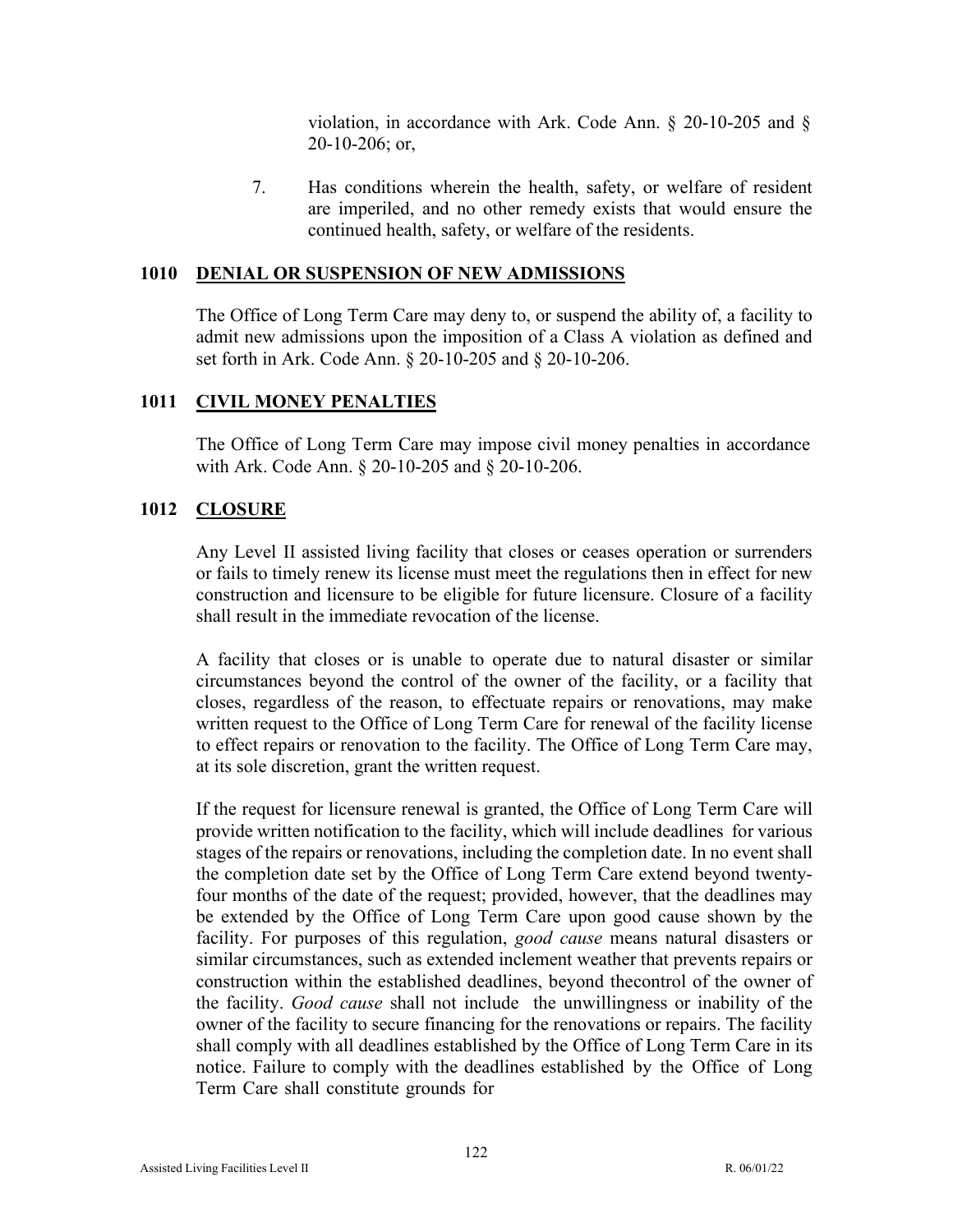revocation of the license, and for denial of re-licensure.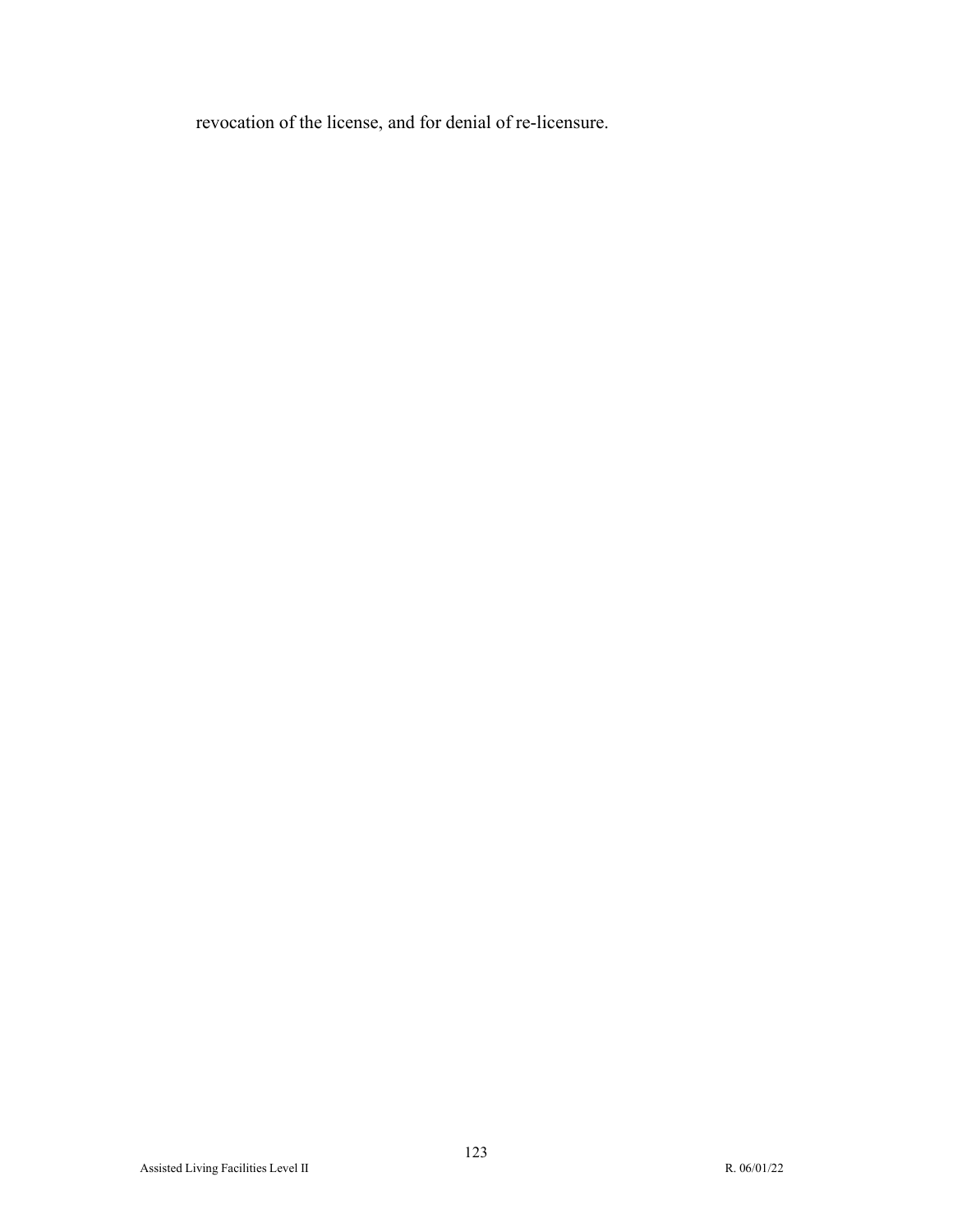### **1100 INFORMAL DISPUTE RESOLUTION (IDR)**

When a long term care facility does not agree with deficiencies cited on a Statement of Deficiencies, the facility may request an IDR meeting of the deficiencies in lieu of, or in addition to, a formal appeal. The Informal Dispute Resolution (IDR) process is governed by Act 1108 of 2003, codified at Ark. CodeAnn. § 20-10-1901 *et seq*.

The request for an informal dispute resolution of deficiencies does not stay the requirement for submission of an acceptable plan of correction and allegation of compliance within the required time frame or the implementation of any remedy, and does not substitute for an appeal.

### **1101 REQUESTING AN INFORMAL DISPUTE RESOLUTION (IDR)**

A **written request** for an informal dispute resolution must be made to the Arkansas Department of Health, Health Facility Services, 5800 West 10th, Suite 400, Little Rock, AR 72204 within ten calendar days of the receipt of the Statement of Deficiencies from the Office of Long Term Care. The request must:

- 1. List all deficiencies the facility wishes to challenge; and,
- 2. Contain a statement whether the facility wishes the IDR meeting to be conducted by telephone conference, by record review, or by a meeting in which the parties appear before the impartial decision maker.

### **1102 MATTERS WHICH MAY BE HEARD AT IDR**

The IDR is limited to deficiencies cited on a Statement of Deficiencies. Issues that may not be heard at an IDR include, but are not limited to:

- 1. The scope and severity assigned the deficiency by the Office of Long Term Care, unless the scope and severity allege substandard quality of care or immediate jeopardy;
- 2. Any remedies imposed;
- 3. Any alleged failure of the survey team to comply with a requirement of the survey process;
- 4. Any alleged inconsistency of the survey team in citing deficiencies among facilities; and,
- 5. Any alleged inadequacy or inaccuracy of the IDR process.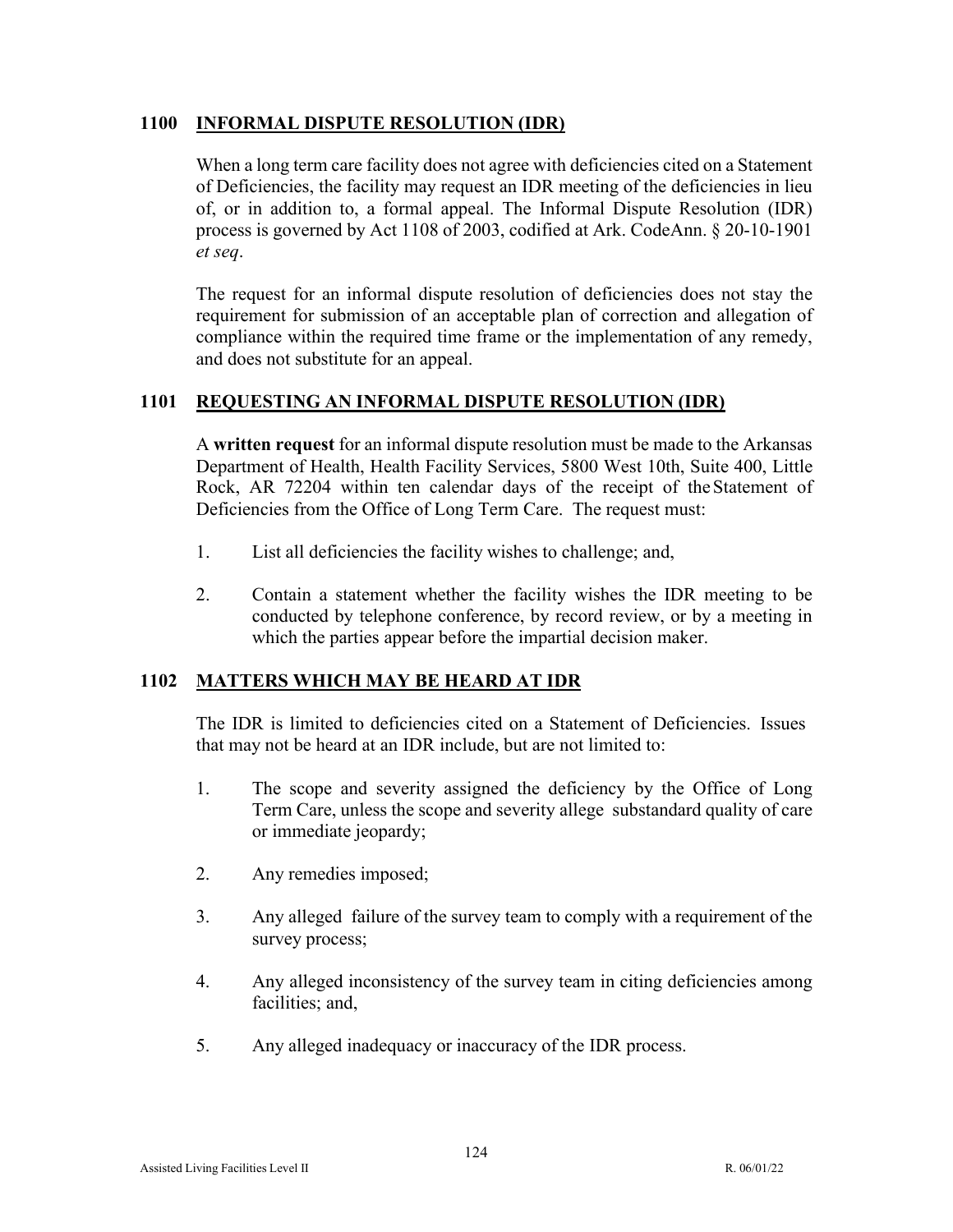# **1103 APPEALS TO COURT**

Any applicant or licensee who considers himself/herself injured in his or her person, business or property by final Department administrative adjudication shall be entitled to judicial review thereof as provided for by law. All petitions for judicial review shall be in accordance with the Arkansas Administrative Procedure Act as codified at Ark. Code Ann. § 25-15-201, *et seq*.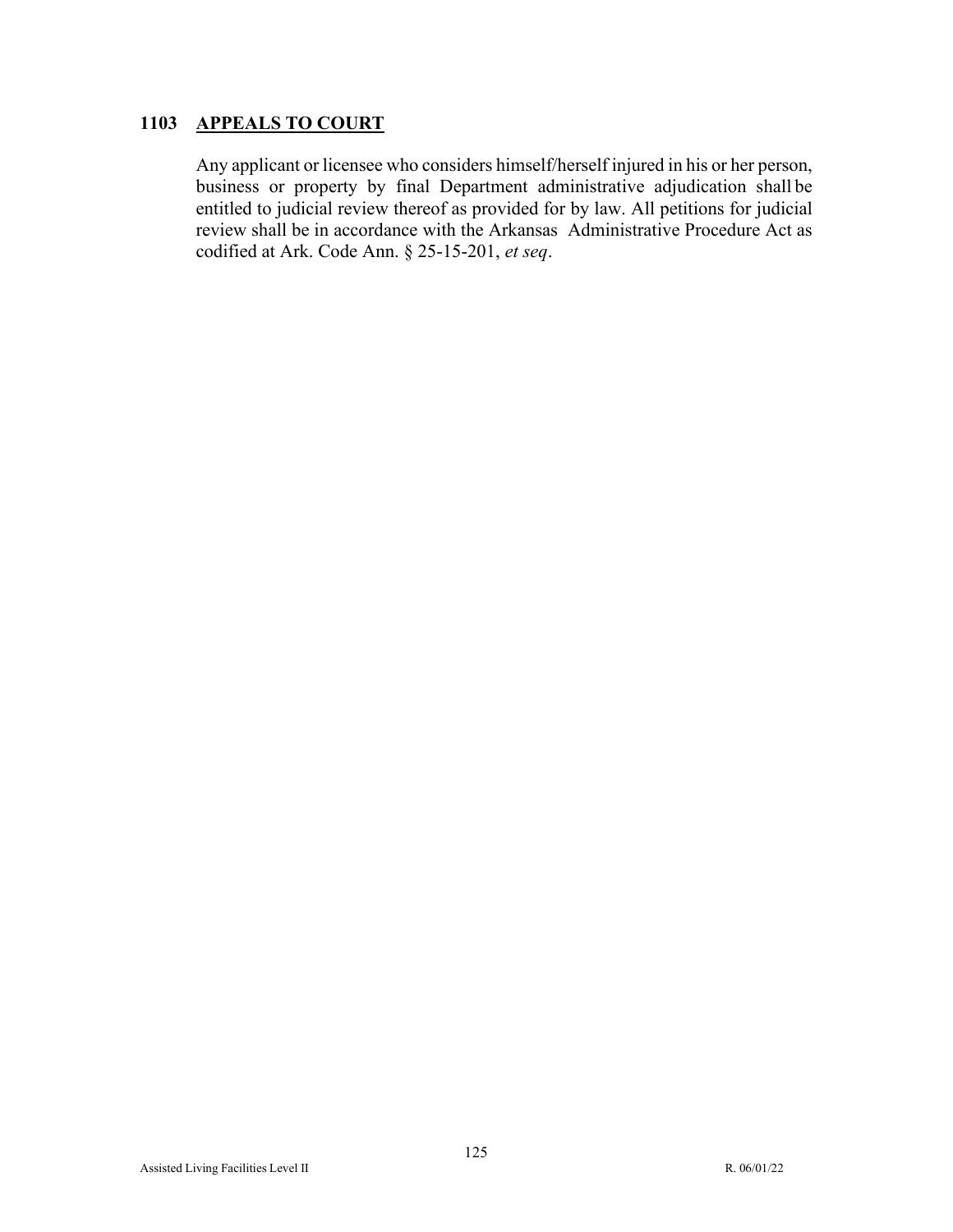# **APPENDIX**

# **FORMS**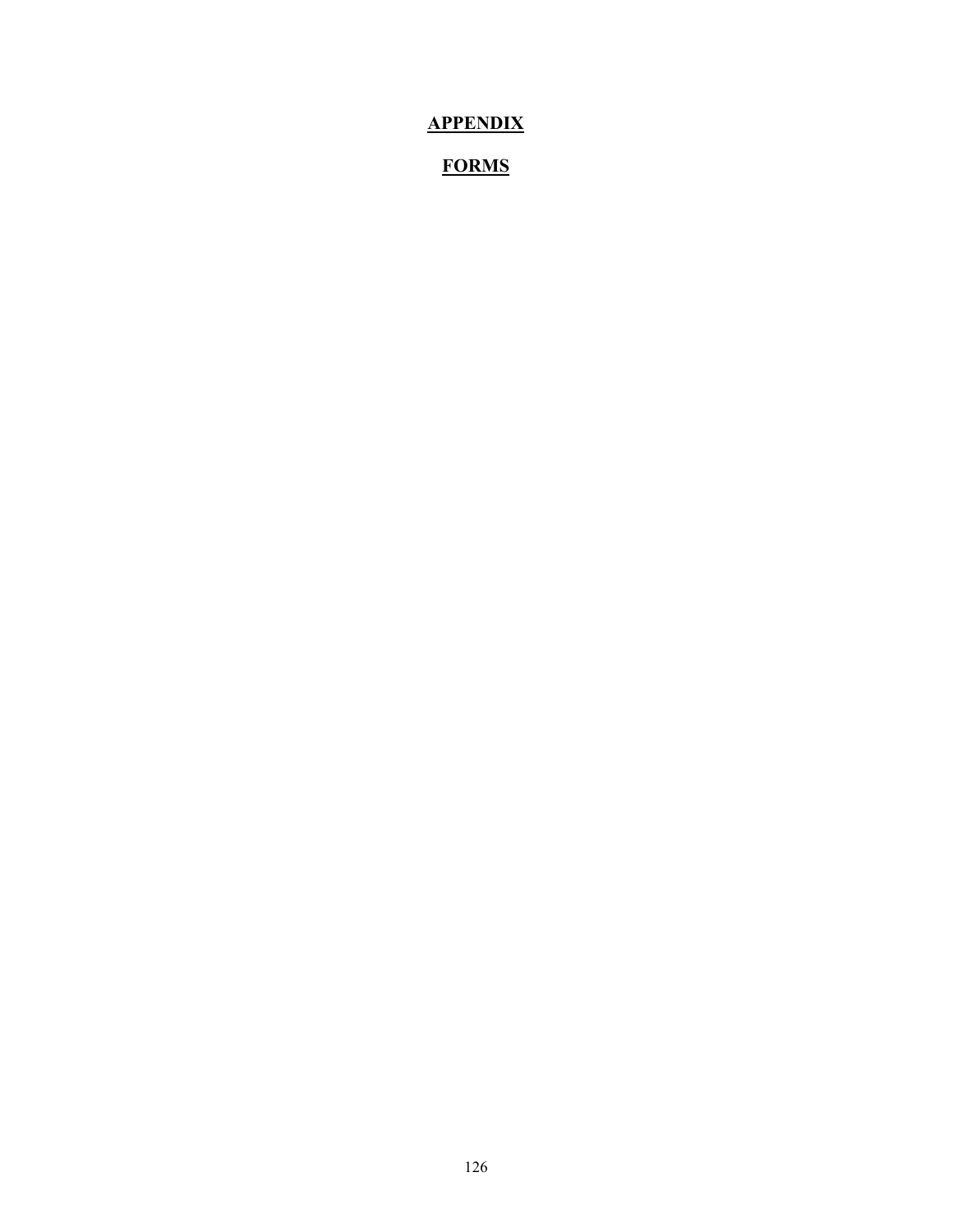### **ARKANSAS DEPARTMENT OF HUMAN SERVICES DIVISION OF MEDICAL SERVICES OFFICE OF LONG TERM CARE DMS-731**

# **Incident & Accident Next Day Reporting Form**

### **Purpose/Process**

This form is designed to standardize and facilitate the process for the reporting allegations of resident abuse, neglect, misappropriation of property or injuries of an unknown source by individuals providing services to residents in Arkansas long term care facilities for next day reporting pursuant to Section 507.1.

The purpose of this process is for the facility to compile the information required in the form DMS-731, so that next day reporting of the incident or accident can be made to the Office of Long Term Care.

# **Completion/Routing**

### **This form, with the exception of hand written witness statements, MUST BE TYPED!**

The following sections are **not** to be completed by the facility; the Office of Long Term Care completes them:

- 1. The top section entitled **COPIES FOR:**
- 2. The **FOR OLTC USE ONLY** section found at the bottom of the form.

**All** remaining spaces **must** be completed. If the information can not be obtained, please provide an explanation, such as "moved/address unknown", "unlisted phone", etc.

If a requested attachment can not be provided please provide an explanation why it can not be furnished or when it will be forwarded to OLTC.

The original of this form **must be faxed to the Office of Long Term Care the next business** day following discover by the facility. Any material submitted as copies or attachments must be legible and of such quality to allow recopying.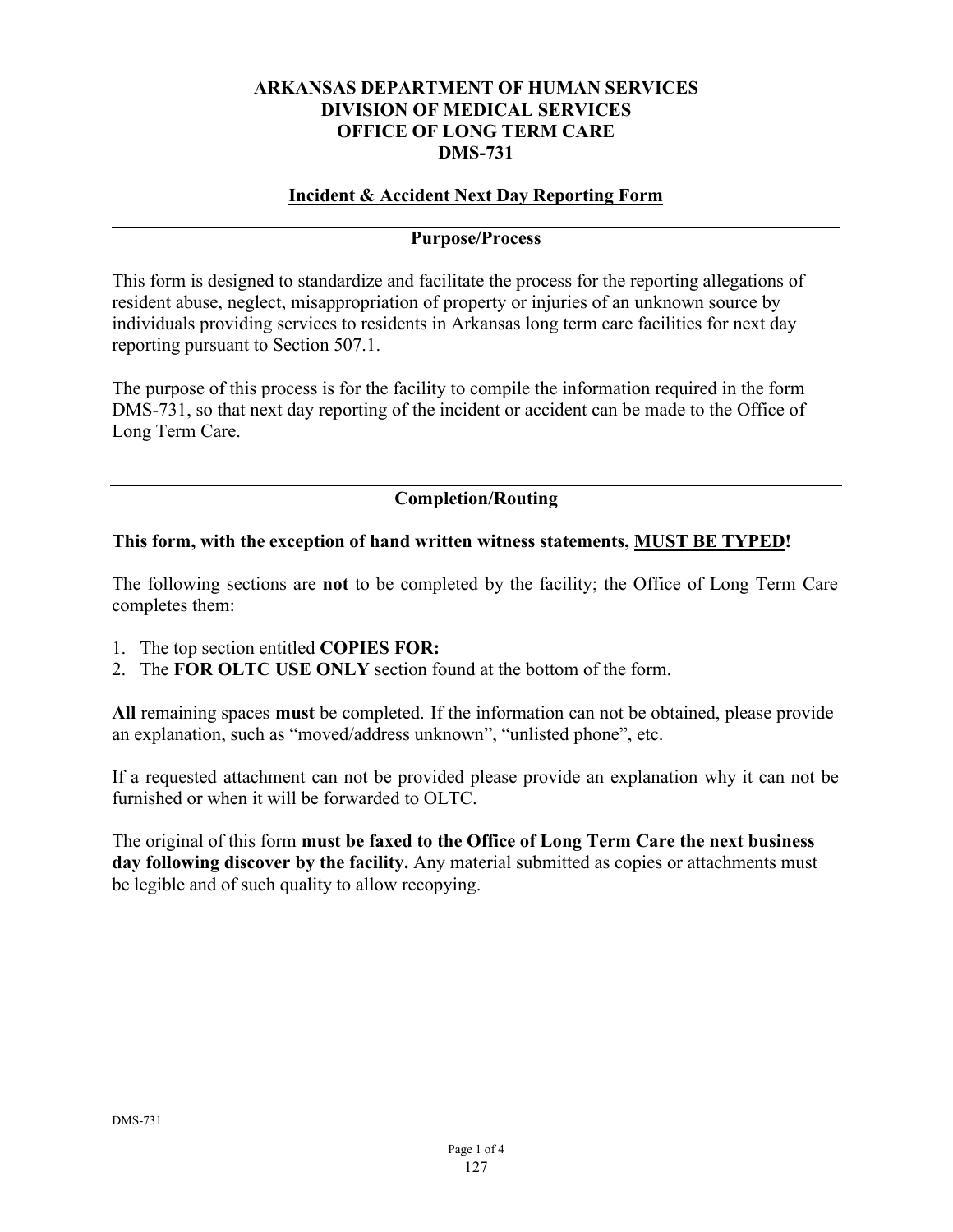|                       |                         |                            |                                    |                   |                                                                        | DATE: NITIAL: NOTES: NOTES:                                                                                                                                                                                                    |                                                            |                 |                                                 |                   |
|-----------------------|-------------------------|----------------------------|------------------------------------|-------------------|------------------------------------------------------------------------|--------------------------------------------------------------------------------------------------------------------------------------------------------------------------------------------------------------------------------|------------------------------------------------------------|-----------------|-------------------------------------------------|-------------------|
|                       |                         |                            |                                    |                   |                                                                        | OLTC INCIDENT AND ACCIDENT REPORT (I&A)                                                                                                                                                                                        |                                                            |                 |                                                 |                   |
|                       |                         |                            | Date & Time Submitted (if known):  |                   |                                                                        |                                                                                                                                                                                                                                | Date & Time of Discovery:                                  |                 |                                                 |                   |
|                       |                         |                            |                                    |                   |                                                                        | Facility Name: Name and Society Assembly 2014 and 2016 and 2017 and 2018 and 2018 and 2018 and 2018 and 2018 and 2018 and 2018 and 2018 and 2018 and 2018 and 2018 and 2018 and 2018 and 2018 and 2018 and 2018 and 2018 and 2 |                                                            |                 |                                                 |                   |
|                       |                         |                            |                                    |                   |                                                                        | Facility Area Code and telephone $\#$ ( )                                                                                                                                                                                      |                                                            |                 |                                                 |                   |
|                       |                         |                            |                                    |                   |                                                                        |                                                                                                                                                                                                                                |                                                            |                 |                                                 |                   |
|                       |                         |                            |                                    |                   |                                                                        |                                                                                                                                                                                                                                |                                                            |                 |                                                 |                   |
|                       |                         |                            |                                    |                   |                                                                        |                                                                                                                                                                                                                                |                                                            |                 |                                                 |                   |
|                       |                         |                            |                                    |                   |                                                                        | Name of Injured Resident: Race: Race: Race: Race: Race: Race:                                                                                                                                                                  |                                                            |                 |                                                 |                   |
|                       |                         |                            |                                    |                   |                                                                        | Status of Alleged Perpetrator: Facility Employee ______ Family ______ Visitor _____ Other _____ Unknown                                                                                                                        |                                                            |                 |                                                 |                   |
|                       |                         | Type of Incident: Neglect_ | Emotional/Mental                   |                   |                                                                        | <b>Misappropriation of Property:</b>                                                                                                                                                                                           |                                                            |                 | Personal Property<br><b>Resident Trust Fund</b> |                   |
|                       | <b>NOTIFICATIONS:</b>   |                            |                                    | FAMILY: Yes No No |                                                                        |                                                                                                                                                                                                                                | DOCTOR: Yes ______ No ______                               |                 |                                                 |                   |
|                       |                         |                            | LAW ENFORCEMENT: Yes_____No_______ |                   |                                                                        | ADMINISTRATOR: Yes No                                                                                                                                                                                                          |                                                            |                 |                                                 |                   |
|                       |                         |                            |                                    |                   |                                                                        | Summary of Incident: Note that the second contract of the second contract of the second contract of the second contract of the second contract of the second contract of the second contract of the second contract of the sec |                                                            |                 |                                                 |                   |
|                       |                         |                            |                                    |                   |                                                                        |                                                                                                                                                                                                                                |                                                            |                 |                                                 |                   |
|                       |                         |                            |                                    |                   |                                                                        |                                                                                                                                                                                                                                |                                                            |                 |                                                 | cont. on page 2)  |
|                       |                         |                            |                                    |                   |                                                                        | Steps taken to prevent continued abuse or neglect during the investigation:                                                                                                                                                    |                                                            |                 |                                                 |                   |
|                       |                         |                            |                                    |                   |                                                                        |                                                                                                                                                                                                                                |                                                            |                 |                                                 |                   |
|                       |                         |                            |                                    |                   |                                                                        |                                                                                                                                                                                                                                |                                                            |                 |                                                 | (cont. on page 3) |
|                       |                         |                            |                                    |                   | <b>FOR OLTC USE ONLY</b>                                               |                                                                                                                                                                                                                                |                                                            |                 |                                                 |                   |
| <b>CODES: A-Abuse</b> | <b>ND-Natural Death</b> | <b>RA-Res to Res Abuse</b> | E-Elopement                        | F-Fire            | MP-Misappropriation of Property<br><b>IUS-Injury of Unknown Source</b> | <b>PO-Power outage</b>                                                                                                                                                                                                         | <b>DI-Disease</b><br><b>UD-Unusual Death</b><br>NG-Neglect | <b>OT-Other</b> |                                                 |                   |
|                       | DMS-731                 |                            |                                    |                   | Page 2 of 4                                                            |                                                                                                                                                                                                                                |                                                            |                 |                                                 |                   |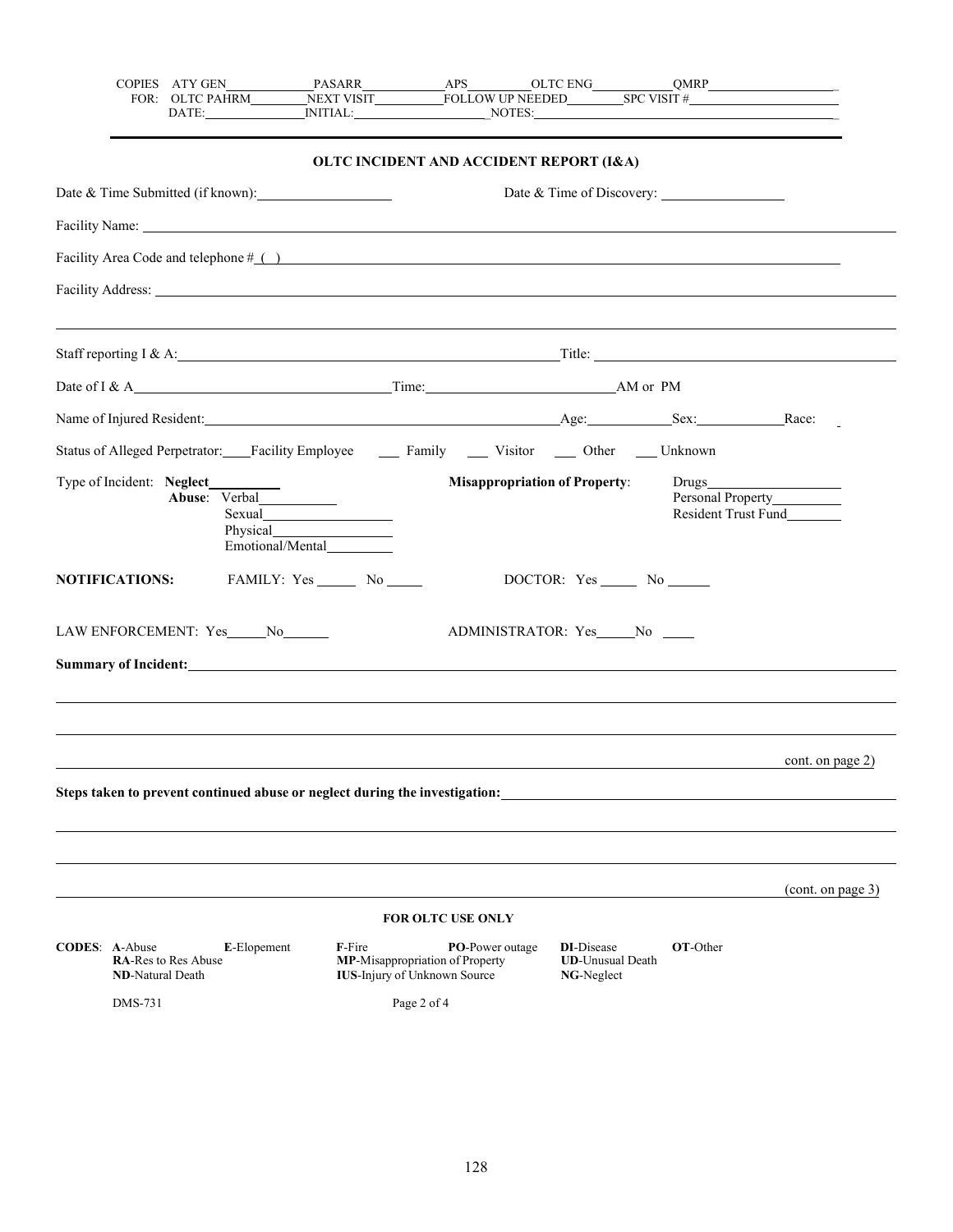| DMS-731 | Page $3$ of $4\,$ |
|---------|-------------------|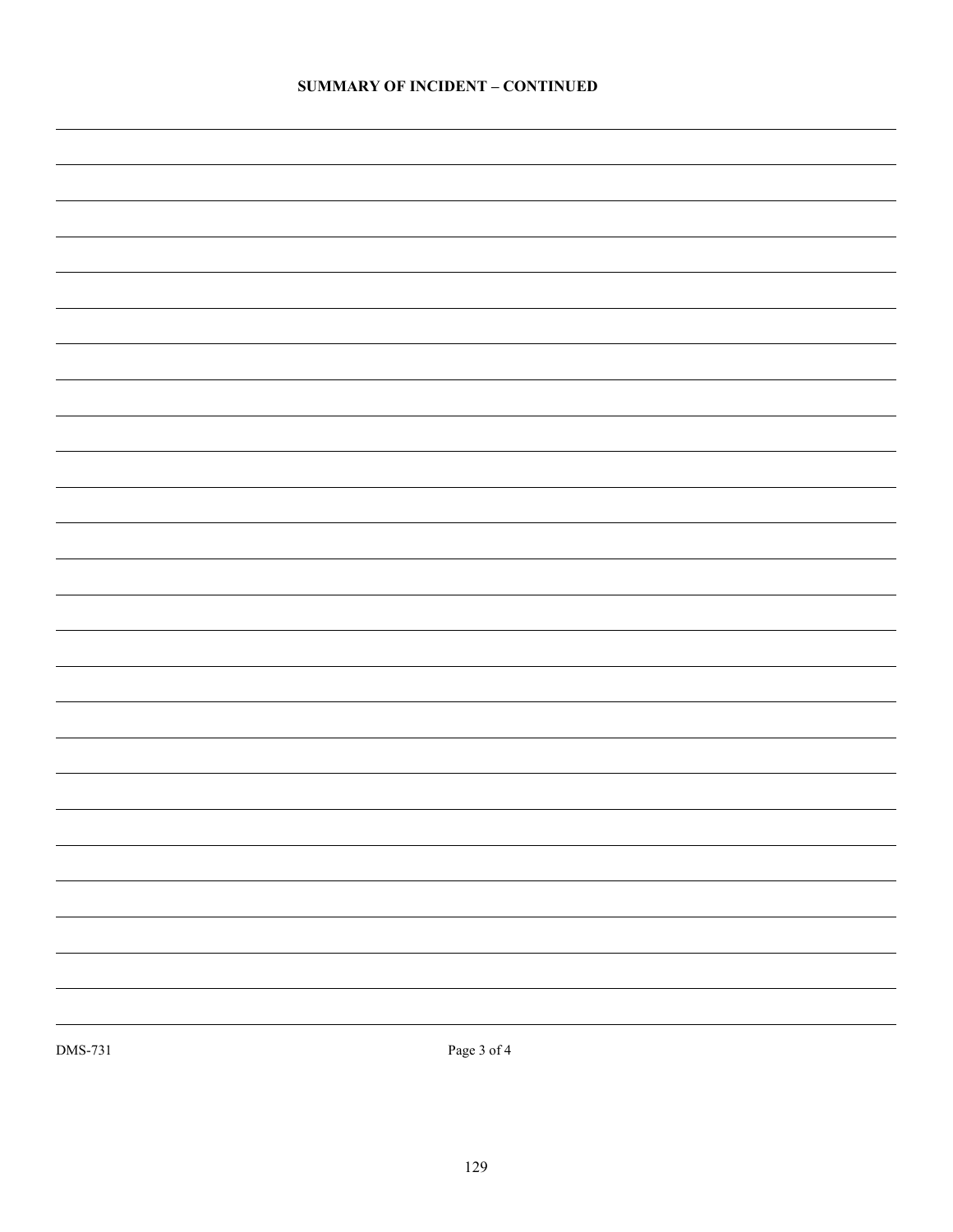#### **STEPS TAKEN TO PREVENT CONTINUED ABUSE OR NEGLECT DURING THE INVESTIGATION– CONTINUED**

Page 4 of 4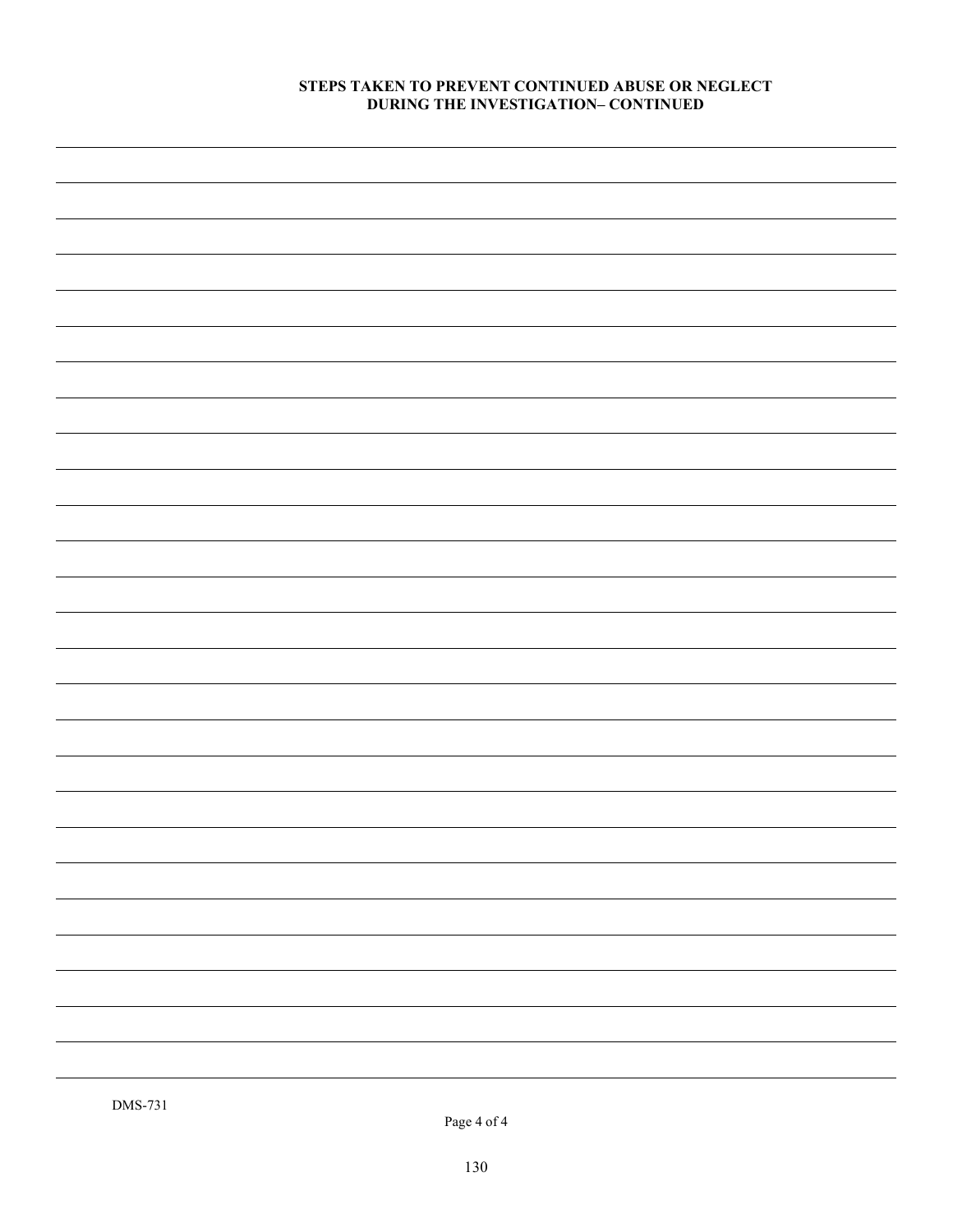### **ARKANSAS DEPARTMENT OF HUMAN SERVICES DIVISION OF MEDICAL SERVICES OFFICE OF LONG TERM CARE DMS-742**

## **Facility Investigation Report for Resident Abuse, Neglect, Misappropriation of Property, & Exploitation of Residents in Long Term Care Facilities**

## **Purpose/Process**

This form is designed to standardize and facilitate the process for the reporting allegations of resident abuse, neglect, or misappropriation of property or exploitation of residents by individuals providing services to residents in Arkansas long term care facilities. This investigative format complies with the current regulations requiring an internal investigation of such incidents and submittal of the written findings to the Office of Long Term Care (OLTC) within five (5) working days.

The purpose of this process is for the facility to compile a substantial body of credible information to enable the Office of Long Term Care to determine if additional information is required by the facility, or if an allegation against an individual(s) can be validated based on the contents of the report.

# **Completion/Routing**

# **This form, with the exception of hand written witness statements, MUST BE TYPED!**

Complete **all** spaces! If the information can not be obtained, please provide an explanation, such as "moved/address unknown", "unlisted phone", etc. Required information includes the actions taken to prevent continued abuse or neglect during the investigation.

If a requested attachment can not be provided please provide an explanation why it can not be furnished or when it will be forwarded to OLTC.

This form, and all witness and accused party statements, **must be originals**. Other material submitted as copies must be legible and of such quality to allow re-copying.

The facility's investigation and this form must be completed and submitted to OLTC within five (5) working days from when the incident became known to the facility.

Upon completion, send the form by certified mail to: Office of Long Term Care, P.O. Box 8059, Slot 404, Little Rock, AR 72203-8059.

Any other routing or disclosure of the contents of this report, except as provided for in LTC 507.4 and 507.5, may violate state and federal law.

DMS-742 Page 1 of 8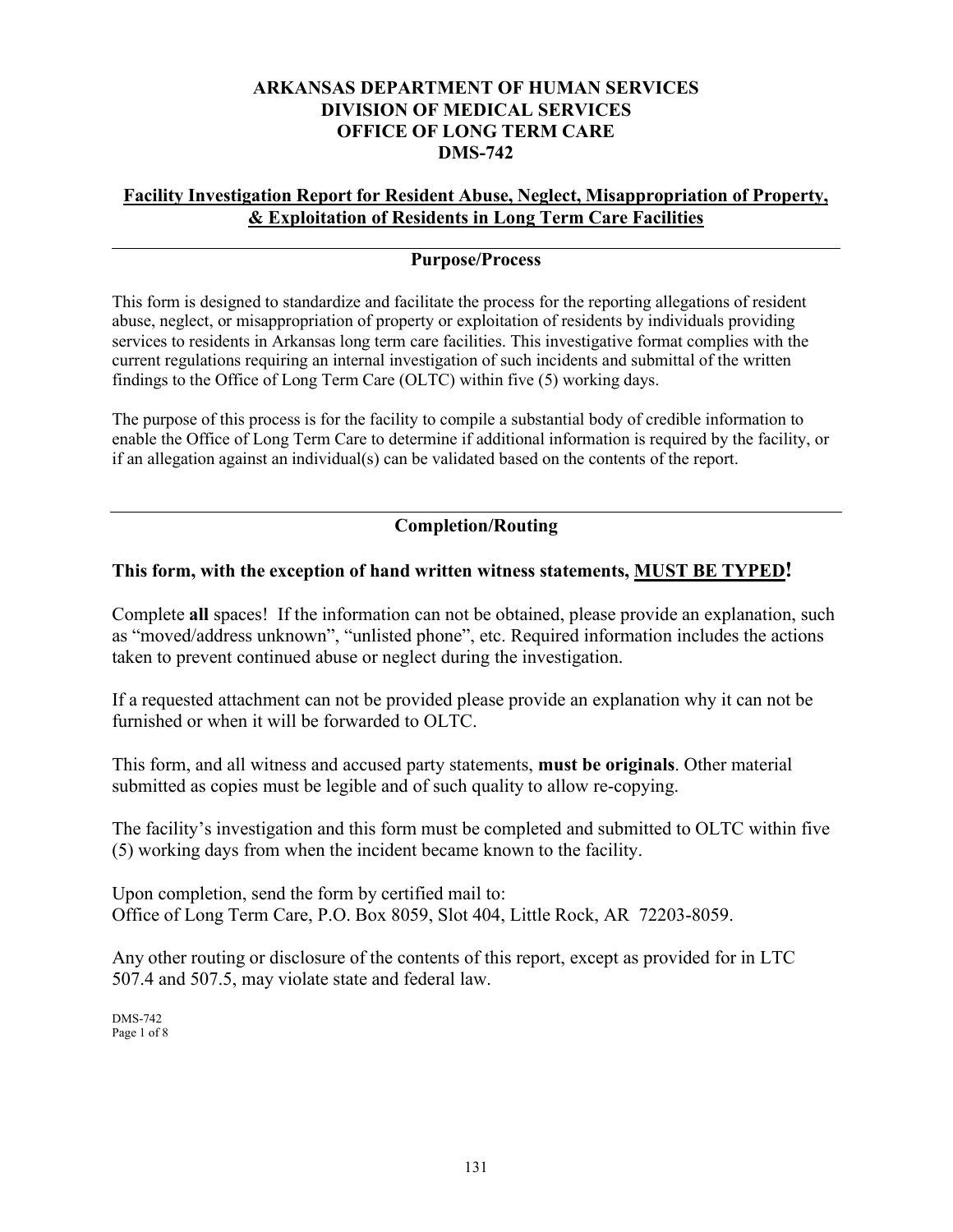# **Facility Investigation Report for Resident Abuse, Neglect, Misappropriation of Property, & Exploitation of Residents in Long Term Care Facilities**

| <b>Section I-Reporting Information</b>                                                                                                                                                                                         |                                            |
|--------------------------------------------------------------------------------------------------------------------------------------------------------------------------------------------------------------------------------|--------------------------------------------|
| Name of Facility: <u>Name of Facility:</u>                                                                                                                                                                                     |                                            |
| Phone #: $($                                                                                                                                                                                                                   |                                            |
| Address: and the contract of the contract of the contract of the contract of the contract of the contract of the contract of the contract of the contract of the contract of the contract of the contract of the contract of t |                                            |
|                                                                                                                                                                                                                                |                                            |
| Facility Staff Member Completing DMS 762: 2008 2020 2021 2022 2022 2023 2024 2022 2023 2024 2022 2023 2021 202                                                                                                                 |                                            |
|                                                                                                                                                                                                                                |                                            |
|                                                                                                                                                                                                                                |                                            |
|                                                                                                                                                                                                                                |                                            |
| Time & Time of Discovery:                                                                                                                                                                                                      |                                            |
| <b>Misappropriation of Property:</b><br>Abuse: Verbal_________<br>Physical<br>Emotional/Mental                                                                                                                                 | Resident's Trust Fund__________            |
| Name of Involved Resident:                                                                                                                                                                                                     | Room #:                                    |
|                                                                                                                                                                                                                                | $\boxed{\text{DOB:}\qquad \qquad \qquad }$ |
|                                                                                                                                                                                                                                |                                            |
|                                                                                                                                                                                                                                |                                            |
|                                                                                                                                                                                                                                |                                            |
| Mental Functional Level example and the set of the set of the set of the set of the set of the set of the set o                                                                                                                |                                            |
|                                                                                                                                                                                                                                |                                            |
|                                                                                                                                                                                                                                |                                            |
|                                                                                                                                                                                                                                |                                            |
|                                                                                                                                                                                                                                |                                            |
|                                                                                                                                                                                                                                |                                            |

DMS-742 Page 2 of 8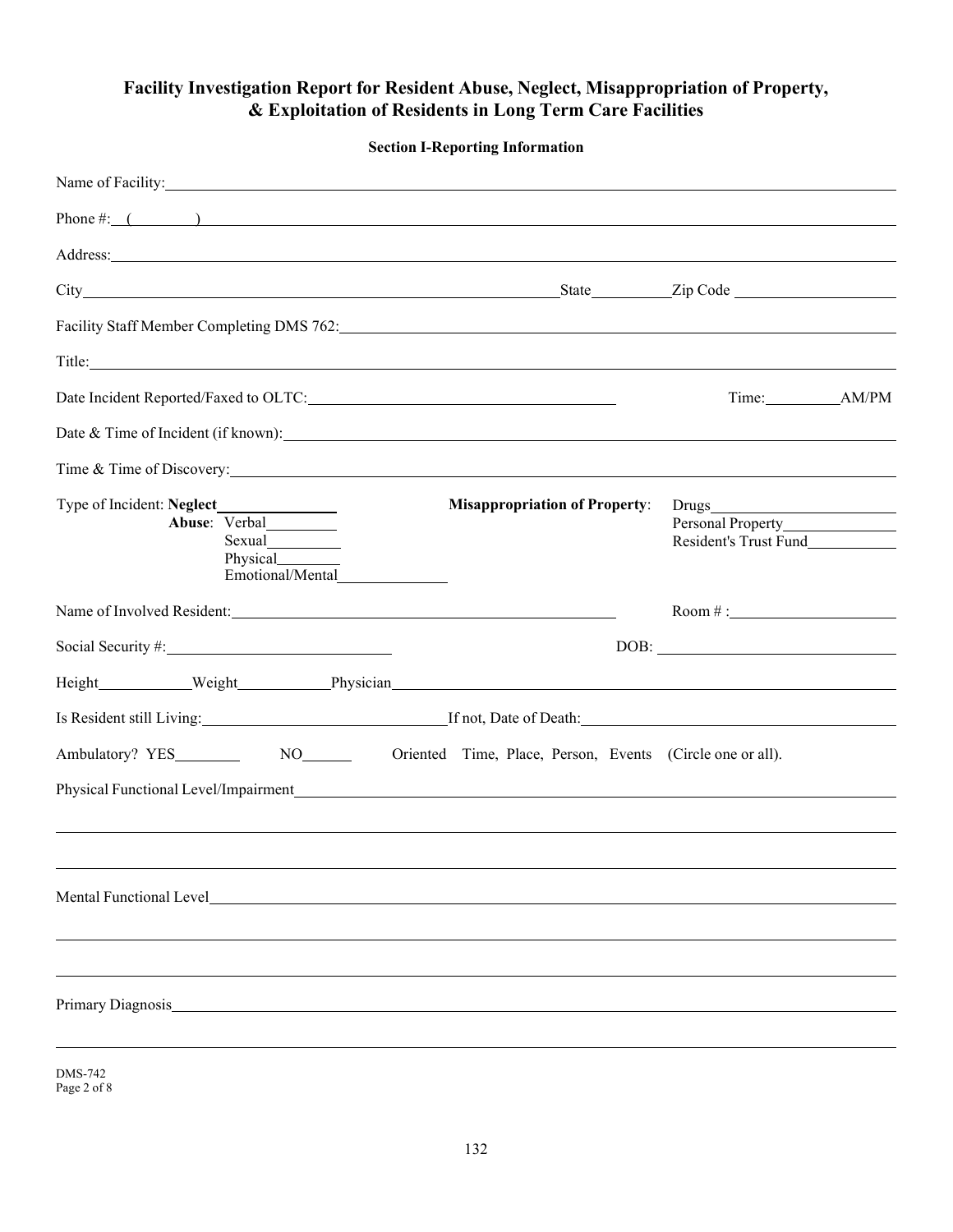*"See Attached Is Not Acceptable!"*

|  | - |
|--|---|
|  |   |
|  |   |
|  |   |
|  |   |
|  |   |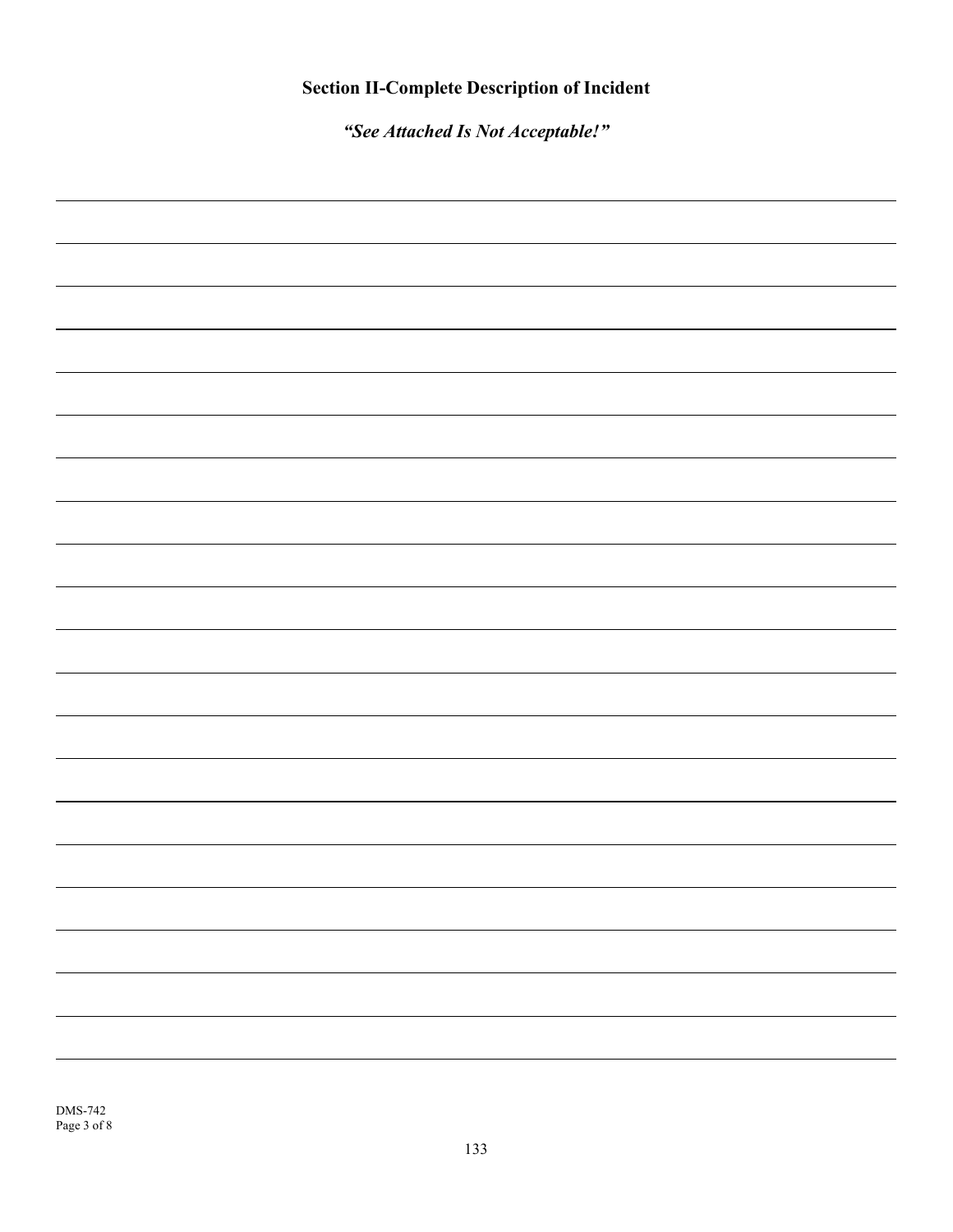DMS-742 Page 4 of 8  $\sim$  10  $\pm$ 

<u> 1999 - John Barnett, f</u>

 $\overline{\phantom{a}}$ 

 $\sim$ 

۰

 $\overline{\phantom{0}}$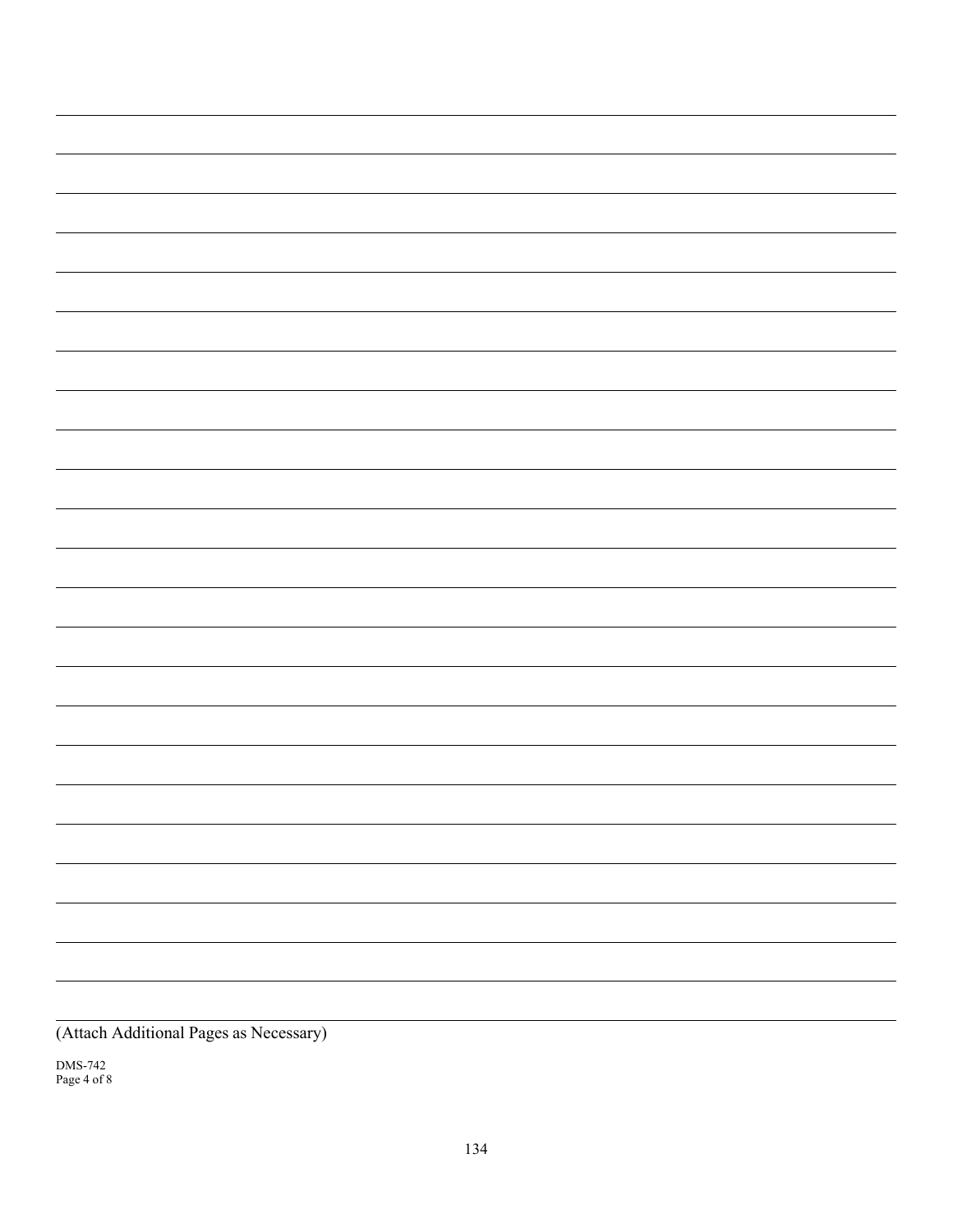| <b>Section III- Findings and Actions Taken</b>      |      |  |  |  |  |
|-----------------------------------------------------|------|--|--|--|--|
| Please include Resident's current medical condition |      |  |  |  |  |
|                                                     |      |  |  |  |  |
|                                                     |      |  |  |  |  |
|                                                     |      |  |  |  |  |
|                                                     |      |  |  |  |  |
|                                                     |      |  |  |  |  |
|                                                     |      |  |  |  |  |
|                                                     |      |  |  |  |  |
|                                                     |      |  |  |  |  |
|                                                     |      |  |  |  |  |
|                                                     |      |  |  |  |  |
|                                                     |      |  |  |  |  |
|                                                     |      |  |  |  |  |
|                                                     |      |  |  |  |  |
|                                                     |      |  |  |  |  |
|                                                     |      |  |  |  |  |
|                                                     |      |  |  |  |  |
|                                                     |      |  |  |  |  |
|                                                     |      |  |  |  |  |
|                                                     |      |  |  |  |  |
|                                                     |      |  |  |  |  |
|                                                     |      |  |  |  |  |
|                                                     |      |  |  |  |  |
| Facility Administrator's Signature                  | Date |  |  |  |  |

DMS-742 Page 5 of 8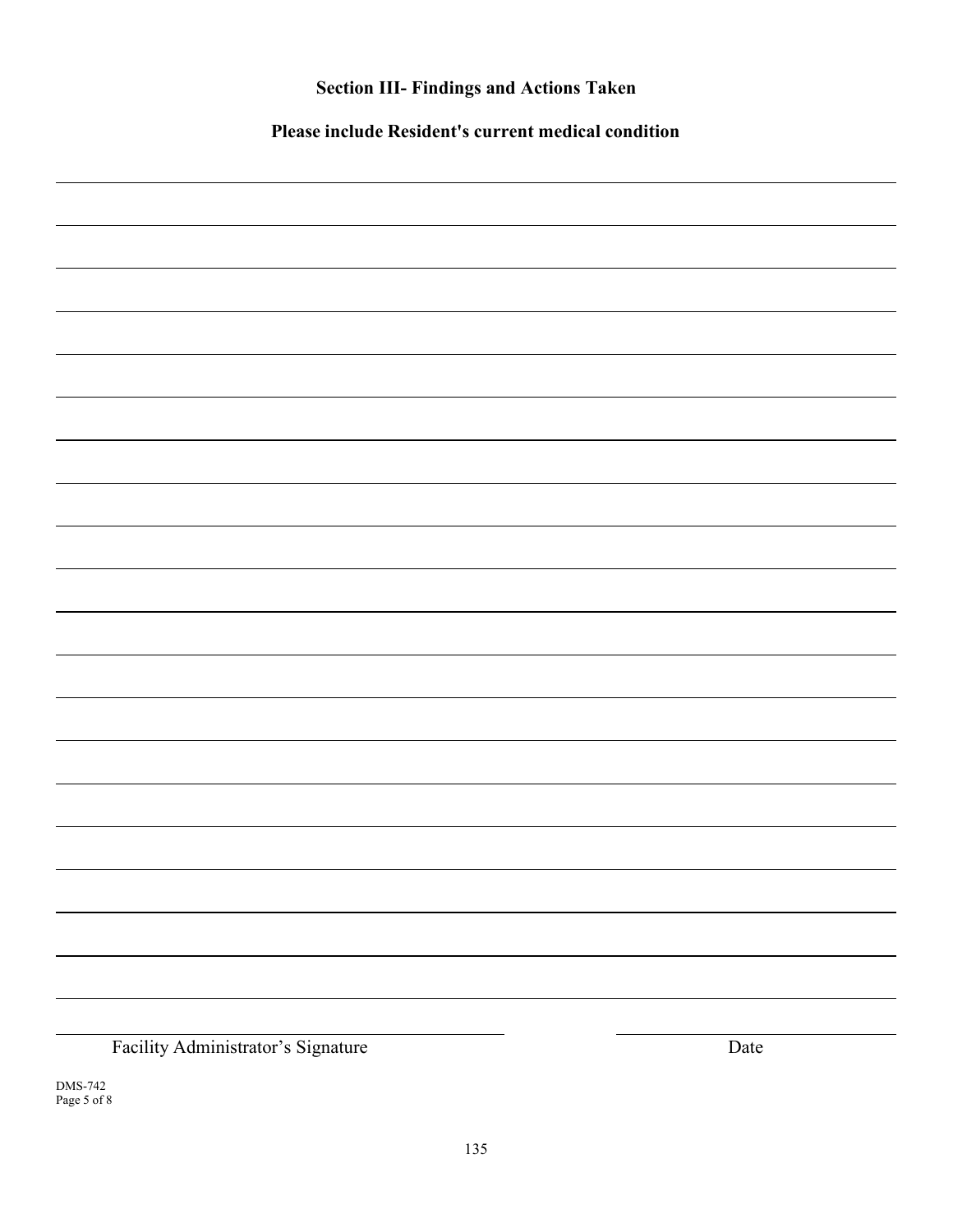# **Section IV- Notification/ Status**

# **Administrator/Written Designee Must Be Notified!**

| Name of Administrator Name of Administrator                                                                                                                                                                                    |  |             |                 |
|--------------------------------------------------------------------------------------------------------------------------------------------------------------------------------------------------------------------------------|--|-------------|-----------------|
|                                                                                                                                                                                                                                |  |             |                 |
|                                                                                                                                                                                                                                |  |             |                 |
| Name of Family Member: 1988 and 1988 and 1988 and 1988 and 1988 and 1988 and 1988 and 1988 and 1988 and 1988 and 1988 and 1988 and 1988 and 1988 and 1988 and 1988 and 1988 and 1988 and 1988 and 1988 and 1988 and 1988 and 1 |  |             |                 |
|                                                                                                                                                                                                                                |  |             |                 |
|                                                                                                                                                                                                                                |  |             |                 |
| Doctor's Name: Phone #:                                                                                                                                                                                                        |  |             |                 |
|                                                                                                                                                                                                                                |  |             |                 |
|                                                                                                                                                                                                                                |  |             |                 |
|                                                                                                                                                                                                                                |  |             |                 |
|                                                                                                                                                                                                                                |  |             |                 |
|                                                                                                                                                                                                                                |  |             |                 |
| Law Enforcement Must Be Notified for abuse and neglect                                                                                                                                                                         |  |             |                 |
| Date: $\qquad \qquad$                                                                                                                                                                                                          |  | Time: AM/PM |                 |
| Name of Law Enforcement Agency: Name of Law Enforcement Agency:                                                                                                                                                                |  |             |                 |
| Phone $\#$ :                                                                                                                                                                                                                   |  |             |                 |
|                                                                                                                                                                                                                                |  |             |                 |
| City/Zip:                                                                                                                                                                                                                      |  |             |                 |
| Was an Investigation Made by the Law Enforcement Agency?:                                                                                                                                                                      |  |             | NO <sub>1</sub> |
| Date of Investigation:                                                                                                                                                                                                         |  |             |                 |
| Name of Officer:                                                                                                                                                                                                               |  |             |                 |
| <b>DMS-742</b><br>Page 6 of 8                                                                                                                                                                                                  |  |             |                 |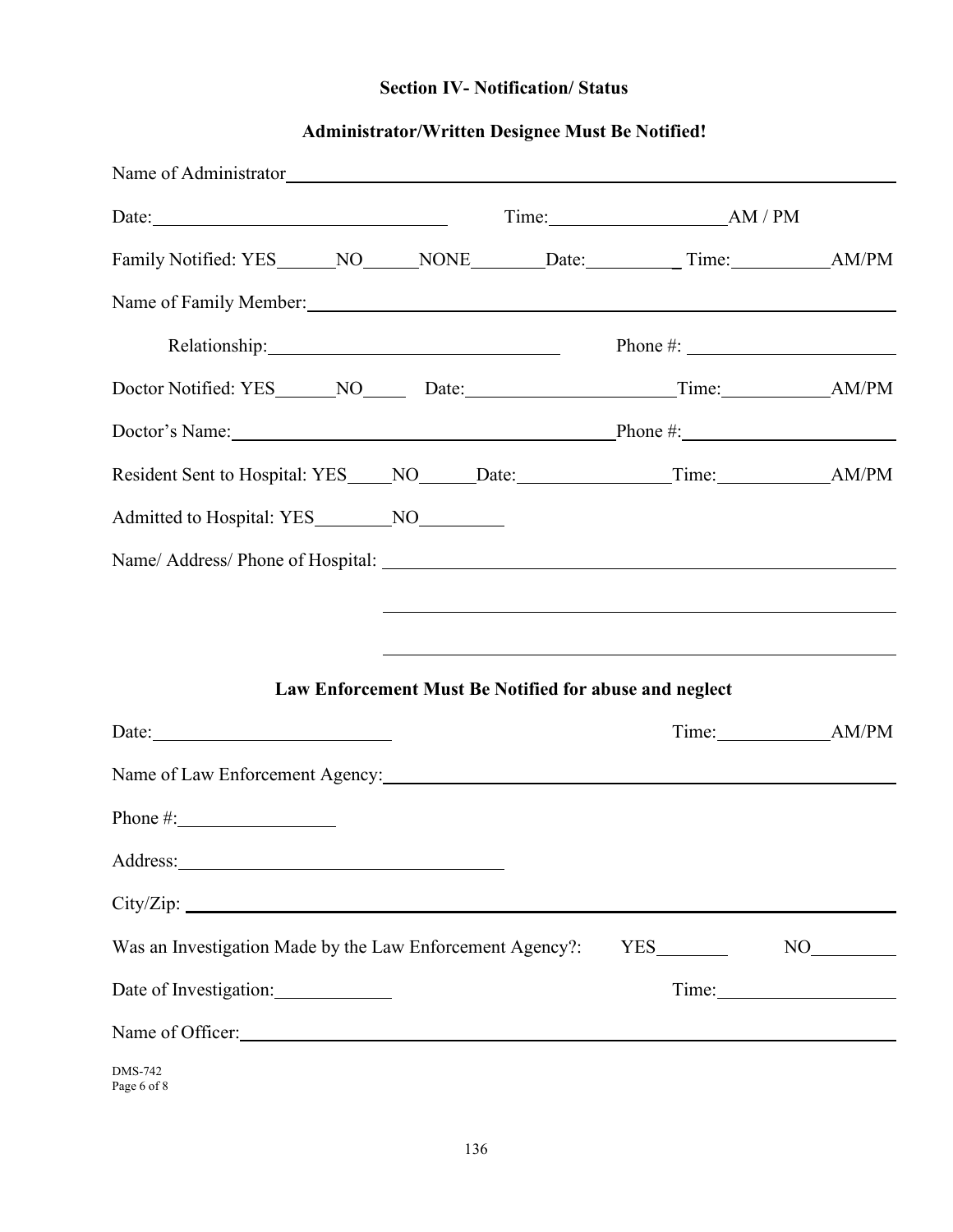### **Section VI-Accused Party Information**

| Name of Accused Party:                                                                                                                                                                                                               |                                                                                                                                                                                                                                                                                                                                                     |
|--------------------------------------------------------------------------------------------------------------------------------------------------------------------------------------------------------------------------------------|-----------------------------------------------------------------------------------------------------------------------------------------------------------------------------------------------------------------------------------------------------------------------------------------------------------------------------------------------------|
| Job Title (if any): 100 Title (if any):                                                                                                                                                                                              |                                                                                                                                                                                                                                                                                                                                                     |
| Home Address: <u>New York: New York: New York: New York: New York: New York: New York: New York: New York: New York: New York: New York: New York: New York: New York: New York: New York: New York: New York: New York: New Yor</u> |                                                                                                                                                                                                                                                                                                                                                     |
|                                                                                                                                                                                                                                      |                                                                                                                                                                                                                                                                                                                                                     |
|                                                                                                                                                                                                                                      |                                                                                                                                                                                                                                                                                                                                                     |
|                                                                                                                                                                                                                                      |                                                                                                                                                                                                                                                                                                                                                     |
|                                                                                                                                                                                                                                      | $NO$ and $N$ and $N$ and $N$ and $N$ and $N$ and $N$ and $N$ and $N$ and $N$ and $N$ and $N$ and $N$ and $N$ and $N$ and $N$ and $N$ and $N$ and $N$ and $N$ and $N$ and $N$ and $N$ and $N$ and $N$ and $N$ and $N$ and $N$ a                                                                                                                      |
| Registration #: Date Issued: Date Issued:                                                                                                                                                                                            |                                                                                                                                                                                                                                                                                                                                                     |
|                                                                                                                                                                                                                                      |                                                                                                                                                                                                                                                                                                                                                     |
| Licensed by State Board of Nursing: YES                                                                                                                                                                                              | $\begin{picture}(150,10) \put(0,0){\line(1,0){10}} \put(15,0){\line(1,0){10}} \put(15,0){\line(1,0){10}} \put(15,0){\line(1,0){10}} \put(15,0){\line(1,0){10}} \put(15,0){\line(1,0){10}} \put(15,0){\line(1,0){10}} \put(15,0){\line(1,0){10}} \put(15,0){\line(1,0){10}} \put(15,0){\line(1,0){10}} \put(15,0){\line(1,0){10}} \put(15,0){\line($ |
|                                                                                                                                                                                                                                      | $LPN \#$                                                                                                                                                                                                                                                                                                                                            |
| Date Issued: New York: New York: New York: New York: New York: New York: New York: New York: New York: New York: New York: New York: New York: New York: New York: New York: New York: New York: New York: New York: New York:       |                                                                                                                                                                                                                                                                                                                                                     |
|                                                                                                                                                                                                                                      |                                                                                                                                                                                                                                                                                                                                                     |

### **Section VII- Attachments**

Attach the following information to the back of this form. If you do not have one of the specified attachments, please provide an explanation why it can not be obtained or if it will be forwarded in the future.

- 1. Statement from the accused party.
- 2. All witness statements. Use the attached OLTC Witness Statement Form for all witness statements submitted. If the statement is a typed copy of a handwritten statement, the handwritten statement must accompany the typed statement.
- 3. Law enforcement incident report. This can be mailed at a later date if necessary.
- 4. Other pertinent reports/information, such as Ombudsmen, autopsy, reports, etc. These can be mailed at a later date if necessary.

DMS-742 Page 7 of 8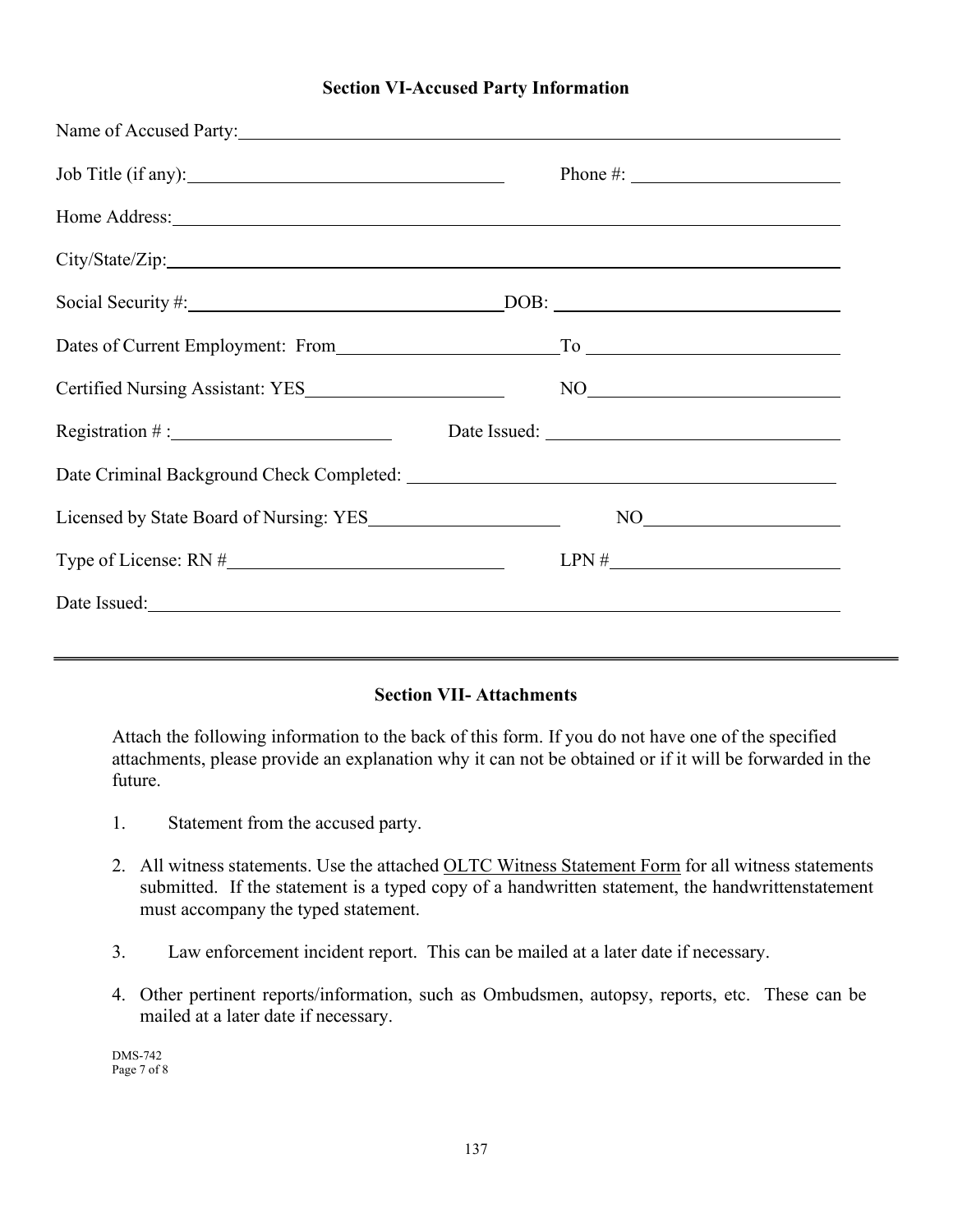## Facility Investigation Report for Resident Abuse, Neglect, Misappropriation of Property, & Exploitation of Residents in Long Term Care Facilities

| <b>OLTC Witness Statement Form</b>                                                                                                                                                                                             |  |                                 |  |  |  |  |  |
|--------------------------------------------------------------------------------------------------------------------------------------------------------------------------------------------------------------------------------|--|---------------------------------|--|--|--|--|--|
|                                                                                                                                                                                                                                |  |                                 |  |  |  |  |  |
| Witness Full Name: Name and Solid School and School and School and School and School and School and School and School and School and School and School and School and School and School and School and School and School and S |  |                                 |  |  |  |  |  |
|                                                                                                                                                                                                                                |  |                                 |  |  |  |  |  |
| Home Address: City/Zip                                                                                                                                                                                                         |  |                                 |  |  |  |  |  |
| Home Phone #: Work Phone #:                                                                                                                                                                                                    |  |                                 |  |  |  |  |  |
| Relation to Resident (If Any?) Manual Manual Annual Manual Manual Manual Manual Manual Manual Manual Manual Ma                                                                                                                 |  |                                 |  |  |  |  |  |
| State in your own words what you witnessed (be very descriptive) and sign below.                                                                                                                                               |  |                                 |  |  |  |  |  |
|                                                                                                                                                                                                                                |  |                                 |  |  |  |  |  |
| ,我们也不会有什么?""我们的人,我们也不会有什么?""我们的人,我们也不会有什么?""我们的人,我们也不会有什么?""我们的人,我们也不会有什么?""我们的人                                                                                                                                               |  |                                 |  |  |  |  |  |
|                                                                                                                                                                                                                                |  |                                 |  |  |  |  |  |
|                                                                                                                                                                                                                                |  |                                 |  |  |  |  |  |
|                                                                                                                                                                                                                                |  |                                 |  |  |  |  |  |
|                                                                                                                                                                                                                                |  |                                 |  |  |  |  |  |
|                                                                                                                                                                                                                                |  |                                 |  |  |  |  |  |
|                                                                                                                                                                                                                                |  |                                 |  |  |  |  |  |
|                                                                                                                                                                                                                                |  |                                 |  |  |  |  |  |
|                                                                                                                                                                                                                                |  | (Continue on Back as Necessary) |  |  |  |  |  |
| The information provided above is true to the best of my knowledge:                                                                                                                                                            |  |                                 |  |  |  |  |  |

| Signature of Witness: |  |  |  |
|-----------------------|--|--|--|
|                       |  |  |  |

DMS-742 Page 8 of 8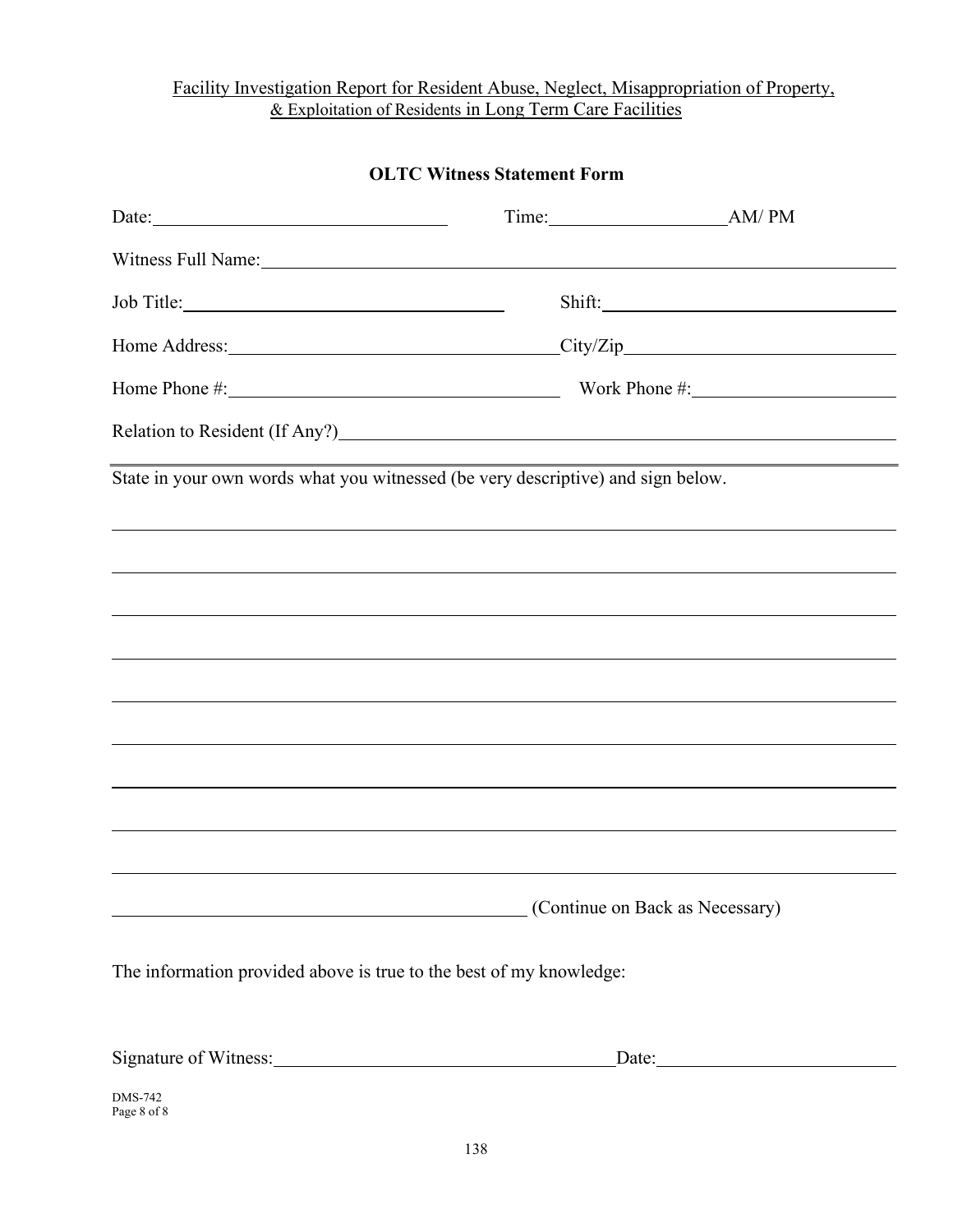### **ARKANSAS DEPARTMENT OF HUMAN SERVICES OFFICE OF LONG TERM CARE Assisted Living Facility**

# APPLICATION FOR LICENSE TO CONDUCT AN ASSISTED LIVING FACILITY

**NOTE:** Before beginning this application, please read carefully the instructions on page 4.

| For State Use Only            |                                         |                                                                                                                           |                                       |              | [ ] Original [ ] Renewal                                                                                               |
|-------------------------------|-----------------------------------------|---------------------------------------------------------------------------------------------------------------------------|---------------------------------------|--------------|------------------------------------------------------------------------------------------------------------------------|
|                               | Year                                    |                                                                                                                           |                                       |              | $\frac{1}{\sqrt{1-\frac{1}{2}}}$                                                                                       |
|                               |                                         |                                                                                                                           |                                       |              | Month Day Year                                                                                                         |
|                               |                                         |                                                                                                                           |                                       |              |                                                                                                                        |
|                               |                                         |                                                                                                                           |                                       |              | Fee \$____________________License Granted Effective__________________License Denied _________________                  |
|                               |                                         |                                                                                                                           |                                       |              |                                                                                                                        |
| I. Name and Location          |                                         |                                                                                                                           |                                       |              |                                                                                                                        |
|                               |                                         | The undersigned hereby make application for a license to operate [ ] Assisted Living Facility Level I                     | [ ] Assisted Living Facility Level II |              |                                                                                                                        |
|                               |                                         | Name of Facility Name of Facility                                                                                         |                                       |              |                                                                                                                        |
|                               |                                         |                                                                                                                           |                                       |              |                                                                                                                        |
|                               |                                         | Street                                                                                                                    |                                       | City or Town |                                                                                                                        |
| County                        |                                         | State Zip Code                                                                                                            | Telephone #                           |              | $\overline{Fax \#}$                                                                                                    |
|                               |                                         |                                                                                                                           |                                       |              |                                                                                                                        |
| II. Management and Ownership  |                                         |                                                                                                                           |                                       |              |                                                                                                                        |
|                               |                                         | A. The Operation or management of the facility is vested in the following:<br>(1) [] $(2)$ Private [] $(3)$ Non-Profit [] |                                       |              |                                                                                                                        |
|                               | members of the Governing Board:         |                                                                                                                           |                                       |              | B. If public facility, list individual who heads the governmental department having jurisdiction over the facility and |
|                               | Name<br>1. <u>_____________________</u> |                                                                                                                           |                                       | Address      |                                                                                                                        |
|                               | 2. $\qquad \qquad$                      |                                                                                                                           |                                       |              |                                                                                                                        |
|                               |                                         | $\frac{3}{2}$                                                                                                             |                                       |              |                                                                                                                        |
| 4.                            |                                         | <u> 1989 - Johann Stoff, amerikansk politiker (d. 1989)</u>                                                               |                                       |              |                                                                                                                        |
| 5.                            |                                         |                                                                                                                           |                                       |              |                                                                                                                        |
| DMS-803 (07/02)<br>Page 1of 4 |                                         |                                                                                                                           |                                       |              |                                                                                                                        |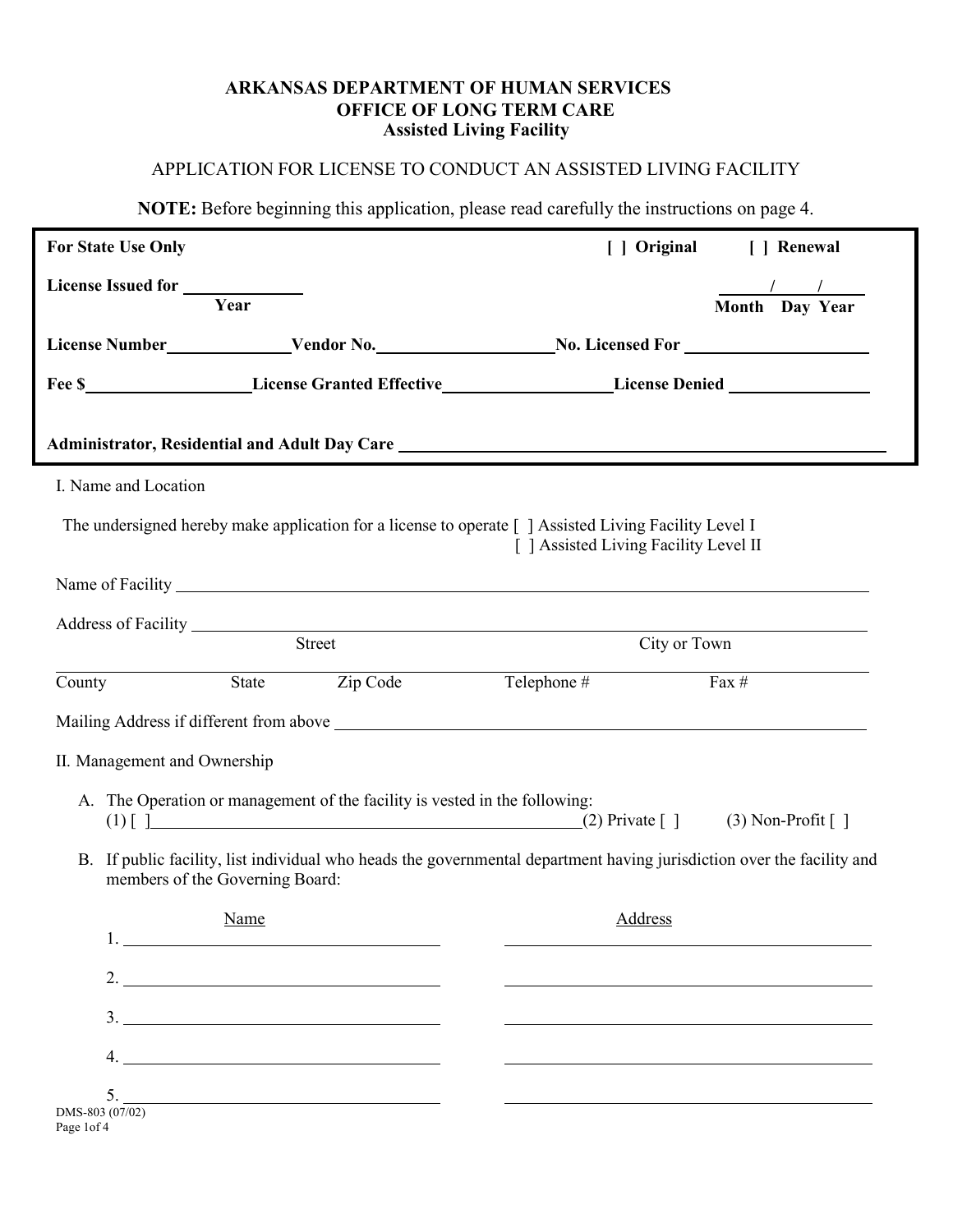|    | $\mathbf{C}$ . | If privately owned list Ownership status         |                                                                            |  |                                                                                                   |                |                                                                                                                   |
|----|----------------|--------------------------------------------------|----------------------------------------------------------------------------|--|---------------------------------------------------------------------------------------------------|----------------|-------------------------------------------------------------------------------------------------------------------|
|    |                | (1) [] _____Sole Proprietorship                  |                                                                            |  | $(2)$ [ ] ______Partnership                                                                       | $(3)$ $\Box$   | Corporation                                                                                                       |
|    |                | Partnership: List names and addresses of partner |                                                                            |  |                                                                                                   |                |                                                                                                                   |
|    |                |                                                  | Name                                                                       |  |                                                                                                   | <b>Address</b> |                                                                                                                   |
|    |                |                                                  |                                                                            |  |                                                                                                   |                |                                                                                                                   |
|    |                | (List % of ownership by the individual's names)  |                                                                            |  |                                                                                                   |                | Corporation: List names and addresses of corporate officers and percentage of individuals owning 5% or more stock |
|    |                |                                                  | <b>Name</b>                                                                |  |                                                                                                   | Address        |                                                                                                                   |
|    |                |                                                  |                                                                            |  |                                                                                                   |                |                                                                                                                   |
|    |                |                                                  |                                                                            |  |                                                                                                   |                |                                                                                                                   |
|    |                |                                                  |                                                                            |  | Non-Profit: List names and addresses of Board of Directors of the Governing Body                  |                |                                                                                                                   |
|    |                |                                                  | <b>Name</b>                                                                |  |                                                                                                   | <b>Address</b> |                                                                                                                   |
|    |                |                                                  | the control of the control of the control of the control of the control of |  |                                                                                                   |                |                                                                                                                   |
|    | D.             |                                                  |                                                                            |  | relationship including names and addresses of the owner(s).                                       |                | If ownership of building is different from the person(s) or group operating the facility, explain the             |
|    |                |                                                  | Name                                                                       |  |                                                                                                   | Address        |                                                                                                                   |
|    |                |                                                  |                                                                            |  |                                                                                                   |                |                                                                                                                   |
|    |                |                                                  |                                                                            |  |                                                                                                   |                |                                                                                                                   |
| Π. |                | Licensure                                        |                                                                            |  |                                                                                                   |                |                                                                                                                   |
|    |                |                                                  |                                                                            |  | A. Number of beds (Total) (Level I) (Level II) (Level II)                                         |                |                                                                                                                   |
|    |                | DMS-803 (07/02)                                  |                                                                            |  | B. If above total is different from that which you are currently licensed, explain the difference |                |                                                                                                                   |

Page 2 of 4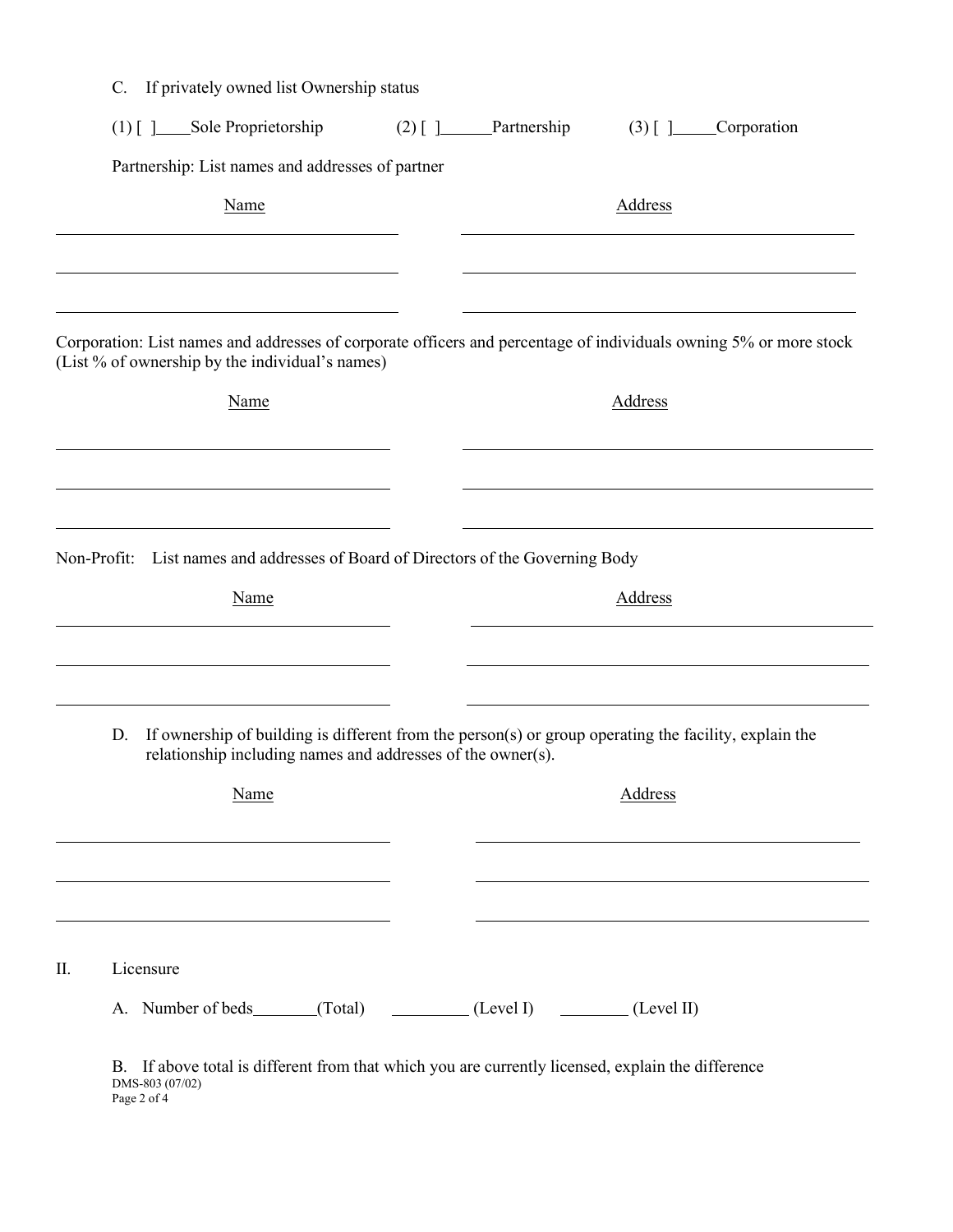C. Name and address of facility manager/director if different from the ownership

|    | Name                           | Address     |
|----|--------------------------------|-------------|
|    | State                          | Telephone # |
| Ш. | Certification and Verification |             |
|    | State of                       | County of   |

I hereby certify that I have read the aforementioned Application and that all statements are true to the best of my knowledge and belief. I am aware that any willful misrepresentation of any material fact contained on the Application will subject me to penalties as prescribed in the State Licensing Law including, but limited to revocation and/or suspension of this license.

I further affirm that I understand that I am eligible for a license only if the facility is in compliance with the law and regulations thereunder, and that the Office of Long Term Care is empowered to deny, suspend, or revoke my license on any of the grounds listed in the State Licensing Law.

> Signature of person(s) authorized to sign in accordance with instruction II. C

Subscribed and sworn to before me on this the day of haster day of haster and sworn to before me on this the

Notary Public

(Notary Seal)

My Commission expires on

DMS-803 (07/02) Page 3 of 4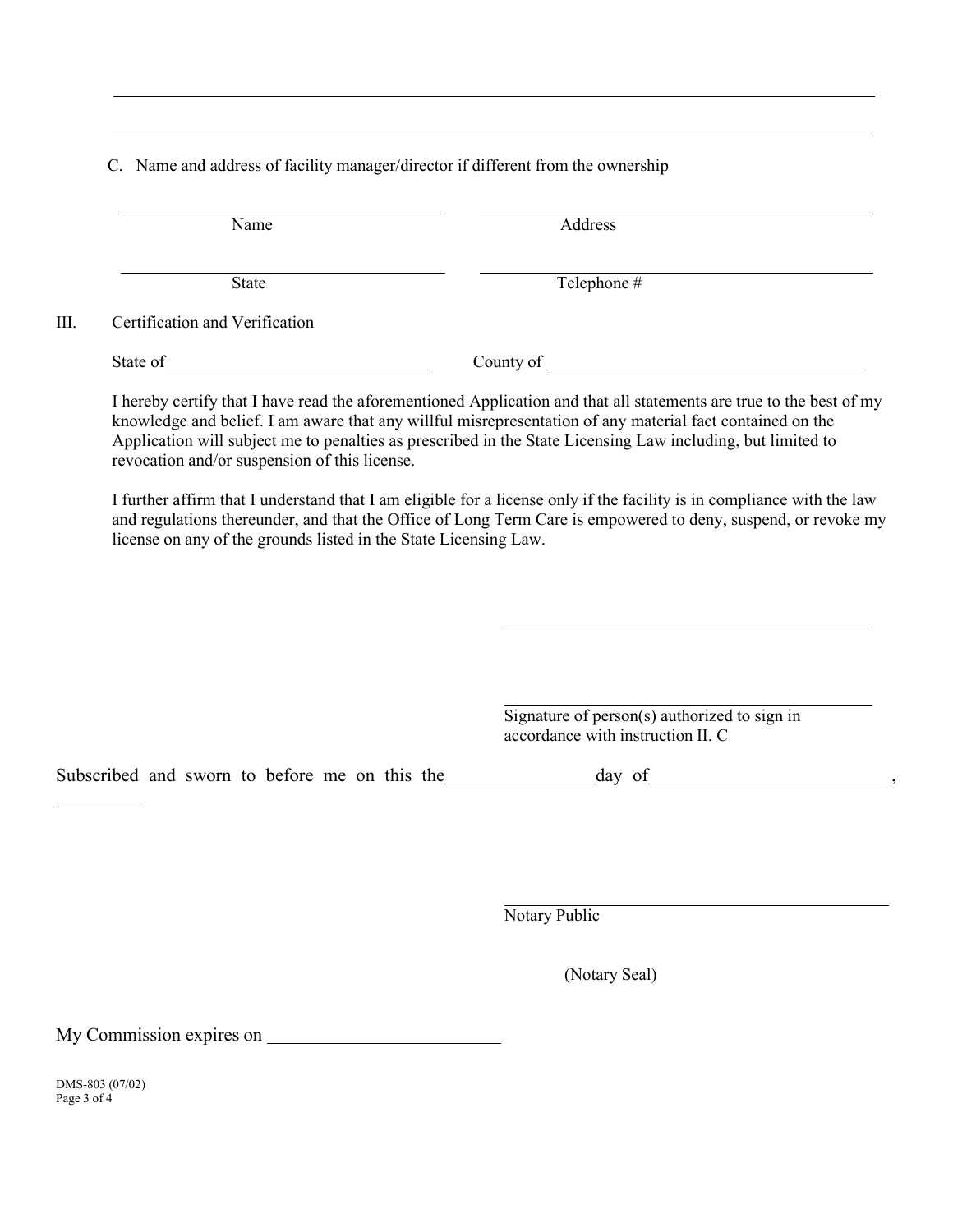# **INSTRUCTIONS**

- A. Enclosed are two (2) copies of Application for Licensure. Complete one copy and return to the Office of Long Term Care and retain one copy for your files.
- B. Please read these instructions carefully and complete this application in full. This application must be completed in ink or typed.
- C. This application is not valid unless it is notarized.
- D. This license application must be signed by the following person(s) dependent upon the type of management and ownership.
	- 1. If the institution is public (i.e., County, City, etc.) it must be signed by the person who is head of the governmental department having jurisdiction over it (i.e., Chairman of County Board or Chairman of Commission) or his duly authorized representative. This authorization must be in writing, notarized and submitted along with this application.
	- 2. If the institution is private, it must be signed by the following dependent upon the type of business organization.

| Type                                        | Signer            |
|---------------------------------------------|-------------------|
| Sole Proprietorship                         | Owner             |
| Partnership                                 | One of the partne |
| Corporation, Church, Non-Profit Association |                   |

One of the partner

**If someone other than the above named is authorized to sign in his or her behalf, such authorization must be in writing, notarized and attached to this application.**

- E. All license expire on **midnight June 30 of the calendar year** in which they are issued.
- F. Application for annual renewal **must be postmarked no later than June 1 of the current year** in order to avoid the payment of a penalty. This penalty shall be 10% of the facility's licensure fee.
- G. This application should be returned by **certified mail** to the following address:

### **DEPARTMENT OF HUMAN SERVICES OFFICE OF LONG TERM CARE P.O. BOX 8059 SLOT S408 LITTLE ROCK, AR 72203**

**Please make certain that you use the above listed address only. All other addresses used could cause delays and may result in penalties being applied to your annual licensure renewal fees**.

**H. A check or money order for the required licensure fee made payable to Arkansas Department of Human Services must accompany this submission except for those facilities operated by the State.**

Licensure Fee: \$10.00 per bed